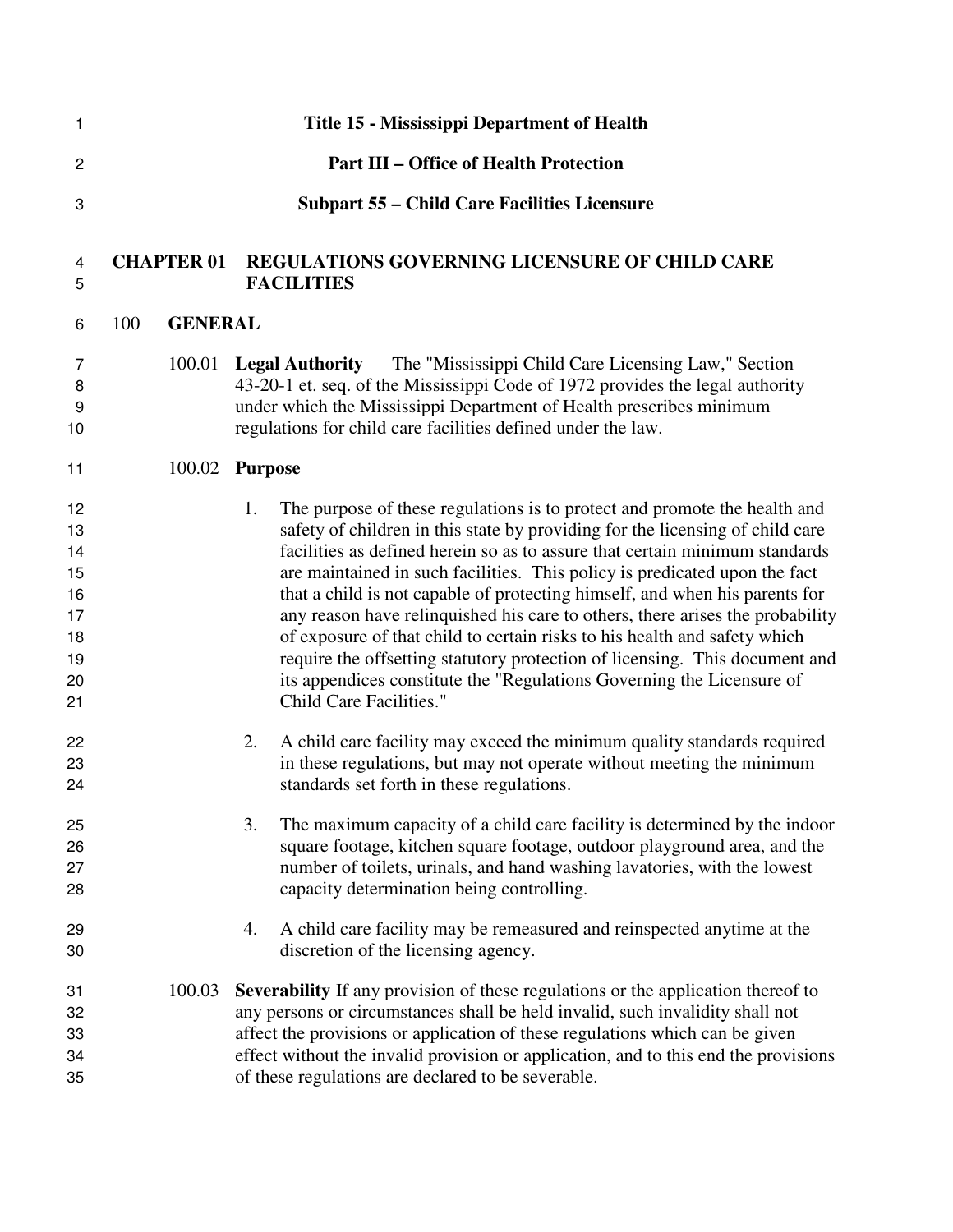| 36                                                       | 100.04 Definitions |    |                                                                                                                                                                                                                                                                                                                                                                                                                                                                                                                                                                                                                                                                                                   |
|----------------------------------------------------------|--------------------|----|---------------------------------------------------------------------------------------------------------------------------------------------------------------------------------------------------------------------------------------------------------------------------------------------------------------------------------------------------------------------------------------------------------------------------------------------------------------------------------------------------------------------------------------------------------------------------------------------------------------------------------------------------------------------------------------------------|
| 37<br>38                                                 |                    | 1. | The "Mississippi Child Care Licensing Law," Section 43-20-1 et.<br>Act<br>seq. of the Mississippi Code of 1972.                                                                                                                                                                                                                                                                                                                                                                                                                                                                                                                                                                                   |
| 39<br>40                                                 |                    | 2. | <b>Agency Representative</b> An authorized representative of the<br>Mississippi Department of Health.                                                                                                                                                                                                                                                                                                                                                                                                                                                                                                                                                                                             |
| 41<br>42<br>43                                           |                    | 3. | Caregiver<br>A person who provides direct care, supervision, and<br>guidance to children in a child care facility, regardless of title or<br>occupation.                                                                                                                                                                                                                                                                                                                                                                                                                                                                                                                                          |
| 44<br>45<br>46<br>47<br>48<br>49<br>50<br>51             |                    | 4. | <b>Child Care Facility (Facility)</b><br>A place which provides shelter and<br>personal care for six (6) or more children who are not related within the<br>third degree computed according to the civil law to the operator and who<br>are under thirteen $(13)$ years of age, for any part of the twenty-four $(24)$<br>hour day, whether such place be organized or operated for profit or not.<br>The term (child care facility(includes day nurseries, day care centers,<br>child care centers, preschool programs, and any other facility that fall<br>within the scope of the definition set forth above.                                                                                  |
| 52                                                       |                    |    | <b>Exemptions</b>                                                                                                                                                                                                                                                                                                                                                                                                                                                                                                                                                                                                                                                                                 |
| 53<br>54<br>55<br>56<br>57<br>58<br>59<br>60<br>61<br>62 |                    |    | To the extent provided by law, including those facilities or programs<br>which satisfy one or more of the requirements for exemption provided in<br>Miss. Code Ann. $\S$ 43-20-5(a), an exemption from the provisions of the<br>Act shall be recognized by the licensing agency. Facilities or programs<br>claiming exemption shall be required, upon the written request of the<br>licensing agency, to provide documentation of the facts claimed to support<br>the basis for the exemption, which documentation shall be provided within<br>thirty (30) days of the request by the licensing agency and shall be sworn<br>by affidavit to be true and accurate under the penalties of perjury. |
| 63<br>64<br>65<br>66                                     |                    |    | However, any entity exempt from the requirements to be licensed but<br>voluntarily chooses to obtain a license is subject to all provisions of the<br>licensing law and these regulations.                                                                                                                                                                                                                                                                                                                                                                                                                                                                                                        |
| 67<br>68<br>69                                           |                    | 5. | <b>Children with Special Needs</b><br>A child needing adaptation in a<br>particular child care facility to access programming and the physical<br>environment                                                                                                                                                                                                                                                                                                                                                                                                                                                                                                                                     |
| 70<br>71<br>72<br>73                                     |                    | 6. | Any individual, designated by the operator, who has met<br><b>Director</b><br>minimum state requirements and who has on-site responsibility for the<br>operation of a child care facility. This person may or may not be the<br>operator.                                                                                                                                                                                                                                                                                                                                                                                                                                                         |
| 74<br>75<br>76                                           |                    | 7. | Any individual designated to act as the director,<br><b>Director Designee</b><br>having all responsibility and authority of a director, during the director(s)<br>short-term absence. A director designee shall, at a minimum, be at least                                                                                                                                                                                                                                                                                                                                                                                                                                                        |

21 years of age, have a high school diploma or GED, and 4 years paid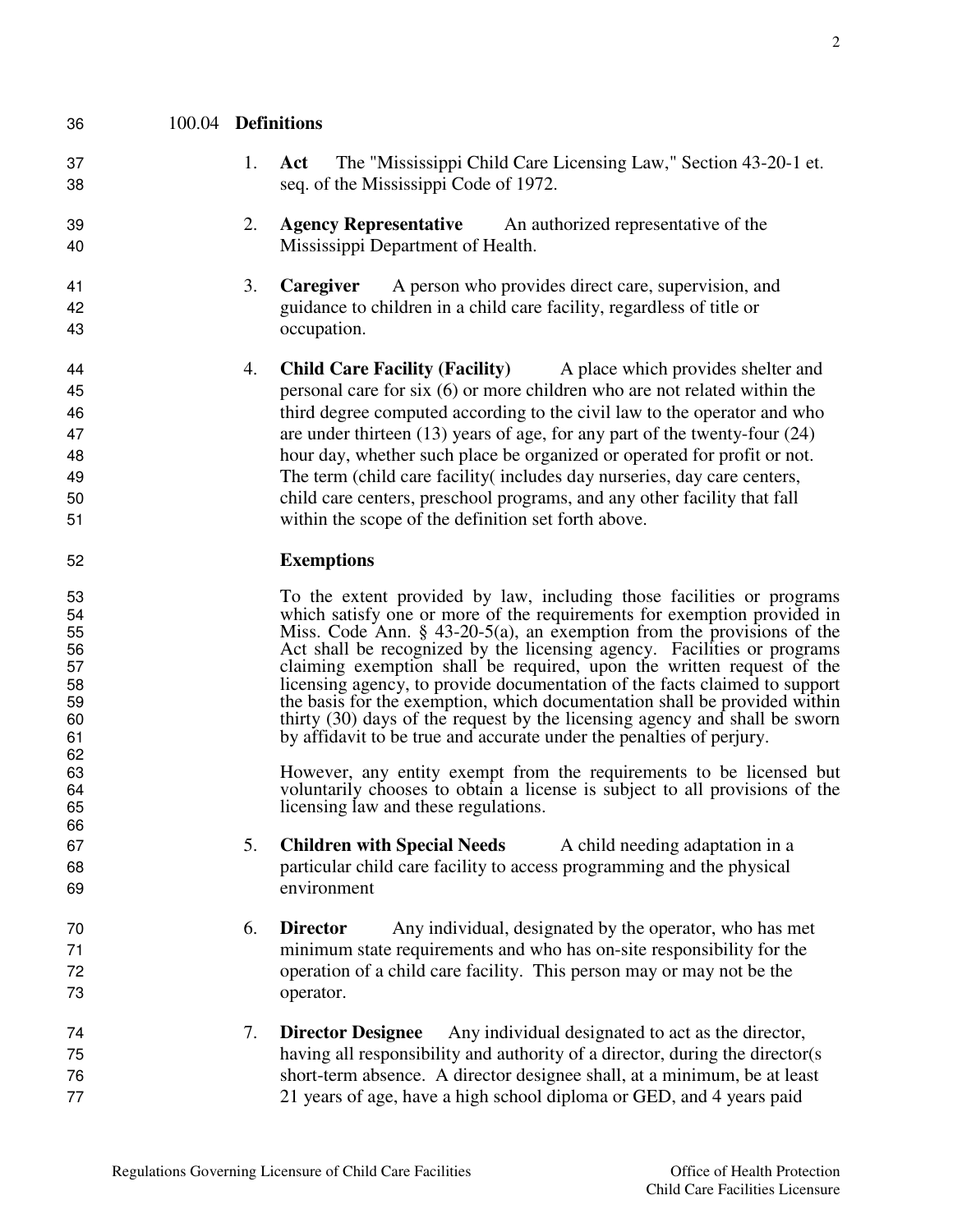| 78<br>79<br>80                                                       |            | experience in a licensed child care facility. Director Designees shall not<br>retain sole director authority in a facility for more than twenty four (24)<br>total hours per calendar week.                                                                                                                                                                                                                                                                                                                                                                                                                                                                                                                                                                                                                                    |
|----------------------------------------------------------------------|------------|--------------------------------------------------------------------------------------------------------------------------------------------------------------------------------------------------------------------------------------------------------------------------------------------------------------------------------------------------------------------------------------------------------------------------------------------------------------------------------------------------------------------------------------------------------------------------------------------------------------------------------------------------------------------------------------------------------------------------------------------------------------------------------------------------------------------------------|
| 81<br>82<br>83<br>84<br>85                                           |            | A facility may have a Director Designee serve for a<br>Exception<br>maximum of fourteen (14) consecutive calendar days during a licensure<br>year. This exception may be used once during the licensure year for the<br>purpose of allowing the director personal leave, i.e., vacation, jury duty,<br>etc.                                                                                                                                                                                                                                                                                                                                                                                                                                                                                                                    |
| 86<br>87<br>88                                                       | 8.         | <b>Group</b> The children assigned to a caregiver or team of caregivers,<br>occupying an individual classroom or well defined physical space within a<br>larger room.                                                                                                                                                                                                                                                                                                                                                                                                                                                                                                                                                                                                                                                          |
| 89<br>90                                                             | 9.         | <b>Hazardous Condition</b><br>A situation or place that presents a possible<br>source of injury or danger.                                                                                                                                                                                                                                                                                                                                                                                                                                                                                                                                                                                                                                                                                                                     |
| 91<br>92                                                             | 10.        | <b>Health</b> The condition of being sound in mind and body and encompassing<br>an individual's physical, mental and emotional welfare.                                                                                                                                                                                                                                                                                                                                                                                                                                                                                                                                                                                                                                                                                        |
| 93                                                                   | 11.        | <b>Infant</b> Any child under the age of 12 months.                                                                                                                                                                                                                                                                                                                                                                                                                                                                                                                                                                                                                                                                                                                                                                            |
| 94                                                                   | 12.        | <b>Licensing Agency</b><br>The Mississippi Department of Health.                                                                                                                                                                                                                                                                                                                                                                                                                                                                                                                                                                                                                                                                                                                                                               |
| 95<br>96<br>97<br>98<br>99<br>100<br>101<br>102<br>103<br>104<br>105 | 13.<br>14. | Any person, acting individually or jointly with another<br>Operator<br>person or persons, who shall establish, own, operate, conduct or maintain<br>a child care facility. The child care facility license shall be issued in the<br>name of the operator, or if there is more than one $(1)$ operator, in the name<br>of one $(1)$ of the operators. In the event that there is more than one $(1)$<br>operator, all statutory and regulatory provisions concerning the<br>background checks of operators shall be equally applied to all operators of<br>a facility, including, but not limited to, a spouse who jointly owns,<br>operates, or maintains the child care facility regardless of which operator<br>is named on the license.<br><b>Parent</b> As used in these regulations, parent shall mean custodial parent, |
| 106<br>107<br>108                                                    |            | legal guardian, foster parent, guardian ad litem, and other individuals or<br>institutions to whom a court of competent jurisdiction has granted legal<br>authority over the child.                                                                                                                                                                                                                                                                                                                                                                                                                                                                                                                                                                                                                                            |
| 109                                                                  | 15.        | <b>Person</b><br>Any person, firm, partnership, corporation or association.                                                                                                                                                                                                                                                                                                                                                                                                                                                                                                                                                                                                                                                                                                                                                    |
| 110<br>111<br>112<br>113                                             | 16.        | <b>Personal Care</b><br>Assistance rendered by personnel of the child care<br>facility in performing one or more of the activities of daily living, which<br>includes but is not limited to the feeding, personal grooming, supervising<br>and dressing of children placed in the child care facility.                                                                                                                                                                                                                                                                                                                                                                                                                                                                                                                         |
| 114                                                                  | 17.        | <b>Physical Confines</b><br>The space inside the walls of the child care facility.                                                                                                                                                                                                                                                                                                                                                                                                                                                                                                                                                                                                                                                                                                                                             |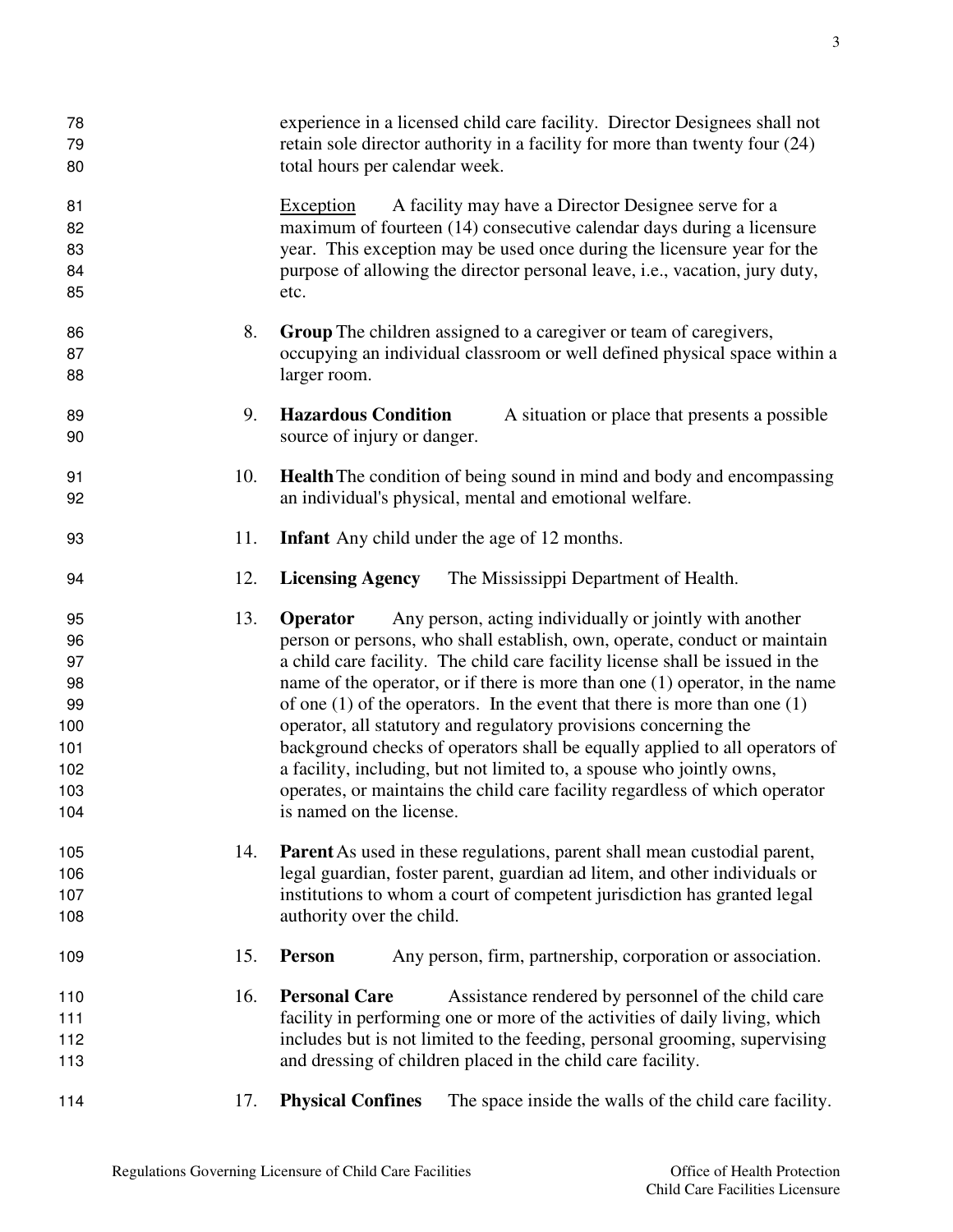| 115 |     |                  | 18. | <b>Safety</b> The condition of being protected from hurt, injury or loss.         |
|-----|-----|------------------|-----|-----------------------------------------------------------------------------------|
| 116 |     |                  | 19. | <b>School Age Child</b><br>A child five (5) years of age or older and eligible to |
| 117 |     |                  |     | be enrolled in an accredited school program.                                      |
| 118 |     |                  | 20. | <b>Service Staff</b> A person who provides support services such as cooking,      |
| 119 |     |                  |     | cleaning, or driving a vehicle, but is not a caregiver.                           |
| 120 |     |                  | 21. | <b>Toddler</b><br>Any child the age of 12 months and under the age of 24          |
| 121 |     |                  |     | months.                                                                           |
| 122 |     |                  | 22. | <b>Usable Space</b> In measuring facilities for square footage per child, usable  |
| 123 |     |                  |     | space shall mean space measured on the inside, wall-to-wall dimensions.           |
| 124 |     |                  |     | These spaces are exclusive of food preparation areas, kitchens, bathrooms,        |
| 125 |     |                  |     | toilets, areas for the care of ill children, offices, staff rooms, corridors,     |
| 126 |     |                  |     | hallways, stairways, closets, lockers, laundries, furnace rooms, fixed or         |
| 127 |     |                  |     | permanent cabinets, fixed or permanent storage shelving spaces, and areas         |
| 128 |     |                  |     | not inhabited and used by children. Usable space shall be areas dedicated         |
| 129 |     |                  |     | to children(s activities (play, learning, rest, and eating) and shall be          |
| 130 |     |                  |     | utilized for those purposes on a daily basis. Furnishings shall be                |
| 131 |     |                  |     | equipment which is both size and age appropriate for children receiving           |
| 132 |     |                  |     | care. The space occupied by inappropriate or adult size equipment shall           |
| 133 |     |                  |     | be deducted from the children(s usable space.                                     |
| 134 |     |                  | 23. | <b>Volunteer</b><br>Any person who is not an employee who is at the facility or   |
| 135 |     |                  |     | assists with children.                                                            |
| 136 |     |                  |     | Individuals who volunteer for 120 or more hours in a given licensure year         |
| 137 |     |                  |     | shall meet the requirements of (1) criminal record and child abuse central        |
| 138 |     |                  |     | registry checks to include being fingerprinted, and (2) valid Immunization        |
| 139 |     |                  |     | Compliance Form #121. The facility shall document the time that a volunteer       |
| 140 |     |                  |     | is at the facility.                                                               |
| 141 |     |                  |     | Further, any individual who has not been fingerprinted and has not had a          |
| 142 |     |                  |     | child abuse central registry check completed shall never be left alone with       |
| 143 |     |                  |     | children.                                                                         |
| 144 | 101 | <b>LICENSURE</b> |     |                                                                                   |
| 145 |     | 101.01           |     | <b>Requirement for Licensure</b>                                                  |
|     |     |                  |     |                                                                                   |
| 146 |     |                  | 1.  | No person shall establish, own, operate, conduct, or maintain a child care        |
| 147 |     |                  |     | facility in this state without a license issued pursuant to these regulations.    |
| 148 |     |                  | 2.  | The licensing authority will require no entity exempt from the licensure          |
| 149 |     |                  |     | requirement to apply for a license. However, should an exempt entity              |
| 150 |     |                  |     | desire to obtain a license, it will be subject to these regulations.              |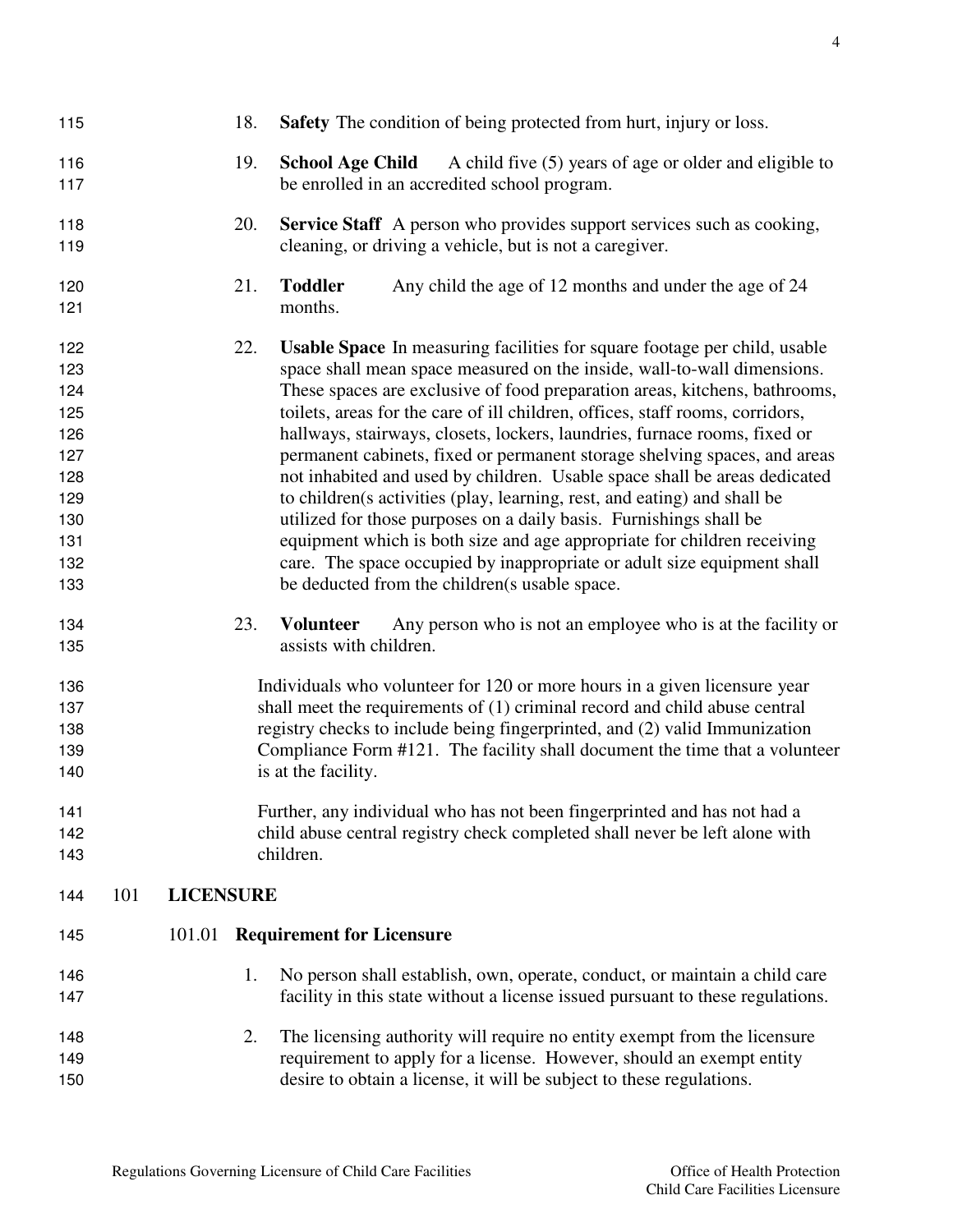# 101.02 **Types of Licenses**

| 152 | 1. | <b>Temporary License</b> The licensing agency may issue a temporary license    |
|-----|----|--------------------------------------------------------------------------------|
| 153 |    | to any child care facility. This license will allow the child care facility to |
| 154 |    | operate pending the issuance of a regular license. The temporary license       |
| 155 |    | will reflect the date of issuance of the license, the expiration date, and the |
| 156 |    | number of children for which the facility is licensed. The license issue       |
| 157 |    | date is the actual date documentation is received and approval for initial     |
| 158 |    | temporary license is granted; the expiration date is the last day of the sixth |
| 159 |    | month following the issue date; examples: January 01 through June 30 or        |
| 160 |    | January 15 through June 30.                                                    |
| 161 |    | During the temporary licensure period, an operator must complete the           |
| 162 |    | following before the temporary license can be upgraded to a regular            |
| 163 |    | license:                                                                       |
| 164 |    | Mandatory training required of all directors, director designees, and<br>a.    |
| 165 |    | operators.                                                                     |
| 166 |    | The following documents must be submitted to and approved by the<br>b.         |
| 167 |    | facility licensing official:                                                   |
| 168 |    | i. Facility daily schedule                                                     |
| 169 |    | ii. Discipline and guidance policy                                             |
| 170 |    | iii. Transportation policy                                                     |
| 171 |    | iv. Safety policy                                                              |
| 172 |    | v. Arrival and departure procedures                                            |
| 173 |    | vi. Notarized statement of verification of required background checks,         |
| 174 |    | immunization compliance (for all staff and children), and                      |
| 175 |    | appropriate number of staff certified in CPR and First Aid.                    |
| 176 |    | Approved menu plan.<br>vii.                                                    |
| 177 |    | A plan of activities appropriate for each age group served shall be<br>c.      |
| 178 |    | maintained at the child care facility and made available to the                |
| 179 |    | licensing official upon request.                                               |
| 180 | 2. | The licensing agency may issue a regular license<br><b>Regular License</b>     |
| 181 |    | when all conditions and requirements for licensure have met compliance.        |
| 182 |    | The duration of a regular license shall not exceed one (1) year.               |
| 183 | 3. | <b>Probational License</b> The licensing agency may issue a probational        |
| 184 |    | license, at its discretion, where violations may endanger the health or        |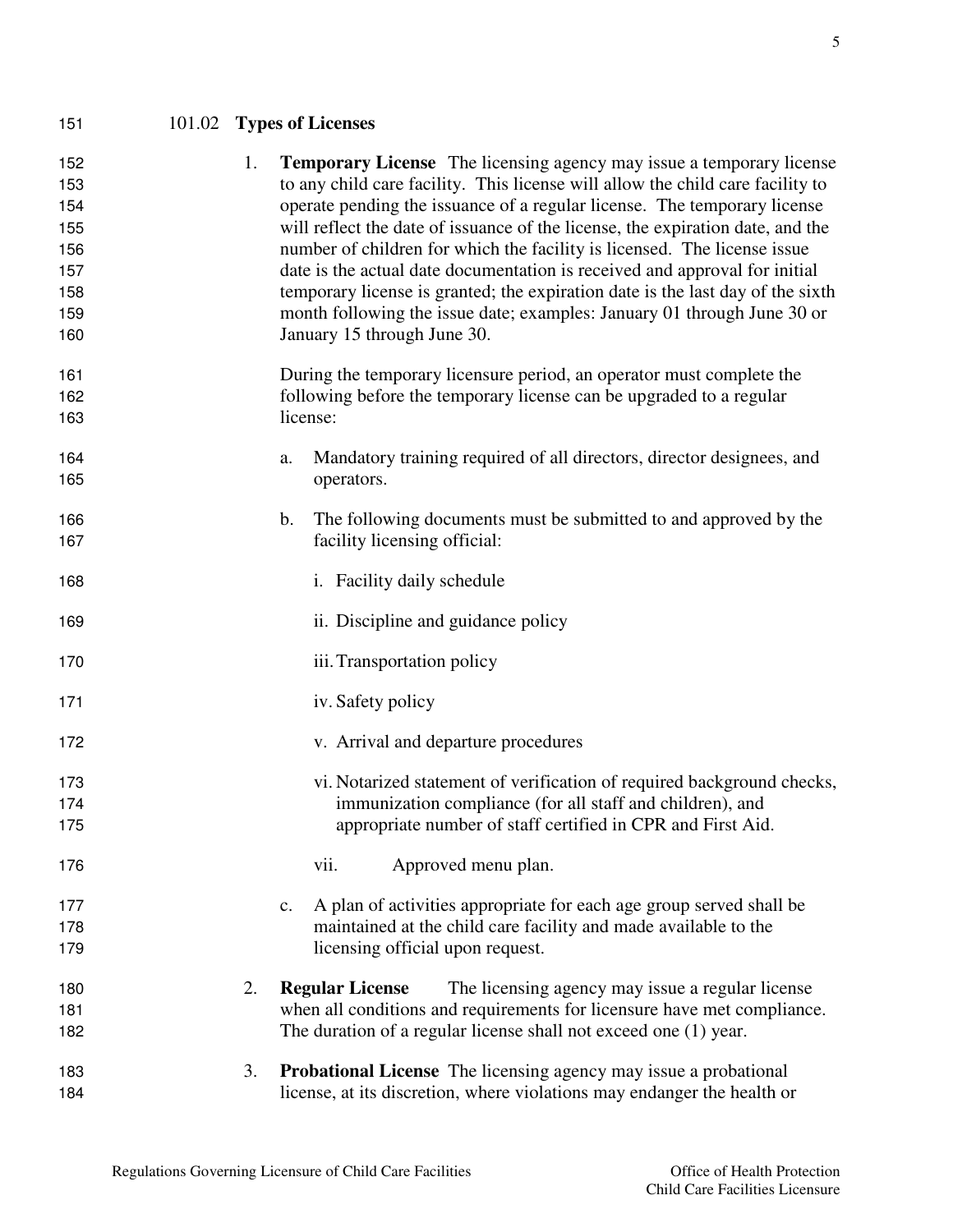| 185<br>186<br>187<br>188<br>189<br>190                             |        |    | months.              | safety of the children, but only when such violations may be corrected<br>within a specified time frame. There shall be a written corrective action<br>plan agreed upon between the operator and the licensing agency. The<br>period of time for which a probational license is issued shall be at the<br>discretion of the licensing agency but in no instance shall exceed six (6)                                                                                                                                                                                                                                                                                                                                                          |  |
|--------------------------------------------------------------------|--------|----|----------------------|-----------------------------------------------------------------------------------------------------------------------------------------------------------------------------------------------------------------------------------------------------------------------------------------------------------------------------------------------------------------------------------------------------------------------------------------------------------------------------------------------------------------------------------------------------------------------------------------------------------------------------------------------------------------------------------------------------------------------------------------------|--|
| 191<br>192<br>193<br>194<br>195<br>196<br>197<br>198<br>199<br>200 |        | 4. |                      | The licensing agency may issue any type of license<br><b>Restricted License</b><br>with conditions/restrictions when, at its discretion, the health or safety of<br>the children require such a conditional/restrictive statement on the license.<br>Such conditions/restrictions shall include but not be limited to: certain<br>individuals to be barred from the premises or any other situations that may<br>endanger children and that should be so recorded on the license. Any<br>violation of any such condition/restriction shall result in immediate<br>emergency suspension of the license. When such conditions/restrictions no<br>longer pose a threat to the children, the conditional/restrictive statement<br>may be removed. |  |
| 201<br>202<br>203                                                  | 101.03 |    |                      | An application for a license under these regulations<br><b>Application for License</b><br>shall be made to the licensing agency upon forms provided by it and shall<br>contain such information as the licensing agency may reasonably require.                                                                                                                                                                                                                                                                                                                                                                                                                                                                                               |  |
| 204<br>205<br>206<br>207<br>208                                    | 101.04 |    | additional \$50 fee. | <b>License Fee</b> All application fees, licensure fees, renewal fees, and<br>administrative charges shall be paid by certified check or money order payable<br>to the Mississippi Department of Health, and are nonrefundable. Checks<br>returned for insufficient funds, closed account, etc., shall be assessed an                                                                                                                                                                                                                                                                                                                                                                                                                         |  |
| 209                                                                |        | 1. |                      |                                                                                                                                                                                                                                                                                                                                                                                                                                                                                                                                                                                                                                                                                                                                               |  |
| 210<br>211<br>212                                                  |        | 2. |                      | <b>Initial Licensure Fee</b>                                                                                                                                                                                                                                                                                                                                                                                                                                                                                                                                                                                                                                                                                                                  |  |
| 213<br>214                                                         |        |    | a.                   |                                                                                                                                                                                                                                                                                                                                                                                                                                                                                                                                                                                                                                                                                                                                               |  |
| 215<br>216                                                         |        |    | b.                   |                                                                                                                                                                                                                                                                                                                                                                                                                                                                                                                                                                                                                                                                                                                                               |  |
| 217<br>218                                                         |        |    | $\mathbf{C}$ .       |                                                                                                                                                                                                                                                                                                                                                                                                                                                                                                                                                                                                                                                                                                                                               |  |
| 219                                                                |        |    | d.                   |                                                                                                                                                                                                                                                                                                                                                                                                                                                                                                                                                                                                                                                                                                                                               |  |
| 220<br>221                                                         |        |    | e.                   |                                                                                                                                                                                                                                                                                                                                                                                                                                                                                                                                                                                                                                                                                                                                               |  |
| 222<br>223                                                         |        | 3. |                      | <b>Renewal Fee</b>                                                                                                                                                                                                                                                                                                                                                                                                                                                                                                                                                                                                                                                                                                                            |  |
| 224                                                                |        |    | a.                   |                                                                                                                                                                                                                                                                                                                                                                                                                                                                                                                                                                                                                                                                                                                                               |  |
| 225<br>226                                                         |        |    | $\mathbf b$ .        |                                                                                                                                                                                                                                                                                                                                                                                                                                                                                                                                                                                                                                                                                                                                               |  |
| 227                                                                |        |    |                      |                                                                                                                                                                                                                                                                                                                                                                                                                                                                                                                                                                                                                                                                                                                                               |  |
| 228<br>229                                                         |        |    | c.                   |                                                                                                                                                                                                                                                                                                                                                                                                                                                                                                                                                                                                                                                                                                                                               |  |
| 230                                                                |        |    | d.                   |                                                                                                                                                                                                                                                                                                                                                                                                                                                                                                                                                                                                                                                                                                                                               |  |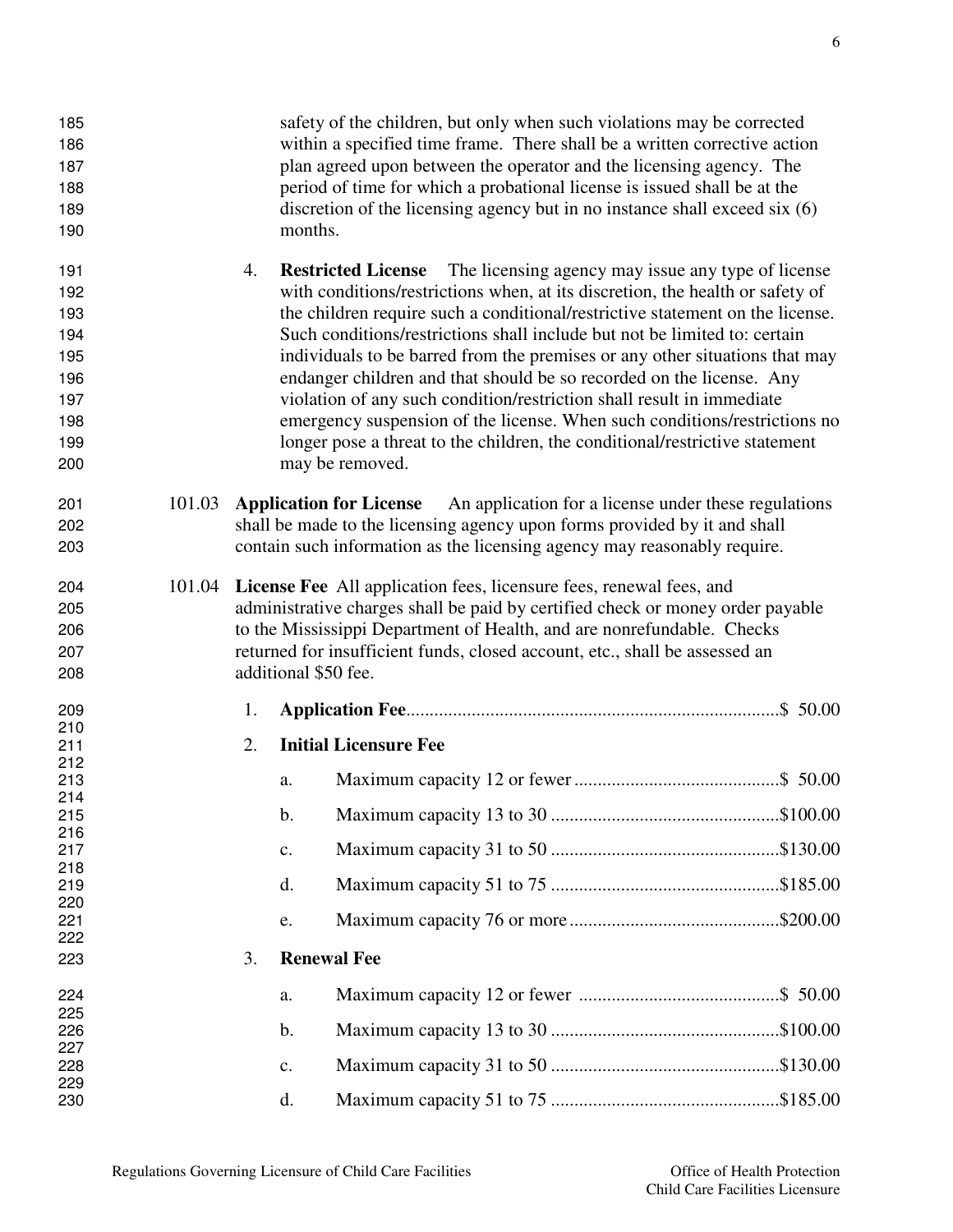| 231        |        |                                                                                         |
|------------|--------|-----------------------------------------------------------------------------------------|
| 232        |        | e.                                                                                      |
| 233        |        |                                                                                         |
| 234        |        | 4.                                                                                      |
| 235        |        |                                                                                         |
| 236        |        | 5.                                                                                      |
| 237        |        | 6.                                                                                      |
| 238<br>239 |        |                                                                                         |
| 240        |        | 7.                                                                                      |
| 241        |        |                                                                                         |
| 242        | NOTE:  | Except for the fingerprinting fee, no governmental entity or agency that operates a     |
| 243        |        | child care facility shall be required to pay the fees set forth in this section. Third  |
| 244        |        | party providers that contract with a state agency for the provision of child care       |
|            |        |                                                                                         |
| 245        |        | services are subject to all fees, fines, etc. Further, should an entity exempt from     |
| 246        |        | licensure apply for a license it shall be subject to all fees listed in this section.   |
|            |        |                                                                                         |
| 247        | 101.05 | <b>Certificate of Inspection by Fire Department</b> A certificate of inspection         |
| 248        |        | and approval by the fire department of the municipality or other political              |
| 249        |        | subdivision in which the child care facility is located shall be submitted to the       |
| 250        |        | licensing agency with the application and license fees. Except that if no fire          |
| 251        |        | department exists where the facility is located, the State Fire Marshall shall          |
| 252        |        | certify as to the inspection for safety from fire hazards.                              |
|            |        |                                                                                         |
| 253        |        | The inspection form to be used for fire inspections shall be MSDH Form #333             |
| 254        |        | and shall be signed by a signatory authority of the fire inspection authority           |
|            |        |                                                                                         |
| 255        |        | making the inspection.                                                                  |
|            | 101.06 |                                                                                         |
| 256        |        | <b>Inspection</b> An agency representative(s) shall inspect each child care facility    |
| 257        |        | prior to issuing or renewing a license to assure compliance with these                  |
| 258        |        | regulations.                                                                            |
|            |        |                                                                                         |
| 259        | 101.07 | <b>Record of Inspection</b><br>Whenever an inspection is made of a child care           |
| 260        |        | facility, the findings shall be recorded on an official inspection form and             |
| 261        |        | furnished to the operator, director, and/or their representative, at the time the       |
| 262        |        | inspection is made.                                                                     |
|            |        |                                                                                         |
| 263        | 101.08 | <b>Renewal of License</b>                                                               |
|            |        |                                                                                         |
| 264        |        | The licensing agency shall issue licenses which may be renewed annually.<br>1.          |
| 265        |        | The licensing agency shall mail a renewal notice, at least seventy-five (75)            |
| 266        |        | days prior to the expiration date of the license, to the address of the                 |
| 267        |        | operator registered with the licensing agency. The operator shall:                      |
|            |        |                                                                                         |
| 268        |        | Complete the renewal form;<br>a.                                                        |
|            |        |                                                                                         |
| 269        |        | Submit any and all certificates of inspection and approval required by<br>$\mathbf b$ . |
| 270        |        | the licensing agency;                                                                   |
|            |        |                                                                                         |
| 271        |        | Enclose the renewal fee; and<br>$\mathbf{c}$ .                                          |
|            |        |                                                                                         |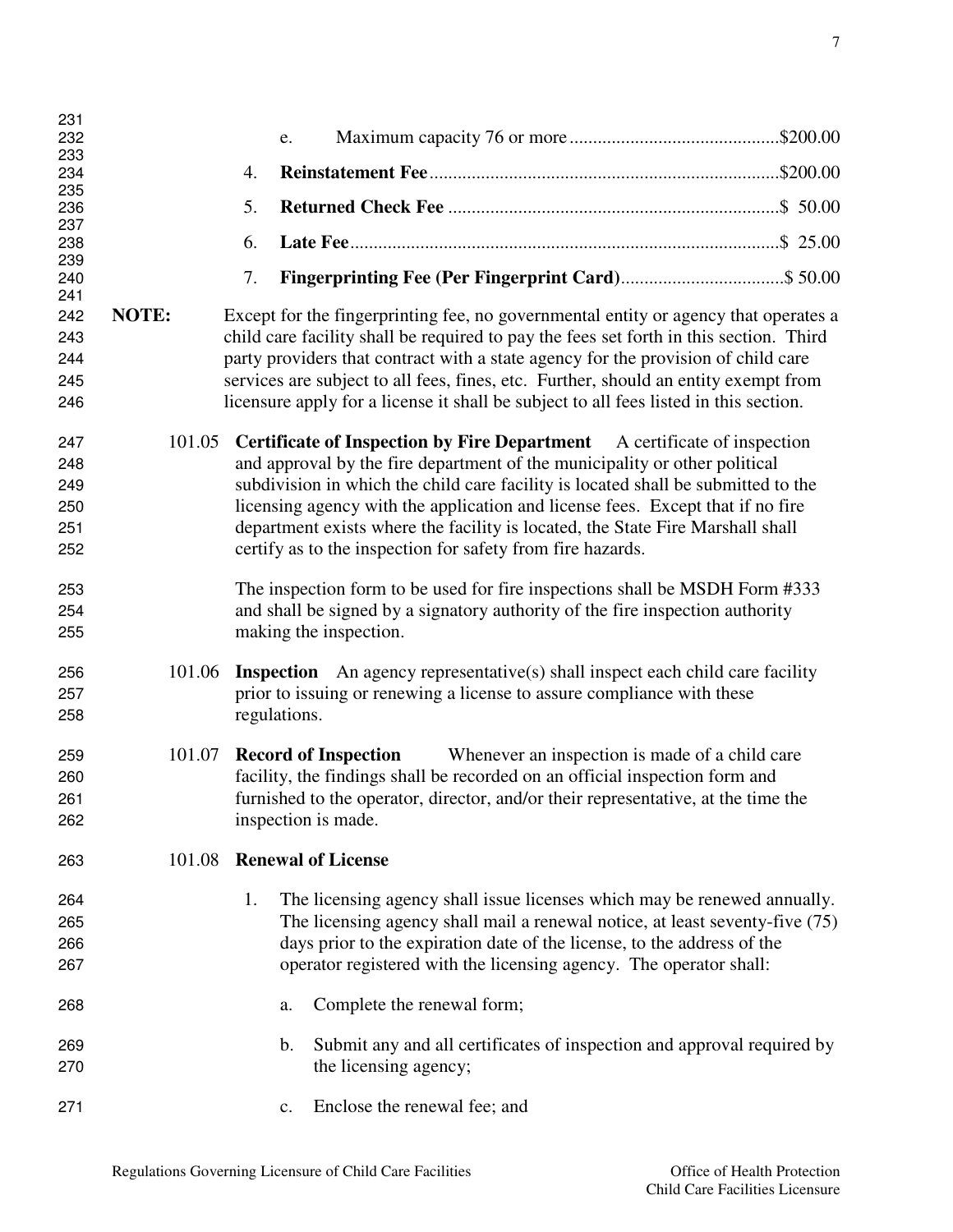d. File the above with the licensing agency at least thirty (30) days prior to the expiration date on the license. **NOTE:** Renewal applications postmarked less than thirty (30) days prior to the expiration date of the license shall be assessed a \$25.00 late fee. 2. An operator who does not file the renewal application prior to the date that the license expires will be deemed to have allowed the license to lapse. Said license may be reinstated by the licensing agency, in its discretion, by payment of both the renewal fee and the reinstatement fee, provided said application for reinstatement is made within one (1) month of the expiration date of the license. After the one month reinstatement period, it shall be required that an application for an initial license be submitted. All licensure requirements in effect at the time the new initial application is filed shall be met. 101.09 **License Not Transferable or Assignable** Each license shall be issued only for the premises and operator named in the application and shall not be transferable or assignable. A change of ownership includes, but is not limited to, inter vivos gifts, purchases, transfers, lease arrangements, cash and/or stock transactions or other comparable arrangements whenever any person or entity acquires or controls a majority interest of the child care facility or service. Changes of ownership from partnerships, single proprietorships, or corporations to another form of ownership are specifically included. 101.10 **Display of Licenses** The current license issued by the licensing agency to the named child care facility and operator shall be posted and displayed in a conspicuous place and in easy view of all persons who enter the child care facility. The facility operator shall also post next to the license, in plain view, a notice provided by the MSDH that informs the public of where and how they may report a complaint against the facility. 102 **RIGHT OF ENTRY AND VIOLATIONS**  102.01 **Right of Entry** An agency representative may enter any child care facility for the purpose of making inspections or investigations to determine compliance with these regulations. 102.02 **Violations** If violations noted on the inspection form are not corrected within the period of time specified by the licensing agency, a license may be denied, suspended, or revoked in accordance with these regulations. 103 **FACILITY POLICY AND PROCEDURES**  103.01 **Parental Information** Before a child's enrollment, the parent shall be provided with the following: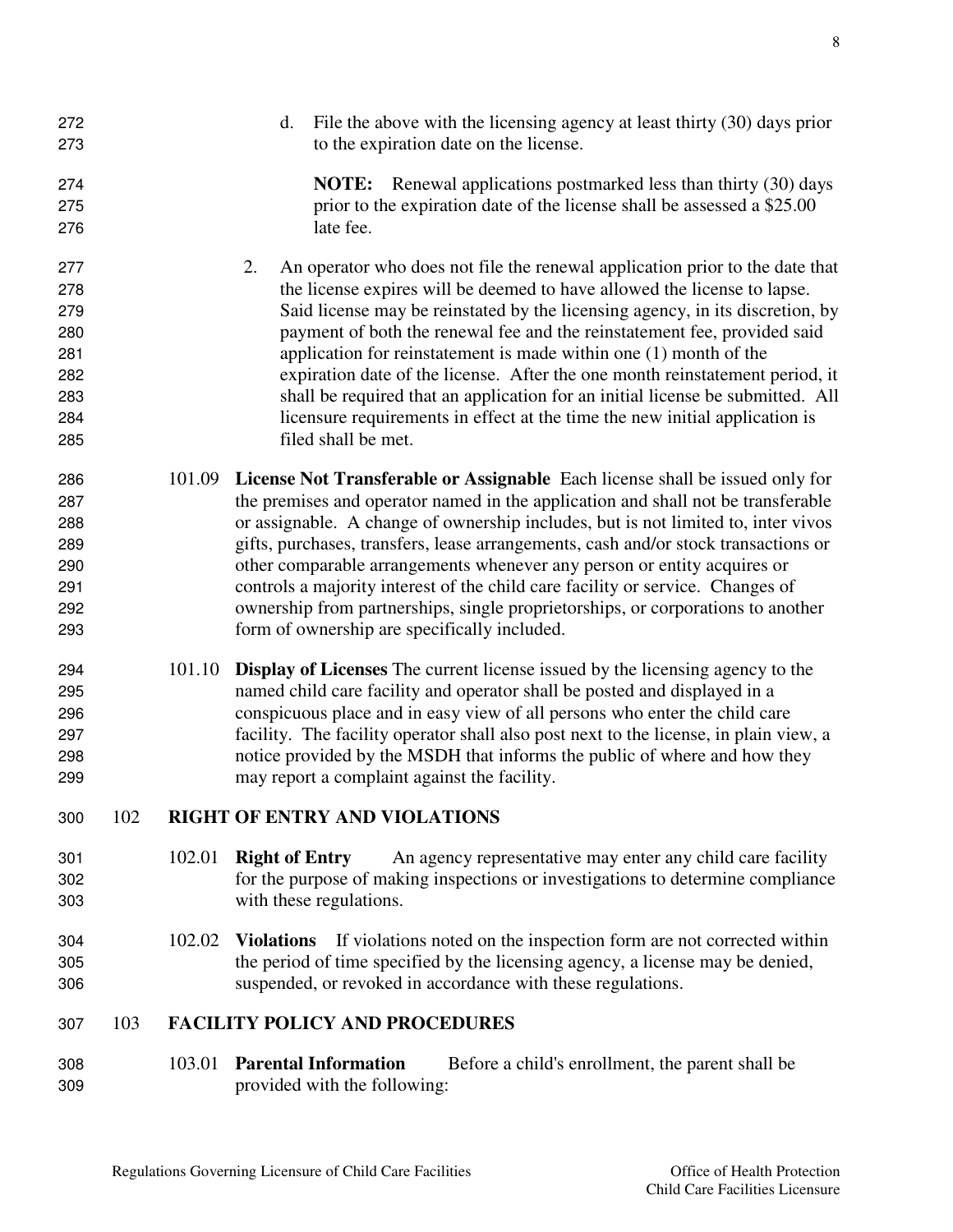| 310                      | 1. |                | <b>Operating information:</b>                                                                                                                                                                                             |
|--------------------------|----|----------------|---------------------------------------------------------------------------------------------------------------------------------------------------------------------------------------------------------------------------|
| 311<br>312               |    | a.             | The child care facility's purpose, scope of service provided,<br>philosophy, and any religious affiliation;                                                                                                               |
| 313<br>314<br>315<br>316 |    | $\mathbf{b}$ . | Name(s), business telephone number, business address, and home<br>telephone number of the operator, director or an individual in<br>authority who can be reached after the facility(s normal hours of<br>operation;       |
| 317                      |    | c.             | The phone number of the child care facility;                                                                                                                                                                              |
| 318<br>319<br>320        |    | d.             | Organization chart or other description of established lines of<br>authority of persons responsible for the child care facility's<br>management within the organization;                                                  |
| 321                      |    | e.             | The program and services provided and the ages of children accepted;                                                                                                                                                      |
| 322                      |    | f.             | The hours and days of operation and holidays or other times closed;                                                                                                                                                       |
| 323                      |    | g.             | The procedures for admission and registration of children;                                                                                                                                                                |
| 324<br>325               |    | h.             | Tuition, plans for payment, and policies regarding delinquent<br>payments;                                                                                                                                                |
| 326<br>327               |    | i.             | Types of insurance coverage for children, or a statement that accident<br>insurance is not provided or available;                                                                                                         |
| 328<br>329<br>330        |    | j.             | If a facility does not provide liability insurance there shall be a<br>statement in the child(s record, signed by the parent indicating that the<br>parent is aware that the facility does not carry liability insurance. |
| 331<br>332               |    | k.             | Reasons/circumstances and procedures for removal of children from<br>rolls when parents are requested by facility staff to remove a child;                                                                                |
| 333<br>334               |    | 1.             | Procedures to include the amount of notice a parent is required to give<br>the facility before removing a child; and                                                                                                      |
| 335<br>336               |    | m.             | Policy governing the maximum hours per day or week that a child can<br>be left at the child care facility.                                                                                                                |
| 337                      | 2. |                | Arrival and departure procedures for children:                                                                                                                                                                            |
| 338<br>339<br>340        |    | a.             | Procedure, approved by the licensing authority, for assuring a child's<br>safe arrival and departure (All children shall be signed in and out of<br>the facility by an authorized individual.);                           |
| 341<br>342               |    | $\mathbf{b}$ . | Procedures for protecting children from traffic and other hazards<br>during arrival and departure and when crossing streets;                                                                                              |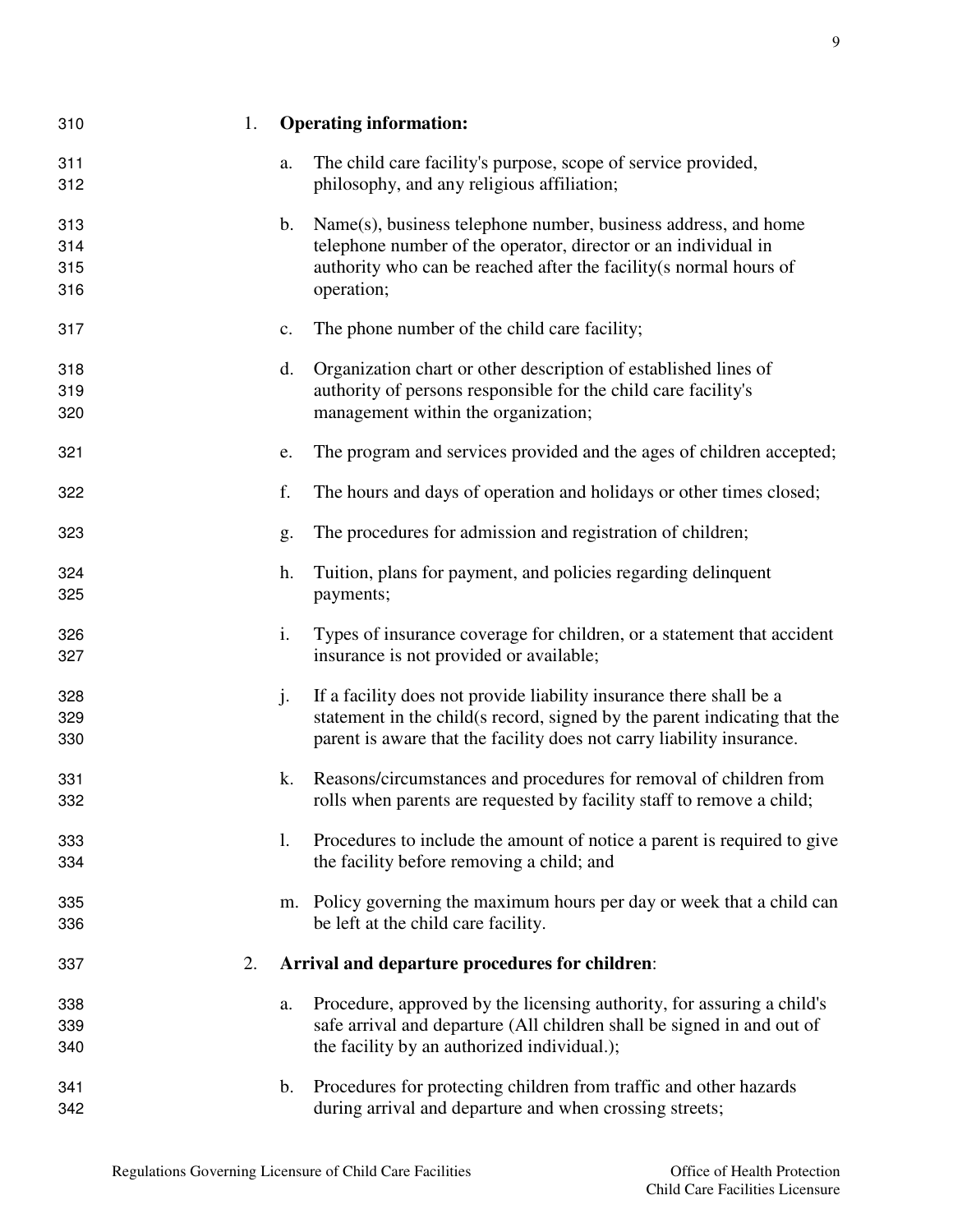| 343        |    | c.             | Policy for release of children from the child care facility only to                                                                             |
|------------|----|----------------|-------------------------------------------------------------------------------------------------------------------------------------------------|
| 344<br>345 |    |                | responsible persons for whom the child care facility has written<br>authorization; and                                                          |
| 346        |    | d.             | Policy governing a parent picking up a child after closing hours and                                                                            |
| 347        |    |                | procedures if a child is not picked up.                                                                                                         |
| 348        | 3. |                | Program and activities information:                                                                                                             |
| 349        |    | a.             | Policies and procedures about accepting and storing a child's personal                                                                          |
| 350        |    |                | belongings;                                                                                                                                     |
| 351<br>352 |    | b.             | Discipline policies including acceptable and unacceptable discipline<br>measures;                                                               |
| 353        |    | $\mathbf{c}$ . | Transportation and safety policies and procedures;                                                                                              |
|            |    |                |                                                                                                                                                 |
| 354<br>355 |    | d.             | Policies prohibiting the photographing of a child without parental<br>consent;                                                                  |
| 356        |    | e.             | Policies regarding a child's participation in extracurricular activities                                                                        |
| 357        |    |                | not sponsored by the child care facility, including but not limited to                                                                          |
| 358        |    |                | baseball, softball, soccer, ballet, or gymnastics; and                                                                                          |
| 359        |    | f.             | Policies regarding water activities and safety procedures. These                                                                                |
| 360<br>361 |    |                | policies shall include those water activities which take place away<br>from the child care facility property, e.g., taking children to a public |
| 362        |    |                | swimming pool.                                                                                                                                  |
| 363        |    | g.             | Policies encouraging sun safety practices and activities.                                                                                       |
| 364        | 4. |                | Health and emergency procedures:                                                                                                                |
| 365        |    | a.             | Procedures for storing and giving a child medications;                                                                                          |
| 366        |    | b.             | Policy for reporting suspected child abuse;                                                                                                     |
| 367        |    | c.             | Provision for emergency medical care, treatment of illnesses and                                                                                |
| 368        |    |                | accidents, which include:                                                                                                                       |
| 369        |    |                | i. A plan to handle a child in a medical crisis;                                                                                                |
| 370        |    |                | ii. A plan to obtain prompt services of physician and hospitalization,                                                                          |
| 371        |    |                | if needed;                                                                                                                                      |
| 372        |    |                | iii. A plan for immediately notifying the parent of any illness, accident                                                                       |
| 373        |    |                | or injury to the child;                                                                                                                         |
|            |    |                |                                                                                                                                                 |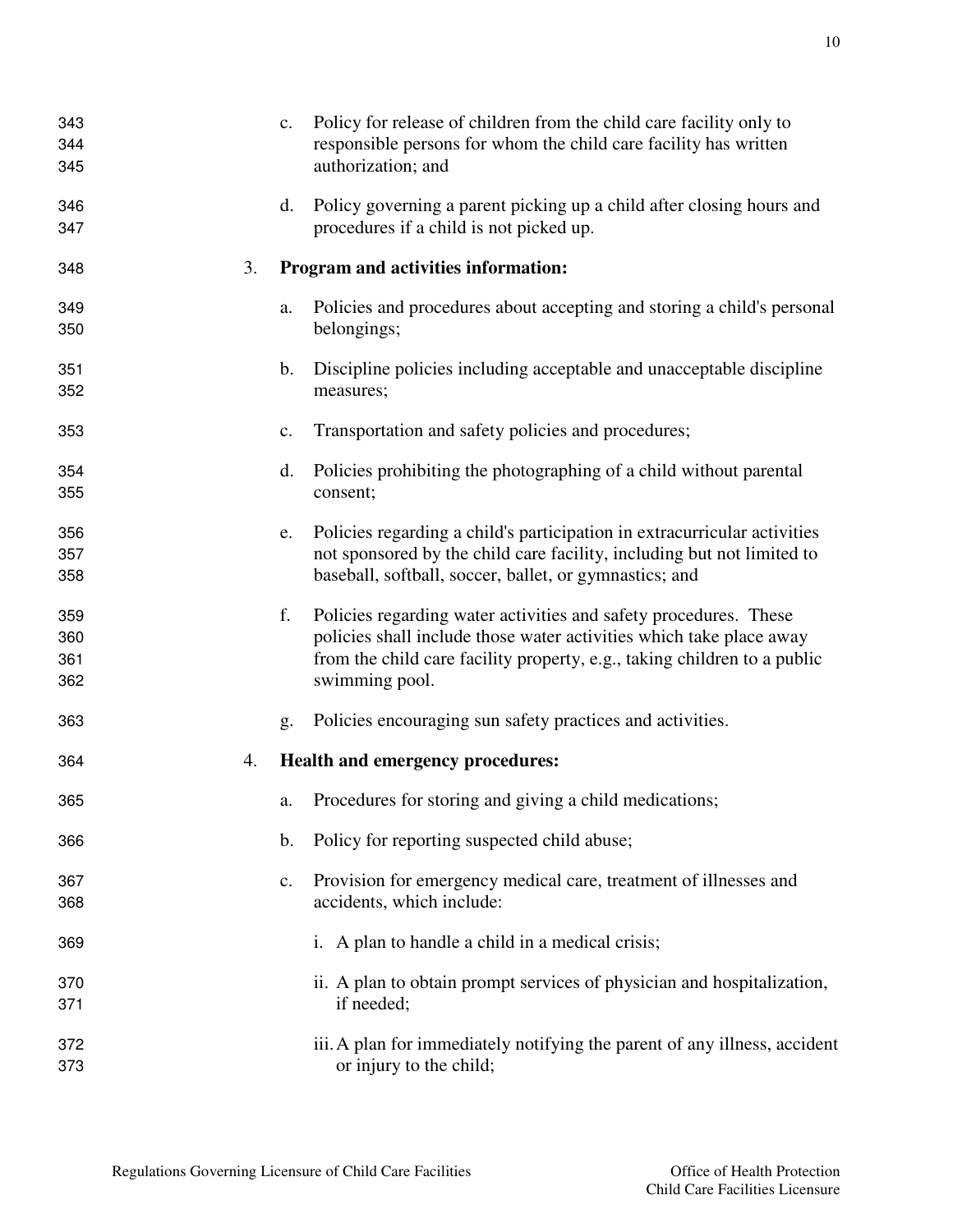| 374<br>375                             |        |    |                | iv. A plan to acquire the services of a certified practitioner for a child<br>exempt from medical care on religious grounds.                                                                                                                                                                                                                                                                                          |
|----------------------------------------|--------|----|----------------|-----------------------------------------------------------------------------------------------------------------------------------------------------------------------------------------------------------------------------------------------------------------------------------------------------------------------------------------------------------------------------------------------------------------------|
| 376<br>377                             |        |    | d.             | Evacuation plan including procedures for notifying the parents of the<br>relocation site.                                                                                                                                                                                                                                                                                                                             |
| 378<br>379<br>380<br>381               |        |    | e.             | Policy and procedures for handling dangerous situations, including<br>but not limited to, dealing with violent individuals, individuals<br>entering facility with weapons, bomb threats, or conditions posing an<br>immediate threat to children.                                                                                                                                                                     |
| 382                                    |        | 5. |                | <b>State regulations:</b>                                                                                                                                                                                                                                                                                                                                                                                             |
| 383<br>384                             |        |    | a.             | A summary of the licensing regulations and any appendices thereto,<br>provided by the licensing agency;                                                                                                                                                                                                                                                                                                               |
| 385<br>386<br>387<br>388               |        |    | $\mathbf{b}$ . | Each child's record shall contain a statement signed by the child's<br>parent, indicating that they have received a summary of licensing<br>standards and other materials designated by the licensing agency for<br>such distribution;                                                                                                                                                                                |
| 389<br>390                             |        |    | c.             | The name and telephone number of the MSDH licensing official<br>responsible for the inspection of the facility;                                                                                                                                                                                                                                                                                                       |
| 391<br>392                             |        |    | d.             | The toll free 1-866-489-8734 Child Care Facility Complaint Hot Line<br>telephone number.                                                                                                                                                                                                                                                                                                                              |
| 393                                    | 103.02 |    |                | <b>Smoking, Tobacco Products, and Prohibited Substances</b>                                                                                                                                                                                                                                                                                                                                                           |
| 394<br>395<br>396                      |        | 1. |                | Smoking, the use of tobacco products in any form, alcohol, or illegal<br>drugs, is prohibited within the physical confines of a child care facility,<br>and on all outdoor playground areas.                                                                                                                                                                                                                          |
| 397<br>398<br>399<br>400<br>401<br>402 |        |    |                | If smoking or use of tobacco products is permitted outside the physical<br>confines of a child care facility and away from the outdoor playground<br>areas, it shall be limited to a designated area out of the presence of<br>children. The designated area shall be a place where children, in the<br>course of normal daily activities, may not observe staff and volunteers<br>smoking or using tobacco products. |
| 403<br>404                             |        | 3. |                | Designated smoking areas shall be clearly identified and posted and shall<br>be provided with receptacles for tobacco product waste.                                                                                                                                                                                                                                                                                  |
| 405<br>406<br>407<br>408               | 103.03 |    |                | <b>Parental Access</b><br>Child care facilities shall assure the parent that they have<br>welcome access to the child care facility at all times. Welcome access shall be<br>defined as a parent having access to areas of the facility available to his child<br>and nondisruptive to normal daily activities.                                                                                                       |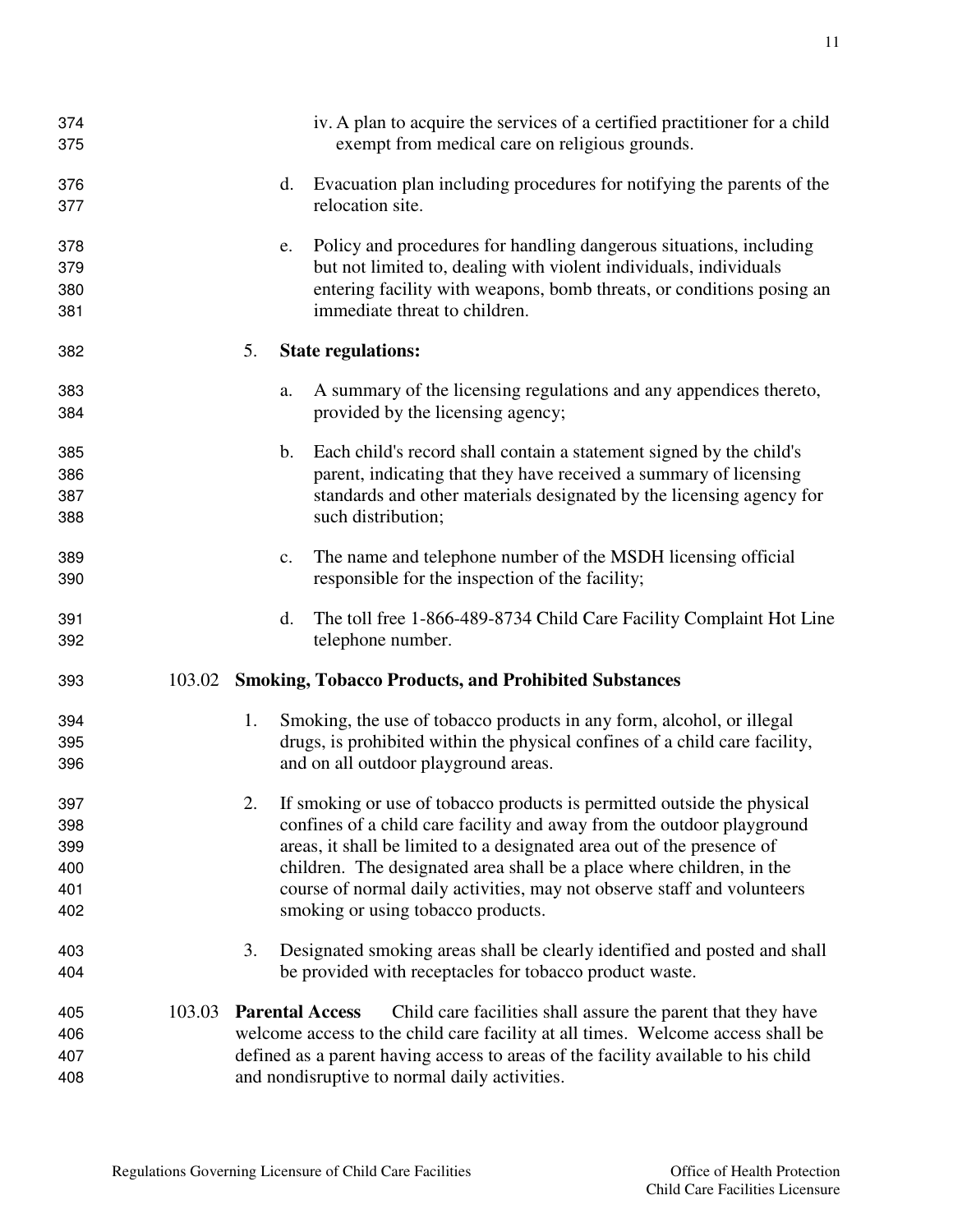- 103.05 **Notice of Legal Action** The licensing agency shall be notified within seven (7) days, in writing, if notice is received of legal action against the child care facility.
- 103.06 **Posting of Information** The following items shall be posted conspicuously in the child care facility at all times:
- 1. Accessible to employees and parents:

director, location, physical plant, or number of children served.

- a. License
- b. Daily activity schedule
- c. Inspection form, if applicable, or Menus and Food Service Permit, if applicable.
- d. Evacuation route
- e. The facility operator shall also post next to the license, in plain view, a notice provided by the MSDH that informs the public of where and how they may report a complaint against the facility.
- 2. In kitchens:
- a. Menus
- b. Evacuation route
- c. Food Service Permit/Inspection Form
- 3. The evacuation route in all rooms utilized by children.
- 103.07 **Weapons Prohibited**
- 1. There shall be no firearms or other dangerous weapons allowed in a child care facility.
- 2. If a facility is located in an occupied dwelling, all firearms shall be equipped with trigger locks and kept in a locked room out of the sight of all children. All other dangerous weapons shall be kept under lock in a room not accessible to children.
- 3. Other dangerous weapons include, but are not limited to, hunting knives, spears, machetes, archery equipment, etc.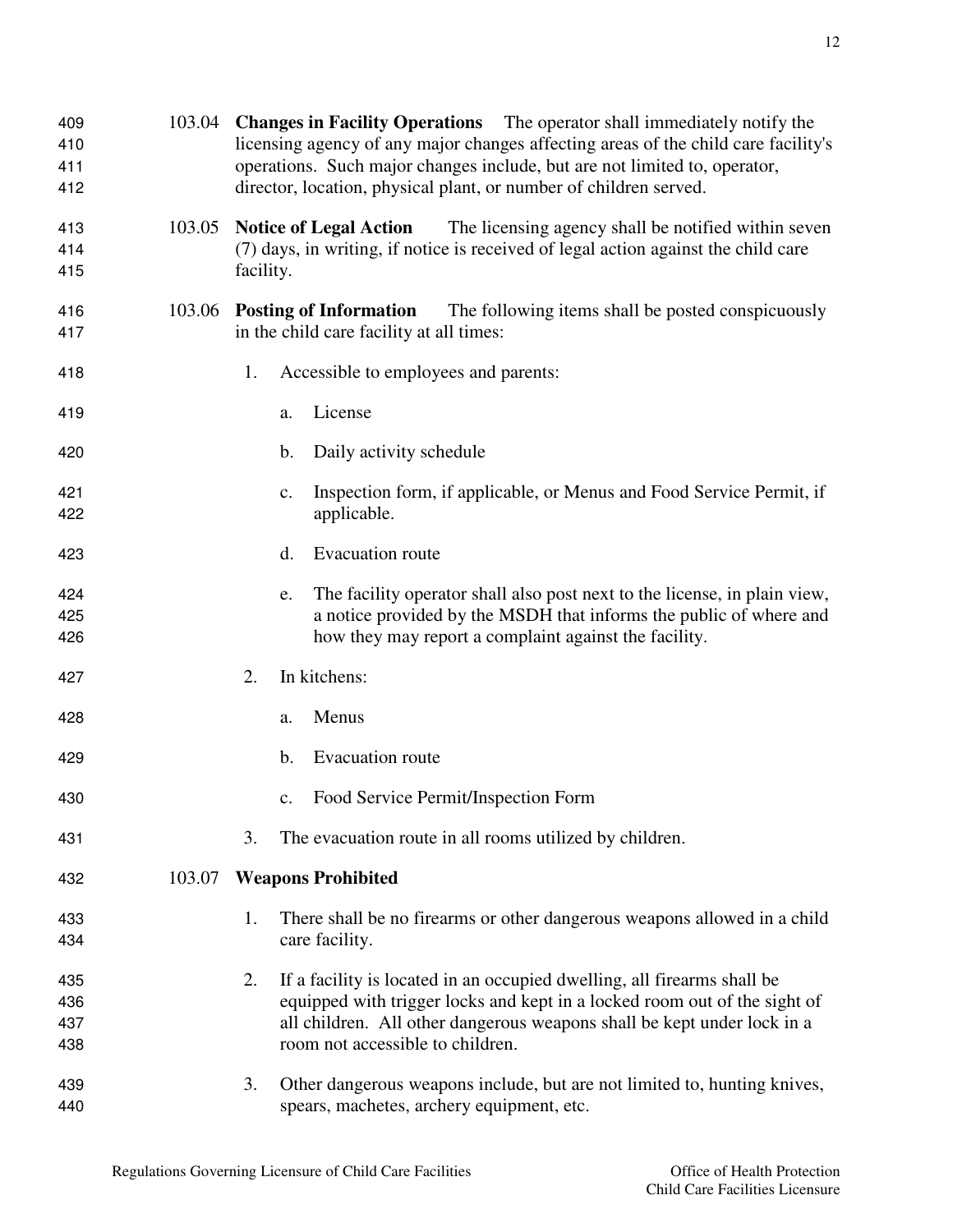104 **PERSONNEL REQUIREMENTS** 

| 442        |        | 104.01 General Requirements For Personnel                                                                                                                        |
|------------|--------|------------------------------------------------------------------------------------------------------------------------------------------------------------------|
| 443<br>444 |        | Each employee or potential employee of a child care facility, whether full<br>1.<br>time, part time, temporary, substitute, or volunteer, shall be of good moral |
| 445<br>446 |        | character and shall meet the minimum qualifications for the respective job<br>classification, as set forth in these regulations.                                 |
| 447        |        | 2.<br>Any individual who, in the opinion of the licensing authority, appears to                                                                                  |
| 448        |        | be unable to physically or mentally care for children on a daily basis                                                                                           |
| 449        |        | and/or in emergency situations will not be allowed to act as a caregiver or                                                                                      |
| 450        |        | caregiver assistant. Any person whose ability is in question shall, at the                                                                                       |
| 451<br>452 |        | request of the licensing authority, be able to demonstrate the ability to<br>perform, at a minimum but not limited to the following:                             |
| 453<br>454 |        | Physical ability to exit the children during a fire drill in under two $(2)$<br>a.<br>minutes;                                                                   |
| 455        |        | Ability to read medication directions and properly dispense<br>$\mathbf{b}$ .                                                                                    |
| 456        |        | medication to children (required only if the facility dispenses                                                                                                  |
| 457        |        | medication);                                                                                                                                                     |
| 458        | 104.02 | Criminal Record (Fingerprinting), Child Abuse Central Registry Checks,                                                                                           |
| 459        |        | and Sex Offender Records Checks<br>All operators, employees, and                                                                                                 |
| 460        |        | prospective employees of a child care facility and any person residing in a                                                                                      |
| 461        |        | residence licensed as a child care facility shall have a criminal records                                                                                        |
| 462        |        | background (fingerprint), child abuse central registry checks, sex offender                                                                                      |
| 463        |        | record checks.                                                                                                                                                   |
| 464        |        | An individual shall be allowed to begin employment in a child care facility<br>1.                                                                                |
| 465        |        | prior to the completion of child abuse central registry check and the                                                                                            |
| 466        |        | criminal records (fingerprint) check and sex offender registry check.                                                                                            |
| 467        |        | However, no individual may be allowed to provide unsupervised care to                                                                                            |
| 468        |        | children until all three items have been verified by the licensing authority.                                                                                    |
| 469        |        | 2.<br>Any individual who volunteers in a child care facility for 120 or more                                                                                     |
| 470        |        | hours per licensure year shall be required to have (1) criminal record, child                                                                                    |
| 471        |        | abuse central registry checks, and sex offender registry check to include                                                                                        |
| 472        |        | being fingerprinted, and (2) valid Immunization Compliance Form #121.                                                                                            |
| 473        |        | Individuals under the age of 18 are not required to be fingerprinted.<br>3.                                                                                      |
| 474        |        | However, they may never be left alone with children.                                                                                                             |
| 475        |        | Once the fingerprint check, child abuse central registry check, and sex<br>4.                                                                                    |
| 476        |        | offender registry check have been completed and verified by the licensing                                                                                        |
| 477        |        | authority as having no disqualifying conditions, a letter shall be issued to                                                                                     |
| 478        |        | the person fingerprinted stating that they are eligible to be employed in a                                                                                      |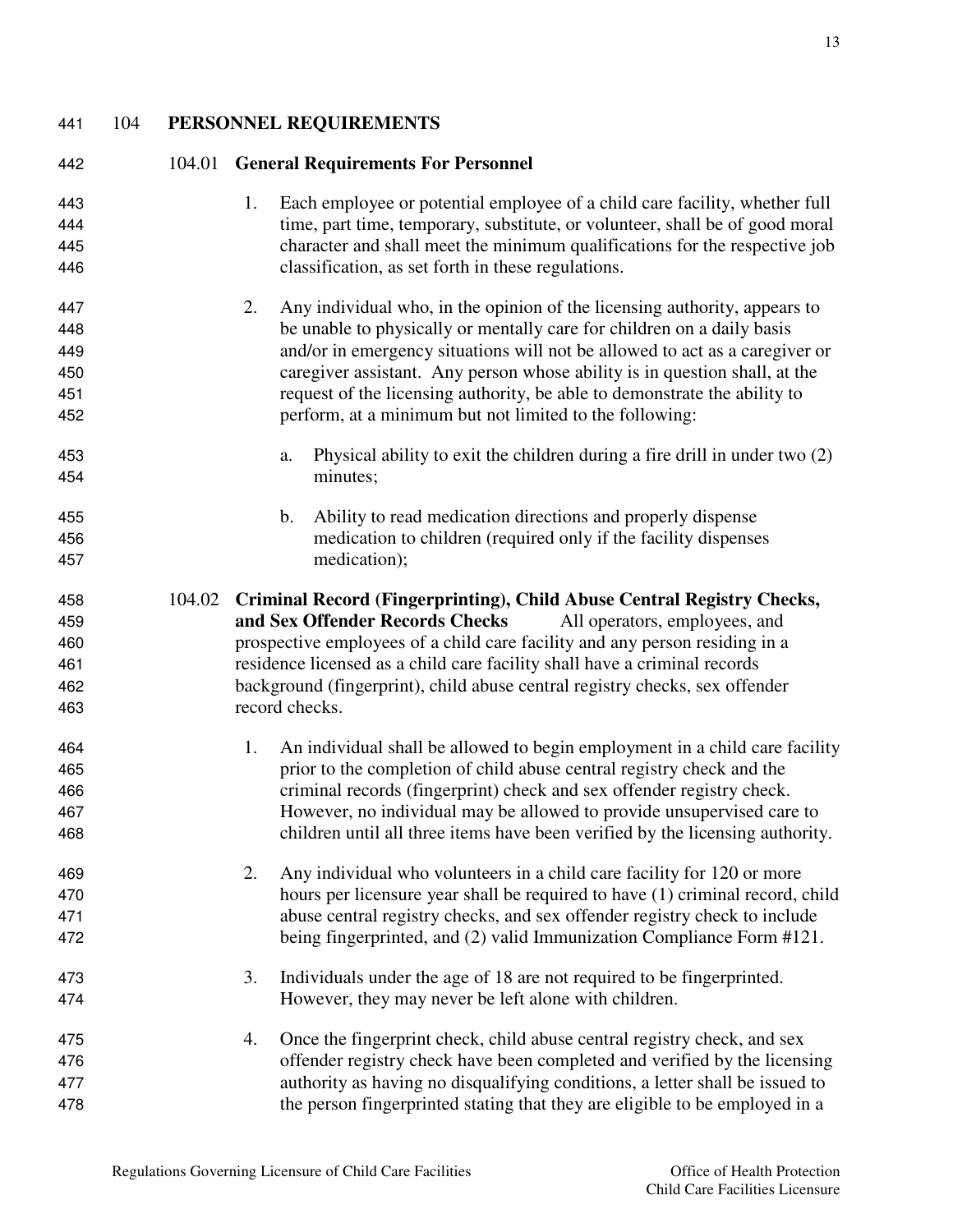| 479<br>480<br>481<br>482 |        |    | child care facility. The employer shall also receive a copy of the<br>notification letter. This letter shall be valid for a period of five (5) years<br>from the date on the letter unless otherwise voided. All individuals will be<br>required to be finger printed every five (5) years. |
|--------------------------|--------|----|---------------------------------------------------------------------------------------------------------------------------------------------------------------------------------------------------------------------------------------------------------------------------------------------|
| 483<br>484               |        | 5. | If an individual is determined to be unsuitable for employment in a child<br>care facility, they will receive a letter stating such with instructions                                                                                                                                       |
| 485                      |        |    | regarding the appeal process. The employer shall also receive a copy of                                                                                                                                                                                                                     |
| 486                      |        |    | the non-suitability letter. Whether or not an individual remains employed                                                                                                                                                                                                                   |
| 487                      |        |    | at the child care facility during the appeal process is at the discretion of the                                                                                                                                                                                                            |
| 488                      |        |    | operator of the facility.                                                                                                                                                                                                                                                                   |
| 489                      |        | 6. | Should it be determined by the licensing authority that acceptable                                                                                                                                                                                                                          |
| 490                      |        |    | fingerprints cannot be obtained from an individual, an alternative method                                                                                                                                                                                                                   |
| 491                      |        |    | of obtaining a criminal records check may be used. In such case the                                                                                                                                                                                                                         |
| 492                      |        |    | affected individual will be notified in writing of the process they are to                                                                                                                                                                                                                  |
| 493                      |        |    | follow. Failure to follow the procedure shall result in the individual being                                                                                                                                                                                                                |
| 494                      |        |    | determined to be unsuitable to work in a child care facility.                                                                                                                                                                                                                               |
| 495                      | 104.03 |    | <b>Child Care Director Qualifications</b><br>A child care director shall be least 21                                                                                                                                                                                                        |
| 496                      |        |    | years of age and shall have at a minimum:                                                                                                                                                                                                                                                   |
| 497                      |        | 1. | A bachelors degree in early childhood education, child development,                                                                                                                                                                                                                         |
| 498                      |        |    | elementary education, child care, special education, psychology (with                                                                                                                                                                                                                       |
| 499                      |        |    | emphasis on child psychology), or family and consumer sciences (with                                                                                                                                                                                                                        |
| 500                      |        |    | emphasis on child development), or equivalent degree from another child-                                                                                                                                                                                                                    |
| 501                      |        |    | related field or course of study;                                                                                                                                                                                                                                                           |
| 502                      |        |    | <b>OR</b>                                                                                                                                                                                                                                                                                   |
| 503                      |        | 2. | two-year associate degree from an accredited community or junior college                                                                                                                                                                                                                    |
| 504                      |        |    | in child development technology which must include a minimum of 480                                                                                                                                                                                                                         |
| 505                      |        |    | hours of practical training, supervised by college instructors, in a college                                                                                                                                                                                                                |
| 506                      |        |    | operated child care learning laboratory.                                                                                                                                                                                                                                                    |
| 507                      |        |    | <b>OR</b>                                                                                                                                                                                                                                                                                   |
| 508                      |        | 3. | A two-year associate degree from an accredited community or junior                                                                                                                                                                                                                          |
| 509                      |        |    | college in child development technology or child care and two (2) years                                                                                                                                                                                                                     |
| 510                      |        |    | paid experience in a licensed child care facility.                                                                                                                                                                                                                                          |
| 511                      |        |    | <b>OR</b>                                                                                                                                                                                                                                                                                   |
| 512                      |        | 4. | Two years paid experience as a caregiver in a licensed child care facility,                                                                                                                                                                                                                 |
| 513                      |        |    | and either (1) a current Child Development Associate (CDA) credential                                                                                                                                                                                                                       |
| 514                      |        |    | from the Council for Early Childhood Professional Recognition (CECPR),                                                                                                                                                                                                                      |
| 515                      |        |    | or (2) a Mississippi Department of Human Services (MDHS) Office for                                                                                                                                                                                                                         |
| 516                      |        |    | Children and Youth (OCY) Director(s Child Care Credential, or (3) 24                                                                                                                                                                                                                        |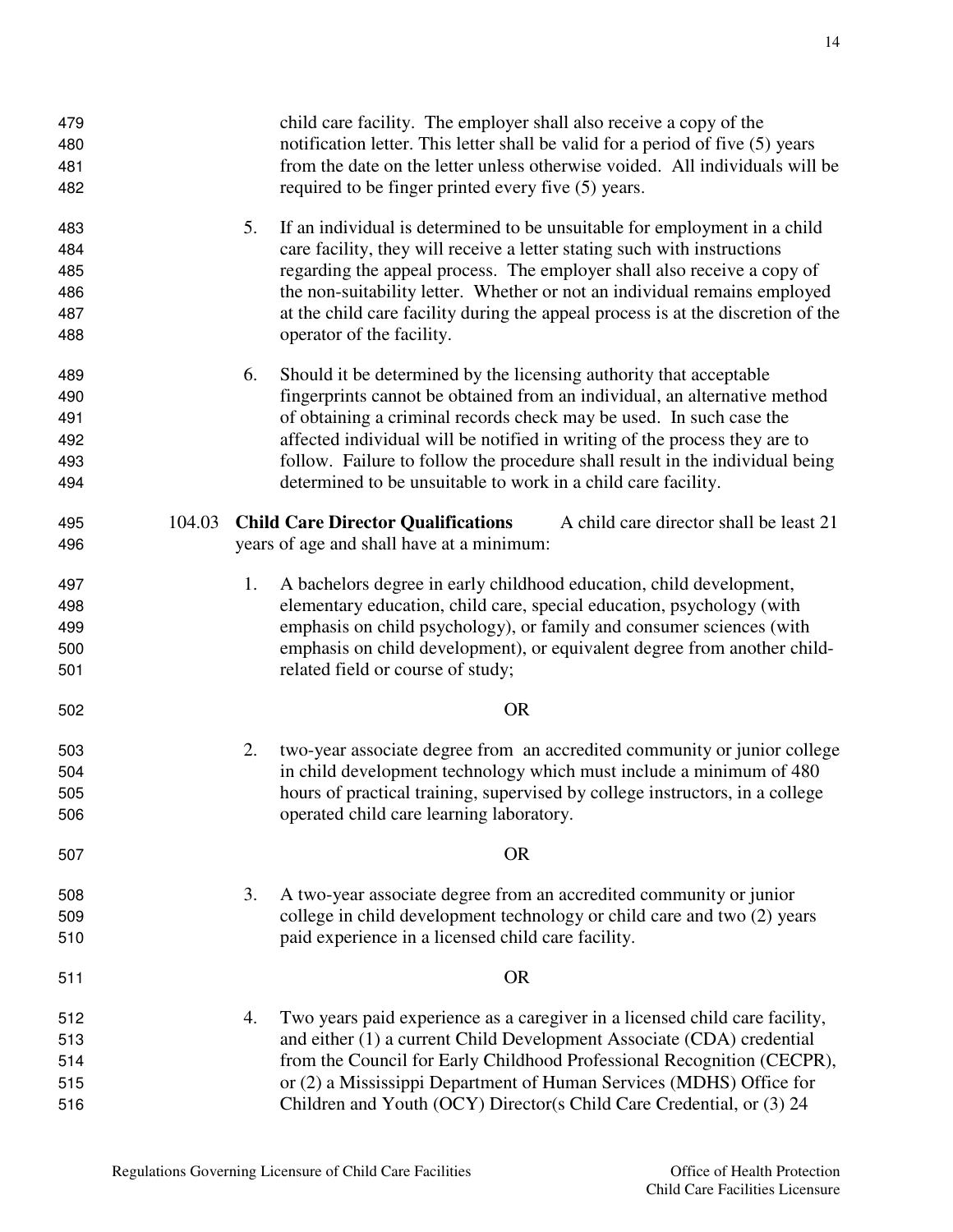| 517 |    | semester hours credit with a grade of "C" or better from an accredited        |
|-----|----|-------------------------------------------------------------------------------|
| 518 |    | college or university in courses specific to early childhood;                 |
| 519 |    | OR                                                                            |
| 520 | 5. | A verified certificate from the licensing agency certifying that the          |
| 521 |    | individual was qualified to be the director of a licensed child care facility |
| 522 |    | prior to January 1, 2000 in the State of Mississippi.                         |

- 104.04 **Caregivers** Caregivers shall be at least 18 years of age, and shall have at a minimum:
- 1. A high school diploma or equivalent (GED);

OR

- 2. A current CECPR Child Development Associate (CDA) credential, or an MDHS OCY Director(s Child Care Credential,
- OR
- 3. Three (3) years prior documented experience caring for children who are under 13 years of age and who are not related to the caregiver within the third degree computed according to civil law.
- Staff failing to meet the requirements of education and/or experience to act as a caregiver shall be designated as caregiver assistants.
- 104.05 **Caregiver Assistants** Caregiver assistants shall be at least 16 years of age. Caregiver assistants shall work under the direct on-site supervision of a director or caregiver at all times. They shall not have the direct responsibility for a group of children as the sole caregiver. Caregiver assistants under the age of 18 shall not be given the authority to discipline children.
- 104.06 **Students**
- 1. Students in a field study placement, a practicum, or vocational child care training program may assist in the care of the children when the following conditions have been met.
- 2. Students who are 18 years of age or older and who are in a child care facility for 120 or more hours per licensure year shall have a record on file in the facility which shall contain the following:
- a. Name, date of birth, address, and telephone number;
- b. Name and telephone number of a contact person from the school or university placing the student;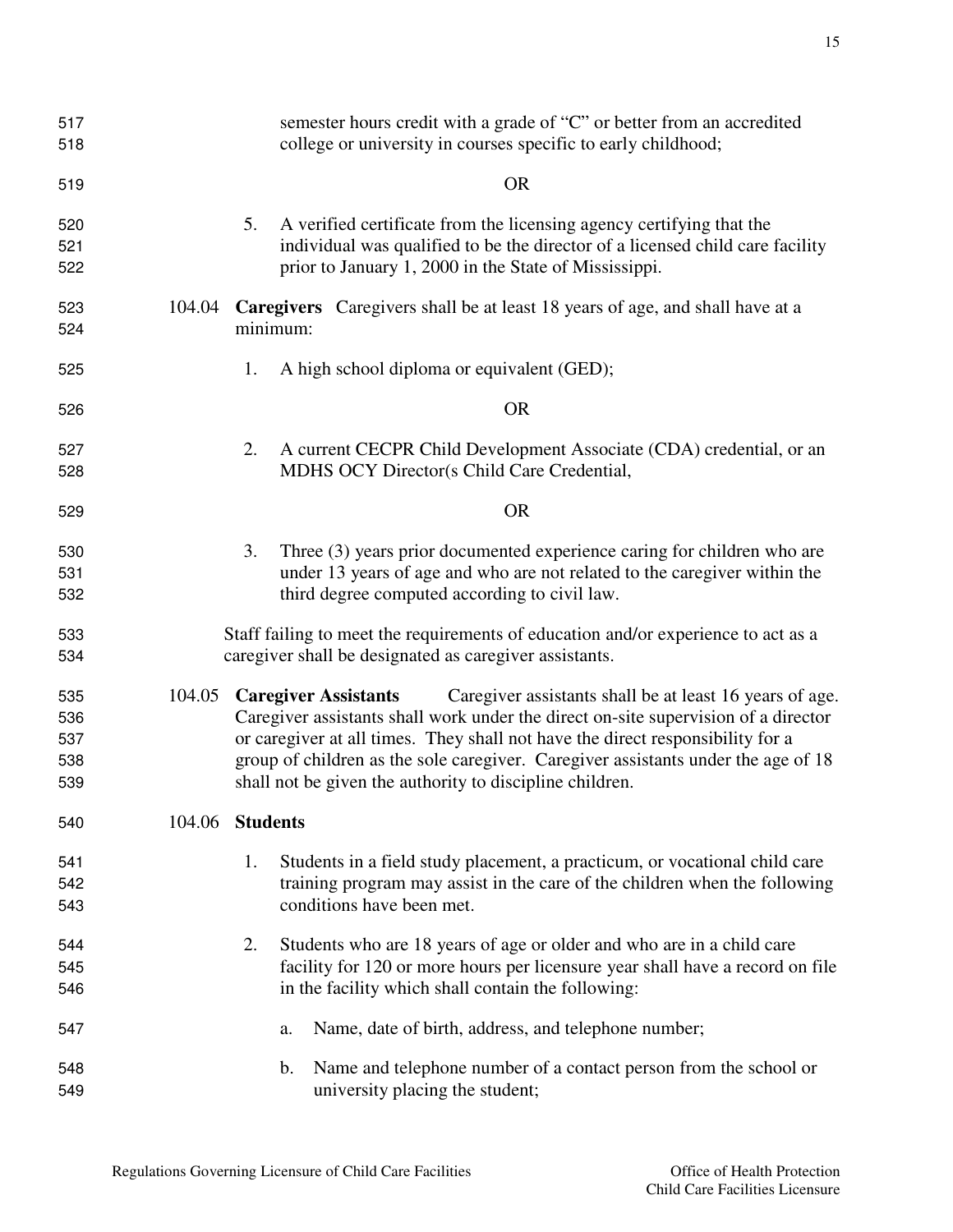| 550                                    |        |    | Date placement began and daily record of hours student is present;<br>c.                                                                                                                                                                                                                                                                                                                                                     |
|----------------------------------------|--------|----|------------------------------------------------------------------------------------------------------------------------------------------------------------------------------------------------------------------------------------------------------------------------------------------------------------------------------------------------------------------------------------------------------------------------------|
| 551<br>552                             |        |    | Mississippi Department of Health Certificate of Immunization<br>d.<br>Compliance Form 121;                                                                                                                                                                                                                                                                                                                                   |
| 553<br>554<br>555                      |        |    | Documentation that the criminal records check (fingerprinting), and<br>e.<br>child abuse central registry check have been completed and no<br>records found and,                                                                                                                                                                                                                                                             |
| 556<br>557<br>558<br>559               |        |    | f.<br>Documentation of a minimum of one hour of orientation, within one<br>(1) week of placement, including but not limited to, the child abuse<br>law and reporting procedures, emergency procedures, and facility<br>discipline and transportation policies.                                                                                                                                                               |
| 560<br>561<br>562<br>563<br>564        |        |    | Students who are under 18 years of age and who are in a child care facility<br>for 120 or more hours per licensure year shall have a record on file in the<br>facility which shall contain all of the above listed material with the<br>exception of Item 5. The facility shall document the time that a student is<br>at the facility.                                                                                      |
| 565<br>566                             |        |    | No student shall be left alone with children unless an approved<br>criminal records check is on file.                                                                                                                                                                                                                                                                                                                        |
|                                        |        |    |                                                                                                                                                                                                                                                                                                                                                                                                                              |
| 567                                    | 104.07 |    | <b>Use of Director Designee</b>                                                                                                                                                                                                                                                                                                                                                                                              |
| 568<br>569<br>570                      |        | 1. | A director designee is an individual designated to act as the director,<br>having all responsibility and authority of a director, during the director(s)<br>short-term absence.                                                                                                                                                                                                                                              |
| 571<br>572<br>573<br>574<br>575        |        | 2. | A director designee shall, at a minimum have a high school diploma or<br>GED and four (4) years paid experience in a licensed child care facility or<br>licensed/accredited kindergarten program. A director designee shall not<br>retain sole director authority in a facility for more than twenty four (24)<br>total hours per calendar week.                                                                             |
| 576                                    |        |    | Exception                                                                                                                                                                                                                                                                                                                                                                                                                    |
| 577<br>578<br>579<br>580               |        |    | Facility may have a Director Designee serve for a maximum of fourteen<br>(14) consecutive days during a licensure year. This exception may be<br>used once during the licensure year for the purpose of allowing the<br>director personal leave, i.e., vacation, jury duty, etc.                                                                                                                                             |
| 581<br>582<br>583<br>584<br>585<br>586 |        | 3. | When the director designee is in charge of the facility, they shall have full<br>access to all documents of the facility that are necessary for the licensing<br>agency to conduct an inspection or complaint investigation. These<br>documents shall include, but are not limited to, staff records, children(s<br>records, safety inspections, and any other material or documents required<br>by the inspecting official. |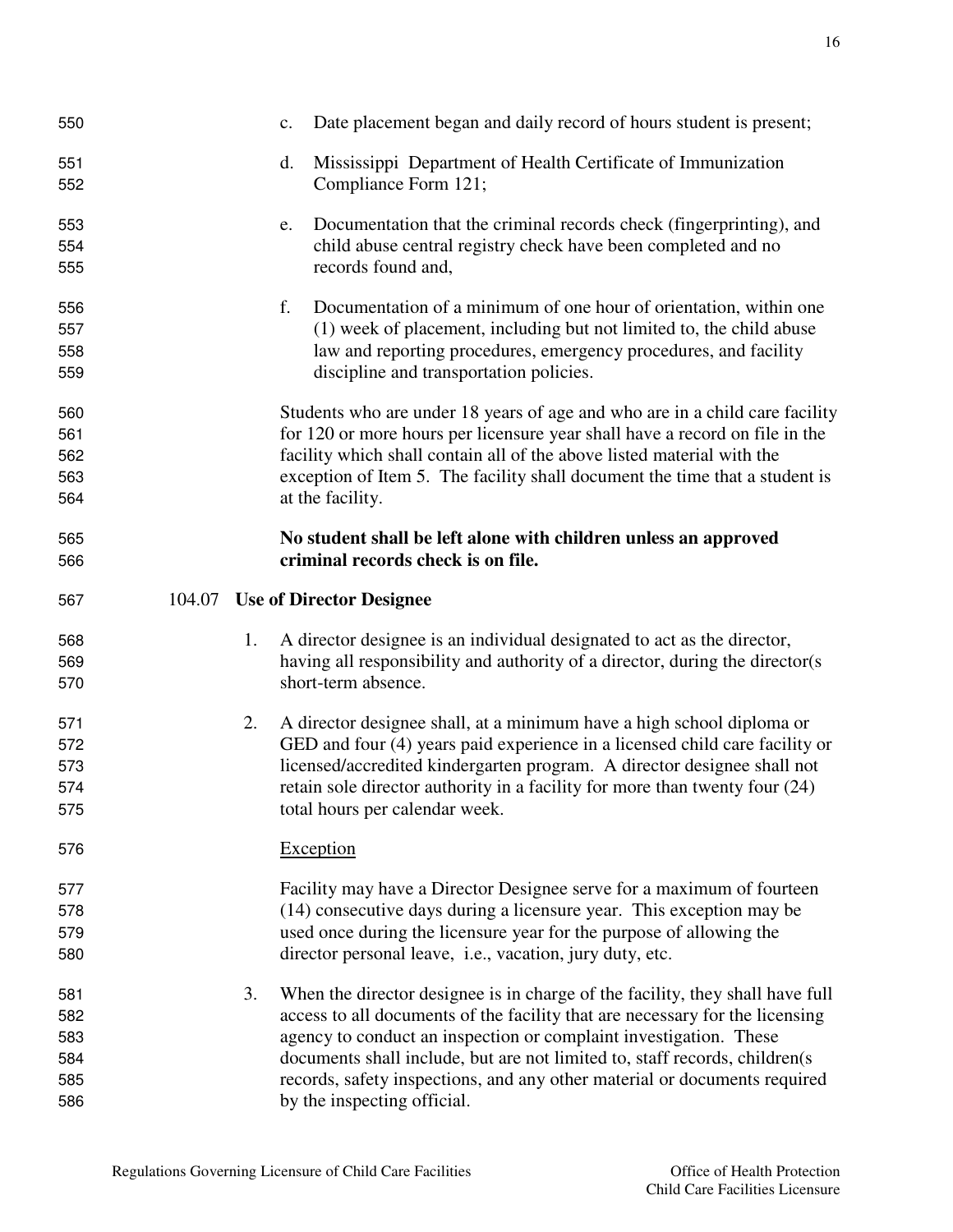| 587                                                                       |    | 104.08 Staff Development                                                                                                                                                                                                                                                                                                                                                                                                                                                                                                                                                                                                                                                                                                                                                                                        |
|---------------------------------------------------------------------------|----|-----------------------------------------------------------------------------------------------------------------------------------------------------------------------------------------------------------------------------------------------------------------------------------------------------------------------------------------------------------------------------------------------------------------------------------------------------------------------------------------------------------------------------------------------------------------------------------------------------------------------------------------------------------------------------------------------------------------------------------------------------------------------------------------------------------------|
| 588<br>589<br>590<br>591<br>592<br>593<br>594<br>595<br>596<br>597<br>598 | 1. | Owners, Directors and Director Designees. Either before a license to<br>operate is issued or within the first six months after the issuance of a new<br>license, owners, directors and director designees of the child care facility<br>shall each complete mandatory training on courses covering Childcare<br>Regulations, New Director Orientation, and Playground Safety. If a new<br>director or director designee is appointed by the child care facility after the<br>license issuance, the mandatory training courses shall be completed by<br>such individual(s) within the first six months of appointment. In the sole<br>discretion of the licensing agency, mandatory training may be waived<br>upon the submission of documentation of the individual's prior<br>completion of relevant training. |
| 599<br>600<br>601<br>602<br>603<br>604<br>605                             | 2. | All child care staff, directors, director designees, and caregivers shall be<br>required to complete 15 contact hours of staff development, accrued<br>during the licensure year, annually. The National Association for the<br>Education of Young Children (NAEYC), a leading organization in child<br>care and early childhood education recommends annual training based on<br>the needs of the program and the preservice qualification of the staff.<br>Training should address the following:                                                                                                                                                                                                                                                                                                             |
| 606                                                                       |    | Health and safety;<br>a.                                                                                                                                                                                                                                                                                                                                                                                                                                                                                                                                                                                                                                                                                                                                                                                        |
| 607                                                                       |    | b.<br>Child growth and development;                                                                                                                                                                                                                                                                                                                                                                                                                                                                                                                                                                                                                                                                                                                                                                             |
| 608                                                                       |    | Nutrition;<br>c.                                                                                                                                                                                                                                                                                                                                                                                                                                                                                                                                                                                                                                                                                                                                                                                                |
| 609                                                                       |    | d.<br>Planning learning activities;                                                                                                                                                                                                                                                                                                                                                                                                                                                                                                                                                                                                                                                                                                                                                                             |
| 610                                                                       |    | Guidance and discipline techniques;<br>e.                                                                                                                                                                                                                                                                                                                                                                                                                                                                                                                                                                                                                                                                                                                                                                       |
| 611                                                                       |    | f.<br>Linkages with community services;                                                                                                                                                                                                                                                                                                                                                                                                                                                                                                                                                                                                                                                                                                                                                                         |
| 612                                                                       |    | Communications and relations with families;<br>g.                                                                                                                                                                                                                                                                                                                                                                                                                                                                                                                                                                                                                                                                                                                                                               |
| 613                                                                       |    | Detection of child abuse;<br>h.                                                                                                                                                                                                                                                                                                                                                                                                                                                                                                                                                                                                                                                                                                                                                                                 |
| 614                                                                       |    | i.<br>Advocacy for early childhood programs;                                                                                                                                                                                                                                                                                                                                                                                                                                                                                                                                                                                                                                                                                                                                                                    |
| 615                                                                       |    | Professional issues.<br>j.                                                                                                                                                                                                                                                                                                                                                                                                                                                                                                                                                                                                                                                                                                                                                                                      |
| 616<br>617                                                                | 3. | Contact hours for staff development shall be approved by the licensing<br>agency.                                                                                                                                                                                                                                                                                                                                                                                                                                                                                                                                                                                                                                                                                                                               |

4. No more than five (5) contact hours of approved in-service training provided by the child care facility may be counted toward the total number of hours required each year. More than five (5) hours of in-service training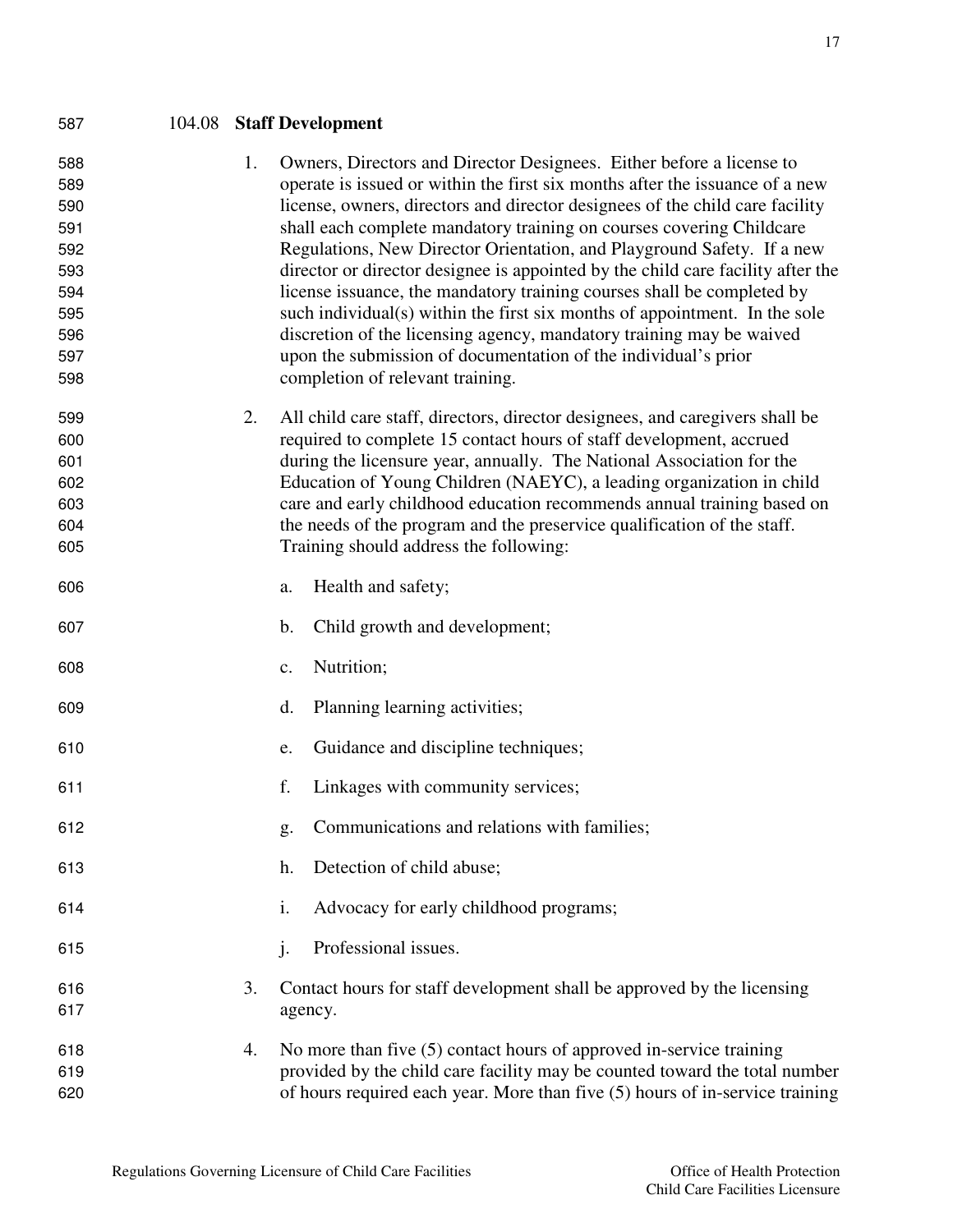| 621<br>622 |     |                |                | may be provided by the child care facility but no more than five (5) hours<br>may be counted toward the required total of 15 hours. |
|------------|-----|----------------|----------------|-------------------------------------------------------------------------------------------------------------------------------------|
| 623        |     |                | 5.             | All volunteers shall receive, at a minimum, one (1) hour of orientation by                                                          |
| 624        |     |                |                | the facility director. Such orientation shall, at a minimum, include a                                                              |
| 625        |     |                |                | review of the child abuse law and reporting requirements, emergency exit                                                            |
| 626        |     |                |                | procedures, and the facility transportation policy.                                                                                 |
|            |     |                |                |                                                                                                                                     |
| 627        |     |                | 6.             | Before a temporary license may be upgraded to a regular, license the                                                                |
| 628        |     |                |                | facility owner/operator and director shall complete a minimum of four (4)                                                           |
| 629        |     |                |                | hours of staff development training on the Regulations Governing                                                                    |
| 630        |     |                |                | Licensure of Child Care Facilities, three (3) hours of New Director                                                                 |
| 631        |     |                |                | Orientation, and three (3) hours training in playground safety as provided                                                          |
| 632        |     |                |                | by the MSDH.                                                                                                                        |
|            |     |                |                |                                                                                                                                     |
| 633        |     | 104.09         |                | <b>Review by Licensing Agency</b>                                                                                                   |
| 634        |     |                | 1.             | The satisfaction of the personnel requirements applicable to any individual                                                         |
| 635        |     |                |                | shall be determined by the licensing agency acting pursuant to its authority                                                        |
| 636        |     |                |                | under applicable statutes and regulations.                                                                                          |
|            |     |                |                |                                                                                                                                     |
| 637        |     |                | 2.             | The licensing agency, in its sole discretion, may accept suitable                                                                   |
| 638        |     |                |                | educational credits, programs, or degrees in lieu of those specified in                                                             |
| 639        |     |                |                | Section V upon the submission of adequate documentation by the                                                                      |
| 640        |     |                |                | individual.                                                                                                                         |
|            |     |                |                |                                                                                                                                     |
| 641        | 105 | <b>RECORDS</b> |                |                                                                                                                                     |
| 642        |     | 105.01         | <b>Records</b> | Records listed in this section shall be kept within the physical                                                                    |
| 643        |     |                |                | confines of the child care facility and shall be made available to the licensing                                                    |
| 644        |     |                |                | agency on request.                                                                                                                  |
|            |     |                |                |                                                                                                                                     |
| 645        |     | 105.02         |                | <b>Records Retention</b>                                                                                                            |
| 646        |     |                | 1.             | All records, unless otherwise specified, shall be kept for a period of at                                                           |
| 647        |     |                |                | least three (3) years.                                                                                                              |
|            |     |                |                |                                                                                                                                     |
| 648        |     |                | 2.             | A child's records shall be retained for a period of one (1) year after the                                                          |
| 649        |     |                |                | child is no longer in attendance at the facility.                                                                                   |
| 650        |     | 105.03         |                | <b>Facility Records</b>                                                                                                             |
| 651        |     |                | 1.             | Attendance records for children and employees;                                                                                      |
|            |     |                |                |                                                                                                                                     |
| 652        |     |                | 2.             | A current alphabetical roster of children enrolled in the child care facility,                                                      |
| 653        |     |                |                | to include the child's full name and date of birth;                                                                                 |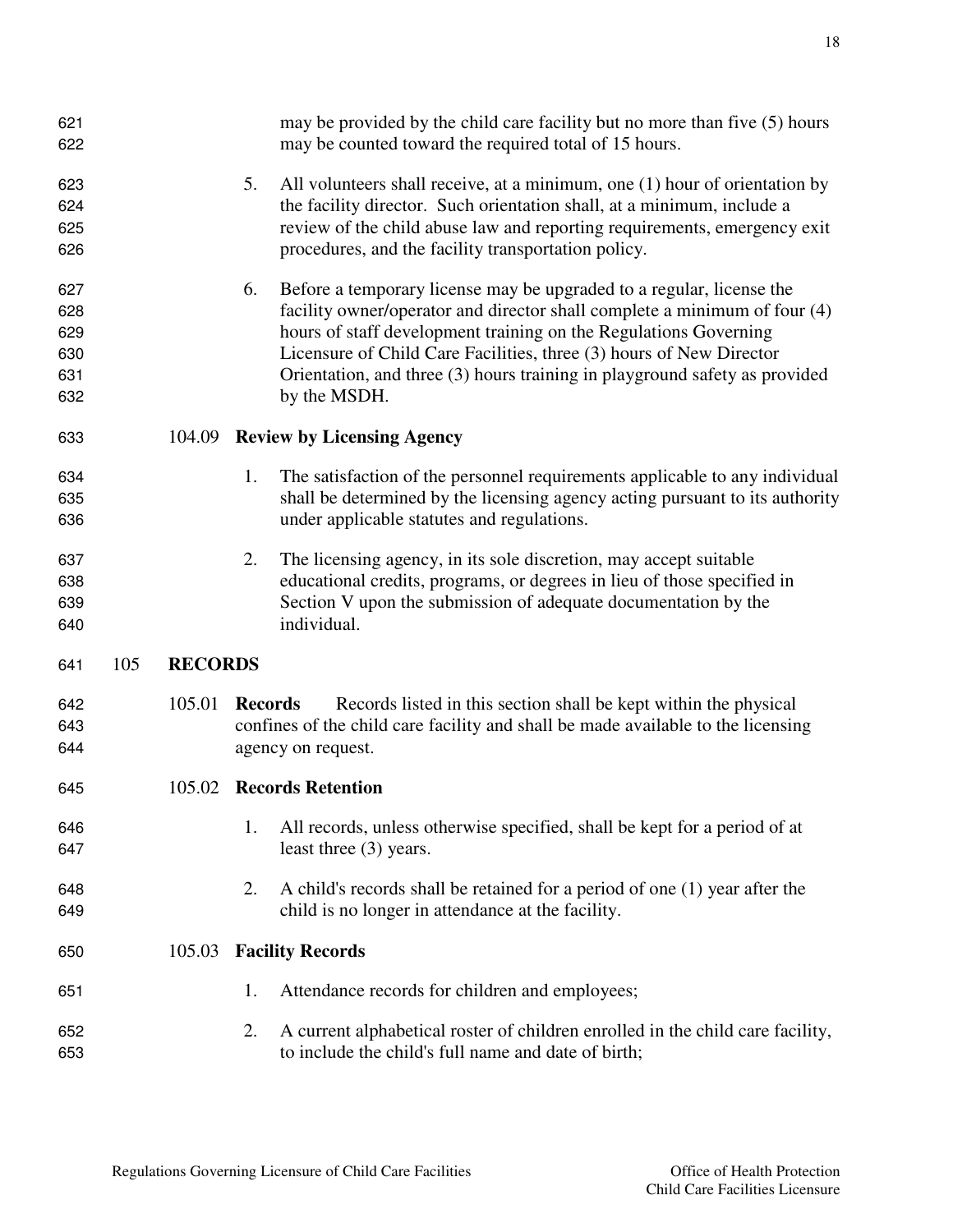| 654<br>655 | 3.  | A current alphabetical roster of staff employed or volunteers in the child<br>care facility; |
|------------|-----|----------------------------------------------------------------------------------------------|
| 656        | 4.  | Current license;                                                                             |
| 657        | 5.  | Records of monthly fire/disaster evacuation drills; and,                                     |
| 658        | 6.  | A record shall be maintained of any medication administered by the                           |
| 659        |     | director or caregiver showing date, time and signature of dispensing                         |
| 660        |     | employee. A medication record may be destroyed 90 days after                                 |
| 661        |     | administering the medication.                                                                |
| 662        | 7.  | A record shall be maintained on each volunteer to document date and                          |
| 663        |     | number of hours of volunteer service.                                                        |
| 664        | 8.  | Each facility shall maintain a notebook containing copies of the MSDH                        |
| 665        |     | Certificate of Immunization Compliance (MSDH Form #121) for both                             |
| 666        |     | staff and children at the facility. The notebook shall contain separate                      |
| 667        |     | current alphabetical rosters of both staff and children. The certificates                    |
| 668        |     | shall be filed in alphabetical order to match the current staff and child                    |
| 669        |     | rosters.                                                                                     |
| 670        | 9.  | Each facility shall maintain a notebook containing copies of the Child                       |
| 671        |     | Abuse Central Registry Check and the Letter of Suitability for                               |
| 672        |     | Employment from the licensing agency on all employees and, when                              |
| 673        |     | applicable, volunteers. The notebook shall contain an alphabetical roster                    |
| 674        |     | of staff and volunteers. Along with name, date-of-birth, the initial date of                 |
| 675        |     | hire or volunteering must be given for cross-reference to individual                         |
| 676        |     | personnel/volunteer files. Child Abuse Central Registry Checks and                           |
| 677        |     | Letter of Suitability for Employment shall be filed in order matching the                    |
| 678        |     | alphabetical roster.                                                                         |
| 679        | 10. | Items required by sections H and I above may be placed within the same                       |
| 680        |     | notebook.                                                                                    |
| 681        |     | 105.04 Personnel Records                                                                     |
| 682        | 1.  | Each employee's personnel record shall contain the<br><b>Employee Records</b>                |
| 683        |     | following:                                                                                   |
| 684        |     | Name, date of birth, address, and telephone number;<br>a.                                    |
| 685        |     | Documentation of education, training, and experience necessary for<br>$\mathbf b$ .          |
| 686        |     | employment;                                                                                  |
| 687        |     | Records of staff development accrued during each licensure year,<br>c.                       |
| 688        |     | beginning with date employed;                                                                |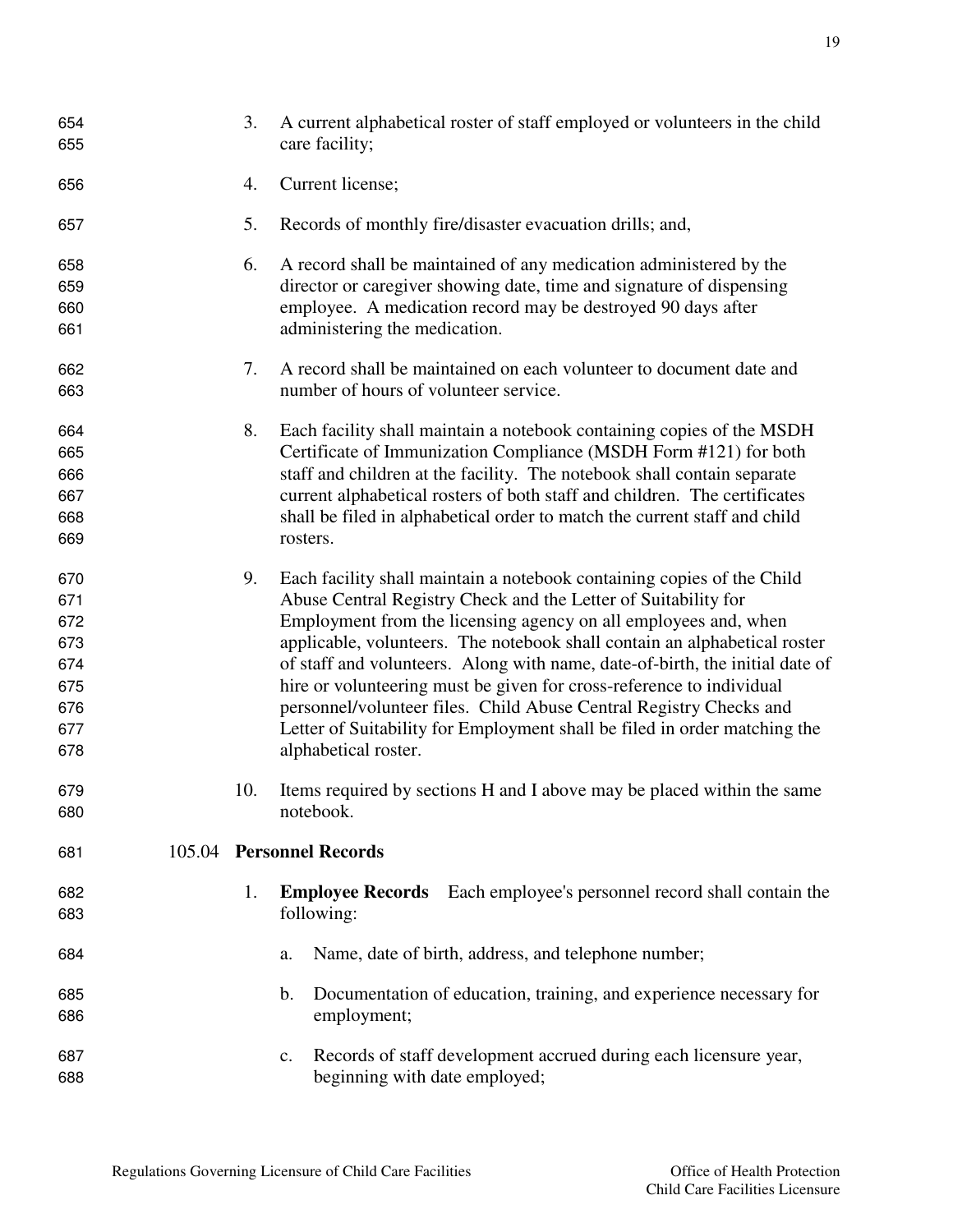| 689                                    |        |    | d. | Date of employment and date of separation;                                                                                                                                                                                                                                                                                                                       |
|----------------------------------------|--------|----|----|------------------------------------------------------------------------------------------------------------------------------------------------------------------------------------------------------------------------------------------------------------------------------------------------------------------------------------------------------------------|
| 690<br>691                             |        |    | e. | Mississippi Department of Health Certificate of Immunization<br>Compliance Form 121;                                                                                                                                                                                                                                                                             |
| 692<br>693<br>694<br>695               |        |    | f. | Documentation that the criminal record checks (fingerprinting), Child<br>Abuse Central Registry checks, and Sex Offender Registry checks,<br>have been conducted; and the information shall be included in each<br>employee's personnel file; and                                                                                                                |
| 696<br>697<br>698<br>699               |        |    |    | NOTE:<br>Each person living in a private residence used as a<br>child care facility shall meet the same requirements as employed<br>personnel, relative to health, criminal record, fingerprinting, child<br>abuse central registry checks, and sex offender registry checks.                                                                                    |
| 700<br>701<br>702<br>703<br>704<br>705 |        |    | g. | Documentation of orientation, within one (1) week of being hired,<br>including but not limited to emergency procedures (to include policies<br>for handling dangerous situations), staffing and supervision<br>requirements, daily schedules, physical/emotional/developmental<br>problems of children, discipline policies, and child abuse and neglect;<br>and |
| 706<br>707<br>708                      |        |    | h. | Upon resignation or termination, personnel records shall be kept on<br>file and be made available to the licensing agency for at least one $(1)$<br>year after the last day of employment.                                                                                                                                                                       |
| 709<br>710<br>711                      | 105.05 |    |    | Volunteer Records (120 or more hours per year)<br>For any person who<br>volunteers in a child care facility for 120 or more hours per licensure year, a<br>record shall be kept which contains the following:                                                                                                                                                    |
| 712                                    |        | 1. |    | Name, date of birth, address, and telephone number;                                                                                                                                                                                                                                                                                                              |
| 713<br>714                             |        | 2. |    | Documentation of education, training, and experience that may help them<br>in their role as a volunteer;                                                                                                                                                                                                                                                         |
| 715<br>716                             |        | 3. |    | Date individual began volunteering and last date individual volunteered at<br>facility;                                                                                                                                                                                                                                                                          |
| 717<br>718                             |        | 4. |    | Mississippi Department of Health Certificate of Immunization<br>Compliance Form 121;                                                                                                                                                                                                                                                                             |
| 719<br>720<br>721                      |        | 5. |    | Documentation that the criminal records check (fingerprinting), child<br>abuse central registry check, and sex offender registry check have been<br>conducted, and the information included in each volunteer(s file; and                                                                                                                                        |
| 722<br>723                             |        | 6. |    | Documentation of a minimum of one hour of volunteer orientation, within<br>one (1) week of volunteering, including but not limited, to the child abuse                                                                                                                                                                                                           |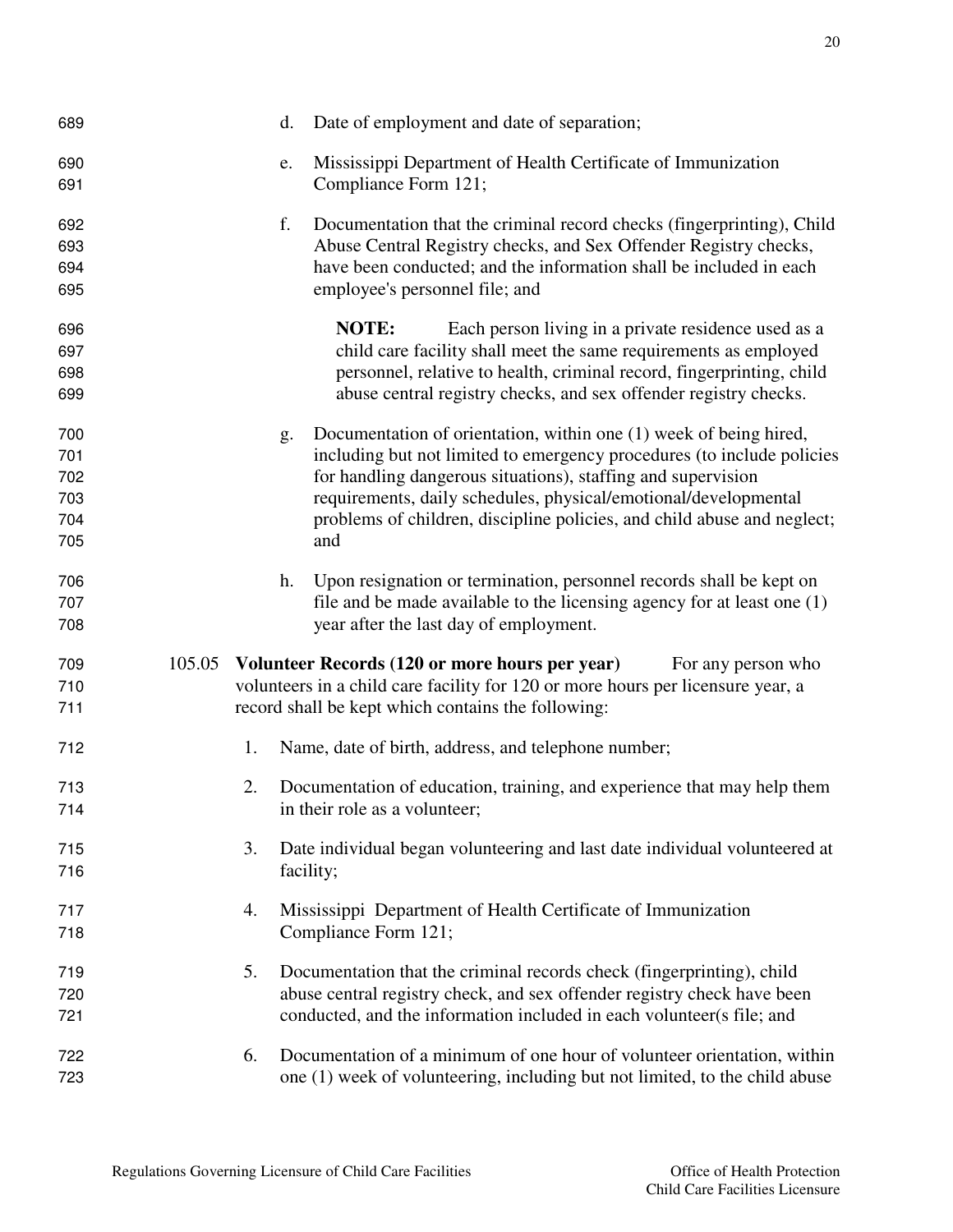| 724 |        | law and reporting requirements, emergency exit procedures, policies for               |
|-----|--------|---------------------------------------------------------------------------------------|
| 725 |        | handling dangerous situations, and the facility transportation policy;                |
| 726 |        | A volunteer (s record shall be retained for a period of one (1) year after<br>7.      |
| 727 |        | they are no longer volunteering at the facility; and                                  |
| 728 |        | 8.<br>A record shall be maintained on each volunteer to document date and             |
| 729 |        | number of hours of volunteer service.                                                 |
| 730 | 105.06 | Volunteer Records (Less than 120 hours per year)<br>For any person who                |
| 731 |        | volunteers in a child care facility for less than 120 hours per licensure year, a     |
| 732 |        | record shall be kept which contains the following:                                    |
| 733 |        | Documentation of a minimum of one $(1)$ hour of volunteer orientation<br>1.           |
| 734 |        | within one (1) week of volunteering, including but not limited, to the child          |
| 735 |        | abuse law and reporting requirements, emergency exit procedures, policies             |
| 736 |        | for handling dangerous situations, and the facility transportation policy             |
| 737 |        | and special needs of children;                                                        |
| 738 |        | 2.<br>A volunteer (s record shall be retained for a period of one (1) year after      |
| 739 |        | they are no longer volunteering at the facility; and                                  |
| 740 |        | A record shall be maintained on each volunteer to document date and<br>3.             |
| 741 |        | number of hours of volunteer service.                                                 |
| 742 | 105.07 | <b>Child Records</b><br>The facility shall maintain an individual file for each child |
| 743 |        | under its current care, and for any withdrawn child who withdrew during the           |
| 744 |        | preceding twelve months, containing the following identification and contact          |
| 745 |        | information, parental instructions, authorizations and other documents required       |
| 746 |        | by its policy manual:                                                                 |
| 747 |        | <b>Identification and Contact Information</b><br>1.                                   |
| 748 |        | The name of the child and names of parents/guardians<br>a.                            |
| 749 |        | Home address and home telephone number<br>$\mathbf b$ .                               |
| 750 |        | The parent's business name, address and telephone number<br>c.                        |
| 751 |        | The child's date of birth<br>d.                                                       |
| 752 |        | Date of acceptance at facility and date of withdrawal, if any, with the<br>e.         |
| 753 |        | parent's stated reason for withdrawal                                                 |
| 754 |        | f.<br>Other contact information required to be maintained in accordance               |
| 755 |        | with facility(s policy manual.                                                        |
| 756 |        | <b>Parental Instructions</b><br>2.                                                    |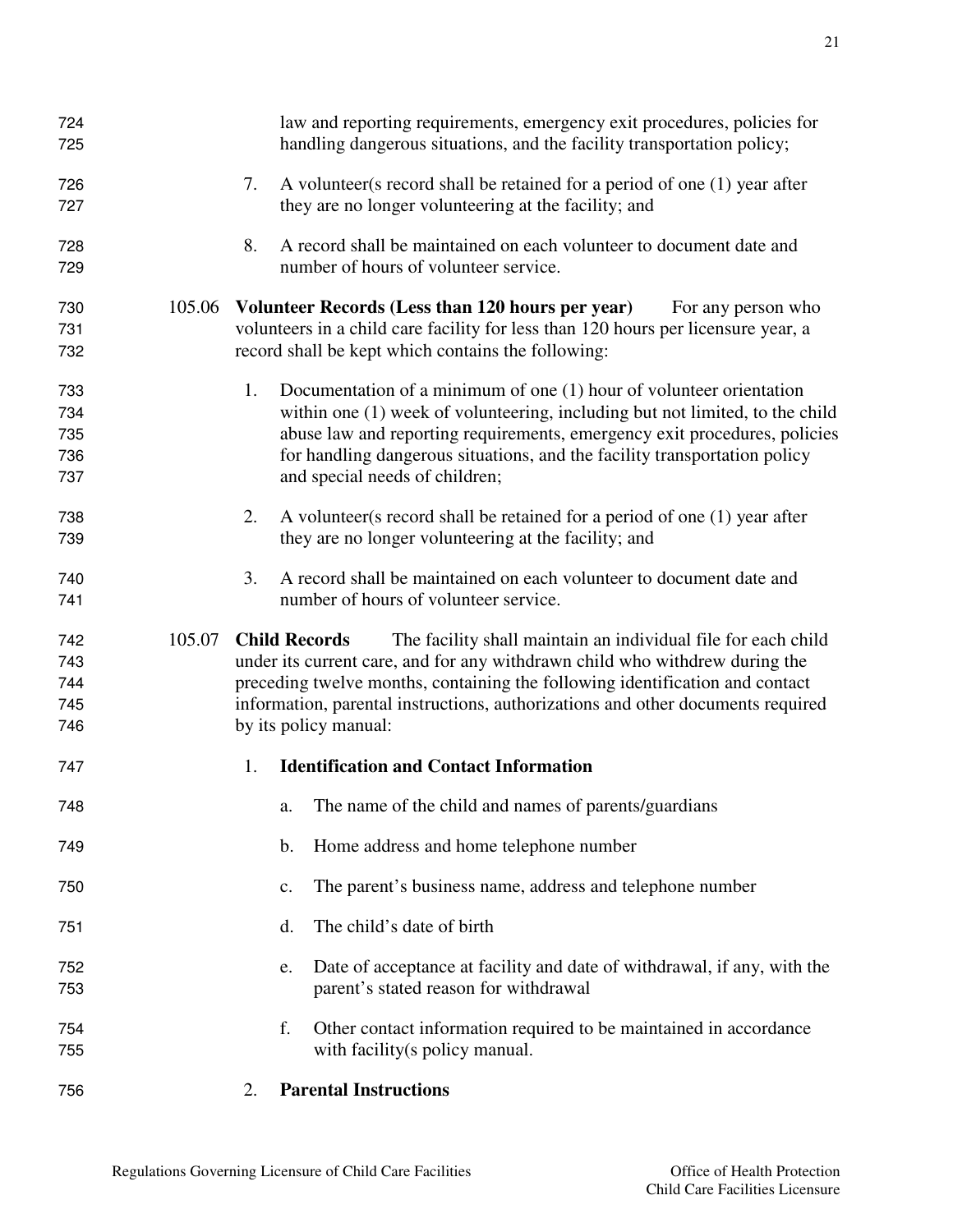| 757<br>758<br>759<br>760<br>761 |    | a.             | If the parent provides written instructions to the facility, those<br>instructions concerning the child(s growth and development, medical<br>needs, allergies, toilet training and other information relevant to the<br>child(s well-being shall be maintained and updated as provided from<br>time to time.                                             |
|---------------------------------|----|----------------|----------------------------------------------------------------------------------------------------------------------------------------------------------------------------------------------------------------------------------------------------------------------------------------------------------------------------------------------------------|
| 762<br>763                      |    | b.             | Written identification of an authorized, responsible person(s) for pick<br>up of the child.                                                                                                                                                                                                                                                              |
| 764<br>765                      |    | $\mathbf{c}$ . | Documentation of any limitation of parental rights of the other parent<br>or stepparent.                                                                                                                                                                                                                                                                 |
| 766<br>767<br>768<br>769        |    | d.             | Documentation of any limitation or restriction, if any, on activities of<br>child, or other participation by the child in certain events such as<br>holiday celebrations or being photographed or other parental<br>concerns.                                                                                                                            |
| 770                             | 3. |                | <b>Authorizations</b>                                                                                                                                                                                                                                                                                                                                    |
| 771<br>772                      |    | a.             | Signed written authorization to obtain emergency medical treatment<br>and to administer medication.                                                                                                                                                                                                                                                      |
| 773<br>774<br>775<br>776<br>777 |    | $\mathbf b$ .  | Election by parent either (a) to provide written authorization<br>consenting to any and all field trips, excursions, or series of events<br>outside the child care facility, or (b) to provide written consent only<br>for those specific field trips, excursions, or series of events for which<br>a date, time and location are specifically approved. |
| 778<br>779                      |    | $\mathbf{c}$ . | Signed acknowledgment by parent that the written policies and<br>procedures described in Section 4-1 has been received by the parent.                                                                                                                                                                                                                    |
| 780<br>781<br>782               |    | d.             | Signed acknowledgment by parent that a summary of licensing<br>standards and other materials designated by the licensing agency has<br>been received by the parent.                                                                                                                                                                                      |
| 783                             | 4. |                | <b>Documents Required by Policy Manual or Contract</b>                                                                                                                                                                                                                                                                                                   |
| 784<br>785<br>786<br>787        |    | a.             | If agreed by the facility in its policy manual or caregiver contracts,<br>method in which facility will inform the parent or contact person if a<br>child does not arrive at the facility within a reasonable time after a<br>scheduled drop-off.                                                                                                        |
| 788<br>789                      |    | $\mathbf b$ .  | Any other documents or identification records agreed to be<br>maintained by the facility.                                                                                                                                                                                                                                                                |
| 790                             | 5. |                | <b>Confidentiality of Records and Information</b>                                                                                                                                                                                                                                                                                                        |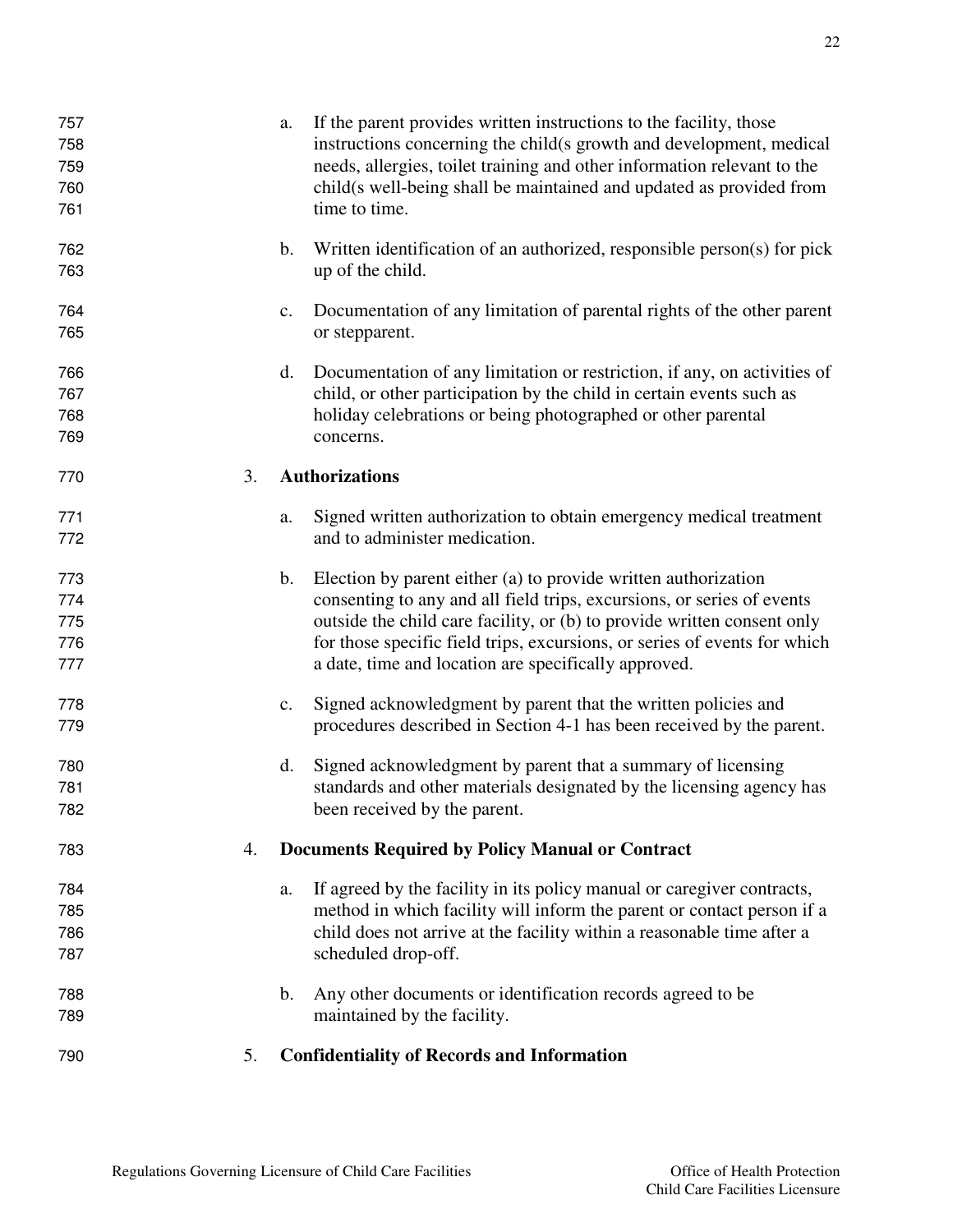| 791<br>792                      |     |                 | a.             | Individual child records are confidential and shall not be disclosed or<br>released without prior written authorization by the parent.                                                                                                                                                                                                     |  |  |  |
|---------------------------------|-----|-----------------|----------------|--------------------------------------------------------------------------------------------------------------------------------------------------------------------------------------------------------------------------------------------------------------------------------------------------------------------------------------------|--|--|--|
| 793<br>794<br>795               |     |                 | b.             | Individual personnel records are confidential and shall not be<br>disclosed or released without prior written authorization by the<br>employee.                                                                                                                                                                                            |  |  |  |
| 796                             | 106 | <b>REPORTS</b>  |                |                                                                                                                                                                                                                                                                                                                                            |  |  |  |
| 797<br>798<br>799<br>800        |     | 106.01          |                | Serious Occurrences Involving Children The child care facility shall enter into<br>the child's record and orally report immediately to the child's parent and the<br>licensing agency any serious occurrences involving children. If the child care<br>facility is unable to contact the parent and the licensing agency immediately, it   |  |  |  |
| 801<br>802<br>803<br>804<br>805 |     |                 | situations.    | shall document this fact, in writing, in the child's record. Oral reports shall be<br>confirmed in writing and mailed within two (2) days of the occurrence. Serious<br>occurrences include accidents or injuries requiring extensive medical care or<br>hospitalization; death; arrest; alleged abuse or neglect; fire or other emergency |  |  |  |
| 806<br>807<br>808<br>809        |     | 106.02          |                | <b>Child Abuse</b> Any operator or employee of a child care facility who has<br>suspicion or evidence of child abuse or neglect shall report it immediately to the<br>Mississippi Department of Human Services in accordance with the state's Youth<br>Court Act. (Appendix "A")                                                           |  |  |  |
| 810<br>811<br>812<br>813        |     | 106.03          |                | <b>Communicable Disease</b><br>The child care facility shall promptly report any<br>known or suspected case or carrier of any reportable disease to the Mississippi<br>Department of Health, as published in the "List of Reportable Diseases.<br>(Appendix "B")                                                                           |  |  |  |
| 814<br>815<br>816               |     | 106.04          |                | <b>Infants and Toddlers</b><br>For infants and toddlers, the child care facility shall<br>provide, to the child's parent, daily written reports which include liquid intake,<br>child's disposition, bowel movements, and eating and sleep patterns.                                                                                       |  |  |  |
| 817                             | 107 | <b>STAFFING</b> |                |                                                                                                                                                                                                                                                                                                                                            |  |  |  |
| 818                             |     | 107.01          | <b>General</b> |                                                                                                                                                                                                                                                                                                                                            |  |  |  |
| 819<br>820                      |     |                 | 1.             | The staff-to-child ratio shall be maintained at all times, to include when<br>children are arriving and departing the facility.                                                                                                                                                                                                            |  |  |  |
| 821<br>822                      |     |                 | 2.             | Children shall not be left unattended at any time. Video monitors cannot<br>be used as a substitute for the physical presence of a caregiver in a room.                                                                                                                                                                                    |  |  |  |
| 823<br>824<br>825<br>826<br>827 |     |                 | 3.             | During all hours of operation, including arrival and departure of children,<br>a child care facility employee shall be present to whom administrative and<br>supervisory responsibilities have been assigned. This child care facility<br>employee shall meet the minimum qualifications of a director or director<br>designee.            |  |  |  |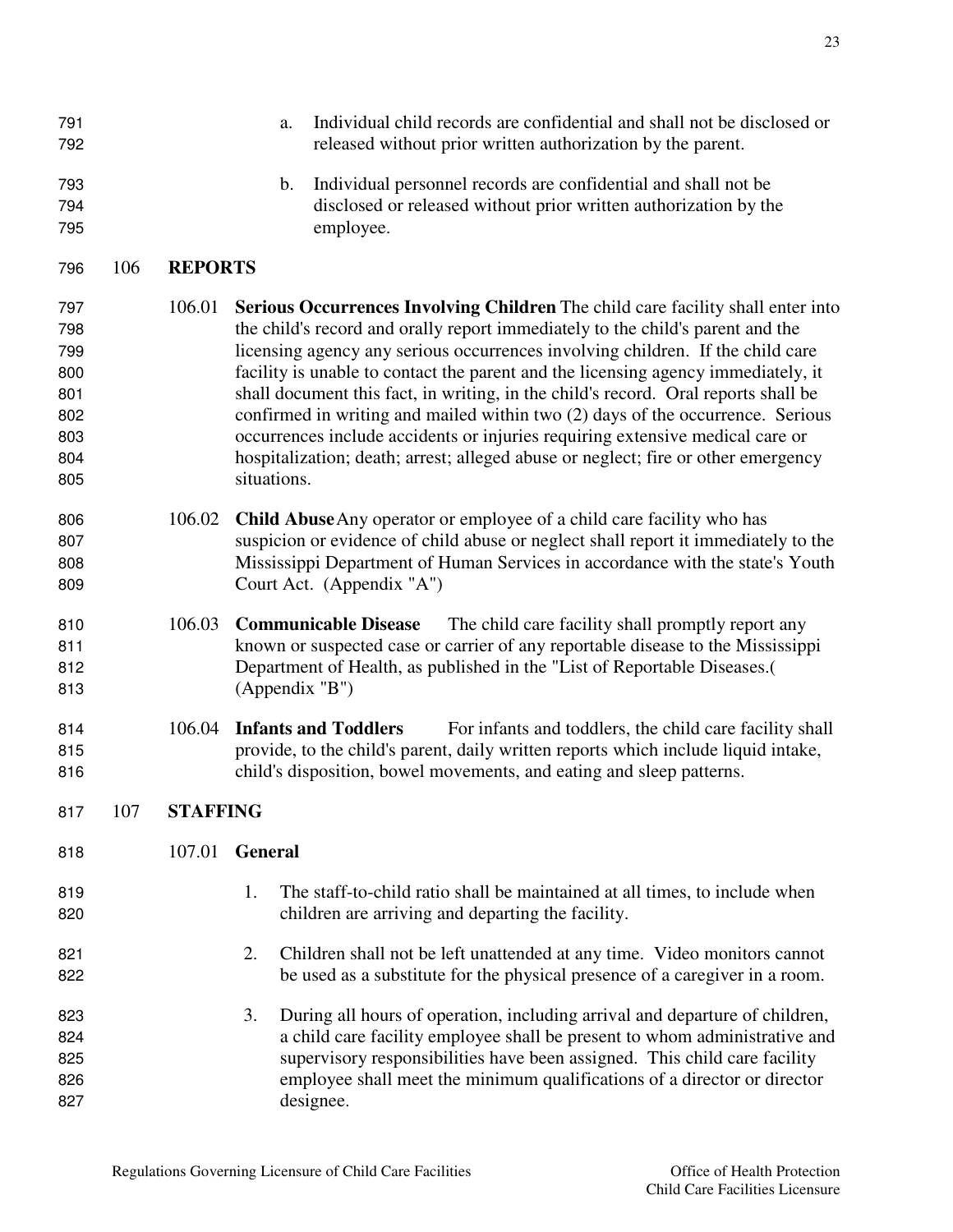| 828<br>829<br>830<br>831<br>832<br>833<br>834<br>835 |              |    | <b>NOTE:</b><br>licensing official during site visits. | Operators of child care facilities shall provide to the local<br>licensing official a list of all individuals who meet the qualifications of a<br>director or director designee and may be assigned administrative and<br>supervisory responsibility for the facility when the director is absent.<br>Documentation that an individual meets the qualifications of a director<br>shall be submitted to and approved by the local licensing official. Director<br>designee qualifications shall be maintained on site and available to the |
|------------------------------------------------------|--------------|----|--------------------------------------------------------|-------------------------------------------------------------------------------------------------------------------------------------------------------------------------------------------------------------------------------------------------------------------------------------------------------------------------------------------------------------------------------------------------------------------------------------------------------------------------------------------------------------------------------------------|
| 836<br>837<br>838                                    |              | 4. |                                                        | During all hours of operation, including the arrival and departure of<br>children, a child care facility employee shall be present who holds a valid<br>CPR certification, at any location where the children are present.                                                                                                                                                                                                                                                                                                                |
| 839<br>840<br>841<br>842                             |              | 5. | authority.                                             | During all hours of operation, including the arrival and departure of<br>children, a child care facility employee shall be present who holds a valid<br>first aid certificate issued by an agent recognized by the licensing                                                                                                                                                                                                                                                                                                              |
| 843                                                  | 107.02 Ratio |    |                                                        |                                                                                                                                                                                                                                                                                                                                                                                                                                                                                                                                           |
| 844<br>845                                           |              | 1. | be as follows:                                         | The minimum ratio of caregiver staff-to-children present at all times shall                                                                                                                                                                                                                                                                                                                                                                                                                                                               |
| 846                                                  |              |    | Age of Children                                        | Number of Children to Caregiver Staff                                                                                                                                                                                                                                                                                                                                                                                                                                                                                                     |
| 847                                                  |              |    | Less than 1 year                                       | 5                                                                                                                                                                                                                                                                                                                                                                                                                                                                                                                                         |
| 848                                                  |              |    | 1 year                                                 | 9                                                                                                                                                                                                                                                                                                                                                                                                                                                                                                                                         |
| 849                                                  |              |    | 2 years                                                | 12                                                                                                                                                                                                                                                                                                                                                                                                                                                                                                                                        |
| 850                                                  |              |    | 3 years                                                | 14                                                                                                                                                                                                                                                                                                                                                                                                                                                                                                                                        |
| 851                                                  |              |    | 4 years                                                | 16                                                                                                                                                                                                                                                                                                                                                                                                                                                                                                                                        |
| 852                                                  |              |    | 5 through 9 years                                      | 20                                                                                                                                                                                                                                                                                                                                                                                                                                                                                                                                        |
| 853                                                  |              |    | 10 through 12 years                                    | 25                                                                                                                                                                                                                                                                                                                                                                                                                                                                                                                                        |
| 854<br>855<br>856                                    |              | 2. | the child care premises or off-site.                   | Staff-to-child ratios shall be met at all times, including during<br>opening/closing, field trips and swimming or water activities whether at                                                                                                                                                                                                                                                                                                                                                                                             |
| 857<br>858<br>859<br>860                             |              | 3. | playground or water activities.                        | In mixed age groups, the age of the youngest child in the group determines<br>the staff-to-child ratio. Preschool children shall not be grouped with<br>school age children in any single area during normal classroom and                                                                                                                                                                                                                                                                                                                |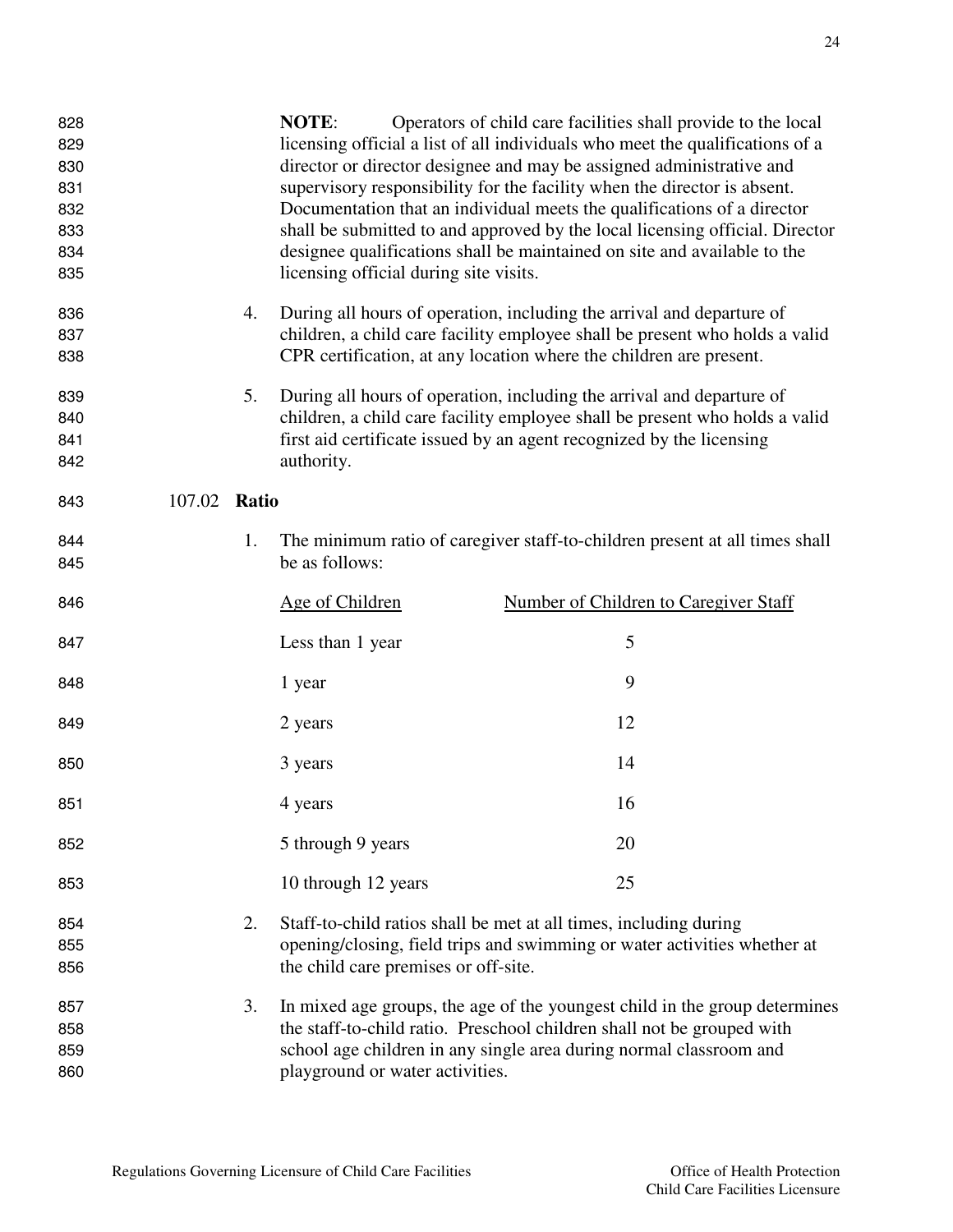10 toddlers 2 caregivers 15 square feet per child

2 years 14 children 2 caregivers 35 square feet per child

3 years 14 children 1 caregiver 35 square feet per child

4 years 20 children 2 caregivers 35 square feet per child

5-9 years 20 children 1 caregiver 35 square feet per child

10-12 years 25 children 1 caregiver 35 square feet per child

863 staff required by this section during rest period times, provided the 864 required staff-to-child ratio is maintained on the premises. 865 5. At no time will a single individual be responsible for the supervision of 866 children located in more than one classroom at any given time. 867 6. Compliance with group sizes is not required during normal arrival and 868 departure time periods, or during special events. However, the age-869 appropriate staff-to-child ratio shall be maintained at all times. 870 107.03 **Grouping**  871 When children are placed in groups, the maximum group size shall be 872 determined by the following chart. 873 874 875 Age of Children in the Group **MAXIMUM** number of children **ALLOWED** in a group of children this age **MINIMUM** number of caregivers **REQUIRED** for a group of children this age **MINIMUM** square footage **REQUIRED** for a group of children this age Infant(Under 12 10 infants 2 caregivers 40 square feet per child

861 4. With the exception of children under two (2) years of age, children may be 862 under the direct supervision (staff in the same room) of 50 percent of the

- 876
- 877 NOTE: Space requirements for groupings in facilities licensed for school age children 878 only are addressed in Sections 22-3 and 23-8.
- 879 108 **PROGRAM OF ACTIVITIES**

Toddler(12 months to<br>under 24 months)

880 108.01 **General**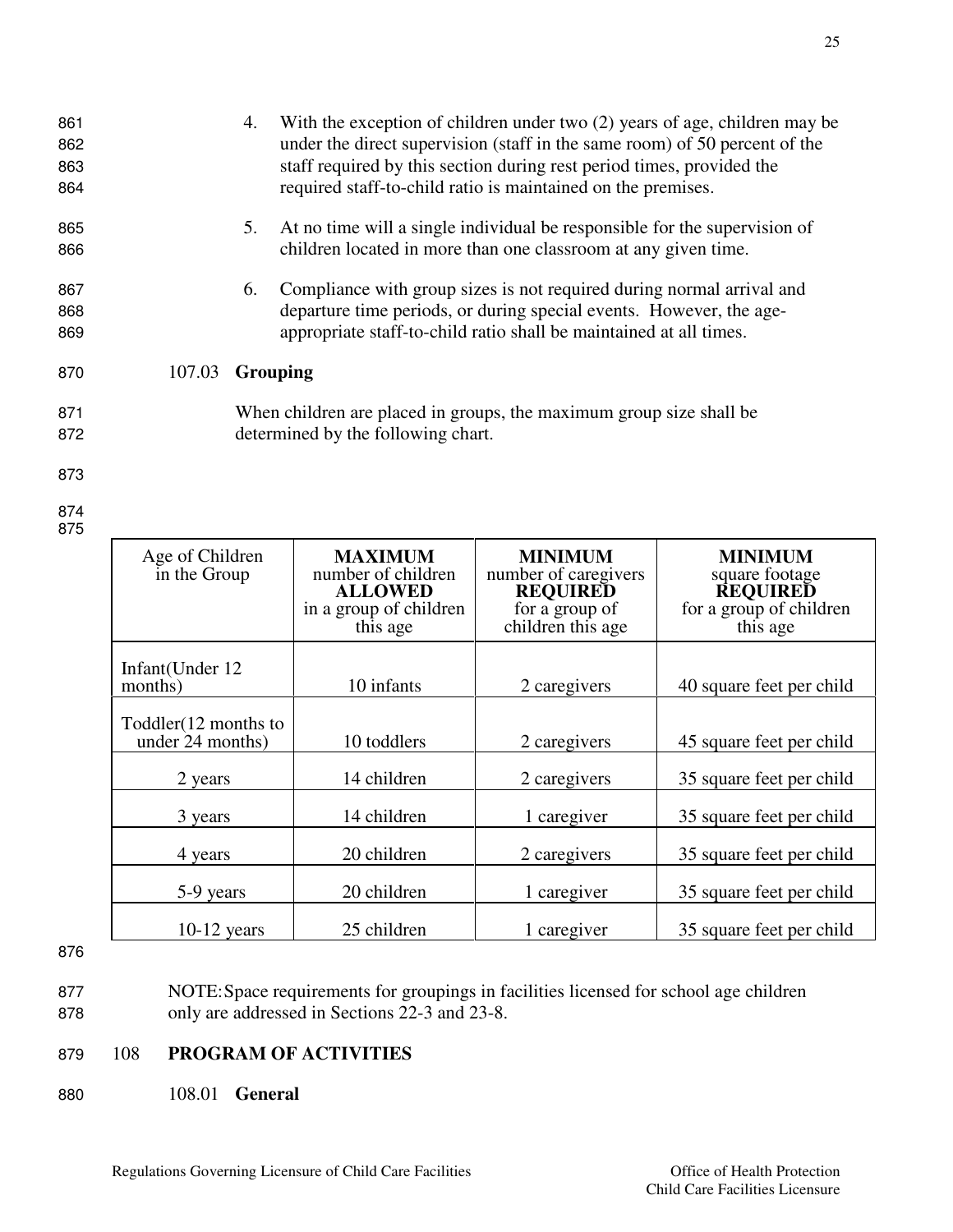| 881<br>882                      |        | The child care facility shall provide a basic program of activities geared to<br>1.<br>the age levels and developmental needs of the children served.                                                                                                                                                                    |  |  |
|---------------------------------|--------|--------------------------------------------------------------------------------------------------------------------------------------------------------------------------------------------------------------------------------------------------------------------------------------------------------------------------|--|--|
| 883<br>884                      |        | The child care facility shall provide for the reading of age-appropriate<br>2.<br>materials to children.                                                                                                                                                                                                                 |  |  |
| 885<br>886                      |        | The child care facility shall incorporate programs to encourage sun safety<br>3.<br>practices (skin cancer prevention), into activities for all age levels.                                                                                                                                                              |  |  |
| 887<br>888                      | 108.02 | <b>Daily Routines</b><br>All daily routines, such as eating and rest periods, shall be<br>scheduled for the same time each day.                                                                                                                                                                                          |  |  |
| 889<br>890<br>891<br>892<br>893 | 108.03 | Meal periods are breakfast, lunch, dinner, and snacks. A minimum<br>Eating<br>of 30 minutes shall be scheduled for each breakfast, lunch, and dinner meal<br>period. A minimum of 15 minutes shall be scheduled for each snack meal<br>period.                                                                           |  |  |
| 894                             |        |                                                                                                                                                                                                                                                                                                                          |  |  |
| 895                             |        | 108.04 Rest Periods                                                                                                                                                                                                                                                                                                      |  |  |
| 896<br>897<br>898               |        | For children under six (6) years of age, rest periods shall be scheduled for<br>1.<br>a minimum period of one (1) hour, and shall not exceed two and one-half<br>$(2 1/2)$ hours.                                                                                                                                        |  |  |
| 899<br>900                      |        | Physical force shall not be used in requiring children to lie down or go to<br>2.<br>sleep during rest periods.                                                                                                                                                                                                          |  |  |
| 901<br>902                      |        | 3.<br>Rest periods are not required for children in attendance for less than six<br>$(6)$ hours.                                                                                                                                                                                                                         |  |  |
| 903                             |        | Rest periods are not required for school age children.<br>4.                                                                                                                                                                                                                                                             |  |  |
| 904<br>905                      |        | 5.<br>An infant shall not be placed on his stomach for sleeping unless written<br>physician orders are in the child's record.                                                                                                                                                                                            |  |  |
| 906                             | 108.05 | <b>Outdoor Activities</b>                                                                                                                                                                                                                                                                                                |  |  |
| 907<br>908                      |        | 1.<br>Each infant shall have a minimum of 30 minutes of outdoor activities per<br>day, weather permitting.                                                                                                                                                                                                               |  |  |
| 909<br>910<br>911<br>912        |        | 2.<br>Toddler, preschool, and school age children shall have a minimum of two<br>(2) hours of outdoor activities per day, weather permitting. Children who<br>are in attendance at a facility for seven (7) hours per day or less shall have<br>a minimum of 30 minutes of outdoor activity per day, weather permitting. |  |  |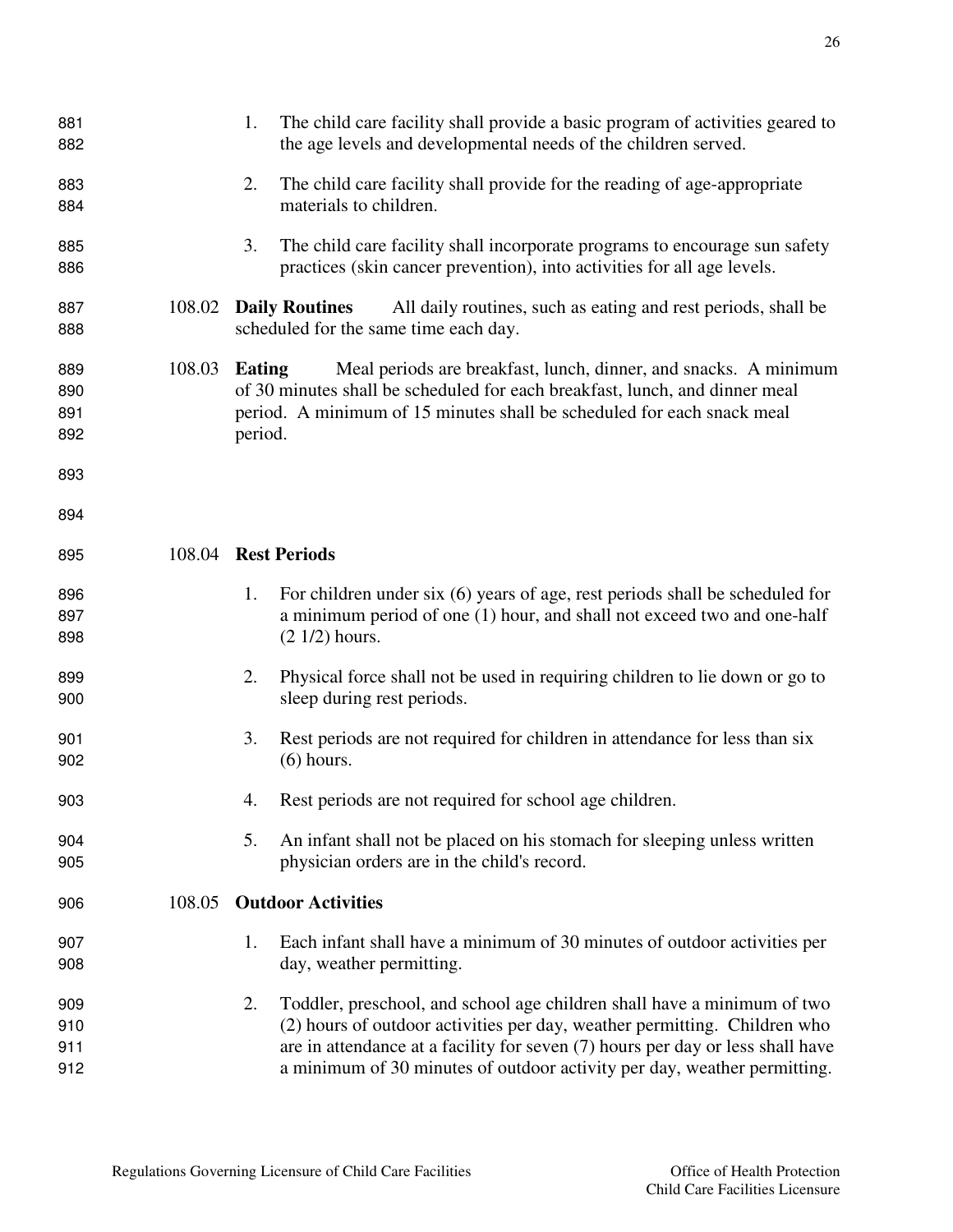| 913<br>914               |     |        | 3.             | Sun safe practices shall be used during outdoor activities scheduled<br>between 10 A.M. and 2 P.M. during the period April 1 to September 15.                                                                                                             |
|--------------------------|-----|--------|----------------|-----------------------------------------------------------------------------------------------------------------------------------------------------------------------------------------------------------------------------------------------------------|
| 915                      |     |        | 4.             | Sun safe practices shall be evident in the planning of all outdoor events.                                                                                                                                                                                |
| 916<br>917               |     |        | 5.             | Outdoor activities shall be held in areas providing shade or covered<br>spaces.                                                                                                                                                                           |
| 918                      |     | 108.06 |                | <b>Infant and Toddler Activities</b>                                                                                                                                                                                                                      |
| 919<br>920               |     |        | 1.             | Infants and toddlers shall be free to creep, crawl, toddle, and walk as they<br>are physically able.                                                                                                                                                      |
| 921                      |     |        | 2.             | Infants and toddlers shall be taken outdoors every day, weather permitting.                                                                                                                                                                               |
| 922<br>923<br>924        |     |        | 3.             | For infants who cannot move about the room, caregivers shall frequently<br>change the place and position of the infant and the selection of toys<br>available, and the child shall be held, rocked, and carried about.                                    |
| 925<br>926               |     |        | 4.             | Television viewing, including video tapes and/or other electronic media, is<br>not allowed for infants or for staff in an infant area.                                                                                                                    |
| 927<br>928<br>929<br>930 |     |        | 5.             | Television viewing, including video tapes and/or other electronic media,<br>for toddlers is limited to one $(1)$ hour per day, must be of educational<br>content and a scheduled part of the approved daily plan of activities posted<br>in the facility. |
| 931<br>932               |     |        | 6.             | Television viewing by staff is not permitted in areas occupied by children<br>except for the purposes as described in subsection E., above.                                                                                                               |
| 933                      | 109 |        |                | <b>EQUIPMENT, TOYS, AND MATERIALS</b>                                                                                                                                                                                                                     |
| 934                      |     | 109.01 | <b>General</b> |                                                                                                                                                                                                                                                           |
| 935<br>936               |     |        | 1.             | Equipment, toys, and materials for both indoor and outdoor use shall be<br>appropriate to the age and developmental needs of the children served.                                                                                                         |
| 937<br>938               |     |        | 2.             | Developmentally age-appropriate toys shall be available and accessible for<br>infants, and shall include but not be limited to the following:                                                                                                             |
| 939<br>940               |     |        |                | Simple, lightweight, open-ended, easily washable toys such as<br>a.<br>containers, balls, large pop-beads, nesting cups;                                                                                                                                  |
| 941                      |     |        |                | Rattles, squeak toys, action/reaction toys;<br>$\mathbf b$ .                                                                                                                                                                                              |
| 942                      |     |        |                | Cuddly toys;<br>c.                                                                                                                                                                                                                                        |
| 943                      |     |        |                | Toys to mouth such as teethers and rings;<br>d.                                                                                                                                                                                                           |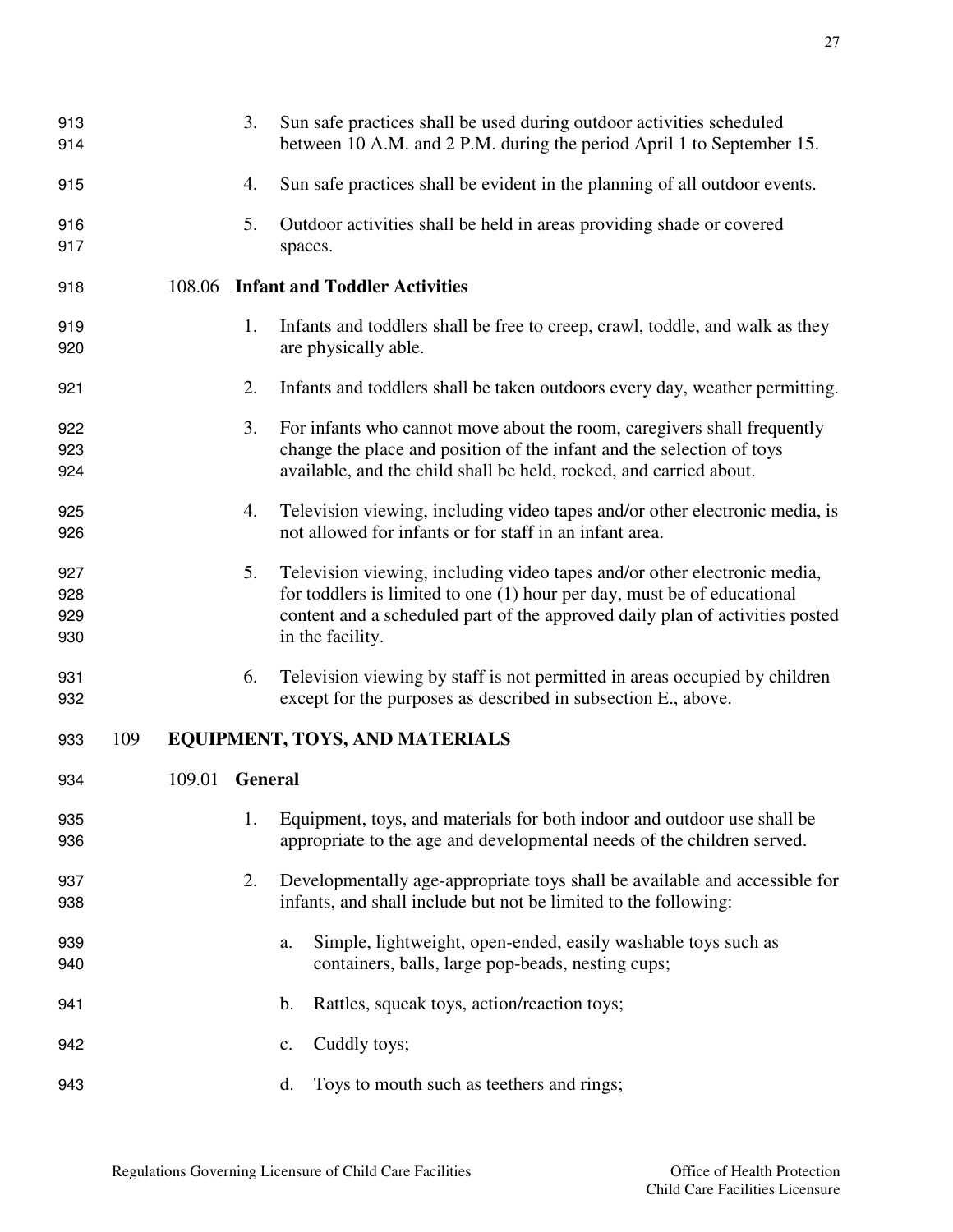| 944 |    | e.            | Pictures of real objects; and                                              |
|-----|----|---------------|----------------------------------------------------------------------------|
| 945 |    | f.            | A crawling area with sturdy, stable furniture for pulling up self.         |
| 946 | 3. |               | Developmentally age-appropriate toys shall be available and accessible for |
| 947 |    |               | toddlers, and shall include but not be limited to the following:           |
| 948 |    | a.            | Push and pull toys;                                                        |
| 949 |    | $\mathbf b$ . | Stacking toys, large wooden spools/beads/cubes;                            |
| 950 |    | c.            | Sturdy picture books, music;                                               |
| 951 |    | d.            | Pounding bench, simple puzzles;                                            |
| 952 |    | e.            | Play telephone, dolls, toys to appeal to child(s imagination;              |
| 953 |    | f.            | Large paper, crayons;                                                      |
| 954 |    | g.            | Sturdy furniture to hold on to while walking; and                          |
| 955 |    | h.            | Sand and water toys.                                                       |
| 956 | 4. |               | Developmentally age-appropriate toys shall be available and accessible for |
| 957 |    |               | preschoolers, and shall include but not be limited to the following:       |
| 958 |    | a.            | Active play equipment for climbing and balancing;                          |
| 959 |    | b.            | Unit blocks and accessories;                                               |
| 960 |    | c.            | Puzzles, manipulative toys;                                                |
| 961 |    | d.            | Picture books and records, musical instruments;                            |
| 962 |    | e.            | Art materials such as finger and tempera paints, clay, play dough,         |
| 963 |    |               | crayons, collage materials, markers, scissors, and paste;                  |
| 964 |    | f.            | Dramatic play materials such as dolls, dress-up clothes and props,         |
| 965 |    |               | child-sized furniture, puppets; and                                        |
| 966 |    | g.            | Sand and water toys.                                                       |
| 967 | 5. |               | Children's original work shall be displayed in the child care facility.    |
| 968 | 6. |               | Books shall be on shelves and tables for children to look at and read.     |
| 969 |    |               | Every child shall have age-appropriate materials (including picture books) |
| 970 |    |               | read to and discussed with him or her every day. Where appropriate, the    |
| 971 |    |               | materials should cover topics with which the children are involved.        |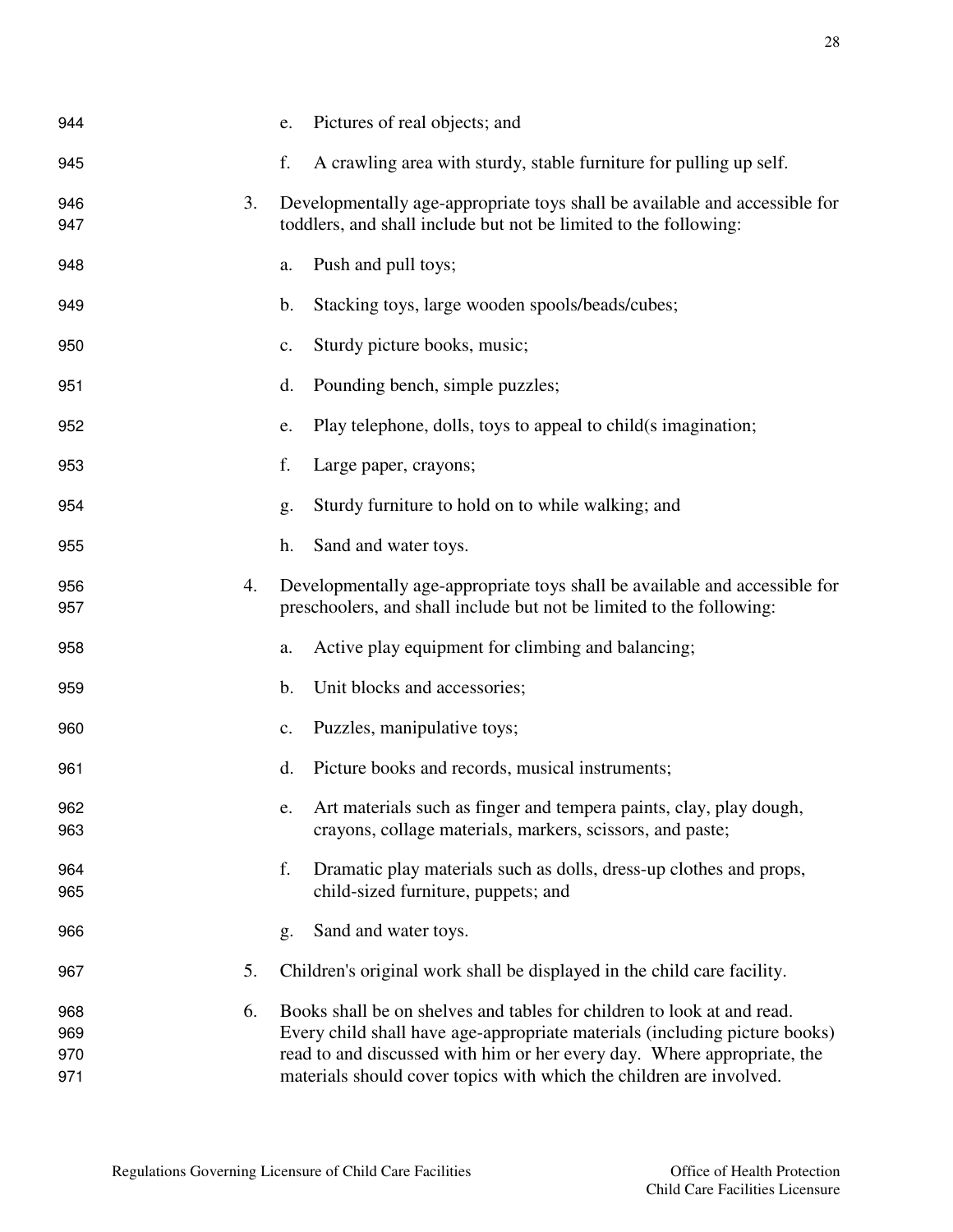| 973<br>974<br>975                             |        | per day and shall be educational programming only. Television viewing<br>by staff is not permitted in areas occupied by children except for the<br>purposes as described herein.                                                                                                                                                                                                                                                                                                                     |
|-----------------------------------------------|--------|------------------------------------------------------------------------------------------------------------------------------------------------------------------------------------------------------------------------------------------------------------------------------------------------------------------------------------------------------------------------------------------------------------------------------------------------------------------------------------------------------|
| 976<br>977<br>978<br>979                      |        | 8.<br>The daily activity schedule shall demonstrate that preschoolers are given<br>opportunities to do a variety of activities, including both quiet and active,<br>such as block play, art activities, puzzles, books, and learning games, and<br>that stories are read to and discussed with each child every day.                                                                                                                                                                                 |
| 980                                           |        | 109.02 Playground Equipment                                                                                                                                                                                                                                                                                                                                                                                                                                                                          |
| 981<br>982<br>983                             |        | All playgrounds and playground equipment used by children 2 - 12 years<br>1.<br>of age shall meet the safety standards set forth in Appendix "D" of these<br>regulations.                                                                                                                                                                                                                                                                                                                            |
| 984<br>985<br>986<br>987<br>988<br>989<br>990 |        | 2.<br>Playground equipment shall be of safe design and in good repair. Outdoor<br>playground climbing equipment and swings shall be set in concrete<br>footings located at least six (6) inches below ground surface. Indoor<br>playground equipment shall be installed according to the manufacturer's<br>specifications. Swings shall have soft and/or flexible seats. Access to<br>playground equipment shall be limited to age groups for which the<br>equipment is developmentally appropriate. |
| 991<br>992                                    |        | 3.<br>Equipment designed for outdoor use by infants and toddlers shall be<br>accessible to shaded areas to ensure sun safe practices.                                                                                                                                                                                                                                                                                                                                                                |
| 993<br>994                                    | 109.03 | <b>Paint</b> Paint on toys, equipment, furniture, walls, and other items shall be lead-<br>free and non-poisonous.                                                                                                                                                                                                                                                                                                                                                                                   |
| 995<br>996<br>997                             |        | 109.04 Chairs and Tables Chairs and tables shall be of a size appropriate to the size<br>and age of the children. There shall be an adequate number of chairs and tables<br>to accommodate the children present at the facility.                                                                                                                                                                                                                                                                     |
| 998<br>999<br>1000<br>1001<br>1002            |        | 109.05 Hooks and Compartments Individual hooks or compartments shall be provided<br>for each child for hanging or storing outer and/or extra clothing as well as for<br>personal possessions. Hooks shall be spaced well apart so that clothes and<br>belongings do not touch those of another child. Hooks shall also be placed at a<br>height suitable to prevent an injury to a child.                                                                                                            |
| 1003                                          | 109.06 | <b>Sand Boxes</b>                                                                                                                                                                                                                                                                                                                                                                                                                                                                                    |
| 1004<br>1005<br>1006                          |        | Sand boxes shall be constructed to permit drainage, shall be covered<br>1.<br>tightly and securely when not in use, and shall be kept free from cat or<br>other animal excrement.                                                                                                                                                                                                                                                                                                                    |
| 1007                                          |        | Sand contained in sand boxes shall not contain toxic or harmful materials.<br>2.                                                                                                                                                                                                                                                                                                                                                                                                                     |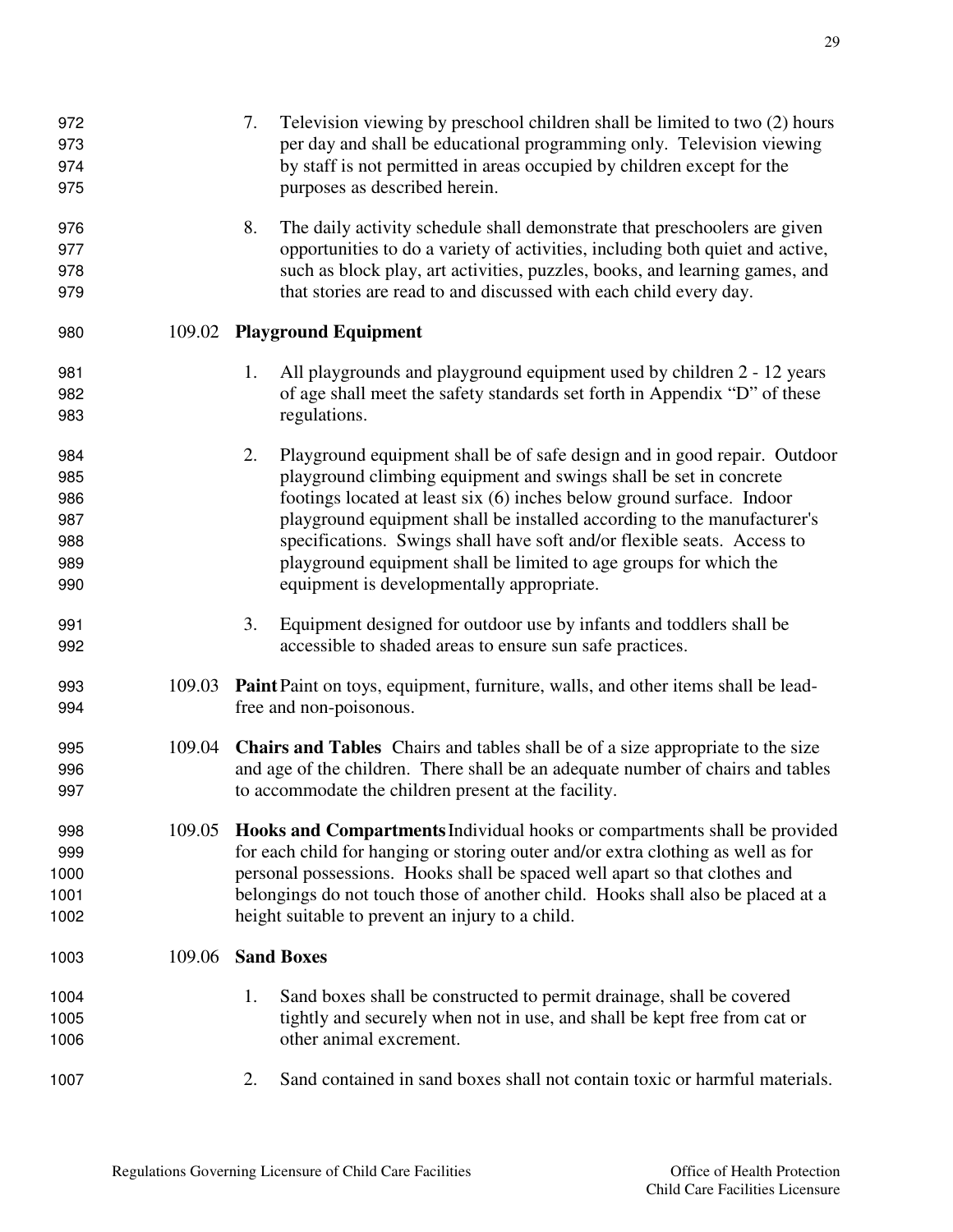| 1008<br>1009<br>1010<br>1011<br>1012<br>1013<br>1014<br>1015 | 109.07 | CribsCribs shall be made of wood, metal, or approved plastic and have secure<br>latching devices. They shall have slats spaced no more than two and three-<br>eights $(2\frac{3}{8})$ inches apart, with a mattress fitted so that no more than two $(2)$<br>fingers can fit between the mattress and the crib side. Drop-side latches shall<br>securely hold sides in the raised position and shall not be reachable by the child<br>in the crib. Cribs shall not be used with the drop down side down. There shall<br>be no corner post extensions (over 1/16 inch), or cut outs in headboards in the<br>crib. The use of stackable cribs is prohibited. |
|--------------------------------------------------------------|--------|------------------------------------------------------------------------------------------------------------------------------------------------------------------------------------------------------------------------------------------------------------------------------------------------------------------------------------------------------------------------------------------------------------------------------------------------------------------------------------------------------------------------------------------------------------------------------------------------------------------------------------------------------------|
| 1016<br>1017<br>1018<br>1019<br>1020                         | 109.08 | High Chairs High chairs, if used, shall have a wide base and a T-shaped safety<br>strap. They shall be labeled or warranted by the manufacturer in documents<br>provided at the time of purchase or verified thereafter by the manufacturer as<br>meeting the American Society for Testing Materials (ASTM) Standard F-404<br>(Consumer Safety Specifications for High Chairs).                                                                                                                                                                                                                                                                            |
| 1021                                                         | 109.09 | <b>Rest Period Equipment</b>                                                                                                                                                                                                                                                                                                                                                                                                                                                                                                                                                                                                                               |
| 1022<br>1023<br>1024<br>1025                                 |        | 1.<br>Individual beds, cots, mattresses, pads, or other acceptable equipment<br>shall be used for rest periods. These shall be kept in a sanitary condition.<br>Once a sheet or blanket has been used by a child, it shall not be used by<br>another child until it has been laundered.                                                                                                                                                                                                                                                                                                                                                                    |
| 1026                                                         |        | Rest period equipment shall be clean and covered with a waterproof cover.<br>2.                                                                                                                                                                                                                                                                                                                                                                                                                                                                                                                                                                            |
| 1027                                                         |        | 3.<br>Nap pads/cots are designed for use by one (1) child only at a time.                                                                                                                                                                                                                                                                                                                                                                                                                                                                                                                                                                                  |
| 1028<br>1029<br>1030                                         |        | Nap pads utilized by more than one child shall be sanitized after each<br>4.<br>child(s use. Nap pads utilized by only one child shall be sanitized<br>immediately when soiled or at least weekly.                                                                                                                                                                                                                                                                                                                                                                                                                                                         |
| 1031<br>1032<br>1033                                         |        | Nap pads and nap cots without mattresses are not acceptable for use in 24<br>5.<br>hour programs. Beds, cribs, or roll away cots are the only acceptable<br>bedding for 24 hour centers.                                                                                                                                                                                                                                                                                                                                                                                                                                                                   |
| 1034                                                         |        | 109.10 Play Equipment                                                                                                                                                                                                                                                                                                                                                                                                                                                                                                                                                                                                                                      |
| 1035<br>1036<br>1037<br>1038<br>1039<br>1040<br>1041         |        | Play equipment, toys, and materials shall be provided that meets the<br>1.<br>standards of the Consumer Product Safety Commission and/or the<br>American Society for Testing and Materials (ASTM) for juvenile<br>products. Play equipment, toys, and materials shall be found to be<br>appropriate to the development needs, individual interests, and ages of the<br>children as identified as age-appropriate by a label provided by the<br>manufacturer on the product package.                                                                                                                                                                        |
| 1042                                                         |        | 2.<br>Projectile toys, i.e., dart guns, toy guns, etc., are prohibited.                                                                                                                                                                                                                                                                                                                                                                                                                                                                                                                                                                                    |
| 1043                                                         |        | 3.<br>Water play tables, if used, shall be cleaned and sanitized daily.                                                                                                                                                                                                                                                                                                                                                                                                                                                                                                                                                                                    |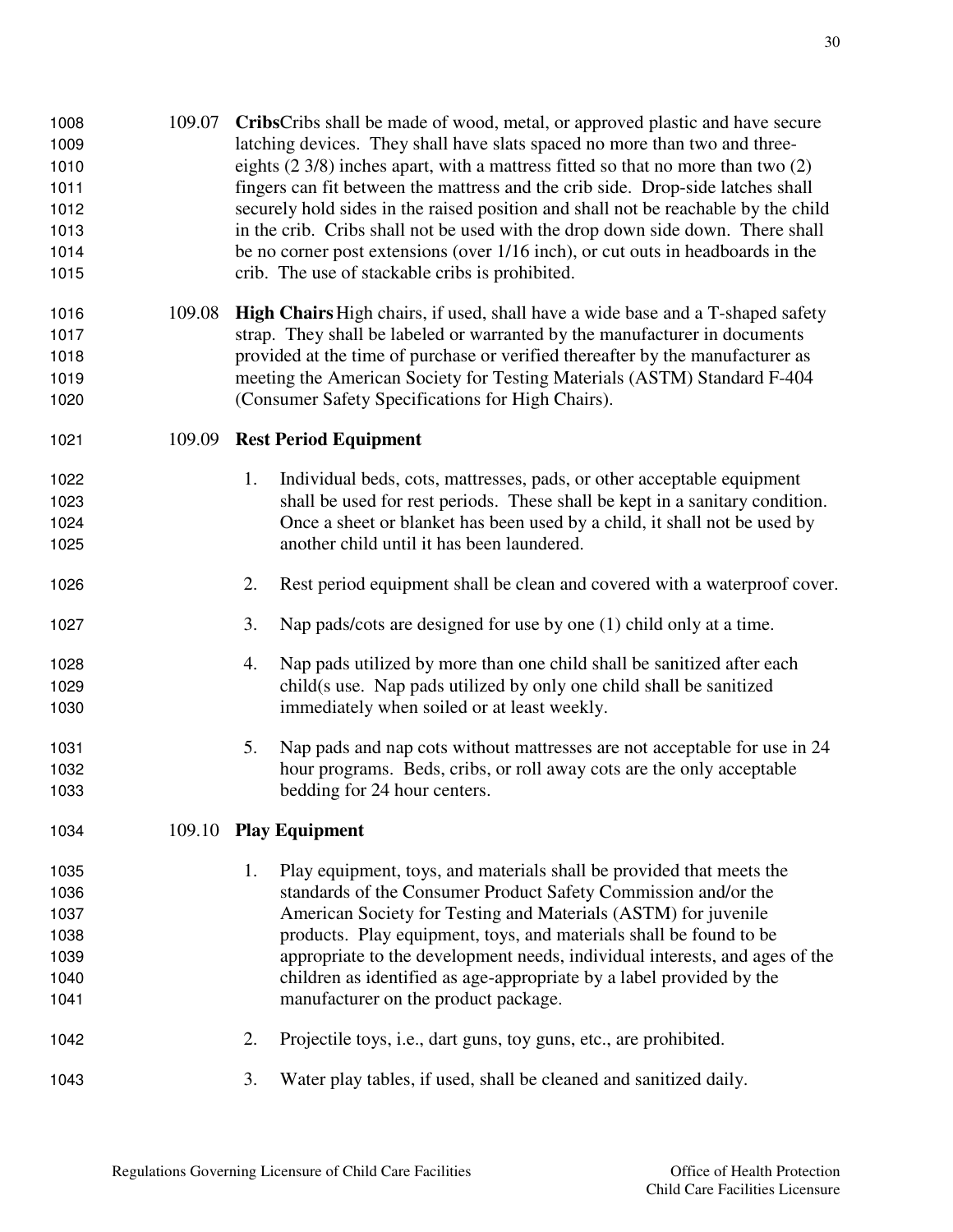| 1044<br>1045<br>1046<br>1047<br>1048<br>1049<br>1050<br>1051 |     |                        | 4. | Tricycles and other riding toys used by the children shall be spokeless,<br>steerable, and of a size appropriate for the child, and shall have low<br>centers of gravity. All such toys shall be in good condition and free of<br>sharp edges or protrusions that may injure the children. When not in use,<br>such toys shall be stored in a location where they will not present a<br>physical obstacle to the children and employees. Riding toys shall be<br>inspected at least monthly for protrusions and rough edges that could lead<br>to injury. |
|--------------------------------------------------------------|-----|------------------------|----|-----------------------------------------------------------------------------------------------------------------------------------------------------------------------------------------------------------------------------------------------------------------------------------------------------------------------------------------------------------------------------------------------------------------------------------------------------------------------------------------------------------------------------------------------------------|
| 1052                                                         |     | 109.11                 |    | <b>School Age Programs</b>                                                                                                                                                                                                                                                                                                                                                                                                                                                                                                                                |
| 1053                                                         |     |                        | 1. | The foregoing provisions in Section $X$ shall not be applied to any facility                                                                                                                                                                                                                                                                                                                                                                                                                                                                              |
| 1054                                                         |     |                        |    | licensed solely for School age children unless specifically required in this                                                                                                                                                                                                                                                                                                                                                                                                                                                                              |
| 1055                                                         |     |                        |    | Section 10-11.                                                                                                                                                                                                                                                                                                                                                                                                                                                                                                                                            |
| 1056                                                         |     |                        | 2. | All playgrounds and playground equipment used by children 2 - 12 years                                                                                                                                                                                                                                                                                                                                                                                                                                                                                    |
| 1057                                                         |     |                        |    | of age shall meet the safety standards set forth in Appendix "D" of these                                                                                                                                                                                                                                                                                                                                                                                                                                                                                 |
| 1058                                                         |     |                        |    | regulations.                                                                                                                                                                                                                                                                                                                                                                                                                                                                                                                                              |
| 1059                                                         |     |                        | 3. | Projectile toys are prohibited. Projectile toys are toys which, when                                                                                                                                                                                                                                                                                                                                                                                                                                                                                      |
| 1060                                                         |     |                        |    | projected, have the ability to penetrate body or eye tissue. Play                                                                                                                                                                                                                                                                                                                                                                                                                                                                                         |
| 1061                                                         |     |                        |    | equipment, toys, and materials shall be provided that meets the standards                                                                                                                                                                                                                                                                                                                                                                                                                                                                                 |
| 1062                                                         |     |                        |    | of the Consumer Product Safety Commission and/or the American Society                                                                                                                                                                                                                                                                                                                                                                                                                                                                                     |
| 1063                                                         |     |                        |    | for Testing and Materials (ASTM) for juvenile products.                                                                                                                                                                                                                                                                                                                                                                                                                                                                                                   |
| 1064                                                         |     |                        | 4. | Possessions, belongings, and extra clothing for each school age child must                                                                                                                                                                                                                                                                                                                                                                                                                                                                                |
| 1065                                                         |     |                        |    | be stored in such a manner as to not touch those of another child.                                                                                                                                                                                                                                                                                                                                                                                                                                                                                        |
| 1066                                                         | 110 |                        |    | <b>BUILDINGS AND GROUNDS</b>                                                                                                                                                                                                                                                                                                                                                                                                                                                                                                                              |
| 1067                                                         |     | 110.01 <b>Building</b> |    |                                                                                                                                                                                                                                                                                                                                                                                                                                                                                                                                                           |
| 1068                                                         |     |                        | 1. | A child care facility shall be physically separated from any other business                                                                                                                                                                                                                                                                                                                                                                                                                                                                               |
| 1069                                                         |     |                        |    | or enterprise. Other occupants, visitors, and/or employees of other                                                                                                                                                                                                                                                                                                                                                                                                                                                                                       |
| 1070                                                         |     |                        |    | businesses or enterprises within the same building shall not be allowed                                                                                                                                                                                                                                                                                                                                                                                                                                                                                   |
| 1071                                                         |     |                        |    | within the physical confines of the child care facility for the purpose of                                                                                                                                                                                                                                                                                                                                                                                                                                                                                |
| 1072                                                         |     |                        |    | entering the building or exiting the building, or passing through the child                                                                                                                                                                                                                                                                                                                                                                                                                                                                               |
| 1073                                                         |     |                        |    | care facility for the purpose of gaining access to another part of the                                                                                                                                                                                                                                                                                                                                                                                                                                                                                    |
| 1074                                                         |     |                        |    | building.                                                                                                                                                                                                                                                                                                                                                                                                                                                                                                                                                 |
|                                                              |     |                        |    |                                                                                                                                                                                                                                                                                                                                                                                                                                                                                                                                                           |
| 1075                                                         |     |                        | 2. | All child care facility buildings shall meet all fire safety standards listed                                                                                                                                                                                                                                                                                                                                                                                                                                                                             |
| 1076                                                         |     |                        |    | on the MSDH Form #333 and all applicable local fire safety standards                                                                                                                                                                                                                                                                                                                                                                                                                                                                                      |
| 1077                                                         |     |                        |    | and/or ordinances.                                                                                                                                                                                                                                                                                                                                                                                                                                                                                                                                        |
| 1078                                                         |     |                        | 3. | No house trailers, relocatable classrooms, or portable buildings shall be                                                                                                                                                                                                                                                                                                                                                                                                                                                                                 |
| 1079                                                         |     |                        |    | used to house a child care facility unless such structure was originally                                                                                                                                                                                                                                                                                                                                                                                                                                                                                  |
| 1080                                                         |     |                        |    | designed specifically for educational purposes and meets the Mississippi                                                                                                                                                                                                                                                                                                                                                                                                                                                                                  |
| 1081                                                         |     |                        |    | State Department of Education(s current standards for a relocatable                                                                                                                                                                                                                                                                                                                                                                                                                                                                                       |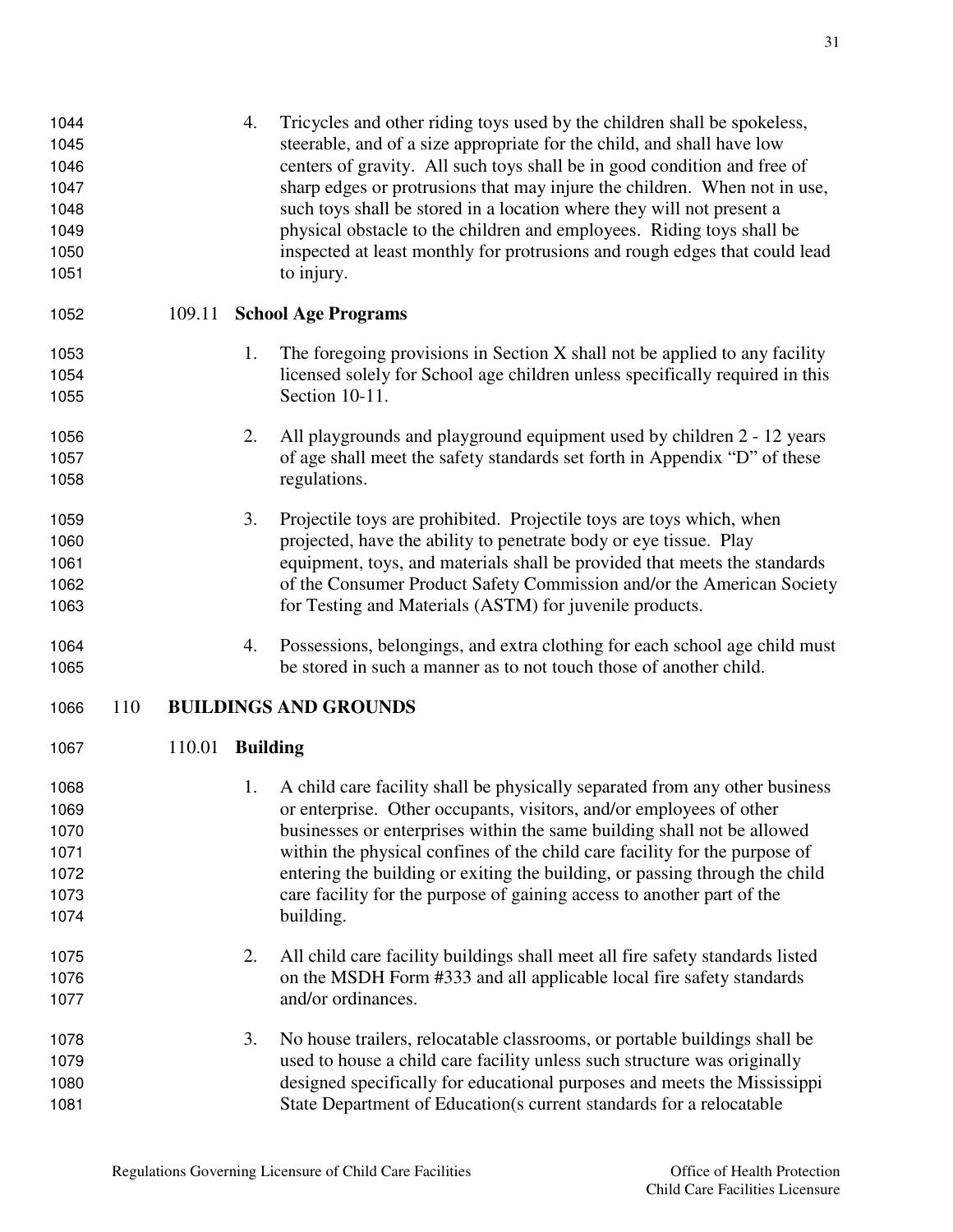| 1082<br>1083 |     | classroom. Further, such portable structure shall meet all applicable fire<br>safety codes.                                                   |
|--------------|-----|-----------------------------------------------------------------------------------------------------------------------------------------------|
| 1084         |     | Current licensees operating facilities housed in such structures are                                                                          |
| 1085         |     | exempted from this provision. Any change of ownership, need for major                                                                         |
| 1086         |     | renovation, or other significant change in the facility(s status shall revoke                                                                 |
| 1087         |     | such exemption.                                                                                                                               |
| 1088         | 4.  | Plans and specifications shall be submitted to the licensing agency for                                                                       |
| 1089         |     | review and approval on all proposed construction and/or major                                                                                 |
| 1090         |     | renovations.                                                                                                                                  |
| 1091         | 5.  | A separate space shall be provided for the use of an ill or injured child                                                                     |
| 1092         |     | until the child can be picked up by the parent. Space shall be located in an                                                                  |
| 1093         |     | area that is supervised at all times by an employee.                                                                                          |
| 1094<br>1095 | 6.  | Separate space for infants and toddlers shall be provided away from older<br>children except in facilities licensed for 12 or fewer children. |
| 1096         | 7.  | The floor and/or floor covering shall be properly installed, kept clean and                                                                   |
| 1097         |     | in good condition, and maintained in good repair. Carpeting is prohibited                                                                     |
| 1098         |     | in kitchen areas.                                                                                                                             |
| 1099         | 8.  | All parts of the child care facility used by children shall be lead-safe, well                                                                |
| 1100         |     | lighted, ventilated, and free of hazardous or potentially hazardous                                                                           |
| 1101         |     | conditions, such as but not limited to, open stairs and unprotected low                                                                       |
| 1102         |     | windows.                                                                                                                                      |
| 1103         |     | All buildings intended for use as a child care facility constructed before                                                                    |
| 1104         |     | 1965 shall be tested for lead. It is the responsibility of the facility                                                                       |
| 1105         |     | applicant/operator to have a lead hazard screen or lead-based paint risk                                                                      |
| 1106         |     | assessment of the facility done by an individual or company certified as a                                                                    |
| 1107         |     | risk assessor by the Mississippi Commission on Environmental Quality. If                                                                      |
| 1108         |     | the facility is found not to be lead-safe, it will not be allowed to operate as                                                               |
| 1109         |     | a child care facility until all required corrective measures have been taken                                                                  |
| 1110         |     | and the facility is determined to be lead-safe by a certified risk assessor.                                                                  |
| 1111         | 9.  | All glass in doors, windows, mirrors, etc., shall have a protective barrier at                                                                |
| 1112         |     | least four (4) feet high when measured from the floor. Doors, windows,                                                                        |
| 1113         |     | mirrors, etc., using safety-grade glass or polymer (e.g., Lexan®) are not                                                                     |
| 1114         |     | required to have a protective barrier. Glass windows and glass door                                                                           |
| 1115         |     | panels shall be equipped with a vision strip 36 inches from the floor.                                                                        |
| 1116         |     | Safety glass must be so certified by the installer and the statement kept on                                                                  |
| 1117         |     | file at the child care facility.                                                                                                              |
| 1118         | 10. | Walls shall be kept clean and free of torn wall covering, chipped paint,                                                                      |
| 1119         |     | broken plaster, and holes. No paint that contains lead compounds shall be                                                                     |
| 1120         |     | applied to interior walls or woodwork.                                                                                                        |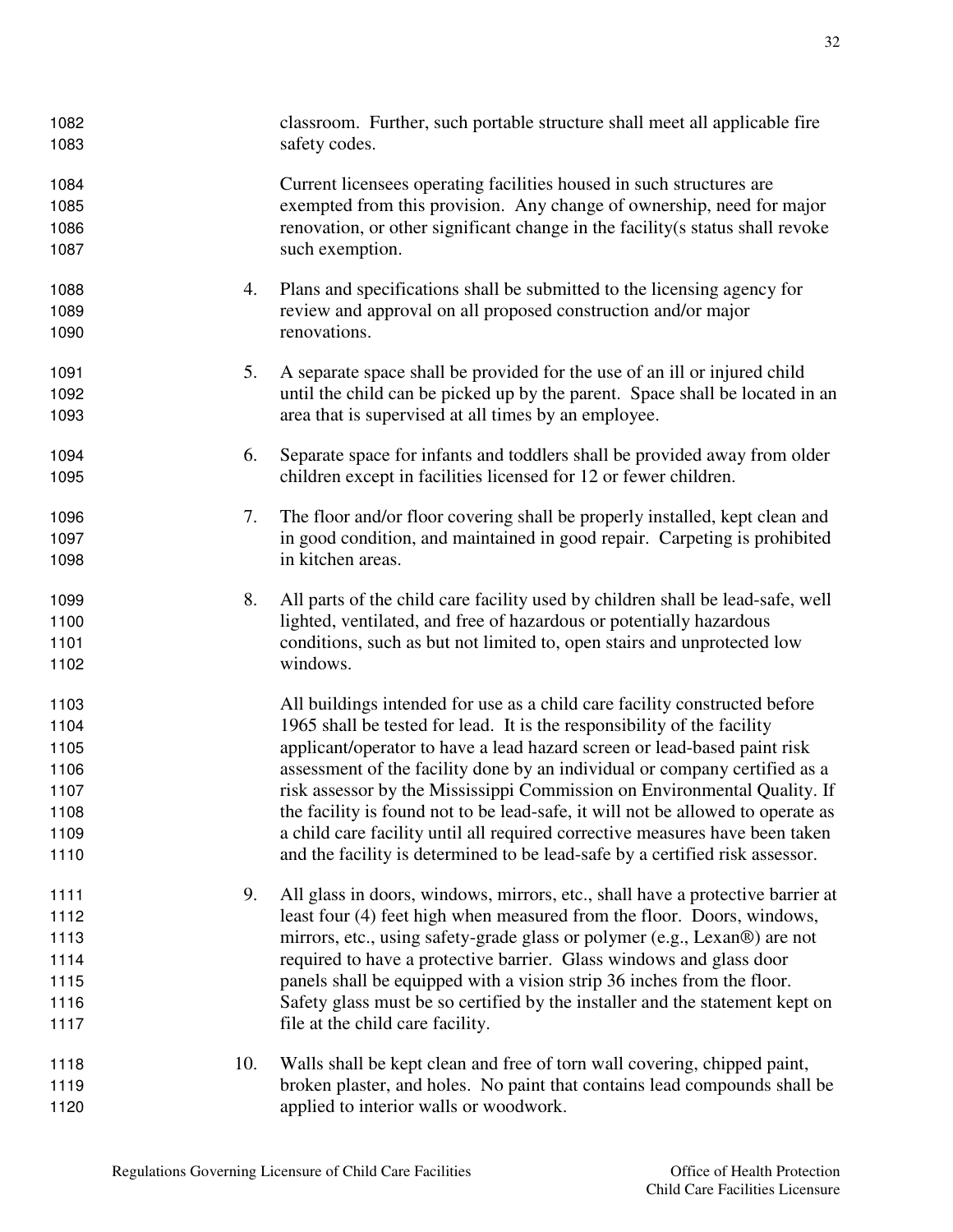| 1121<br>1122                 | 11. | All ceiling lighting shall be shielded completely and encased in<br>shatterproof materials.                                                                                                                                                                                                                            |
|------------------------------|-----|------------------------------------------------------------------------------------------------------------------------------------------------------------------------------------------------------------------------------------------------------------------------------------------------------------------------|
| 1123<br>1124<br>1125         | 12. | A child care facility shall have a working telephone available to all staff at<br>all times. Telephones shall also be available for incoming calls and shall<br>not be unplugged or disconnected during business hours.                                                                                                |
| 1126<br>1127                 | 13. | All fire extinguishers, as required in the fire safety plan, shall be serviced<br>on an annual basis by a qualified fire extinguisher technician.                                                                                                                                                                      |
| 1128                         | 14. | Unused electrical outlets shall be protected by a safety plug cover.                                                                                                                                                                                                                                                   |
| 1129                         | 15. | No extension cords shall be used in areas accessible to children.                                                                                                                                                                                                                                                      |
| 1130<br>1131<br>1132<br>1133 | 16. | Every child care facility which uses nonelectric heating and/or cooling<br>systems, cooking stoves, and/or hot water heaters or other nonelectric<br>equipment, shall have sufficient carbon monoxide monitors placed<br>appropriately throughout the child care facility.                                             |
| 1134                         |     | 110.02 Indoor Square Footage                                                                                                                                                                                                                                                                                           |
| 1135<br>1136<br>1137         | 1.  | The designated area for children's activities shall contain a minimum of 35<br>square feet of usable space per child, measured on the inside, wall-to-wall<br>dimensions. These spaces are exclusive of food preparation areas,                                                                                        |
| 1138<br>1139<br>1140<br>1141 |     | kitchens, bathrooms, toilets, areas for the care of ill children, offices, staff<br>rooms, corridors, hallways, stairways, closets, lockers, laundries, furnace<br>rooms, fixed or permanent cabinets, fixed or permanent storage shelving<br>spaces, and areas not inhabited and used by children. Usable space shall |
| 1142<br>1143<br>1144         |     | be areas dedicated to children(s activities (play, learning, rest, and eating)<br>and shall be utilized for those purposes on a daily basis. Furnishings shall<br>be equipment which is both size and age-appropriate for children receiving                                                                           |
| 1145<br>1146                 |     | care. The space occupied by inappropriate or adult size equipment shall<br>be deducted the children(s usable space.                                                                                                                                                                                                    |
| 1147<br>1148<br>1149         | 2.  | Rooms in which infants both play and sleep shall have a minimum of 40<br>square feet of usable space per child. There shall be at least two (2) feet<br>between each crib. Cribs with solid ends may be placed end-to-end.                                                                                             |
| 1150                         | 3.  | Rooms where infants play but do not sleep shall have a minimum of 15                                                                                                                                                                                                                                                   |
| 1151<br>1152                 |     | square feet of usable space per child. Note: No other age group shall use<br>this space nor can it be used for any purpose other than infant play.                                                                                                                                                                     |
| 1153<br>1154<br>1155         | 4.  | Rooms where infants sleep but do not play shall have a minimum of 25<br>square feet of usable space per child. There shall be at least two (2) feet<br>between each crib. Cribs with solid ends may be placed end-to-end.                                                                                              |
| 1156<br>1157                 | 5.  | Rooms in which toddlers both play and sleep shall have a minimum of 45<br>square feet of usable space per child. There shall be at least two (2) feet                                                                                                                                                                  |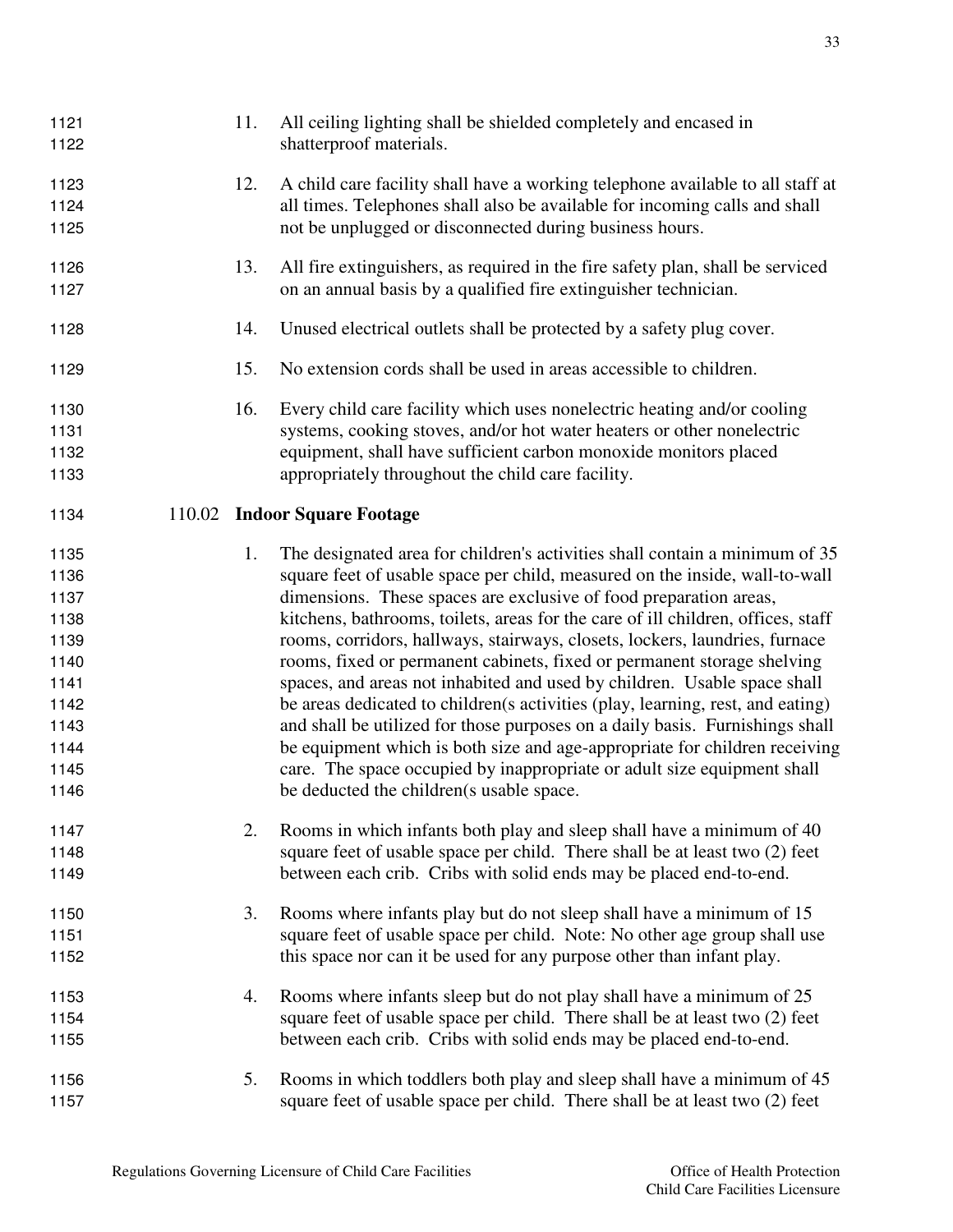| 1158<br>1159<br>1160<br>1161<br>1162<br>1163 |        |    | between each crib. Cribs with solid ends may be placed end-to-end.<br>However, if stackable cots, mats, or other storable sleeping equipment are<br>utilized for sleeping the room shall be measured using the standard of 35<br>square feet per child. Should it be determined that the sleeping equipment<br>is not properly stored when not in use the capacity of the room will be<br>determined using 45 square feet per child. |
|----------------------------------------------|--------|----|--------------------------------------------------------------------------------------------------------------------------------------------------------------------------------------------------------------------------------------------------------------------------------------------------------------------------------------------------------------------------------------------------------------------------------------|
| 1164<br>1165<br>1166                         |        | 6. | Rooms where toddlers play but do not sleep shall have a minimum of 25<br>square feet of usable space per child. Note: No other age group shall use<br>this space nor can it be used for any purpose other than toddler play.                                                                                                                                                                                                         |
| 1167<br>1168<br>1169                         |        | 7. | Rooms where toddlers sleep but do not play shall have a minimum of 25<br>square feet of usable space per child. There shall be at least two (2) feet<br>between each crib. Cribs with solid ends may be placed end-to-end.                                                                                                                                                                                                           |
| 1170<br>1171                                 |        | 8. | Child care facilities shall be measured or remeasured under the following<br>circumstances:                                                                                                                                                                                                                                                                                                                                          |
| 1172                                         |        |    | Prior to initial opening of a facility;<br>a.                                                                                                                                                                                                                                                                                                                                                                                        |
| 1173                                         |        |    | Upon change of ownership of an existing facility;<br>b.                                                                                                                                                                                                                                                                                                                                                                              |
| 1174<br>1175                                 |        |    | At the completion of any new construction, renovation, or change in<br>$\mathbf{c}$ .<br>the layout/use of space;                                                                                                                                                                                                                                                                                                                    |
| 1176<br>1177                                 |        |    | If the measurement of the facility is not in the licensing agency(s)<br>d.<br>facility file; and/or                                                                                                                                                                                                                                                                                                                                  |
| 1178<br>1179<br>1180                         |        |    | If the licensing officer determines that the facility, or any portion<br>e.<br>thereof, is overcrowded or utilization of the facility space has<br>changed.                                                                                                                                                                                                                                                                          |
| 1181                                         | 110.03 |    | <b>Openings</b>                                                                                                                                                                                                                                                                                                                                                                                                                      |
| 1182<br>1183                                 |        | 1. | Each window, exterior door, and basement or cellar hatchway shall be<br>weather tight and watertight.                                                                                                                                                                                                                                                                                                                                |
| 1184<br>1185<br>1186<br>1187                 |        | 2. | All windows above ground level in areas used by children under five (5)<br>years of age shall be constructed, adapted, or adjusted to limit the exit<br>opening accessible to children to less than six (6) inches, or be otherwise<br>protected with guards that do not block outdoor light.                                                                                                                                        |
| 1188<br>1189<br>1190<br>1191                 |        | 3. | Openable windows shall be of a safety type (not fully openable) that are<br>child proofed and screened when open. When there are no openable<br>windows, or when windows are not kept open, rooms shall be adequately<br>ventilated.                                                                                                                                                                                                 |
| 1192                                         |        | 4. | All openings used for ventilation shall be screened.                                                                                                                                                                                                                                                                                                                                                                                 |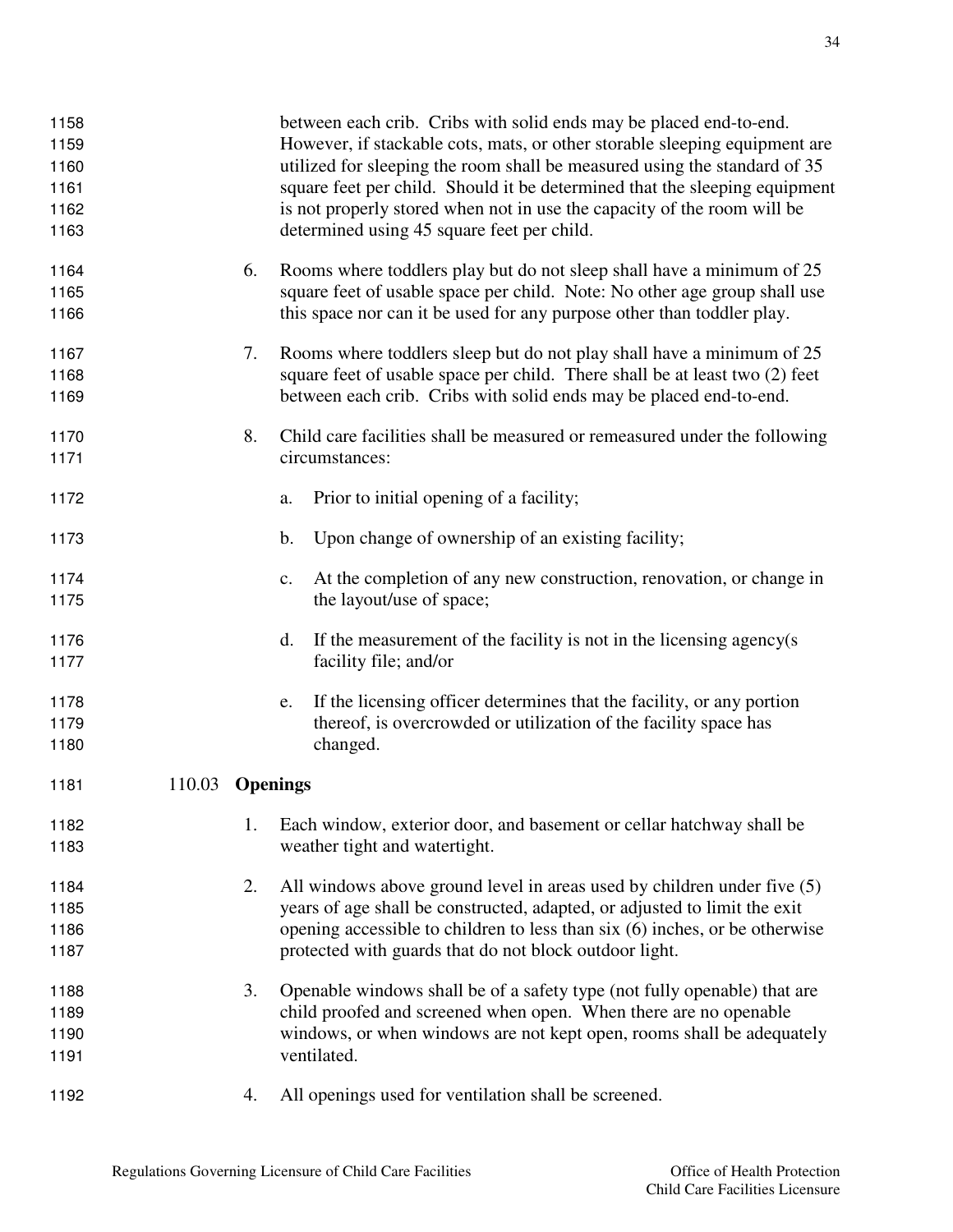| 1193<br>1194                         |                 | 5. | individuals with physical disabilities.          | The width of doors shall accommodate wheelchairs and the needs of                                                                                                                                                                                                                                        |
|--------------------------------------|-----------------|----|--------------------------------------------------|----------------------------------------------------------------------------------------------------------------------------------------------------------------------------------------------------------------------------------------------------------------------------------------------------------|
| 1195                                 |                 | 6. |                                                  | Exit doors shall open outward. Boiler room doors shall swing inward.                                                                                                                                                                                                                                     |
| 1196<br>1197                         |                 | 7. | unobstructed traffic to and from the room.       | Doorways and exits shall be free of debris and equipment to allow                                                                                                                                                                                                                                        |
| 1198<br>1199<br>1200                 |                 | 8. | enamel paint.                                    | The hand contact and splash areas of doors and walls shall be covered<br>with an easily cleanable finish, at least as cleanable as an epoxy finish or                                                                                                                                                    |
| 1201                                 | 110.04 Kitchens |    |                                                  |                                                                                                                                                                                                                                                                                                          |
| 1202<br>1203<br>1204<br>1205<br>1206 |                 | 1. | of the regulations.                              | Children are not allowed in the kitchen area. In School Age/After School<br>programs children may be allowed in the kitchen but not during times<br>when food is being cooked. Supervision in the kitchen when children are<br>present must meet the staffing requirements as referenced in Section VIII |
| 1207<br>1208                         |                 | 2. | shall be closed at all times.                    | Barriers, approved by the local fire authority, shall be erected and doors                                                                                                                                                                                                                               |
| 1209<br>1210<br>1211<br>1212         |                 | 3. | permitted.                                       | The kitchen area shall be designed and constructed so as to be totally<br>enclosed with walls, doors, and/or barriers. Serving counter openings that<br>conform to local fire codes and MSDH food service regulations are                                                                                |
| 1213<br>1214                         |                 | 4. |                                                  | Kitchens shall have the following minimum square footage, based upon<br>the maximum number of children allowed pursuant to the license:                                                                                                                                                                  |
| 1215                                 |                 |    | <b>Licensed Capacity</b>                         | Minimum Sq. Footage                                                                                                                                                                                                                                                                                      |
| 1216                                 |                 |    | $1 - 50$                                         | 90 sq. ft.                                                                                                                                                                                                                                                                                               |
| 1217                                 |                 |    | 51-70                                            | 150 sq. ft.                                                                                                                                                                                                                                                                                              |
| 1218                                 |                 |    | 71-100                                           | $210$ sq. ft.                                                                                                                                                                                                                                                                                            |
| 1219                                 |                 |    | over 100                                         | 300 sq. ft.                                                                                                                                                                                                                                                                                              |
| 1220<br>1221                         |                 | 5. | stand alone freezer for storage of frozen foods. | Child care facilities serving 50 or more children shall have a separate,                                                                                                                                                                                                                                 |
| 1222<br>1223<br>1224<br>1225         |                 | 6. |                                                  | All kitchens providing food for child care facilities with 13 or more<br>children, and all kitchens in child care facilities not located in occupied<br>dwellings, shall comply with the Mississippi Department of Health's 10.0<br>Regulation Food Code, with the exception that kitchens in facilities |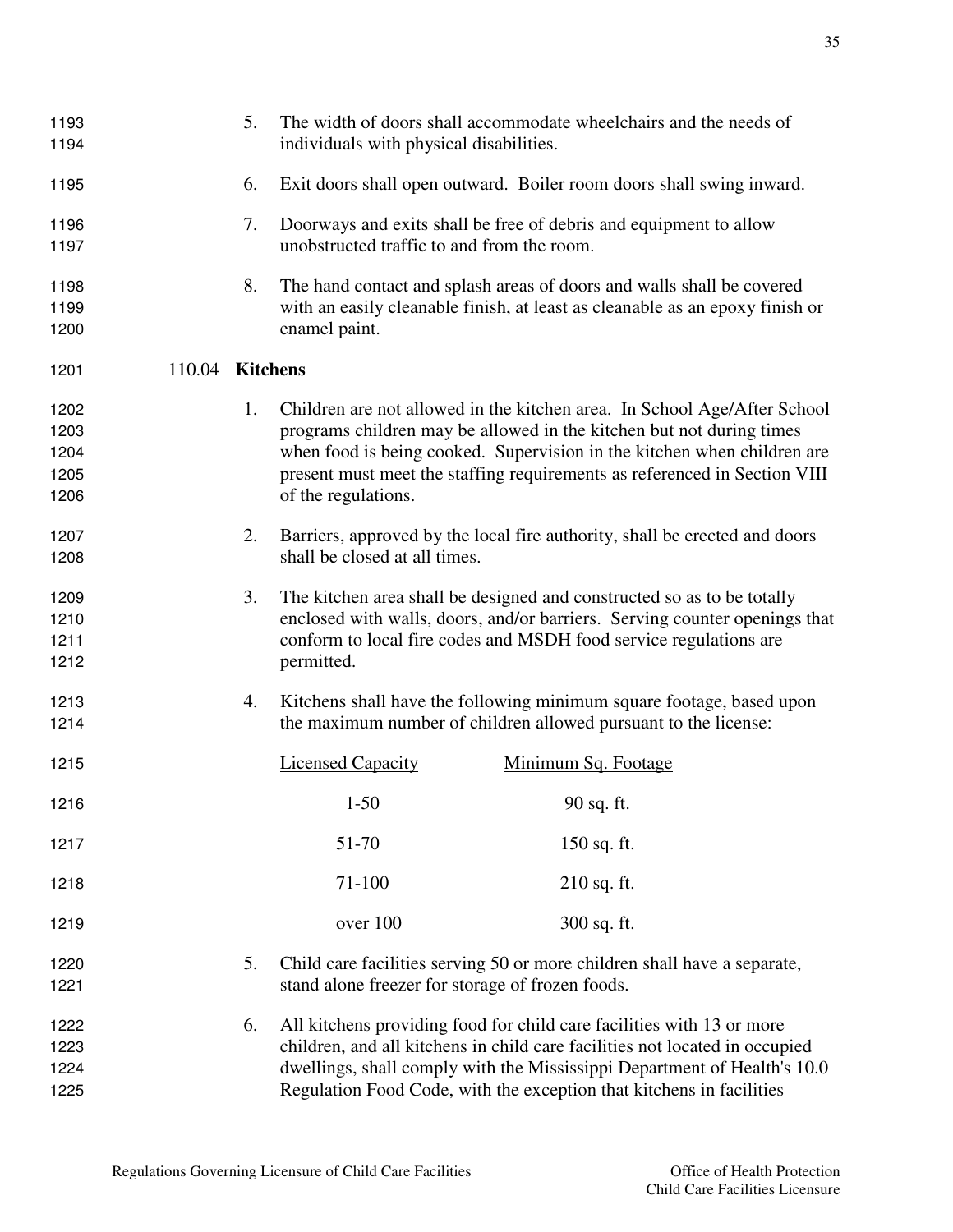| 1226<br>1227 |              |    | located in an occupied dwelling that are licensed for 13 or more children<br>need not have a separate kitchen to serve the child care facility. |
|--------------|--------------|----|-------------------------------------------------------------------------------------------------------------------------------------------------|
| 1228         | 110.05       |    | <b>Toilets and Hand Washing Lavatories</b>                                                                                                      |
| 1229         |              | 1. | Toilets and hand washing lavatories shall be located within the physical                                                                        |
| 1230         |              |    | confines of child care facility and shall be convenient to outside                                                                              |
| 1231         |              |    | playground areas.                                                                                                                               |
| 1232         |              | 2. | The following ratios shall apply: Toilets, urinals, and hand washing                                                                            |
| 1233         |              |    | lavatories shall be apportioned at a ratio of 1:15. Urinals shall not exceed                                                                    |
| 1234         |              |    | 33 percent of the total required toilet fixtures. When the number of                                                                            |
| 1235         |              |    | children in the ratio is exceeded by one $(1)$ , an additional fixture shall be                                                                 |
| 1236         |              |    | required.                                                                                                                                       |
| 1237         |              | 3. | The hand washing lavatories located in a diapering area shall not be                                                                            |
| 1238         |              |    | included in the ratio of hand washing lavatories to children for                                                                                |
| 1239         |              |    | determining a child care facility's capacity. Diaper changing sinks shall                                                                       |
| 1240         |              |    | not be used for any other purpose such as, but not limited to, rinsing or                                                                       |
| 1241         |              |    | washing baby bottles, pacifiers, teething rings, or for food preparation.                                                                       |
| 1242         |              | 4. | All hand washing lavatories shall have both hot and cold running water.                                                                         |
| 1243         |              |    | Hot water temperature shall not exceed 120 degrees Fahrenheit.                                                                                  |
| 1244         | 110.06 Water |    | The water supply shall be from a public water system or a private                                                                               |
| 1245         |              |    | system approved by the Mississippi Department of Health. Water shall be                                                                         |
| 1246         |              |    | dispensed by the following:                                                                                                                     |
| 1247         |              | 1. | Fountain; or                                                                                                                                    |
| 1248         |              | 2. | Disposable paper cups; or                                                                                                                       |
| 1249         |              | 3. | Labeled cup for each child which shall be washed and sanitized daily.                                                                           |
| 1250         | 110.07 Exits |    |                                                                                                                                                 |
| 1251         |              | 1. | At least two (2) separate exit doors shall be provided from every floor                                                                         |
|              |              |    |                                                                                                                                                 |
| 1252         |              |    | level.                                                                                                                                          |
| 1253         |              | 2. | Exit doors shall be remote from each other.                                                                                                     |
| 1254         |              | 3. | Dead end corridors shall not exceed 20 feet in length.                                                                                          |
|              |              | 4. |                                                                                                                                                 |
| 1255         |              |    | Exit doors necessitating passage through a kitchen shall not be counted as                                                                      |
| 1256         |              |    | one of the two (2) remote exits.                                                                                                                |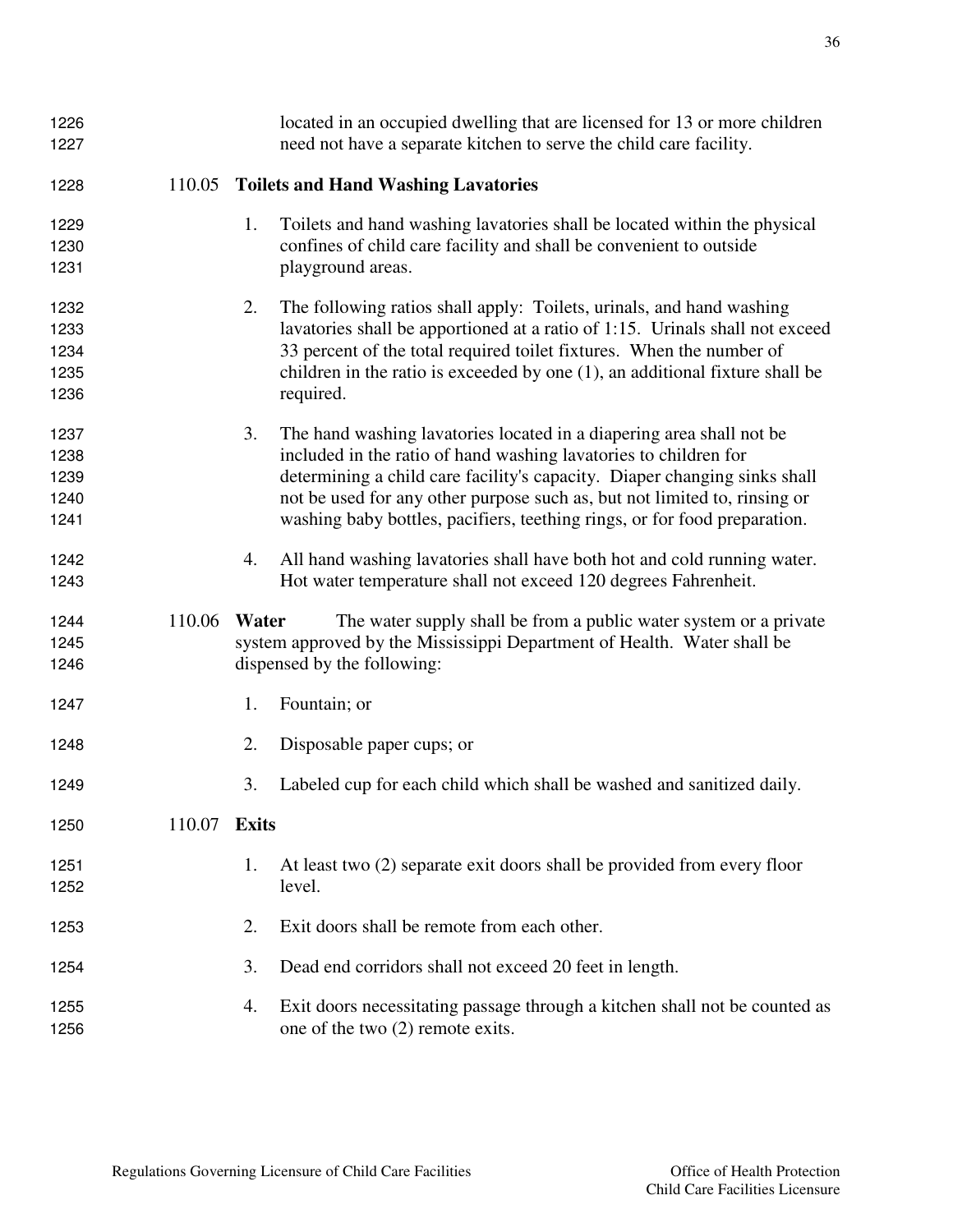| 1257<br>1258<br>1259 | 5.  | Exit doors shall be a minimum of 32 inches wide and open outward. No<br>single leaf in an exit door shall be less than 28 inches wide nor more than<br>48 inches wide.                                               |
|----------------------|-----|----------------------------------------------------------------------------------------------------------------------------------------------------------------------------------------------------------------------|
| 1260<br>1261<br>1262 | 6.  | Any latch or other fastening device on an exit door shall be provided with<br>a knob, handle, panic bar, or other simple type of releasing device. Dual<br>action door fasteners are not permitted.                  |
| 1263<br>1264         | 7.  | The force required to fully open exit doors shall not exceed 50 pounds<br>applied to the latch stile (panic bar).                                                                                                    |
| 1265                 | 8.  | An exit door shall not reduce the effective width of a landing.                                                                                                                                                      |
| 1266                 |     | 110.08 Heating, Cooling, and Ventilation                                                                                                                                                                             |
| 1267<br>1268         | 1.  | A draft-free seasonally appropriate temperature of 65 degrees Fahrenheit<br>to 78 degrees Fahrenheit shall be maintained.                                                                                            |
| 1269<br>1270<br>1271 | 2.  | All rooms used by children shall be heated, cooled, and adequately<br>ventilated to maintain the required temperatures, and air exchange, and to<br>avoid the accumulation of objectionable odors and harmful fumes. |
| 1272<br>1273         | 3.  | Ventilation may be in the form of openable windows as specified in these<br>regulations.                                                                                                                             |
| 1274<br>1275<br>1276 | 4.  | Areas where art and craft activities are conducted shall be well ventilated.<br>In areas where substances are used that create toxic fumes, exhaust hood<br>systems or other devices shall be installed.             |
| 1277<br>1278<br>1279 | 5.  | Electric fans, if used, shall be mounted high on the wall or ceiling or shall<br>be guarded to limit the size of the opening in the blade guard to less than<br>one-half $(1/2)$ inch.                               |
| 1280<br>1281         |     | 6. When air cooling is needed, draft-free cooling units shall be used. They<br>shall present no safety hazard to the children.                                                                                       |
| 1282<br>1283         | 7.  | Filters on recirculation systems shall be checked and cleaned or replaced<br>monthly.                                                                                                                                |
| 1284                 | 8.  | Window draft deflectors shall be provided.                                                                                                                                                                           |
| 1285<br>1286         | 9.  | Thermometers that do not present a hazard to children shall be placed on<br>interior walls in every activity area at children's height.                                                                              |
| 1287<br>1288         | 10. | Portable, open flame and kerosene space heaters are prohibited. Portable<br>gas stoves shall not be used for heating.                                                                                                |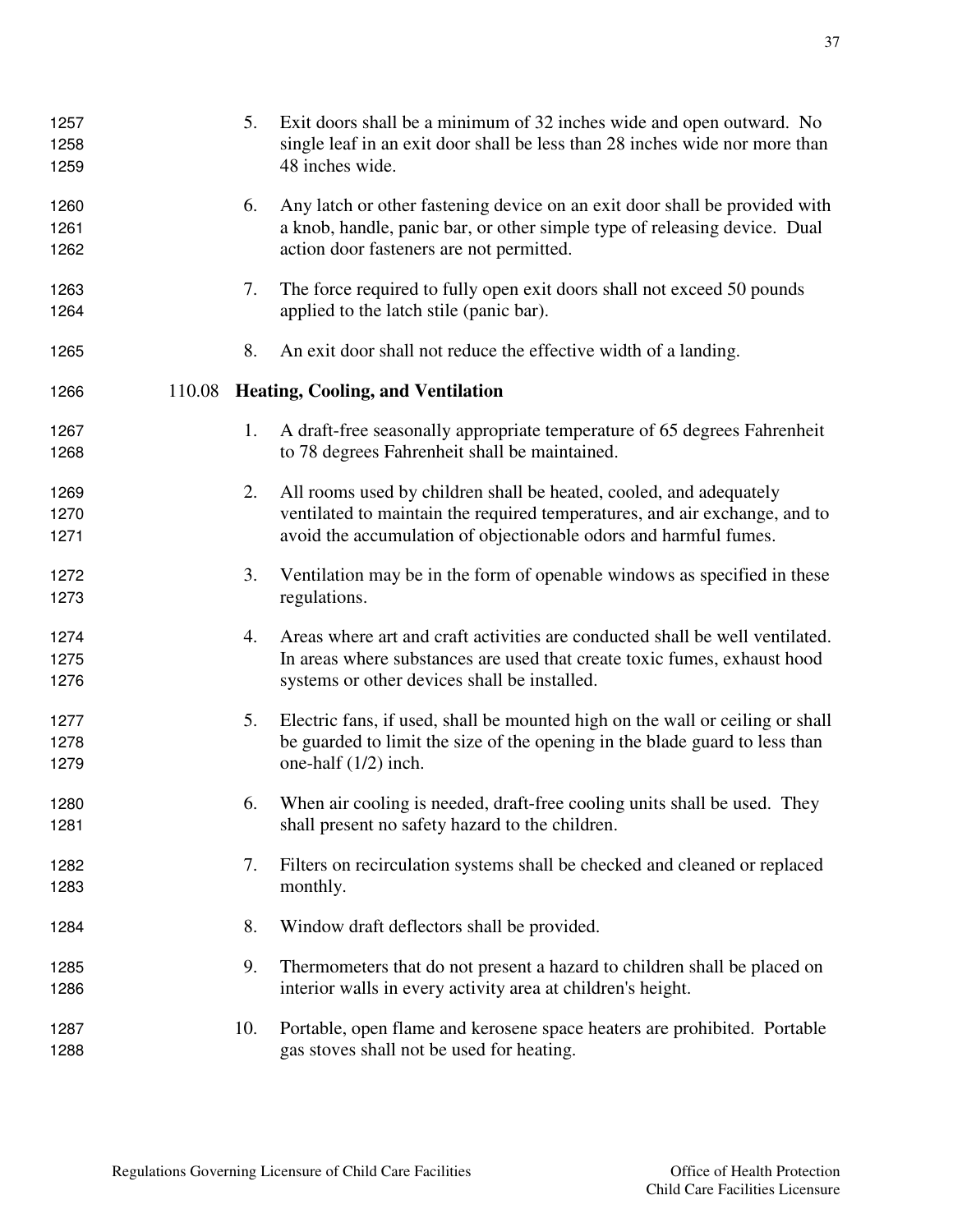| 1289<br>1290<br>1291                         |        | 11. | Electric space heaters shall be UL-approved; inaccessible to children; and<br>stable; shall have protective covering; and shall be placed at least three (3)<br>feet from curtains, papers, and furniture.                                                                                                                                                                                                             |
|----------------------------------------------|--------|-----|------------------------------------------------------------------------------------------------------------------------------------------------------------------------------------------------------------------------------------------------------------------------------------------------------------------------------------------------------------------------------------------------------------------------|
| 1292<br>1293<br>1294<br>1295<br>1296<br>1297 |        | 12. | Fireplaces and fireplace inserts shall be screened securely or equipped<br>with protective guards while in use. They shall be properly drafted. The<br>child care facility shall provide evidence of cleaning the chimney at least<br>once a year, or as frequently as necessary to prevent excessive buildup of<br>combustibles in the chimney. Records of chimney cleaning shall be<br>retained in the center files. |
| 1298<br>1299<br>1300<br>1301                 |        | 13. | Heating units that utilize gas shall be installed and maintained in<br>accordance with the manufacture(s instructions, are vented properly to the<br>outside, and be supplied with sufficient combustion air as required by the<br>International Fuel Gas Code.                                                                                                                                                        |
| 1302<br>1303<br>1304<br>1305                 |        |     | If the area of the state where the facility is located does not utilize the<br>International Fuel Gas Code, the installation and maintenance of any<br>heating units that utilize gas shall be in accordance with the manufacture(s)<br>instructions and any local ordinances that apply.                                                                                                                              |
| 1306<br>1307                                 |        |     | It is the responsibility of the licensee to provide to the licensing authority<br>documentation that the heating units meet the above stated standards.                                                                                                                                                                                                                                                                |
| 1308<br>1309<br>1310                         |        | 14. | Heating units, including water pipes and baseboard heaters hotter than 110<br>degrees Fahrenheit, shall be made inaccessible to children by barriers such<br>as guards or other devices.                                                                                                                                                                                                                               |
| 1311<br>1312<br>1313<br>1314<br>1315         | 110.09 |     | Outdoor Playground Area All playgrounds and playground equipment<br>intended for use by children 2-12 years of age shall meet the standards set forth<br>in the Handbook for Public Playground Safety, Publication No. 325, published<br>by the U.S. Consumer Product Safety Commission or its successor as shown in<br>Appendix "D."                                                                                  |
| 1316<br>1317<br>1318<br>1319<br>1320<br>1321 |        | 1.  | The child care facility shall be equipped with an outdoor playground area<br>that directly adjoins the indoor facilities or that can be reached by a route<br>free of hazards and is no farther than 1/8 mile (660 feet) from the child<br>care facility. The outdoor playground area shall comprise a minimum of<br>75 square feet for each child using the outdoor playground area at any one<br>time.               |
| 1322<br>1323<br>1324<br>1325                 |        | 2.  | If there is less than 75 square feet of accessible outdoor playground space<br>per child, an indoor playground area room that meets the 75-square-feet-<br>per-child requirement may be used if it provides for types of activities<br>equivalent to those performed in an outdoor playground area.                                                                                                                    |
| 1326<br>1327                                 |        | 3.  | The total outdoor playground area shall accommodate at least 33 percent<br>of the licensed capacity at one time.                                                                                                                                                                                                                                                                                                       |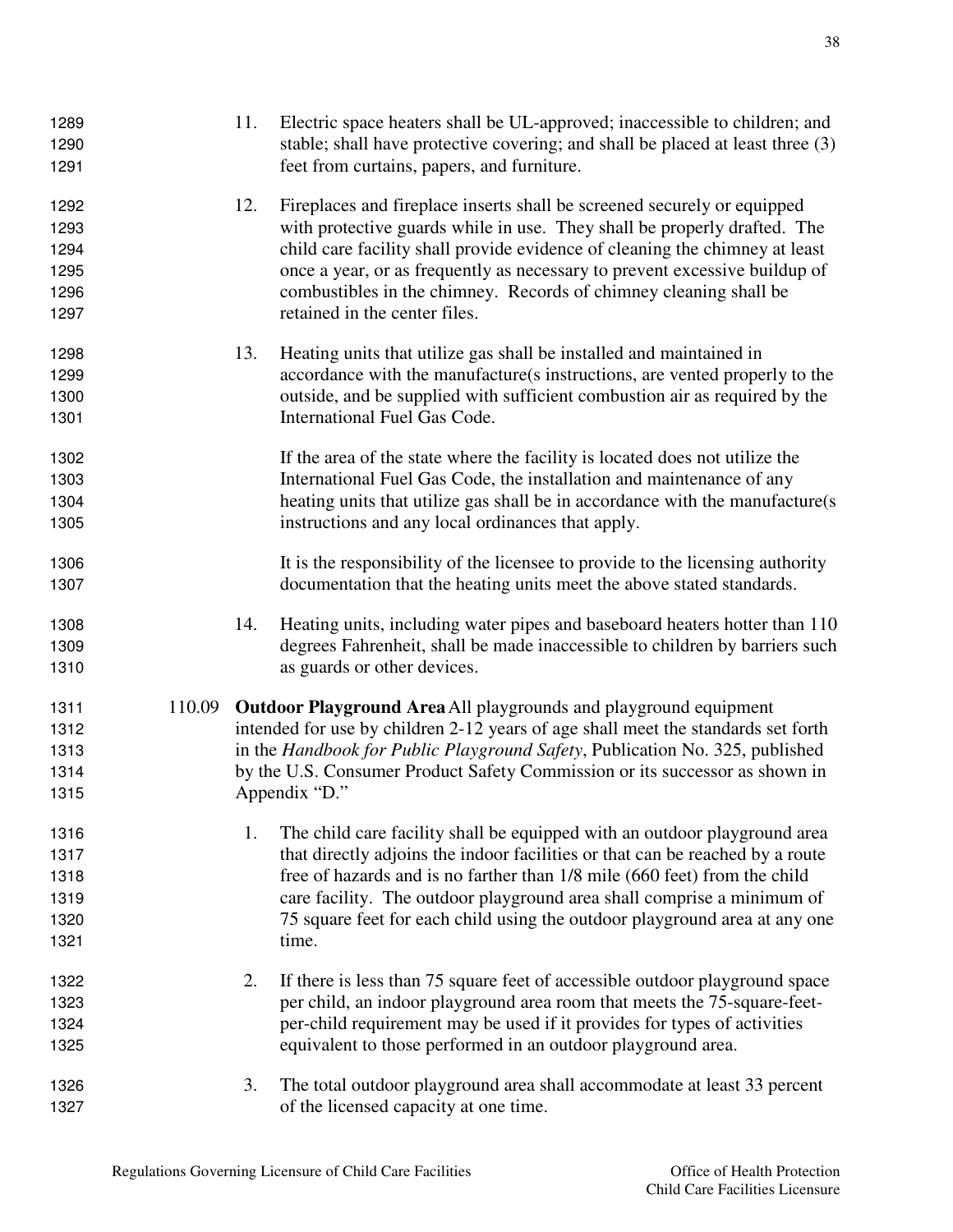| 1328<br>1329<br>1330<br>1331<br>1332                                 | 4.  | A rooftop used as an outdoor playground area shall be enclosed with a<br>fence not less than six (6) feet high and designed to prevent children from<br>climbing it. An approved fire escape shall lead from the roof to an open<br>space at the ground level that meets safety standards for outdoor<br>playground areas.                                                                                                                                                                                                                                                                                                                                                                                  |
|----------------------------------------------------------------------|-----|-------------------------------------------------------------------------------------------------------------------------------------------------------------------------------------------------------------------------------------------------------------------------------------------------------------------------------------------------------------------------------------------------------------------------------------------------------------------------------------------------------------------------------------------------------------------------------------------------------------------------------------------------------------------------------------------------------------|
| 1333<br>1334                                                         | 5.  | The outdoor playground area shall be well arranged so that all areas are<br>visible to staff at all times.                                                                                                                                                                                                                                                                                                                                                                                                                                                                                                                                                                                                  |
| 1335<br>1336<br>1337<br>1338<br>1339<br>1340<br>1341<br>1342<br>1343 | 6.  | The outdoor playground area shall be free of hazards and not less than 30<br>feet from electrical transformers, high-voltage power lines, electrical<br>substations, railroad tracks, or sources of toxic fumes or gases. Hazards,<br>including but not limited to air conditioner units and utility mains, meters,<br>tanks, and/or cabling shall be inaccessible to children. Fencing at least<br>four (4) feet high shall be provided around the outdoor playground area.<br>Fencing higher than four $(4)$ feet but not to exceed eight $(8)$ feet may be<br>required if the licensing authority determines that a hazard exists. Fencing<br>twist wires and bolts shall face away from the playground. |
| 1344<br>1345<br>1346                                                 | 7.  | Outdoor playground areas shall be free from unprotected swimming and<br>wading pools, ditches, quarries, canals, excavations, fish ponds, or other<br>bodies of water.                                                                                                                                                                                                                                                                                                                                                                                                                                                                                                                                      |
| 1347<br>1348<br>1349                                                 | 8.  | Sunlit areas and shaded areas shall be provided by means of open space<br>and tree plantings or other cover in outdoor spaces. Outdoor spaces shall<br>be laid out to ensure ample shaded space for each child.                                                                                                                                                                                                                                                                                                                                                                                                                                                                                             |
| 1350<br>1351<br>1352<br>1353<br>1354<br>1355<br>1356<br>1357         | 9.  | The outdoor playground area shall be enclosed with a fence. The fence<br>shall be at least four (4) feet in height and the bottom edge shall be no<br>more than three and one-half $(3\ 1/2)$ inches off the ground. There shall be<br>at least two $(2)$ exits from such areas, with at least one $(1)$ remote from the<br>buildings. The gate latch or securing device shall be high enough or of<br>such a type that it cannot be opened by small children. The openings in<br>the fence shall be no greater than three and one-half $(3\ 1/2)$ inches. The<br>fence shall be constructed to discourage climbing.                                                                                        |
| 1358<br>1359<br>1360<br>1361                                         | 10. | The soil in outdoor playground areas shall not contain hazardous levels of<br>any toxic chemical or substances. The child care facility shall have soil<br>samples and analyses performed where there is good reason to believe a<br>problem may exist.                                                                                                                                                                                                                                                                                                                                                                                                                                                     |
| 1362<br>1363<br>1364<br>1365<br>1366<br>1367                         | 11. | The soil in outdoor playground areas shall be analyzed for lead content<br>initially. It shall be analyzed at least once every two (2) years where the<br>exteriors of adjacent buildings and structures are painted with lead-<br>containing paint. Lead in soil shall not exceed 500 ppm. Testing and<br>analyses shall be in accordance with procedures specified by the licensing<br>agency.                                                                                                                                                                                                                                                                                                            |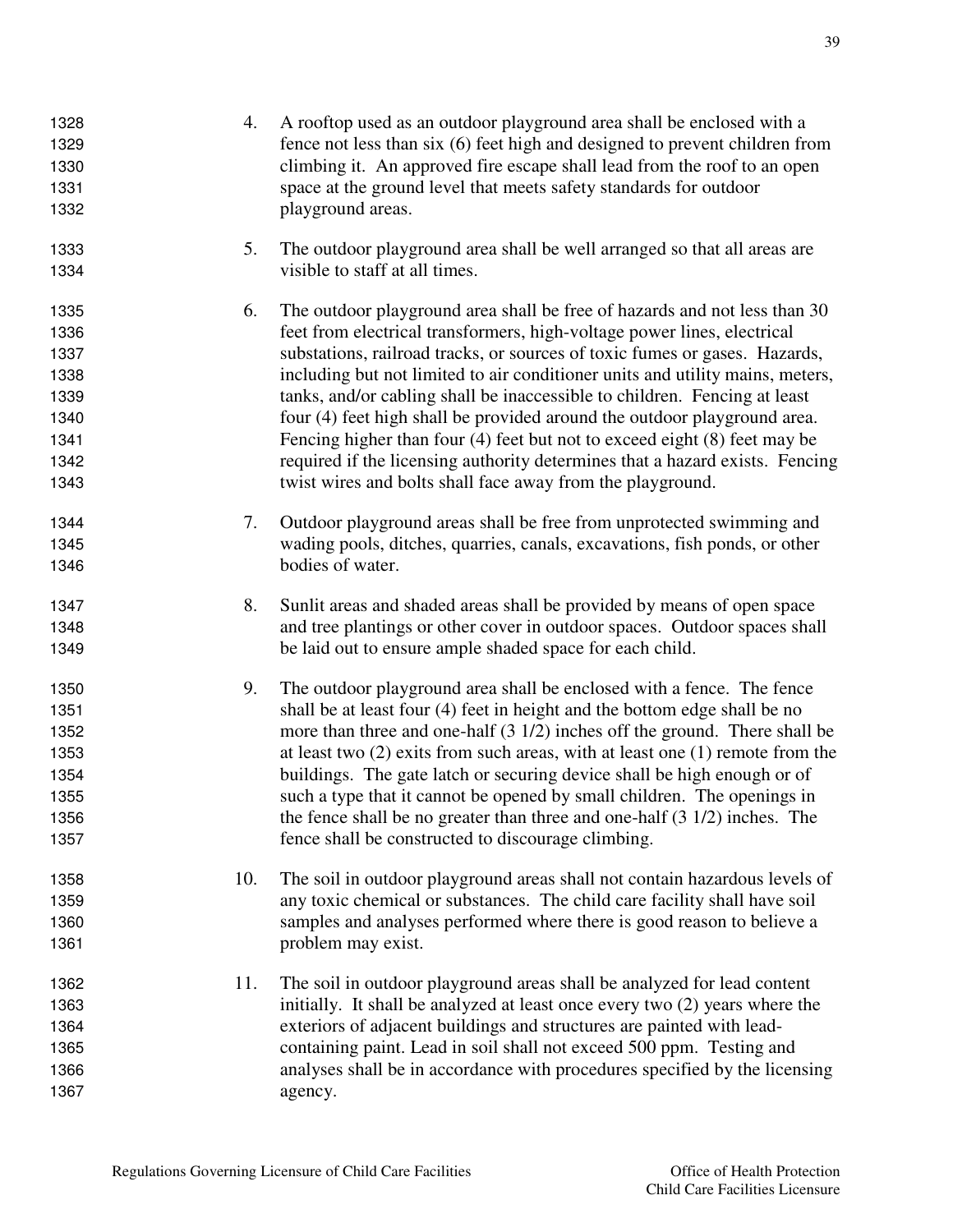| 1368 |     | 110.10 Indoor Playground Area In the event that adequate outdoor space does not |  |  |  |  |
|------|-----|---------------------------------------------------------------------------------|--|--|--|--|
| 1369 |     | exist for an outdoor playground area, an indoor playground area shall be        |  |  |  |  |
| 1370 |     | provided. For child care facilities which provide such an indoor playground     |  |  |  |  |
| 1371 |     | area the following items apply:                                                 |  |  |  |  |
| 1372 | 1.  | The total indoor playground area shall accommodate at least 33 percent of       |  |  |  |  |
| 1373 |     | the licensed capacity at one time.                                              |  |  |  |  |
| 1374 | 2.  | The indoor playground area shall be well arranged so that all areas are         |  |  |  |  |
| 1375 |     | visible to staff at all times.                                                  |  |  |  |  |
| 1376 | 3.  | The indoor playground area shall be free of hazards.                            |  |  |  |  |
| 1377 | 4.  | Indoor playground areas shall be laid out to ensure ample clearance space       |  |  |  |  |
| 1378 |     | for the use of each item: nine (9) feet around fixed items and 15 feet          |  |  |  |  |
| 1379 |     | around any moving part. Equipment shall be situated so that clearance           |  |  |  |  |
| 1380 |     | space allocated to one piece of equipment does not encroach on that of          |  |  |  |  |
| 1381 |     | another piece of equipment.                                                     |  |  |  |  |
| 1382 | 5.  | Swings shall have a clearance area of nine (9) feet in all directions beyond    |  |  |  |  |
| 1383 |     | the swing beam.                                                                 |  |  |  |  |
| 1384 | 6.  | All fixed playground equipment shall have a minimum of nine (9) feet            |  |  |  |  |
| 1385 |     | clearance space from walkways and other structures that are not used as         |  |  |  |  |
| 1386 |     | part of play activities.                                                        |  |  |  |  |
| 1387 | 7.  | All equipment shall be arranged so that children playing on one piece of        |  |  |  |  |
| 1388 |     | equipment will not interfere with children playing on or running to another     |  |  |  |  |
| 1389 |     | piece of equipment.                                                             |  |  |  |  |
| 1390 | 8.  | Moving equipment (e.g., swings, merry-go-rounds) shall be located               |  |  |  |  |
| 1391 |     | toward the edge or corner of an indoor playground area or shall be              |  |  |  |  |
| 1392 |     | designed in such a way as to discourage children from running into the          |  |  |  |  |
| 1393 |     | path of moving equipment.                                                       |  |  |  |  |
| 1394 | 9.  | All pieces of indoor playground equipment shall be surrounded by a              |  |  |  |  |
| 1395 |     | resilient surface of an acceptable depth or by rubber mats manufactured         |  |  |  |  |
| 1396 |     | for such use, consistent with the guidelines of the Consumer Product            |  |  |  |  |
| 1397 |     | Safety Commission, and the Standard of the American Society for Testing         |  |  |  |  |
| 1398 |     | and Materials, extending beyond the external limits of the piece of             |  |  |  |  |
| 1399 |     | equipment for at least four (4) feet beyond the fall zone of the equipment.     |  |  |  |  |
| 1400 |     | These resilient surfaces shall conform to the standard stating that the         |  |  |  |  |
| 1401 |     | impact from falling from the height of the structure will be less than or       |  |  |  |  |
| 1402 |     | equal to peak deceleration 200G. Organic materials that support                 |  |  |  |  |
| 1403 |     | colonization of molds and bacteria shall not be used.                           |  |  |  |  |
| 1404 | 10. | Indoor space designated as playground may be used by other individuals          |  |  |  |  |
| 1405 |     | when the area is not in use by children attending the facility. However,        |  |  |  |  |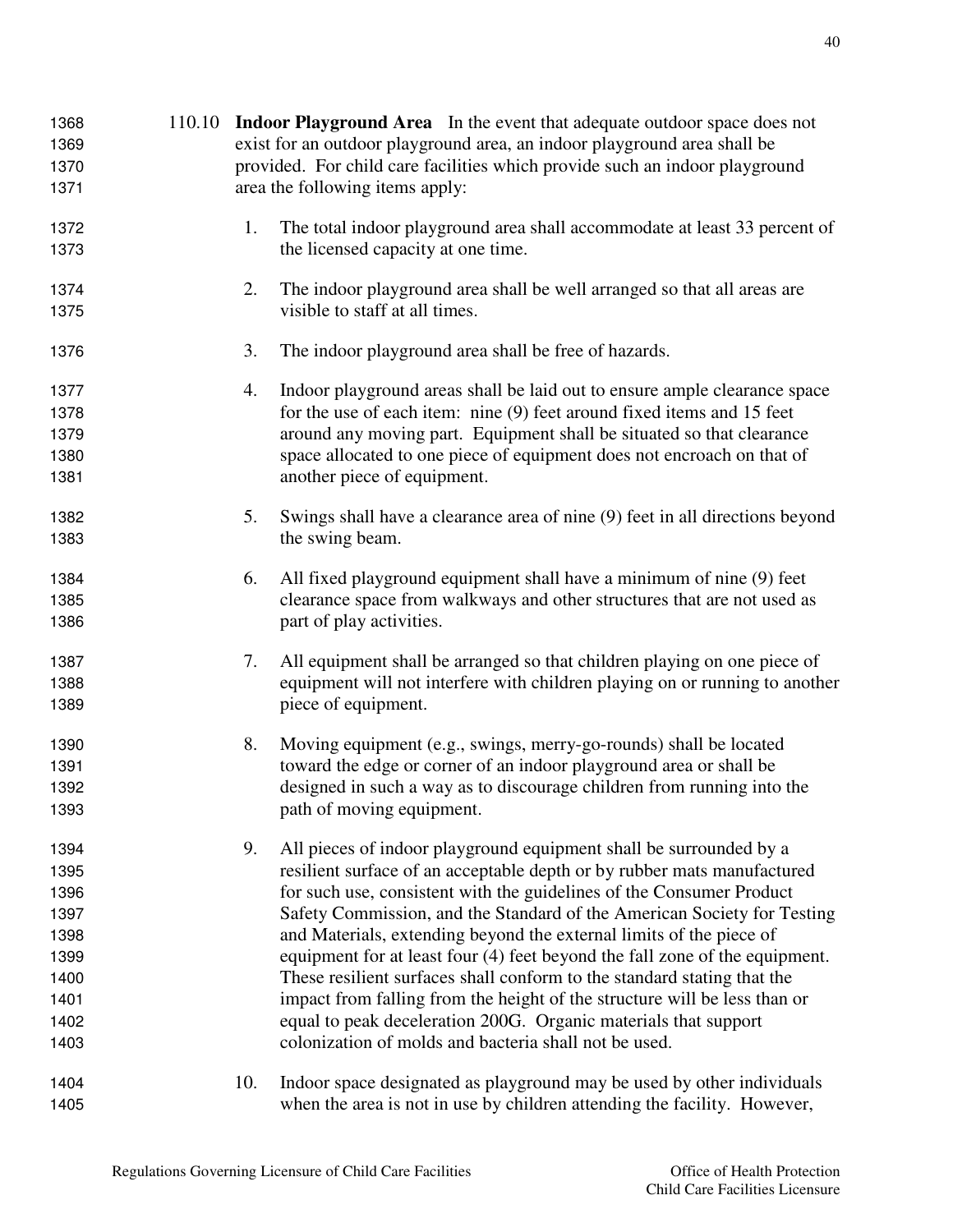| 1406 |     |        | children of the child care facility shall have priority use of the indoor              |
|------|-----|--------|----------------------------------------------------------------------------------------|
| 1407 |     |        | playground area and the area may not be used by others when children are               |
| 1408 |     |        | using it. The indoor playground space shall not count as additional                    |
| 1409 |     |        | classroom space when determining the maximum capacity of the facility.                 |
| 1410 |     | 110.11 | <b>Grounds</b>                                                                         |
| 1411 |     |        | The grounds, including the outdoor playground area, shall be free of<br>1.             |
| 1412 |     |        | hazardous or potentially hazardous objects.                                            |
| 1413 |     |        | 2.<br>In-ground swimming pools are prohibited unless protected by a six $(6)$          |
| 1414 |     |        | foot fence and a locked gate. All fencing shall be placed at a minimum                 |
| 1415 |     |        | five (5) feet from the pool edge.                                                      |
| 1416 |     |        | Above ground pools, including decking and pool structures, are prohibited              |
| 1417 |     |        | unless protected by a six (6) foot fence and a locked gate. All fencing                |
| 1418 |     |        | shall be placed at a minimum ten (10) feet from the pool/deck edge.                    |
| 1419 |     |        | All paved surfaces shall be well drained to avoid water accumulation and<br>3.         |
| 1420 |     |        | ice formation.                                                                         |
| 1421 |     |        | All walking surfaces, such as walkways, ramps, and decks, shall have a<br>4.           |
| 1422 |     |        | non-slip finish, and shall be free of holes and sudden irregularities in the           |
| 1423 |     |        | surface.                                                                               |
| 1424 |     | 110.12 | Garbage Removal Garbage and trash shall be removed from the child care                 |
| 1425 |     |        | facility daily and from the grounds at least once a week. Garbage and trash shall      |
| 1426 |     |        | be stored inaccessible to the children, and in insect and rodent resistant             |
| 1427 |     |        | containers.                                                                            |
| 1428 |     | 110.13 | <b>Environmental Health</b><br>The child care facility shall comply with all           |
| 1429 |     |        | regulations promulgated by the Division of Sanitation of the Mississippi               |
| 1430 |     |        | Department of Health for:                                                              |
| 1431 |     |        | Food Service;<br>1.                                                                    |
| 1432 |     |        | On-site Wastewater Systems; and<br>2.                                                  |
| 1433 |     |        | Vector (pest) Control<br>3.                                                            |
| 1434 |     |        | 110.14 Pest Control Any pest control contractor used by a child care facility shall be |
| 1435 |     |        | licensed by the State of Mississippi. Before a pest control contractor is used, it     |
| 1436 |     |        | is the responsibility of the operator to ensure that the pest control contractor is    |
| 1437 |     |        | properly licensed. Use of agricultural chemicals for pest control is strictly          |
| 1438 |     |        | prohibited.                                                                            |
| 1439 | 111 |        | HEALTH, HYGIENE, AND SAFETY                                                            |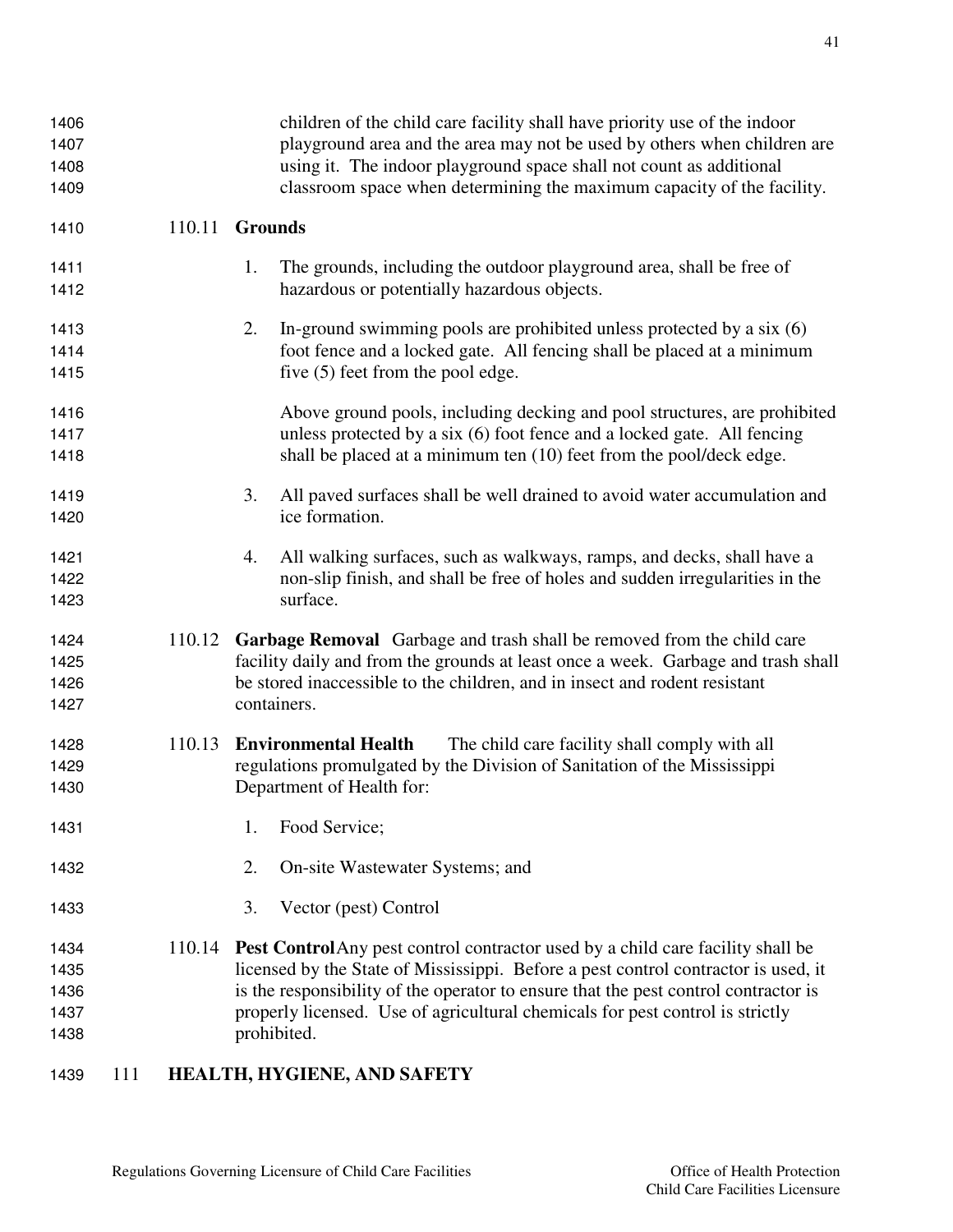| 1454                         |        |                     |    | runny noses, spit, vomit, etc.;                                                                                                                                                                                                                                                                                   |                                                                |
|------------------------------|--------|---------------------|----|-------------------------------------------------------------------------------------------------------------------------------------------------------------------------------------------------------------------------------------------------------------------------------------------------------------------|----------------------------------------------------------------|
| 1455                         |        |                     | d. | After handling pets, pet cages, or other pet objects;                                                                                                                                                                                                                                                             |                                                                |
| 1456<br>1457                 |        |                     | e. | Whenever hands are visibly dirty or after cleaning up a child, the<br>room, bathroom items, or toys;                                                                                                                                                                                                              |                                                                |
| 1458                         |        |                     | f. | After removing gloves used for any purpose; and                                                                                                                                                                                                                                                                   |                                                                |
| 1459                         |        |                     | g. | Before giving or applying medication or ointment to a child or self.                                                                                                                                                                                                                                              |                                                                |
| 1460                         |        |                     |    | Refer to Appendix "F" for instructions on how to properly wash hands.                                                                                                                                                                                                                                             |                                                                |
| 1461                         | 111.02 | <b>Child Health</b> |    |                                                                                                                                                                                                                                                                                                                   |                                                                |
| 1462<br>1463                 |        | 1.                  |    | A child who is suspected of having a serious contagious condition shall be<br>isolated and returned to the parent as soon as possible.                                                                                                                                                                            |                                                                |
| 1464<br>1465<br>1466         |        | 2.                  |    | A child having a serious contagious condition shall not be allowed to<br>return to the child care facility until they have been certified by a<br>physician to be no longer contagious.                                                                                                                           |                                                                |
| 1467<br>1468                 |        | 3.                  |    | Parents of all children shall be notified of a contagious illness in the child<br>care facility as soon as possible.                                                                                                                                                                                              |                                                                |
| 1469<br>1470<br>1471<br>1472 |        | 4.                  |    | A child with a physical injury shall be treated by a staff member with valid<br>first aid certificate issued by an agent recognized by the licensing<br>authority. A child with a serious physical injury shall be treated by a staff<br>member with valid first aid certificate issued by an agent recognized by |                                                                |
|                              |        |                     |    | Regulations Governing Licensure of Child Care Facilities                                                                                                                                                                                                                                                          | Office of Health Protection<br>Child Care Facilities Licensure |
|                              |        |                     |    |                                                                                                                                                                                                                                                                                                                   |                                                                |
|                              |        |                     |    |                                                                                                                                                                                                                                                                                                                   |                                                                |

1441 1. Employees manifesting symptoms or otherwise suspected of having upper respiratory, gastrointestinal, skin, or other serious contagious conditions shall be excluded from work until either free from symptoms or certified

2. Staff shall use universal precautions when changing diapers or coming 1446 into contact with blood, fecal material, or urine. Refer to Appendix "F"

a. Immediately before handling food, preparing bottles, or feeding

b. After using the toilet, assisting a child in using the toilet, or changing

c. After contacting a child(s body fluids, including wet or soiled diapers,

#### 111.01 **Employee Health**

children;

diapers;

1444 by a physician to be no longer infectious.

3. Staff shall wash their hands upon:

for instructions on how to properly wash hands.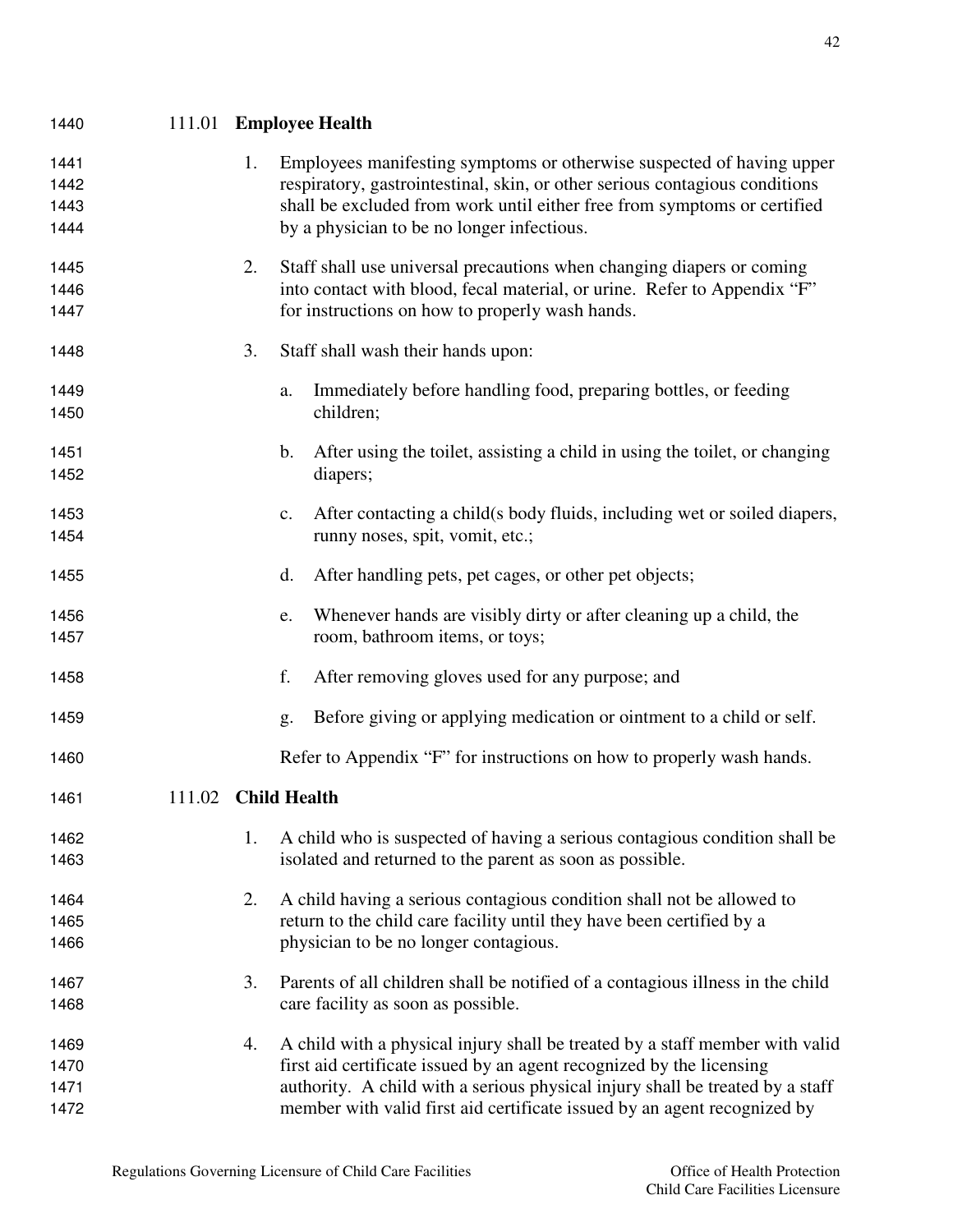| 1473<br>1474 |        | the licensing authority and transported to a hospital or medical facility as<br>soon as appropriate. |
|--------------|--------|------------------------------------------------------------------------------------------------------|
|              |        |                                                                                                      |
| 1475         | 111.03 | <b>Child Hygiene</b>                                                                                 |
| 1476         |        | A child's wet or soiled clothing shall be changed immediately.<br>1.                                 |
| 1477         |        | A child's hands shall be washed:<br>2.                                                               |
| 1478         |        | Immediately before and after eating;<br>a.                                                           |
| 1479         |        | After using the toilet or having their diapers changed;<br>b.                                        |
| 1480         |        | After playing on the playground;<br>c.                                                               |
| 1481         |        | d.<br>After handling pets, pet cages, or other pet objects;                                          |
| 1482         |        | Whenever hands are visibly dirty; and<br>e.                                                          |
| 1483         |        | f.<br>Before going home.                                                                             |
| 1484         |        | 3.<br>A child shall have a shower, tub, or sponge bath to ensure bodily                              |
| 1485         |        | cleanliness when necessary.                                                                          |
| 1486         |        | Individual toilet articles (e.g., combs, brushes, toothbrushes, towels, and<br>4.                    |
| 1487         |        | wash cloths) used by children shall be provided by the parent or child care                          |
| 1488         |        | facility and plainly marked and stored individually in a sanitary manner in                          |
| 1489         |        | areas which promote drying. Single-use and disposable articles are                                   |
| 1490         |        | acceptable. Grooming accessories, including but not limited to brushes,                              |
| 1491         |        | combs, barrettes, or picks, shall not be used jointly by children or on                              |
| 1492         |        | children.                                                                                            |
| 1493         | 111.04 | Toys and equipment used by infants or toddlers<br><b>Toys and Equipment</b>                          |
| 1494         |        | shall be cleansed daily with a germicidal solution. Refer to (Appendix $-$ "H" for                   |
| 1495         |        | instructions on cleaning and disinfection procedures. A recommended resource                         |
| 1496         |        | regarding sanitation of equipment and toys can be found in the National Health                       |
| 1497         |        | and Safety Performance Standards: Guidelines for out of home Childcare,                              |
| 1498         |        | Second Edition (Standard 3.030) website: www.nrc.uchsc.edu                                           |
| 1499         | 111.05 | <b>First Aid Supply</b>                                                                              |
| 1500         |        | A first aid supply shall be kept on-site and easily accessible to employees,<br>1.                   |
| 1501         |        | but not in reach of the children.                                                                    |
| 1502         |        | A first aid supply shall be taken on all field trips and excursions and shall<br>2.                  |
| 1503         |        | be easily accessible to employees, but not in reach of the children.                                 |
| 1504         |        | Medicine shall be kept out of the reach of the children.<br>3.                                       |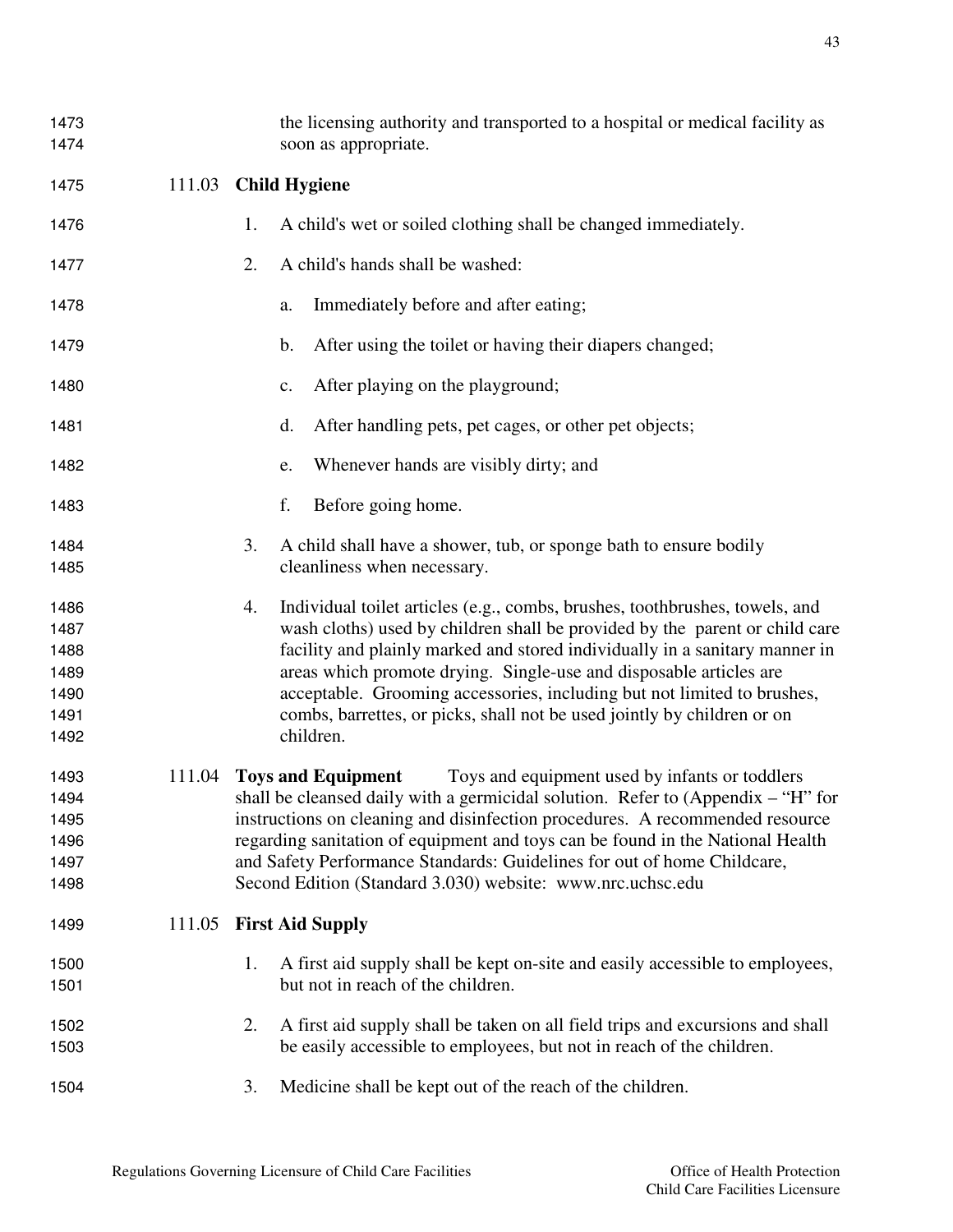| 1505<br>1506 | 4. | All vehicles used by the facility in transporting children shall be equipped<br>with a first aid kit.             |  |  |  |
|--------------|----|-------------------------------------------------------------------------------------------------------------------|--|--|--|
| 1507<br>1508 | 5. | It is recommended that first aid kits contain the following items, according<br>to American Red Cross guidelines: |  |  |  |
| 1509         |    | 20 Antiseptic Toweletts<br>a.                                                                                     |  |  |  |
| 1510         |    | 50 Plastic Strips (Band Aids)<br>$\mathbf b$ .                                                                    |  |  |  |
| 1511         |    | 5 Fingertip Bandages<br>$\mathbf{c}$ .                                                                            |  |  |  |
| 1512         |    | 5 Knuckle Bandages<br>d.                                                                                          |  |  |  |
| 1513         |    | 5 Butterfly Closures<br>e.                                                                                        |  |  |  |
| 1514         |    | 5 Non Adherent Pads 2" x 3"<br>f.                                                                                 |  |  |  |
| 1515         |    | 2 Sterile Eye Pads<br>g.                                                                                          |  |  |  |
| 1516         |    | 1 pressure Bandage 4"<br>h.                                                                                       |  |  |  |
| 1517         |    | 1 Bandage Scissors<br>i.                                                                                          |  |  |  |
| 1518         |    | j.<br>1 Triangular Bandage                                                                                        |  |  |  |
| 1519         |    | k.<br>1 Instant Cold Compress                                                                                     |  |  |  |
| 1520         |    | 2 Tongue Depressors/Finger Splints<br>1.                                                                          |  |  |  |
| 1521         |    | 1 Elastic Bandage 2: x 5 yards<br>m.                                                                              |  |  |  |
| 1522         |    | 5 3" x 3" Gauze Pads<br>n.                                                                                        |  |  |  |
| 1523         |    | o. 1 Trauma Pad $5" \times 9"$                                                                                    |  |  |  |
| 1524         |    | 5 Insect Sting Relief Pads<br>p.                                                                                  |  |  |  |
| 1525         |    | 10 First Aid Ointment 1 gr.<br>q.                                                                                 |  |  |  |
| 1526         |    | 5 Non Adherent Pads 3: x 4"<br>r.                                                                                 |  |  |  |
| 1527         |    | 5 Pair of Examination Gloves<br>S.                                                                                |  |  |  |
| 1528         |    | 2 Conforming Bandage 2" x 5 yards<br>t.                                                                           |  |  |  |
| 1529         |    | 1 Tweezers<br>u.                                                                                                  |  |  |  |
| 1530         |    | 2 Poison Ivy Relief Treatment<br>V.                                                                               |  |  |  |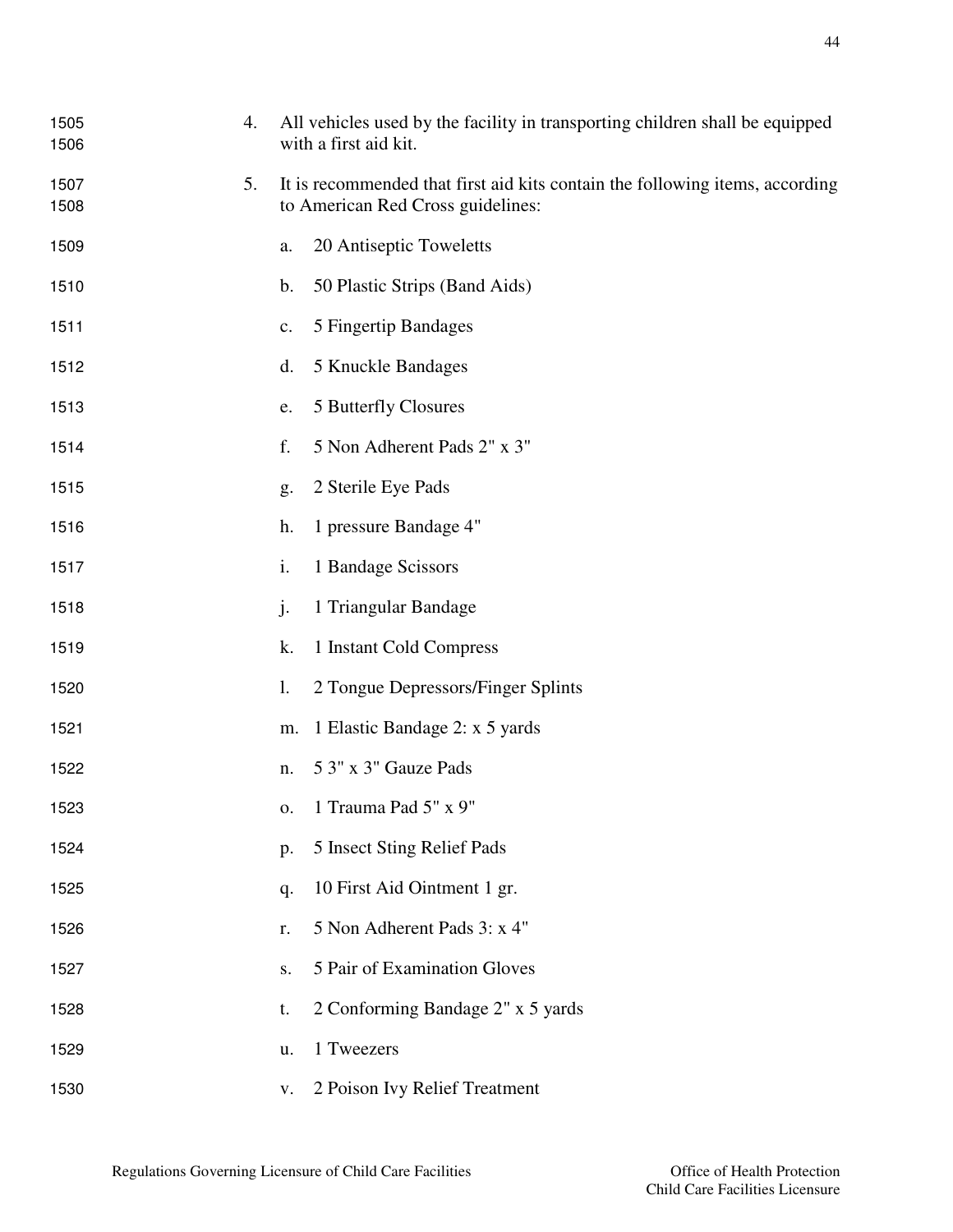| 1531 |                         | w. 1 Booklet (Till Help Arrives)                                                       |
|------|-------------------------|----------------------------------------------------------------------------------------|
| 1532 |                         | 1 Emergency Rescue Blanket<br>X.                                                       |
| 1533 |                         | 1 Adhesive Tape (" x 5 yards<br><b>y.</b>                                              |
| 1534 |                         | Some items in this kit may have expiration dates. All first aid kits should be         |
| 1535 |                         | periodically inspected for contents. Depleted and out of date materials should be      |
| 1536 | replaced.               |                                                                                        |
| 1537 |                         | Special attention should be exercised when utilizing first aid supplies or any         |
| 1538 |                         | medication for children who have allergies or other special medical needs.             |
| 1539 |                         | For additional information on supplies for first aid kits contact your local office of |
| 1540 |                         | the American Red Cross.                                                                |
| 1541 | 111.06 Animals and Pets |                                                                                        |
| 1542 | 1.                      | Any pet or animal present at a child care facility, indoors or outdoors,               |
| 1543 |                         | shall be in good health, show no evidence of carrying any disease, and be              |
| 1544 |                         | a friendly companion for the children.                                                 |
| 1545 | 2.                      | Dogs or cats, where allowed, shall be immunized for any disease that can               |
| 1546 |                         | be transmitted to humans, and shall be maintained on a flea, tick, and                 |
| 1547 |                         | worm control program.                                                                  |
| 1548 | 3.                      | All pets shall be cared for as recommended by the regulating health                    |
| 1549 |                         | agency. When pets are kept at the child care facility, procedures for their            |
| 1550 |                         | care and maintenance shall be written and followed. When immunizations                 |
| 1551 |                         | are required, proof of current compliance signed by a veterinarian shall be            |
| 1552 |                         | on file at the child care facility where the pet is kept.                              |
| 1553 | 4.                      | A caregiver shall always be present when children are exposed to animals               |
| 1554 |                         | (including dogs and cats). Children shall be instructed on safe procedures             |
| 1555 |                         | to follow when in close proximity to these animals (e.g., not to provoke or            |
| 1556 |                         | startle them or remove their food). Potentially aggressive animals (e.g.,              |
| 1557 |                         | pit bulls, boxers, etc.) shall not be in the same physical space with the              |
| 1558 |                         | children.                                                                              |
| 1559 | 5.                      | Each child's hands shall be properly washed after being exposed to                     |
| 1560 |                         | animals.                                                                               |
| 1561 | 111.07                  | <b>Fire/Disaster Evacuation Drills</b>                                                 |
| 1562 | 1.                      | Monthly fire/disaster (e.g., tornados, severe weather, floods, earthquakes,            |
| 1563 |                         | hurricanes, etc.) evacuation drills are required and a record of each drill            |
| 1564 |                         | shall be maintained in the facility records; to include date, time, number of          |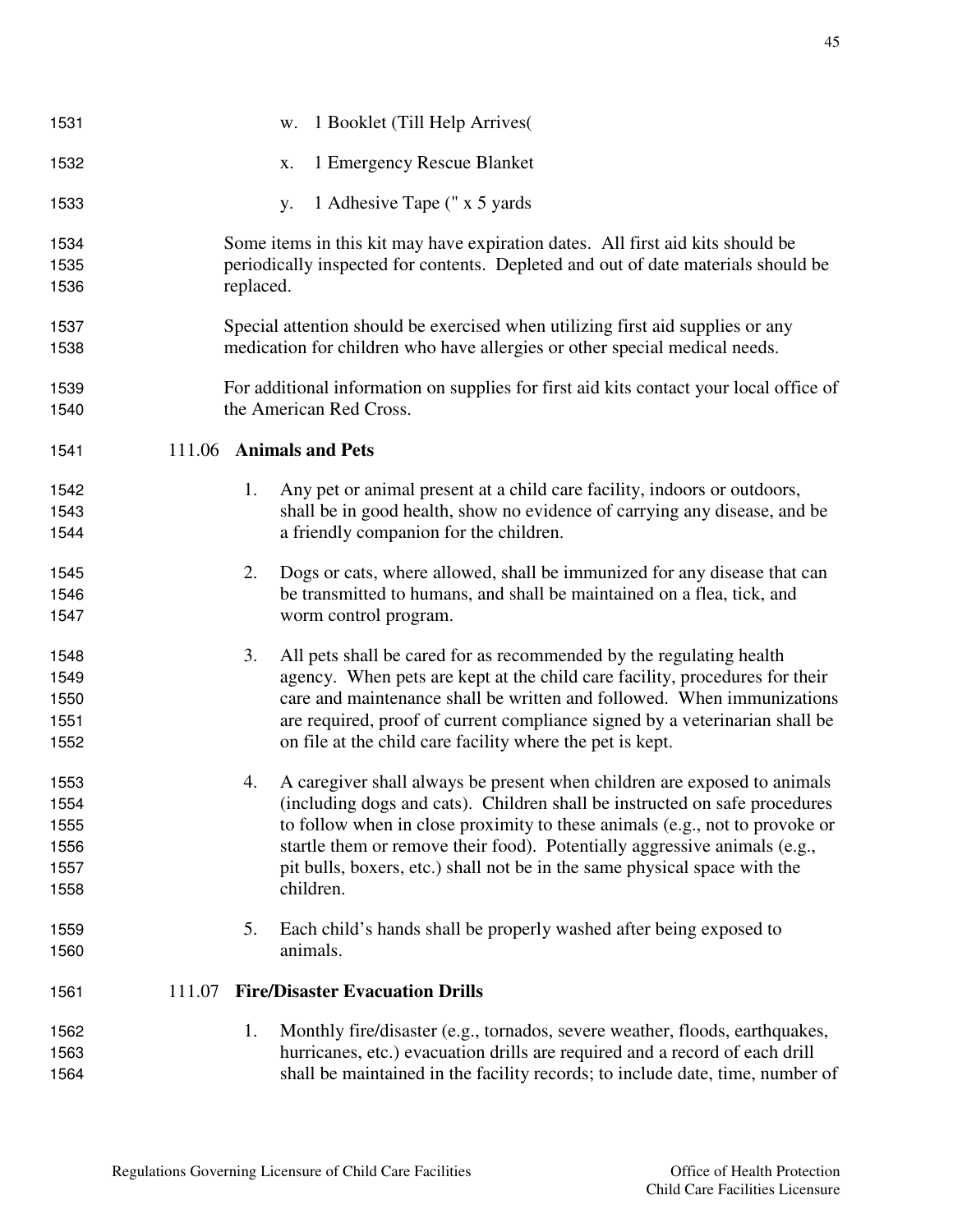| 1565<br>1566                                 |     |        |                | children and staff present, and amount of time required to totally exit the<br>building.                                                                                                                                                                                                                                                                                                                                            |
|----------------------------------------------|-----|--------|----------------|-------------------------------------------------------------------------------------------------------------------------------------------------------------------------------------------------------------------------------------------------------------------------------------------------------------------------------------------------------------------------------------------------------------------------------------|
| 1567<br>1568                                 |     |        | 2.             | During fire/disaster evacuation drills, all staff and children present shall be<br>required to exit the building.                                                                                                                                                                                                                                                                                                                   |
| 1569                                         | 112 |        |                | <b>NUTRITION AND MEALS</b>                                                                                                                                                                                                                                                                                                                                                                                                          |
| 1570                                         |     | 112.01 | <b>General</b> |                                                                                                                                                                                                                                                                                                                                                                                                                                     |
| 1571<br>1572                                 |     |        | 1.             | A child care facility shall provide adequate and nutritious meals prepared<br>in a safe and sanitary manner.                                                                                                                                                                                                                                                                                                                        |
| 1573<br>1574<br>1575<br>1576                 |     |        | 2.             | Meal periods are breakfast, lunch, dinner, and snacks. A minimum of 30<br>minutes shall be scheduled for each breakfast, lunch, and dinner meal<br>period. A minimum of 15 minutes shall be scheduled for each snack meal<br>period.                                                                                                                                                                                                |
| 1577                                         |     |        | 3.             | Meals shall be served at tables where each child may be seated.                                                                                                                                                                                                                                                                                                                                                                     |
| 1578                                         |     |        | 4.             | Meals shall be served by employees only.                                                                                                                                                                                                                                                                                                                                                                                            |
| 1579                                         |     |        | 5.             | Employees shall wash hands prior to preparing or serving food.                                                                                                                                                                                                                                                                                                                                                                      |
| 1580                                         |     |        | 6.             | Children shall not share food.                                                                                                                                                                                                                                                                                                                                                                                                      |
| 1581<br>1582<br>1583                         |     | 112.02 |                | <b>Nutritional Standards</b><br>Meals shall meet the nutritional standards as<br>prescribed in Appendix "C" Minimum Standards for Nutritional Care in Child<br>Care Facilities.                                                                                                                                                                                                                                                     |
| 1584<br>1585<br>1586<br>1587<br>1588         |     | 112.03 |                | <b>Refreshments</b><br>Refreshments may be provided by parents only on the<br>occasion of a child's birthday or other special celebration such as Valentine's<br>Day, Easter, Christmas, Graduation, etc. Food provided to children, including<br>vending machines at the facility, must meet nutritional guidelines as set forth in<br>Appendix "C."                                                                               |
| 1589                                         |     | 112.04 |                | <b>Sack Lunches</b>                                                                                                                                                                                                                                                                                                                                                                                                                 |
| 1590<br>1591<br>1592<br>1593<br>1594<br>1595 |     |        | 1.             | In facilities operating more than $six(6)$ hours per day sack lunches<br>prepared by parents may be permitted as included on approved menu plans<br>but shall not exceed one (1) day per month per child. Exceptions may be<br>made for specific activities such as field trips outside the child care<br>facility. Measures to assure proper storage and refrigeration of sack<br>lunches are required of the child care facility. |
| 1596<br>1597                                 |     |        |                | For programs which operate for three $(3)$ or more days a week, but which<br>operate only one (1) full day during the week, sack lunches provided by                                                                                                                                                                                                                                                                                |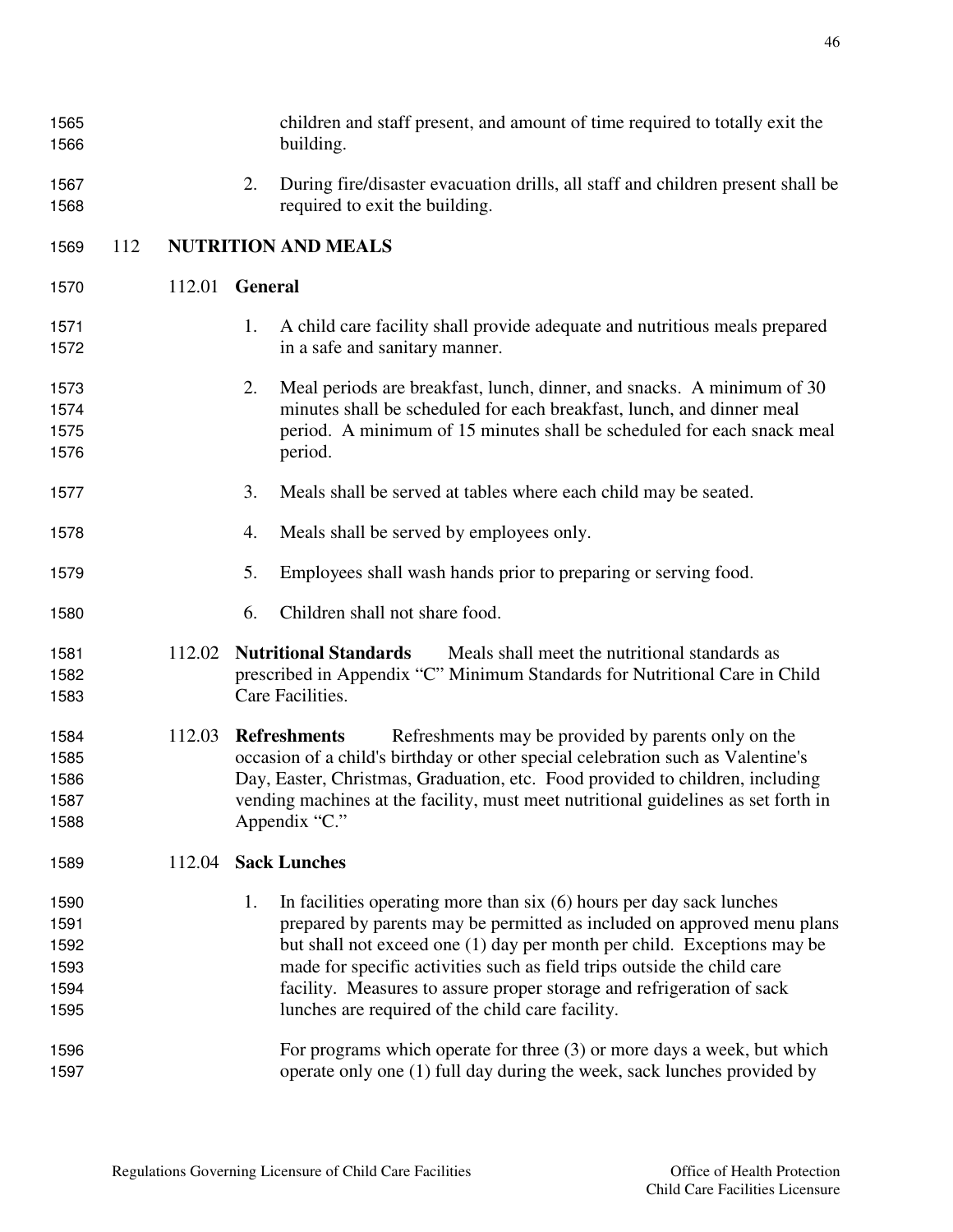| 1598 |     |        |                | parents shall be permitted on that day. These programs shall also meet the            |
|------|-----|--------|----------------|---------------------------------------------------------------------------------------|
| 1599 |     |        |                | requirements set forth in subsection B., below.                                       |
| 1600 |     |        | 2.             | Facilities operating 6 hours or less per day are allowed to have children             |
| 1601 |     |        |                | bring sack lunches provided all of the following requirements are met:                |
| 1602 |     |        | a.             | The facility shall have a written policy about sack lunches and a copy                |
| 1603 |     |        |                | shall be given to parents. The policy shall include the requirements 2-               |
| 1604 |     |        |                | 8 in this subsection.                                                                 |
| 1605 |     |        | $\mathbf{b}$ . | Each individual child's lunch brought from home shall be clearly                      |
| 1606 |     |        |                | labeled with the child's name, the date and the type of food.                         |
| 1607 |     |        | $\mathbf{c}$ . | All food shall be stored at an appropriate temperature until eaten.                   |
| 1608 |     |        | d.             | The food brought from one child's home shall not be fed to another                    |
| 1609 |     |        |                | child.                                                                                |
| 1610 |     |        | e.             | Children shall not share their food.                                                  |
| 1611 |     |        | f.             | Food brought from home shall meet the child's nutritional                             |
| 1612 |     |        |                | requirements and the standards set forth in these regulations.                        |
| 1613 |     |        | g.             | If a child's sack lunch does not meet the minimum nutritional                         |
| 1614 |     |        |                | standards for child's age the facility shall be required to supplement                |
| 1615 |     |        |                | the lunch with items that meet the nutritional requirements.                          |
| 1616 |     |        | h.             | Parents shall be notified in writing if a child's sack lunch does not                 |
| 1617 |     |        |                | meet the nutritional requirements or the child. The notice shall                      |
| 1618 |     |        |                | contain instructions as to what foods are proper for a sack lunch.                    |
| 1619 |     | 112.05 | <b>Snacks</b>  | All snacks shall meet acceptable nutritional standards, as                            |
| 1620 |     |        |                | prescribed in Appendix "C" Minimum Standards for Nutritional Care in Child            |
| 1621 |     |        |                | Care Facilities. In child care facilities where all the children are present for four |
| 1622 |     |        |                | (4) hours or less per day during normal hours of operation, snacks may be             |
| 1623 |     |        |                | provided by parents. If any child is present for more than four (4) hours per day     |
| 1624 |     |        |                | on a routine basis the facility shall meet the standard of having snacks prepared     |
| 1625 |     |        |                | by the facility or a permitted catering establishment.                                |
| 1626 |     |        |                | When nutritional standards are not met by snacks provided by parents, it is the       |
| 1627 |     |        |                | child care facility's responsibility to see that children are provided acceptable     |
| 1628 |     |        |                | snacks prepared on-site or by a permitted catering establishment.                     |
| 1629 | 113 |        |                | <b>DISCIPLINE AND GUIDANCE</b>                                                        |
| 1630 |     | 113.01 |                | <b>Prohibited Behavior</b><br>The following behaviors are prohibited by anyone        |
| 1631 |     |        |                | (i.e., parent, caregiver, or child) in all child care settings:                       |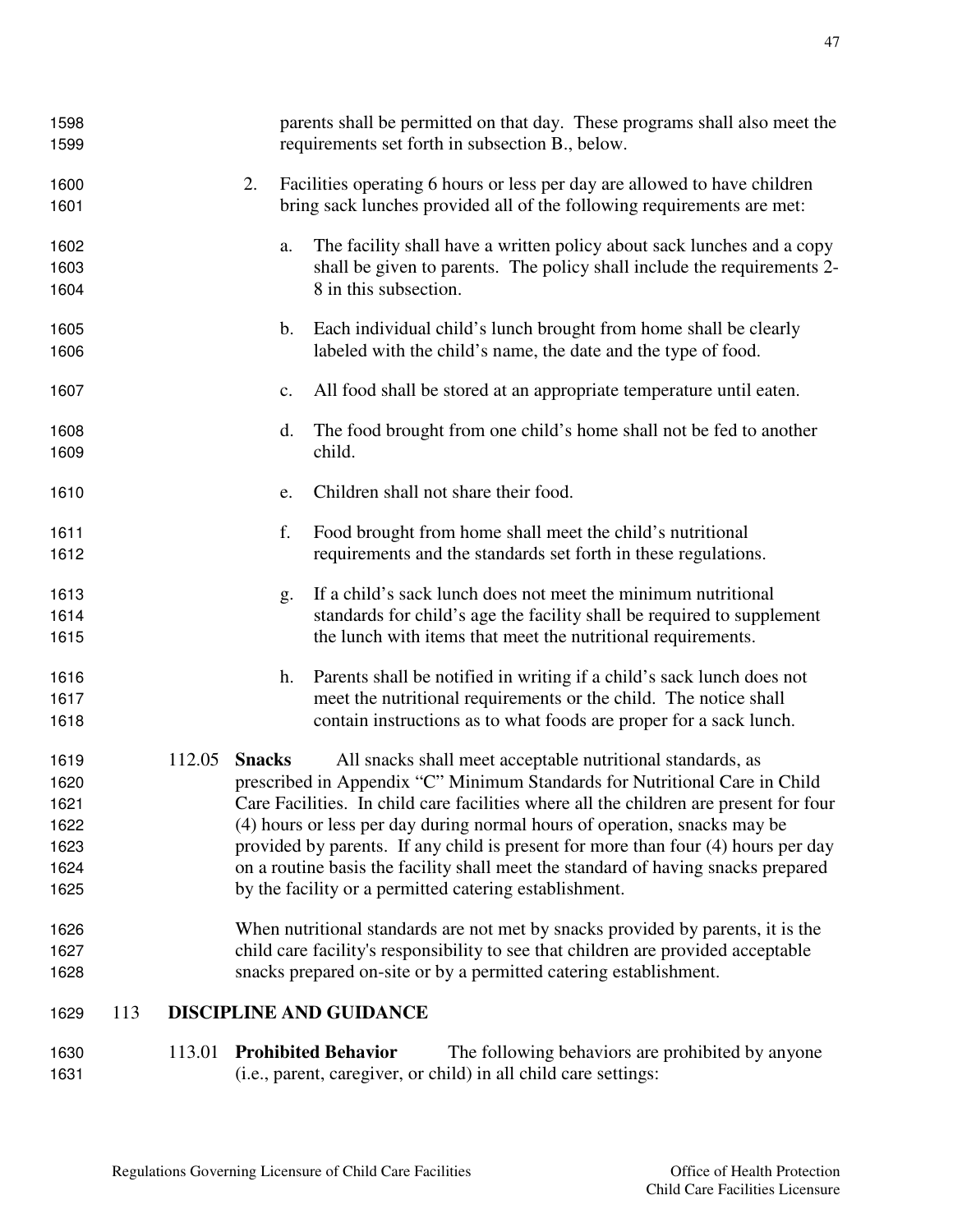| 1632<br>1633                                 |     |        | 1.             | Corporal punishment, including hitting, spanking, beating, shaking,<br>pinching, biting, and other measures that produce physical pain;                                                                                                                                                                                                                                                                                                                               |
|----------------------------------------------|-----|--------|----------------|-----------------------------------------------------------------------------------------------------------------------------------------------------------------------------------------------------------------------------------------------------------------------------------------------------------------------------------------------------------------------------------------------------------------------------------------------------------------------|
| 1634<br>1635                                 |     |        | 2.             | Withdrawal or the threat of withdrawal of food, rest, or bathroom<br>opportunities;                                                                                                                                                                                                                                                                                                                                                                                   |
| 1636                                         |     |        | 3.             | Abusive or profane language;                                                                                                                                                                                                                                                                                                                                                                                                                                          |
| 1637<br>1638                                 |     |        | 4.             | Any form of public or private humiliation, including threats of physical<br>punishment;                                                                                                                                                                                                                                                                                                                                                                               |
| 1639<br>1640                                 |     |        | 5.             | Any form of emotional abuse, including rejecting, terrorizing, ignoring,<br>isolating (out of view of a caregiver), or corrupting a child;                                                                                                                                                                                                                                                                                                                            |
| 1641<br>1642                                 |     |        | 6.             | Use of any food product or medication in any manner or for any purpose<br>other than that for which it was intended;                                                                                                                                                                                                                                                                                                                                                  |
| 1643<br>1644                                 |     |        | 7.             | Inappropriate disciplinary behavior includes, but is not limited to, putting<br>soap or pepper in a child's mouth; or                                                                                                                                                                                                                                                                                                                                                 |
| 1645<br>1646                                 |     |        | 8.             | Any acceptable disciplinary action that is not age-appropriate for the child<br>or is excessive in time or duration.                                                                                                                                                                                                                                                                                                                                                  |
| 1647<br>1648<br>1649<br>1650<br>1651<br>1652 |     | 113.02 |                | Children shall not be physically restrained except as<br><b>Restraint of a Child</b><br>necessary to ensure their own safety or that of others, and then for only as long<br>as is necessary for control of the situation. Children shall not be given<br>medicines or drugs that will affect their behavior except as prescribed by a<br>licensed physician and with specific written instructions from the licensed<br>physician for use of the medicines or drugs. |
| 1653<br>1654<br>1655<br>1656                 |     | 113.03 |                | "Time out" that enables the child to regain self-control and keeps<br><b>Time Out</b><br>the child in visual contact with a caregiver shall be used selectively, taking into<br>account the child's developmental stage and the usefulness of "time out" for the<br>particular child.                                                                                                                                                                                 |
| 1657<br>1658<br>1659                         |     |        |                | "Time out" means that the child is given time away from an activity which<br>involved inappropriate behavior. Isolation from a caregiver is not acceptable.<br>"Time out" is not allowed for children younger than three (3) years of age.                                                                                                                                                                                                                            |
| 1660<br>1661                                 |     | 113.04 |                | Children Shall Not Discipline Other Children Children shall neither be<br>allowed nor be instructed to discipline other children.                                                                                                                                                                                                                                                                                                                                     |
| 1662                                         | 114 |        |                | <b>TRANSPORTATION</b>                                                                                                                                                                                                                                                                                                                                                                                                                                                 |
| 1663<br>1664                                 |     | 114.01 | <b>General</b> | Regardless of transportation provisions, the child care facility is<br>responsible for the safety of the children.                                                                                                                                                                                                                                                                                                                                                    |
| 1665                                         |     |        |                | 114.02 Requirements<br>It is required that:                                                                                                                                                                                                                                                                                                                                                                                                                           |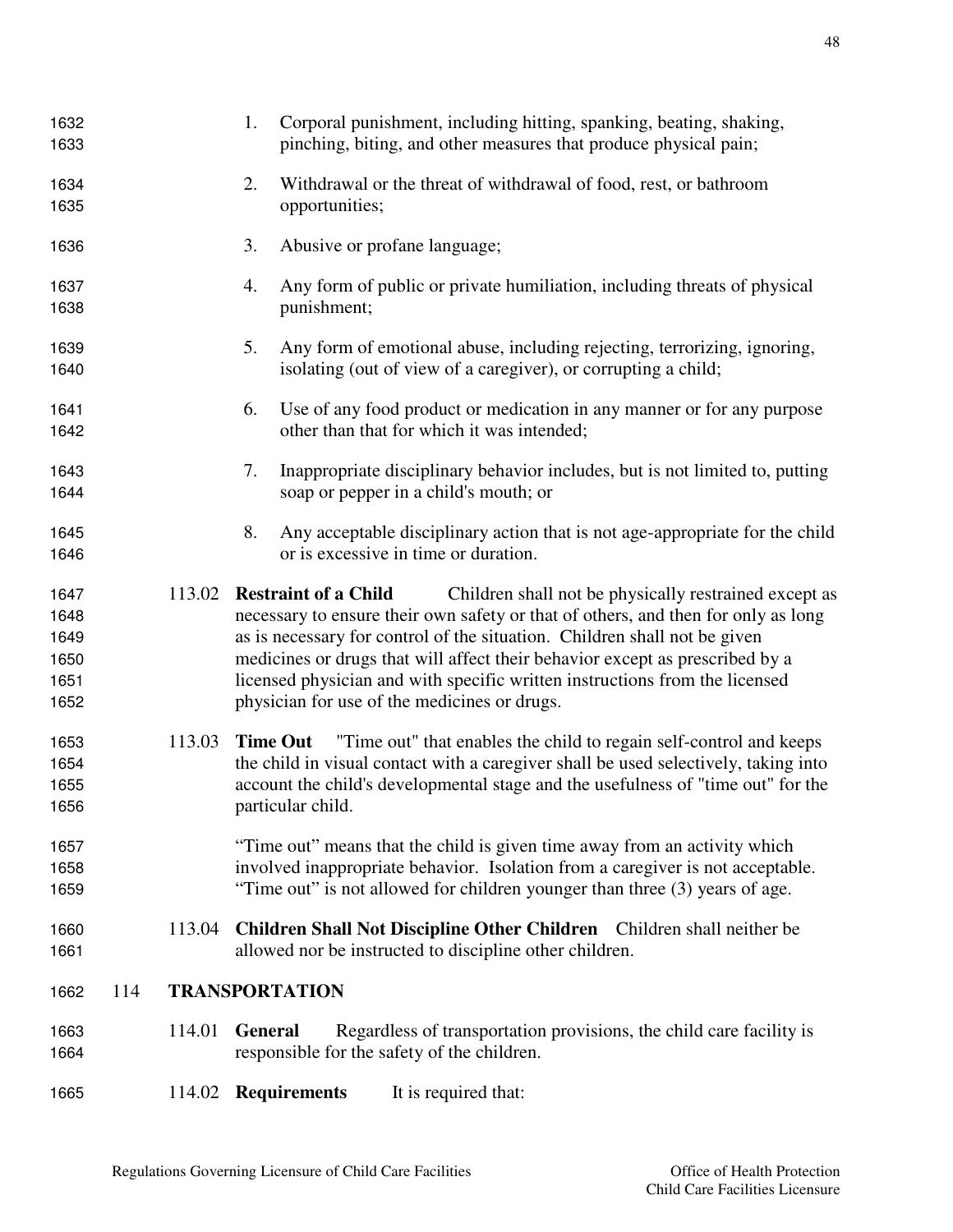| 1666                                                         |        | 1. | All drivers be appropriately licensed;                                                                                                                                                                                                                                                                                                                                                                                                                                                                                                                                                                |
|--------------------------------------------------------------|--------|----|-------------------------------------------------------------------------------------------------------------------------------------------------------------------------------------------------------------------------------------------------------------------------------------------------------------------------------------------------------------------------------------------------------------------------------------------------------------------------------------------------------------------------------------------------------------------------------------------------------|
| 1667<br>1668                                                 |        | 2. | All vehicles have current safety inspection stickers, licenses, and<br>registrations;                                                                                                                                                                                                                                                                                                                                                                                                                                                                                                                 |
| 1669                                                         |        | 3. | Insurance adequately covers the transportation of children;                                                                                                                                                                                                                                                                                                                                                                                                                                                                                                                                           |
| 1670<br>1671                                                 |        | 4. | Children board or leave the vehicle from the curb-side of the street and/or<br>are safely accompanied to their destinations;                                                                                                                                                                                                                                                                                                                                                                                                                                                                          |
| 1672                                                         |        | 5. | A parent is present if the child is delivered home; and                                                                                                                                                                                                                                                                                                                                                                                                                                                                                                                                               |
| 1673                                                         |        | 6. | Seat restraints are used.                                                                                                                                                                                                                                                                                                                                                                                                                                                                                                                                                                             |
| 1674                                                         |        |    | 114.03 Occupant Restraints                                                                                                                                                                                                                                                                                                                                                                                                                                                                                                                                                                            |
| 1675<br>1676                                                 |        | 1. | All children will be properly restrained whenever they are being<br>transported in a motor vehicle.                                                                                                                                                                                                                                                                                                                                                                                                                                                                                                   |
| 1677                                                         |        | 2. | No vehicle shall be occupied by more individuals than its rated capacity.                                                                                                                                                                                                                                                                                                                                                                                                                                                                                                                             |
| 1678<br>1679                                                 |        | 3. | No children shall be transported in the front seat of vehicles equipped with<br>passenger-side air bags.                                                                                                                                                                                                                                                                                                                                                                                                                                                                                              |
| 1680<br>1681<br>1682<br>1683<br>1684<br>1685<br>1686<br>1687 |        | 4. | All vehicles under 10,000 lbs. GVWR (Gross Vehicle Weight Rated) shall<br>be equipped with occupant restraints appropriate for the age and/or weight<br>of the children being transported. A child under the age of four (4) shall<br>be transported only if the child is securely fastened in a child safety seat<br>that meets Federal Motor Vehicle Safety Standards (FMVSS, 49 CFR<br>571.213), which shall be indicated on the child safety seat. The child<br>safety seat shall be appropriate to the child's weight and be installed and<br>used according to the manufacturer's instructions. |
| 1688<br>1689<br>1690<br>1691<br>1692                         |        |    | Vehicles (e.g., school buses) with a GVWR 10,000 lbs. or more shall, at a<br>minimum, meet the current Federal Motor Vehicle Safety Standards<br>(FMVSS) for buses of that size. It is the responsibility of the child care<br>facility operator to have documentation verifying that a bus meets the<br>current FMVSS.                                                                                                                                                                                                                                                                               |
| 1693<br>1694<br>1695<br>1696<br>1697                         |        |    | NOTE:<br>Federal Motor Vehicle Safety Standards (FMVSS) means<br>the National Highway and Traffic Safety Administration's standards for<br>motor vehicles and motor vehicle equipment established under section 103<br>of the Motor Vehicle Safety Act of 1966 (49 CFR Part 571) as they apply<br>to school buses.                                                                                                                                                                                                                                                                                    |
| 1698                                                         | 114.04 |    | <b>Staff-to-Child Ratio</b>                                                                                                                                                                                                                                                                                                                                                                                                                                                                                                                                                                           |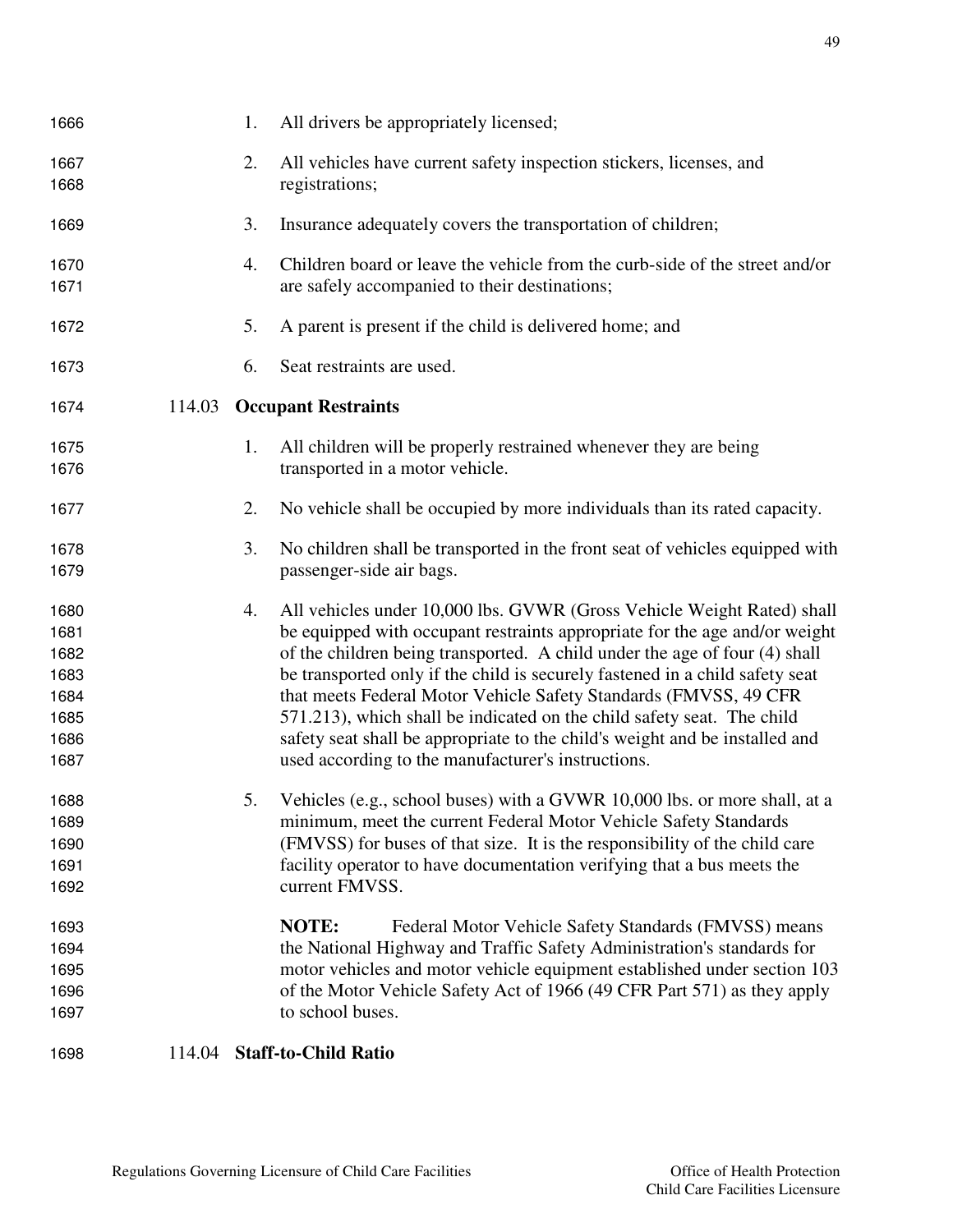| 1699<br>1700<br>1701                                 |     |        | On vehicles with a GVWR of less than 10,000 lbs., the staff-to-child ratio<br>1.<br>shall be maintained at all times. The driver of the vehicle shall not be<br>counted as a caregiver while transporting the children.                                                                                                                                                                                                                                                                                                                                                |
|------------------------------------------------------|-----|--------|------------------------------------------------------------------------------------------------------------------------------------------------------------------------------------------------------------------------------------------------------------------------------------------------------------------------------------------------------------------------------------------------------------------------------------------------------------------------------------------------------------------------------------------------------------------------|
| 1702<br>1703<br>1704<br>1705                         |     |        | 2.<br>On vehicles with at GVWR of 10,000 lbs. or more, the staff-to-child ratio<br>shall be one (1) caregiver to each 25 children or fraction thereof. The<br>driver of the vehicle shall not be counted as a caregiver while transporting<br>the children.                                                                                                                                                                                                                                                                                                            |
| 1706                                                 | 115 |        | <b>DIAPERING AND TOILETING</b>                                                                                                                                                                                                                                                                                                                                                                                                                                                                                                                                         |
| 1707<br>1708<br>1709<br>1710<br>1711<br>1712<br>1713 |     | 115.01 | <b>Diaper Changing Area</b><br>Each room in which diaper-wearing children play<br>shall contain a diapering area. A diapering area shall contain a hand washing<br>lavatory with hot and cold running water, a smooth and easily cleanable surface,<br>a plastic-lined, covered garbage receptacle, and sanitizing solution. The hand<br>washing lavatories located in a diapering area shall not be included in the ratio<br>of hand washing lavatories to children for determining a child care facility's<br>capacity nor shall they be used for any other purpose. |
| 1714<br>1715<br>1716<br>1717                         |     | 115.02 | <b>Non-Disposable Diapers and Training Pants</b><br>The fecal contents of non-<br>disposable diapers or training pants shall be disposed of into a toilet. The soiled<br>non-disposable diaper or training pants shall then be placed into a plastic bag,<br>sealed, and placed in the child's individual container.                                                                                                                                                                                                                                                   |
| 1718<br>1719<br>1720                                 |     | 115.03 | <b>Disposable Diapers</b> Disposable diapers shall be placed into a plastic bag and<br>sealed or shall be rolled up and taped securely, then placed into a plastic-lined<br>covered garbage receptacle.                                                                                                                                                                                                                                                                                                                                                                |
| 1721<br>1722                                         |     | 115.04 | <b>Potty Chairs</b><br>Potty chairs, if used, shall be placed in the bathroom area<br>and sanitized after each child(s use.                                                                                                                                                                                                                                                                                                                                                                                                                                            |
| 1723<br>1724<br>1725<br>1726<br>1727                 |     |        | 115.05 Hand Washing<br>Employees shall wash their hands with soap and running<br>water before and after each diaper change. Individual or disposable towels shall<br>be used for drying. Hand washing sinks at diaper changing stations shall not be<br>used for any other purpose. Example: The diaper changing sink may not be<br>used for washing cups, baby bottles, food, dishes, utensils, etc.                                                                                                                                                                  |
| 1728<br>1729                                         |     | 115.06 | <b>Parental Consultation</b><br>A parent-caregiver consultation is required prior to<br>toilet training.                                                                                                                                                                                                                                                                                                                                                                                                                                                               |
| 1730                                                 | 116 |        | <b>REST PERIODS</b>                                                                                                                                                                                                                                                                                                                                                                                                                                                                                                                                                    |
| 1731<br>1732                                         |     | 116.01 | <b>Equipment</b> Each child shall be placed on a separate bed, crib, cot, or mat.<br>Cribs shall be labeled so that the child's name is visible.                                                                                                                                                                                                                                                                                                                                                                                                                       |
| 1733<br>1734                                         |     | 116.02 | Cleaning of Linens and Bed Coverings Linens and bed coverings shall be<br>changed immediately when soiled. All linens and bed coverings shall be                                                                                                                                                                                                                                                                                                                                                                                                                       |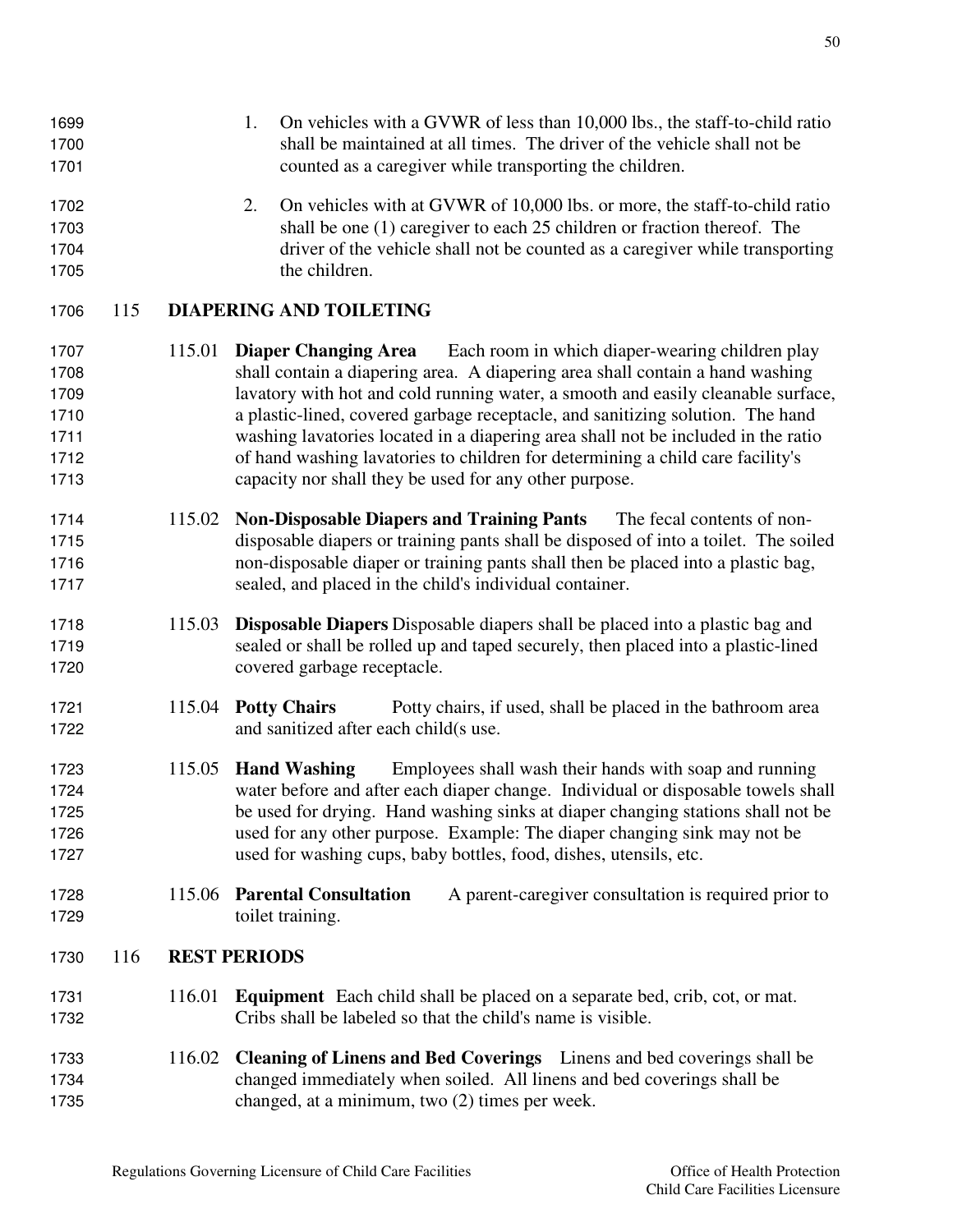- 116.03 **Cleaning of Rest Period Equipment** All rest period equipment shall be wiped clean immediately when soiled. All rest period equipment shall be cleaned twice a week with a germicidal solution. Additional cleaning may be required by the licensing authority if there is an outbreak of a communicable disease, including but not limited to, rotavirus, giardiasis, etc., or a noninfectious condition such as, but not limited to, an infestation of head lice.
- 116.04 **Sharing of Rest Period Equipment** At no time will two (2) or more children be allowed to share the same bed, crib, cot, or mat during their time of enrollment, unless it is cleaned with a germicidal solution between each child's use.

### 117 **FEEDING OF INFANTS AND TODDLERS**

- 117.01 **Hand Washing** Employees shall wash their hands with soap and water, and dry their hands with individual or disposable towels, before and after each feeding. The infant's and toddler's hands shall be washed with soap and water, and dried with individual or disposable towels, before and after each feeding.
- 117.02 **Bottle Feeding** Infants shall be held while being bottle fed. Bottles shall not be propped at any time. With parental consent and when infants are old enough to hold their own bottles, they may feed themselves without being held. The bottle shall be removed at once when empty or when the child has fallen asleep.
- 117.03 **Formula Storage** Formula shall be labeled with the child's name and placed 1757 in the refrigerator upon arrival.
- 117.04 **Baby Food** Foods stored or prepared in jars shall be served from a separate dish for each infant or toddler. Any leftovers from the serving dish shall be discarded. Leftovers in the jar shall be labeled with the child's name, dated, refrigerated, and used within the next 24 hours or discarded.
- 117.05 **Refrigerator** A refrigerator shall be available and easily accessible to the infant's 1763 or toddler's room(s).

### 117.06 **Heating Unit and Microwave Use**

- 1765 1. A heating unit for warming bottles and food shall be accessible only to adults.
- 2. Microwave ovens shall not be used for warming bottles or baby/infant food.
- 117.07 **Breast-Feeding Accommodations and Staff Training** This section applies to all mothers choosing to breast-feed their child regardless of the child's age.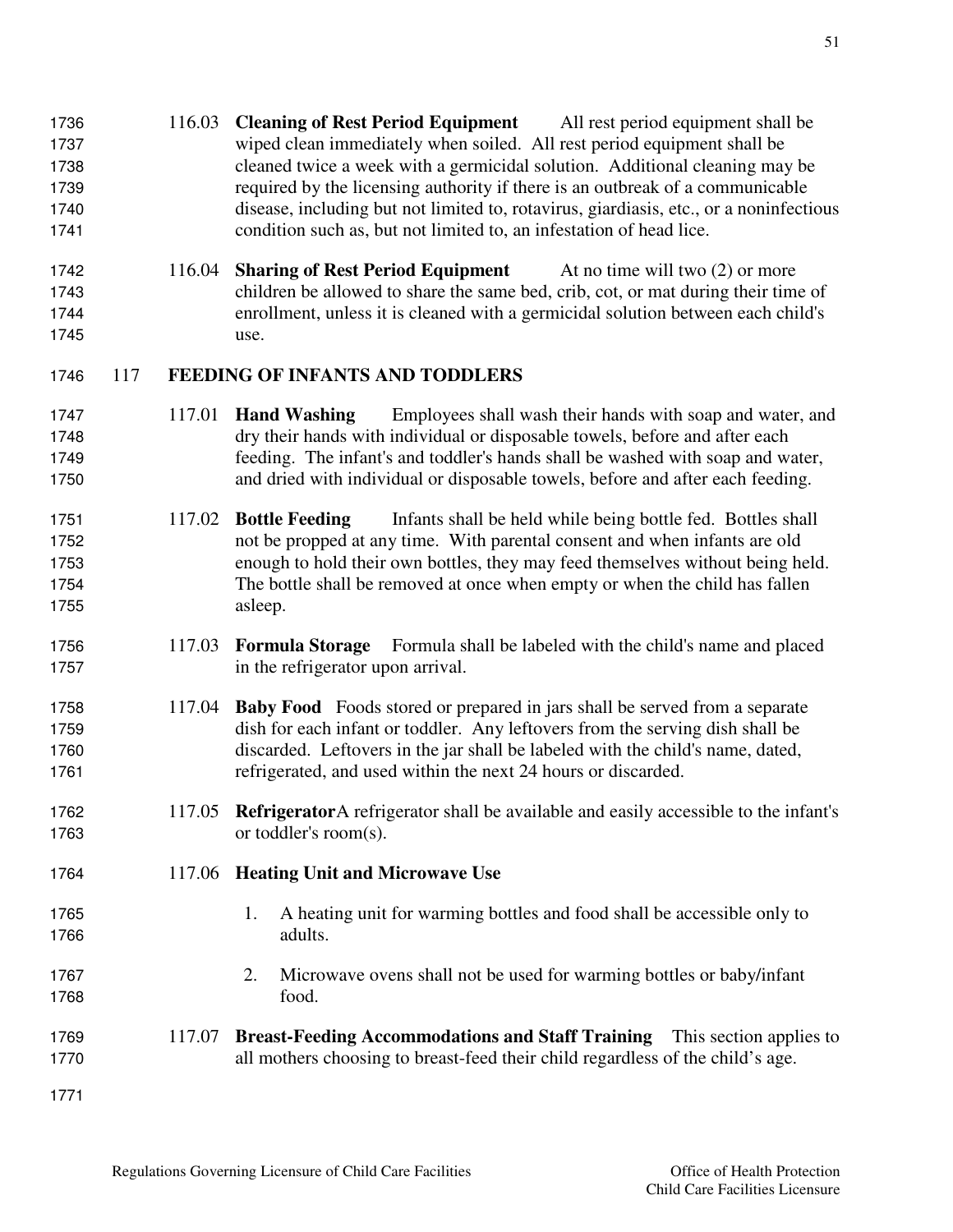| 1772<br>1773<br>1774<br>1775<br>1776                 |                                   | 1.                  |               | access to running water.              | Breast-feeding mothers, including employees, shall be provided a sanitary<br>place that is not a toilet stall to breast-feed their child or to express milk.<br>This area shall provide an electrical outlet, comfortable chair, and nearby                                                                                                                                                                                                                                                              |  |  |
|------------------------------------------------------|-----------------------------------|---------------------|---------------|---------------------------------------|----------------------------------------------------------------------------------------------------------------------------------------------------------------------------------------------------------------------------------------------------------------------------------------------------------------------------------------------------------------------------------------------------------------------------------------------------------------------------------------------------------|--|--|
| 1777<br>1778<br>1779<br>1780<br>1781<br>1782<br>1783 |                                   | 2.                  |               |                                       | A refrigerator must be available to accommodate storage of expressed<br>breast milk. It is acceptable to store expressed milk in the same<br>refrigerator as other milk/bottles provided each bottle is appropriately<br>labeled with the child's name and the time of expected expiration of the<br>milk. Milk must be stored in accordance with the American Academy of<br>Pediatrics and Centers for Disease Control guidelines.<br>Universal<br>precautions are not required in handling human milk. |  |  |
| 1784<br>1785<br>1786<br>1787<br>1788                 |                                   |                     |               | handling of human milk.               | 3. Child care staff shall be trained in the safe and proper storage and<br>Although other training materials may be<br>utilized, training materials will be available through MDH.                                                                                                                                                                                                                                                                                                                       |  |  |
| 1789<br>1790                                         |                                   |                     |               |                                       | <b>Guidelines for Milk Storage and Use for All Infants</b>                                                                                                                                                                                                                                                                                                                                                                                                                                               |  |  |
|                                                      |                                   |                     |               | <b>Storage Method and Temperature</b> | <b>Maximum Amount of Time For Storage</b>                                                                                                                                                                                                                                                                                                                                                                                                                                                                |  |  |
|                                                      |                                   | Room (25 C or 77 F) |               |                                       | 4 hours                                                                                                                                                                                                                                                                                                                                                                                                                                                                                                  |  |  |
|                                                      |                                   |                     |               | Refrigerator (4 C or 39 F)            | 48 hours                                                                                                                                                                                                                                                                                                                                                                                                                                                                                                 |  |  |
|                                                      | Previously thawed -               |                     |               |                                       |                                                                                                                                                                                                                                                                                                                                                                                                                                                                                                          |  |  |
|                                                      | Refrigerated milk                 |                     |               |                                       | 24 hours                                                                                                                                                                                                                                                                                                                                                                                                                                                                                                 |  |  |
|                                                      | Freezer (-20 C or $0 \text{ F}$ ) |                     |               |                                       | 3 months                                                                                                                                                                                                                                                                                                                                                                                                                                                                                                 |  |  |
| 1791                                                 |                                   |                     |               |                                       |                                                                                                                                                                                                                                                                                                                                                                                                                                                                                                          |  |  |
| 1792<br>1793                                         |                                   |                     |               |                                       | From the ACOG/AAP publication: Breastfeeding Handbook for Physicians                                                                                                                                                                                                                                                                                                                                                                                                                                     |  |  |
| 1794                                                 | 118                               |                     |               | <b>SWIMMING AND WATER ACTIVITIES</b>  |                                                                                                                                                                                                                                                                                                                                                                                                                                                                                                          |  |  |
| 1795                                                 | 118.01                            | <b>General</b>      |               |                                       | This section shall apply to any child care facility that, as part of its                                                                                                                                                                                                                                                                                                                                                                                                                                 |  |  |
| 1796                                                 |                                   |                     |               |                                       | program, allows the children to swim, wade, or participate in any water                                                                                                                                                                                                                                                                                                                                                                                                                                  |  |  |
| 1797                                                 |                                   |                     |               |                                       | activities whether on site or at any other location during the time staff has                                                                                                                                                                                                                                                                                                                                                                                                                            |  |  |
| 1798                                                 |                                   |                     |               | responsibility for children enrolled. |                                                                                                                                                                                                                                                                                                                                                                                                                                                                                                          |  |  |
| 1799                                                 |                                   |                     |               | 118.02 Lifeguard Supervision          |                                                                                                                                                                                                                                                                                                                                                                                                                                                                                                          |  |  |
| 1800                                                 |                                   | 1.                  |               | Swimming pools, lakes, etc.           |                                                                                                                                                                                                                                                                                                                                                                                                                                                                                                          |  |  |
| 1801                                                 |                                   |                     | a.            |                                       | A person having an American Red Cross lifeguard certificate, or the                                                                                                                                                                                                                                                                                                                                                                                                                                      |  |  |
| 1802                                                 |                                   |                     |               |                                       | equivalent as recognized by the licensing agency, shall be present at                                                                                                                                                                                                                                                                                                                                                                                                                                    |  |  |
| 1803                                                 |                                   |                     |               | all swimming and water activities.    |                                                                                                                                                                                                                                                                                                                                                                                                                                                                                                          |  |  |
| 1804                                                 |                                   |                     | $\mathbf b$ . |                                       | One (1) lifeguard is required for every 25 children or any portion                                                                                                                                                                                                                                                                                                                                                                                                                                       |  |  |
| 1805                                                 |                                   |                     |               |                                       | thereof (i.e., two $(2)$ lifeguards are required for groups of $26 - 50$ ,                                                                                                                                                                                                                                                                                                                                                                                                                               |  |  |
| 1806                                                 |                                   |                     |               |                                       | three $(3)$ for 51 - 75, etc.). This required ratio also includes activities                                                                                                                                                                                                                                                                                                                                                                                                                             |  |  |
| 1807                                                 |                                   |                     |               |                                       | which occur near water such as fishing or beach activities.                                                                                                                                                                                                                                                                                                                                                                                                                                              |  |  |
| 1808                                                 |                                   |                     | c.            |                                       | Lifeguards are not counted in the staff-to-child ratio                                                                                                                                                                                                                                                                                                                                                                                                                                                   |  |  |
| 1809                                                 |                                   |                     | d.            |                                       | The staff-to-child ratio shall be maintained at all times.                                                                                                                                                                                                                                                                                                                                                                                                                                               |  |  |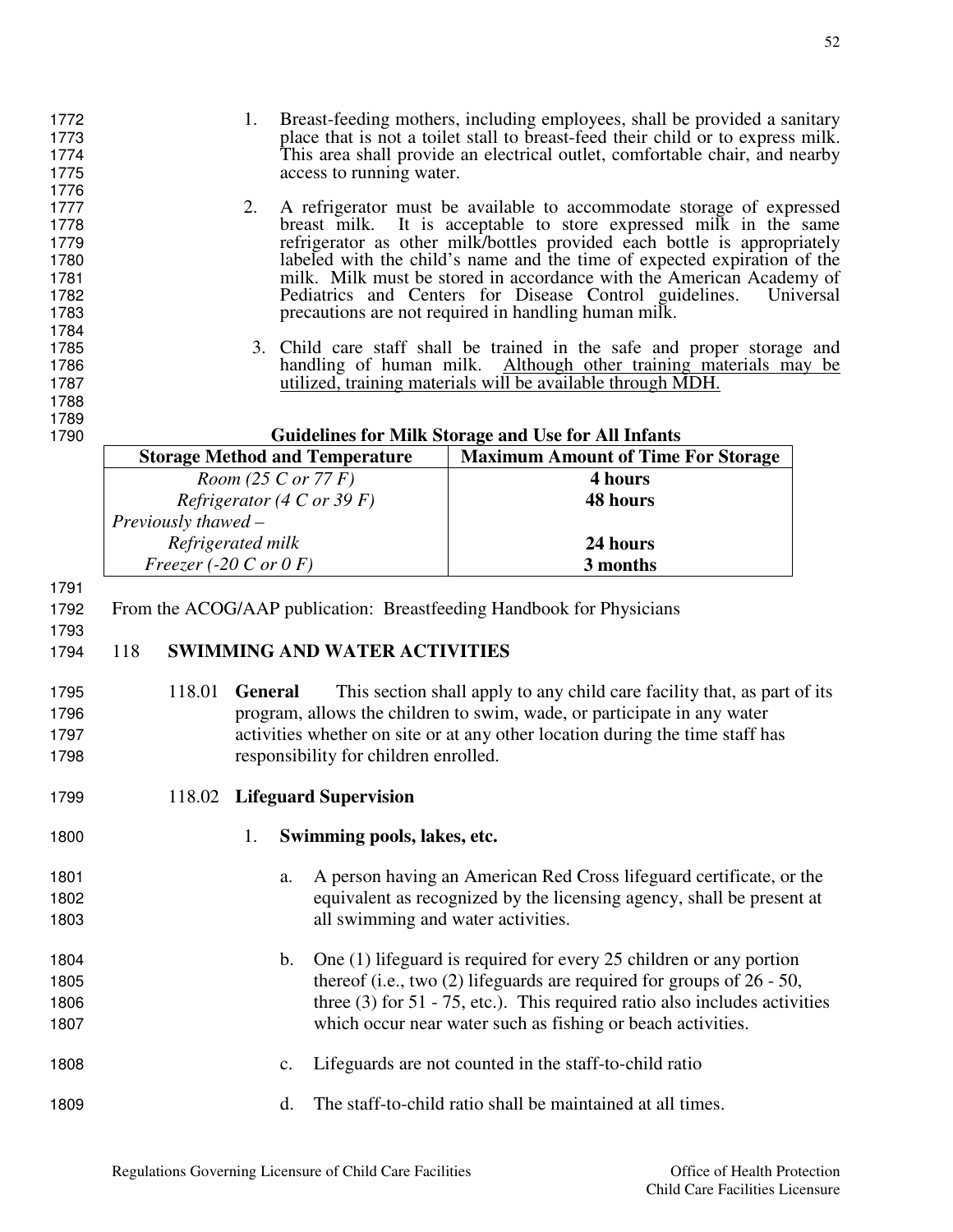| 1810<br>1811                                                                         |    | It is the child care facility operator's responsibility to provide<br>e.<br>adequate certified lifeguards if the pool or lake operator does not.                                                                                                                                                                                                                                                                                                                                                                                                                                                                                                                                                                                                                                                                                                                |
|--------------------------------------------------------------------------------------|----|-----------------------------------------------------------------------------------------------------------------------------------------------------------------------------------------------------------------------------------------------------------------------------------------------------------------------------------------------------------------------------------------------------------------------------------------------------------------------------------------------------------------------------------------------------------------------------------------------------------------------------------------------------------------------------------------------------------------------------------------------------------------------------------------------------------------------------------------------------------------|
| 1812<br>1813<br>1814                                                                 |    | f.<br>Each child will be tested by a certified lifeguard prior to participating<br>in swimming lessons or any pool activities. Children will be assigned<br>to swim groups according to the results of the test.                                                                                                                                                                                                                                                                                                                                                                                                                                                                                                                                                                                                                                                |
| 1815<br>1816                                                                         |    | Staff, as well as lifeguards, shall be responsible for enforcing general<br>g.<br>safety rules.                                                                                                                                                                                                                                                                                                                                                                                                                                                                                                                                                                                                                                                                                                                                                                 |
| 1817<br>1818<br>1819                                                                 |    | Staff is responsible for requiring children to obey all swimming/water<br>h.<br>rules. These rules shall be explained each day that swimming/water<br>activities occur so that all ages can understand what is expected.                                                                                                                                                                                                                                                                                                                                                                                                                                                                                                                                                                                                                                        |
| 1820<br>1821                                                                         | 2. | Wading pools For activities taking place in wading pools with a water<br>depth of one $(1)$ foot or less the following is required:                                                                                                                                                                                                                                                                                                                                                                                                                                                                                                                                                                                                                                                                                                                             |
| 1822<br>1823                                                                         |    | There shall be a person(s) with a valid CPR certificate and a valid first<br>a.<br>aid certificate present at all times.                                                                                                                                                                                                                                                                                                                                                                                                                                                                                                                                                                                                                                                                                                                                        |
| 1824                                                                                 |    | The staff-to-child ratio shall be maintained at all times.<br>$\mathbf b$ .                                                                                                                                                                                                                                                                                                                                                                                                                                                                                                                                                                                                                                                                                                                                                                                     |
| 1825                                                                                 |    | Wading pools shall be cleaned after each use.<br>$\mathbf{c}$ .                                                                                                                                                                                                                                                                                                                                                                                                                                                                                                                                                                                                                                                                                                                                                                                                 |
| 1826                                                                                 |    | 118.03 Health and Safety                                                                                                                                                                                                                                                                                                                                                                                                                                                                                                                                                                                                                                                                                                                                                                                                                                        |
| 1827<br>1828<br>1829                                                                 | 1. | All piers, floats, and platforms shall be in good repair, and where<br>applicable, the water depth shall be indicated by printed numerals on the<br>deck or planking.                                                                                                                                                                                                                                                                                                                                                                                                                                                                                                                                                                                                                                                                                           |
| 1830<br>1831                                                                         | 2. | There shall be a minimum water depth of 10 feet for a one (1) meter<br>diving board and 13 feet for a three (3) meter board or diving tower.                                                                                                                                                                                                                                                                                                                                                                                                                                                                                                                                                                                                                                                                                                                    |
| 1832<br>1833                                                                         | 3. | For outdoor swimming areas in natural bodies of water, the bottom shall<br>be cleared of stumps, rocks, and other obstacles.                                                                                                                                                                                                                                                                                                                                                                                                                                                                                                                                                                                                                                                                                                                                    |
| 1834<br>1835<br>1836<br>1837<br>1838<br>1839<br>1840<br>1841<br>1842<br>1843<br>1844 | 4. | Diving boards shall be mounted on a firm foundation and never on an<br>insecure base, such as a float that can be affected by shifting weight loads<br>and wave action. The entire length of the top surface of diving boards<br>shall be covered with nonskid material. The diving board shall be level.<br>All diving boards shall be installed in accordance with manufacturer's<br>guidelines for the board by professional swimming pool installers who<br>shall certify in writing to the facility that the diving board is adequately<br>installed in accordance with manufacturer's guidelines for the board, in a<br>commercially reasonable manner, located so as to allow a child to safely<br>enter the water from the diving board, and that the diving board is safe for<br>its intended use. Facilities with existing pools equipped with diving |
| 1845                                                                                 |    | boards that are unable to obtain the required certification within sixty (60)                                                                                                                                                                                                                                                                                                                                                                                                                                                                                                                                                                                                                                                                                                                                                                                   |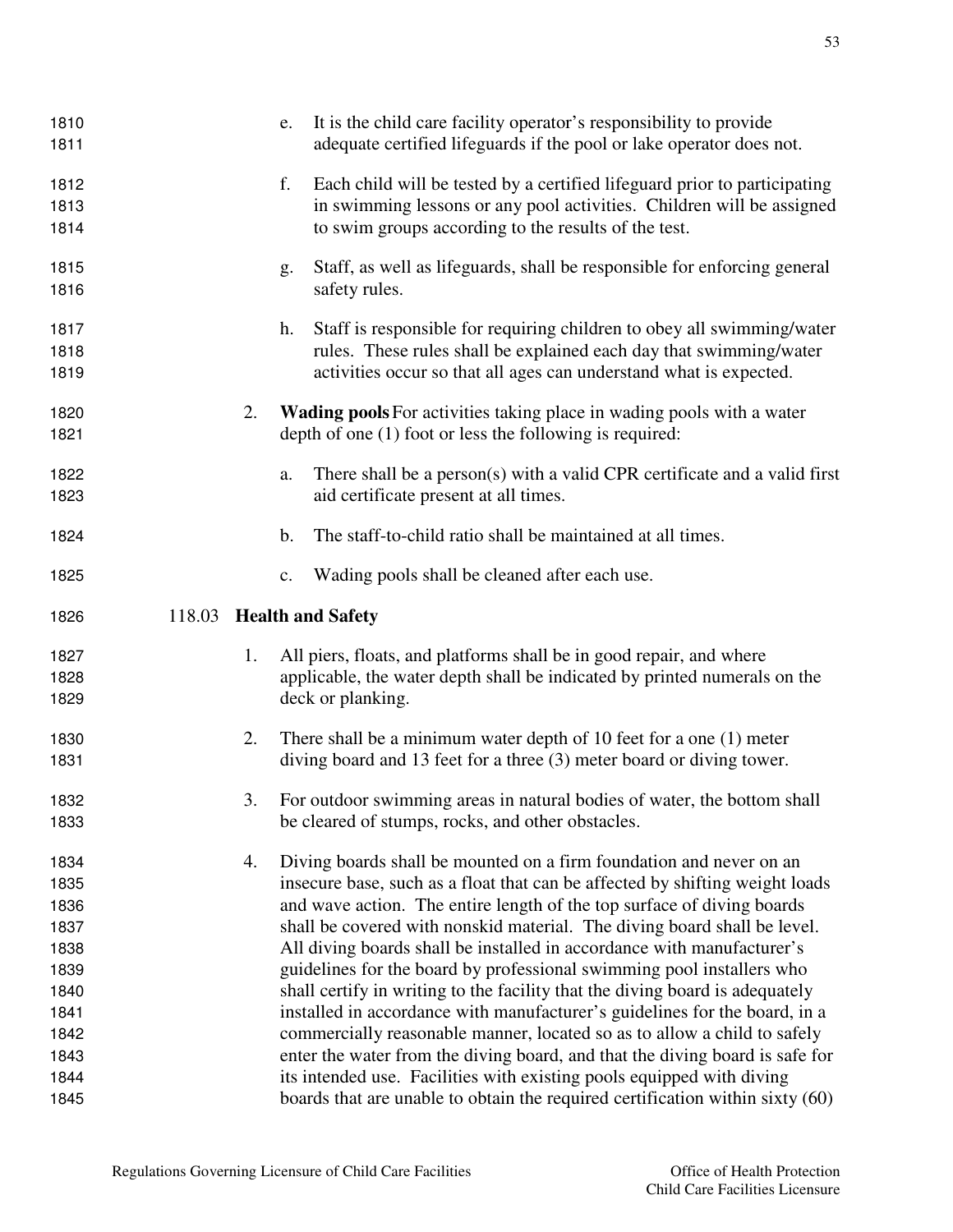| 1846<br>1847                                                 |    | days of the adoption of this regulation shall have the diving boards<br>removed.                                                                                                                                                                                                                                                                                                                       |
|--------------------------------------------------------------|----|--------------------------------------------------------------------------------------------------------------------------------------------------------------------------------------------------------------------------------------------------------------------------------------------------------------------------------------------------------------------------------------------------------|
| 1848<br>1849<br>1850<br>1851<br>1852<br>1853                 | 5. | Swimming pools, when in use, shall be continuously disinfected by a<br>chemical which imparts an easily measured free available residual effect.<br>When chlorine is used, a free chlorine residual of at least 0.4 ppm shall be<br>maintained throughout the pool whenever it is open or in use. If other<br>halogens are used, residuals of equivalent disinfecting strength shall be<br>maintained. |
| 1854<br>1855                                                 | 6. | A testing kit for measuring the concentration of the disinfectant, accurate<br>within 0.1 ppm, shall be provided at each swimming pool.                                                                                                                                                                                                                                                                |
| 1856<br>1857<br>1858<br>1859<br>1860                         | 7. | Swimming pool water shall be maintained in an alkaline condition as<br>indicated by a pH of not less than 7.2 and not over 8.2. A pH testing kit<br>accurate to the nearest 0.2 pH unit shall be provided at each swimming<br>pool. The alkalinity of the water shall be at least 50 ppm, as measured by<br>the methyl-orange test. The following chart may be used for reference:                     |
| 1861<br>1862<br>1863<br>1864<br>1865<br>1866                 |    | <b>Minimum Free Available</b><br>pH<br><b>Residual Chlorine-mg/L</b><br>(not stabilized with cyanuric acid)                                                                                                                                                                                                                                                                                            |
| 1867<br>1868<br>1869<br>1870<br>1871<br>1872<br>1873<br>1874 |    |                                                                                                                                                                                                                                                                                                                                                                                                        |
| 1875                                                         | 8. | If cyanuric acid is used to stabilize the free available residual chlorine, or                                                                                                                                                                                                                                                                                                                         |
| 1876                                                         |    | if one of the chlorinated isocyanurate compounds is used as the                                                                                                                                                                                                                                                                                                                                        |
| 1877                                                         |    | disinfecting chemical in a swimming pool, the concentration of cyanuric                                                                                                                                                                                                                                                                                                                                |
| 1878                                                         |    | acid in the water shall be at least 30 mg/L but shall not exceed 100 mg/L.                                                                                                                                                                                                                                                                                                                             |
| 1879                                                         |    | The free available residual chlorine, of at least the following                                                                                                                                                                                                                                                                                                                                        |
| 1880                                                         |    | concentrations, depending upon the pH of the water, shall be maintained:                                                                                                                                                                                                                                                                                                                               |
| 1881                                                         |    |                                                                                                                                                                                                                                                                                                                                                                                                        |
| 1882                                                         |    | <b>Minimum Free Available</b><br>pH                                                                                                                                                                                                                                                                                                                                                                    |
| 1883<br>1884                                                 |    | <b>Residual Chlorine-mg/L</b><br>(cyanuric acid is at least equal to 30 mg/L,                                                                                                                                                                                                                                                                                                                          |
| 1885                                                         |    | but not greater than $100 \text{ mg/L}$ )                                                                                                                                                                                                                                                                                                                                                              |
| 1886                                                         |    |                                                                                                                                                                                                                                                                                                                                                                                                        |
| 1887                                                         |    |                                                                                                                                                                                                                                                                                                                                                                                                        |
| 1888                                                         |    |                                                                                                                                                                                                                                                                                                                                                                                                        |
| 1889<br>1890                                                 |    |                                                                                                                                                                                                                                                                                                                                                                                                        |
| 1891                                                         |    |                                                                                                                                                                                                                                                                                                                                                                                                        |
|                                                              |    |                                                                                                                                                                                                                                                                                                                                                                                                        |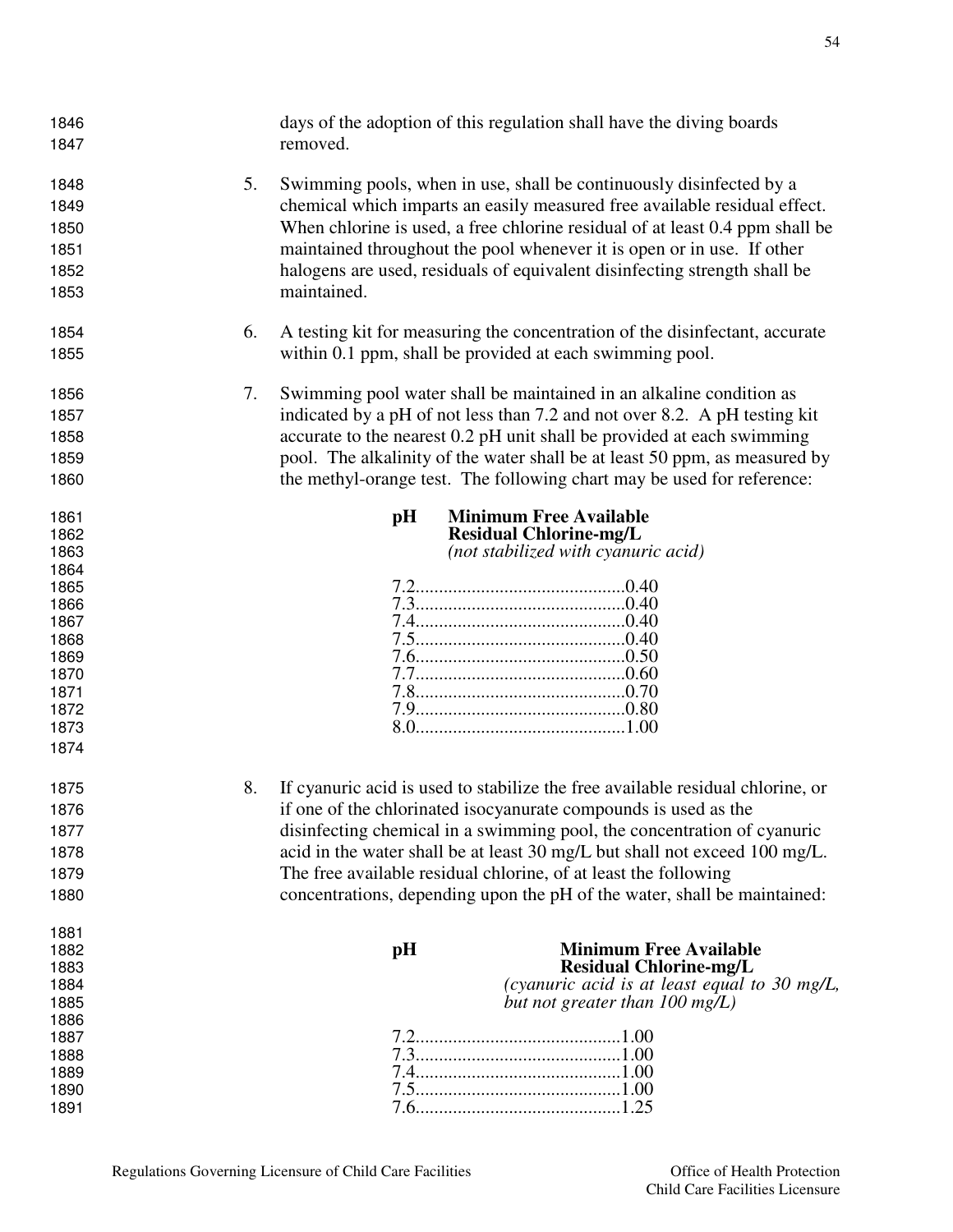| 1892<br>1893<br>1894<br>1895<br>1896                 |     |                   |                                                                                                                                                                                                                                                                                                                                                                                                                                                                                                                                                                                  |
|------------------------------------------------------|-----|-------------------|----------------------------------------------------------------------------------------------------------------------------------------------------------------------------------------------------------------------------------------------------------------------------------------------------------------------------------------------------------------------------------------------------------------------------------------------------------------------------------------------------------------------------------------------------------------------------------|
| 1897<br>1898<br>1899<br>1900                         |     |                   | 9.<br>The water in a swimming pool shall have sufficient clarity at all times so<br>that a black disk, six (6) inches in diameter, is readily visible when placed<br>on a white field at the deepest point of the pool. The pool shall be closed<br>immediately if this requirement cannot be met.                                                                                                                                                                                                                                                                               |
| 1901<br>1902<br>1903                                 |     |                   | 10.<br>For natural bodies of water (e.g., lakes, rivers, streams, etc.), sewage<br>treatment plants or other discharge lines shall not be within 750 feet of<br>swimming areas.                                                                                                                                                                                                                                                                                                                                                                                                  |
| 1904                                                 | 119 |                   | <b>CHILDREN WITH SPECIAL NEEDS</b>                                                                                                                                                                                                                                                                                                                                                                                                                                                                                                                                               |
| 1905                                                 |     |                   | 119.01 Facility Adaptation                                                                                                                                                                                                                                                                                                                                                                                                                                                                                                                                                       |
| 1906<br>1907<br>1908                                 |     |                   | 1.<br>The child care facility areas to be utilized by a child with special needs<br>shall be adapted as necessary to accommodate special devices which may<br>be required for the child to function independently, as appropriate.                                                                                                                                                                                                                                                                                                                                               |
| 1909<br>1910                                         |     |                   | A separate area shall be available for the purpose of providing privacy for<br>2.<br>diapering, dressing, and other personal care procedures.                                                                                                                                                                                                                                                                                                                                                                                                                                    |
| 1911<br>1912<br>1913<br>1914<br>1915                 |     | 119.02            | <b>Activity Plan</b><br>A child with special needs shall have an individual activity<br>plan. The individual activity plan shall have been developed by a person with a<br>bachelors or advanced degree in a discipline dealing with disabilities, as<br>appropriate. The individual activity plan shall be reviewed, at a minimum, once<br>every twelve (12) months.                                                                                                                                                                                                            |
| 1916<br>1917<br>1918                                 |     | 119.03            | <b>Caregiver Staff Development</b><br>Caregivers serving children with special<br>needs shall receive staff development related to the specific needs of the<br>children served.                                                                                                                                                                                                                                                                                                                                                                                                 |
| 1919<br>1920<br>1921<br>1922<br>1923<br>1924<br>1925 |     | 119.04            | <b>Staffing</b><br>Caregiver staffing shall be appropriate and adequate to meet the<br>specific physical and/or developmental needs of the special needs children<br>served at the child care facility. Staff-to-child ratio shall be determined by the<br>needs of the child rather than child(s chronological age as based upon the child(s<br>individual plan (i.e., individual education plan, individual habilitation plan,<br>individual family service plan, etc.). The facility is encouraged to be an active<br>participant in the child(s individual plan development. |
| 1926                                                 | 120 | <b>NIGHT CARE</b> |                                                                                                                                                                                                                                                                                                                                                                                                                                                                                                                                                                                  |
| 1927<br>1928                                         |     | 120.01            | General<br>This section shall apply to any child care facility that is open past<br>11:30 p.m., as part of their regular hours of operation.                                                                                                                                                                                                                                                                                                                                                                                                                                     |
| 1929                                                 |     | 120.02            | <b>Nutrition</b>                                                                                                                                                                                                                                                                                                                                                                                                                                                                                                                                                                 |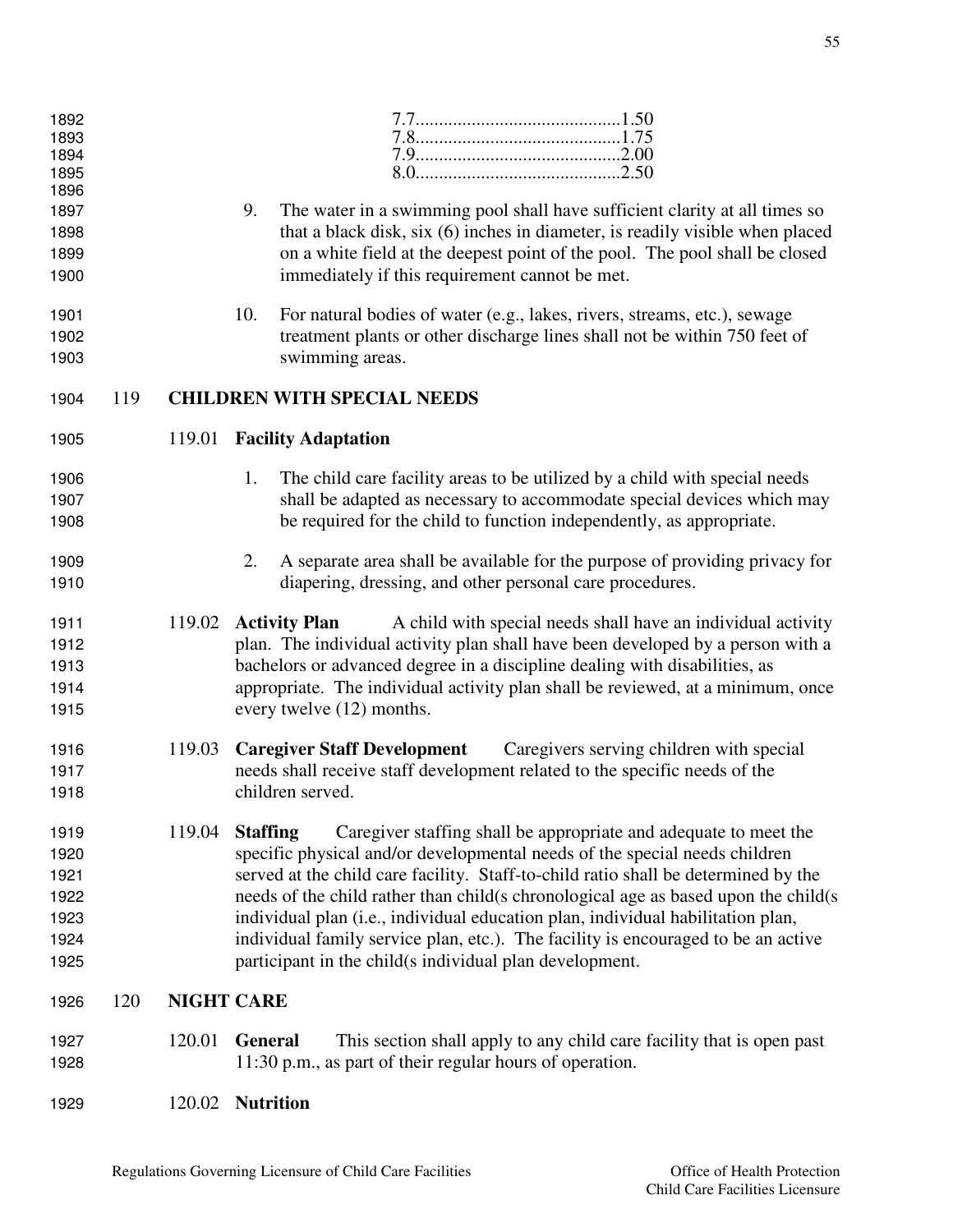| 1930<br>1931 |        | 1.              | A child care facility which is open prior to 7:00 p.m. shall provide a dinner<br>meal period.                                  |
|--------------|--------|-----------------|--------------------------------------------------------------------------------------------------------------------------------|
|              |        |                 |                                                                                                                                |
| 1932<br>1933 |        | 2.              | A child care facility that remains open after 5:00 a.m., shall provide a<br>breakfast meal period.                             |
|              |        |                 |                                                                                                                                |
| 1934<br>1935 |        | 3.              | A snack period shall be provided to children in attendance for more than<br>two and one-half $(2 1/2)$ hours prior to bedtime. |
|              |        |                 |                                                                                                                                |
| 1936<br>1937 |        | 4.              | Menu plans for lunch and dinner meals shall be varied. No single menu<br>shall be repeated in a 24 hour period.                |
|              |        |                 |                                                                                                                                |
| 1938         | 120.03 | <b>Sleeping</b> |                                                                                                                                |
| 1939         |        | 1.              | Mats shall not be used for sleeping.                                                                                           |
| 1940         |        | 2.              | Bedtime schedules shall be established in consultation with the child's                                                        |
| 1941         |        |                 | parent.                                                                                                                        |
| 1942         |        | 3.              | Provisions shall be made in sleeping areas for the use and storage of                                                          |
| 1943         |        |                 | clothing and personal belongings and they shall be within easy reach of                                                        |
| 1944         |        |                 | the child using them.                                                                                                          |
| 1945         |        | 4.              | A child shall be provided with a bed or cot equipped with a comfortable                                                        |
| 1946         |        |                 | mattress (a minimum of three (3) inches thick), sheets, a pillow with a                                                        |
| 1947         |        |                 | pillow case, and a blanket.                                                                                                    |
| 1948         |        | 5.              | The upper level of double-deck beds shall not be used for children under                                                       |
| 1949         |        |                 | 10 years of age. The upper level of double-deck beds are allowed for                                                           |
| 1950         |        |                 | children 10 years of age or older if a bed rail and safety ladder is provided.                                                 |
| 1951         |        | 6.              | Each child shall have clean and comfortable sleeping garments.                                                                 |
| 1952         |        |                 | 120.04 Bathroom Facilities                                                                                                     |
| 1953         |        | 1.              | There shall be a bathtub or shower available for children of toddler age or                                                    |
| 1954         |        |                 | older.                                                                                                                         |
| 1955         |        | 2.              | Bathtubs and showers shall be equipped to prevent slipping.                                                                    |
| 1956         |        | 3.              | If night care is provided for infants, there shall be age appropriate bathing                                                  |
| 1957         |        |                 | facilities for these children.                                                                                                 |
| 1958         |        | 4.              | Bathrooms shall be located near the sleeping areas.                                                                            |
| 1959         |        | 5.              | No children under six $(6)$ years of age shall be left alone or with another                                                   |
| 1960         |        |                 | child while in the bathtub or shower.                                                                                          |
| 1961         |        | 6.              | All children shall be bathed separately.                                                                                       |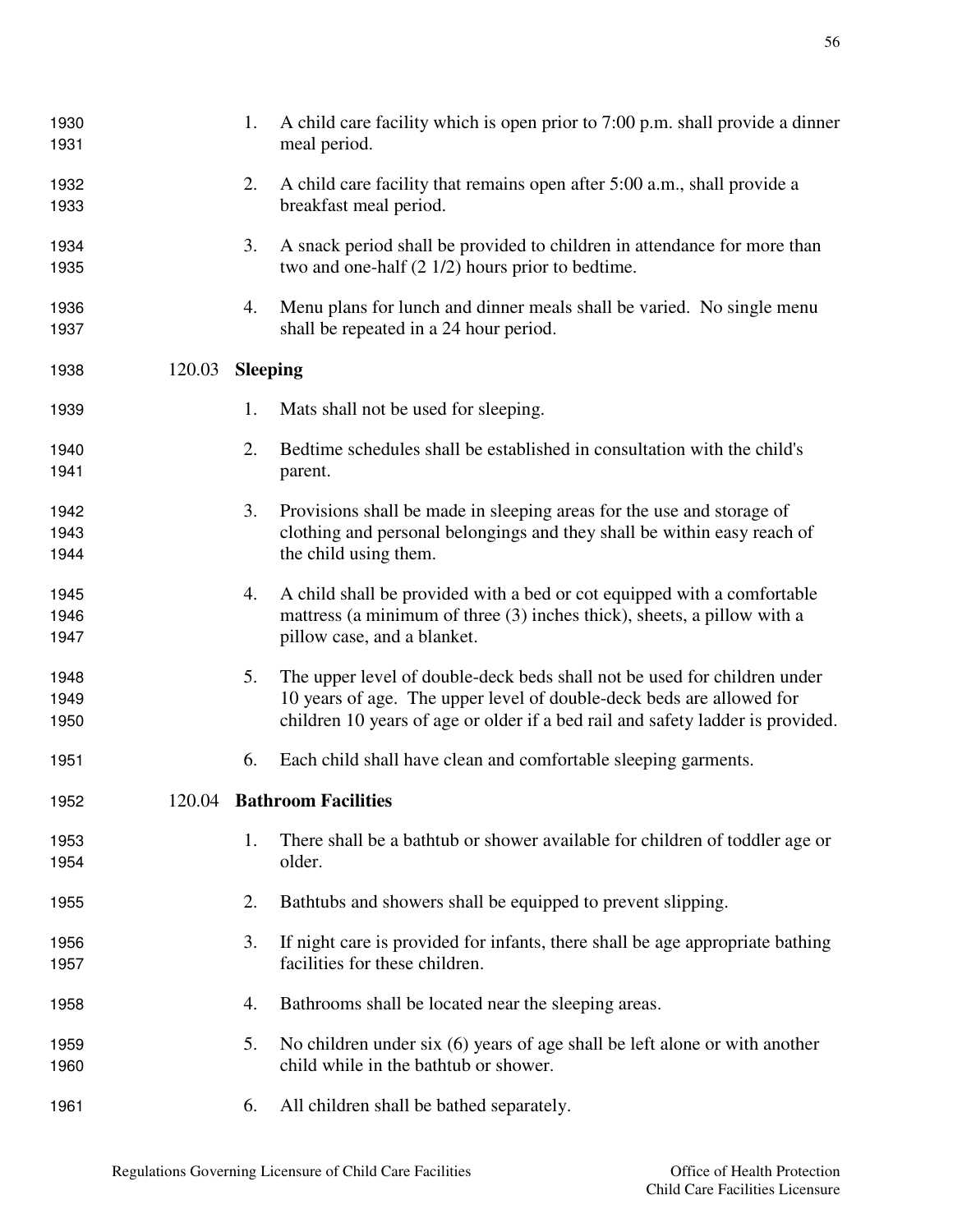- 
- 1962 7. All children shall be provided an individual washcloth, towel, and soap for 1963 bathing, with fresh water for each child.

#### 1964 121 **SCHOOL AGE CARE**

- 1965 121.01 **General** For a child care facility operating pursuant to a license for "School 1966 Age Care," the regulations for child care facilities shall apply, except when 1967 inconsistent with the requirements of this section and then the requirements of 1968 this section take precedence. Programs operating in excess of 16 weeks per year 1969 shall meet the more stringent requirements of Sections 22 and 23.
- 1970 121.02 **Enrollment** A child care facility operating pursuant to a license for "School 1971 Age Care" shall only enroll school age children (5-12 years of age). These 1972 children may not be placed in the same area of a child care facility as preschool 1973 children.
- 1974 121.03 **Indoor Square Footage and Grouping** A minimum of 25 square feet of 1975 usable indoor floor space, per child per room, shall be maintained for each child. 1976 This shall not include hallways, bathrooms, closets, storage rooms, offices, or 1977 kitchens. When a room is used for meals, the minimum square footage per child 1978 per room requirement will not apply. This standard is only applicable when the 1979 program is licensed as school age only. If the school age children are served in 1980 conjunction with preschool children under the same license, the preschool 1981 square footage standards will apply.
- 1982 When children are placed in groups, the maximum group size shall be 1983 determined by the following chart.
- 1984

| Age of<br>Children in the<br>Group | <b>MAXIMUM</b><br>number of children<br><b>ALLOWED</b><br>in a group of<br>children this age | <b>MINIMUM</b><br>number of caregivers<br><b>REQUIRED</b><br>for a group of<br>children this age | <b>MINIMUM</b><br>square footage<br><b>REQUIRED</b><br>for a group of<br>children this age |
|------------------------------------|----------------------------------------------------------------------------------------------|--------------------------------------------------------------------------------------------------|--------------------------------------------------------------------------------------------|
| 5-9 years                          | 20 children                                                                                  | 1 caregiver                                                                                      | 25 square feet per child                                                                   |
| $10-12$ years                      | 25 children                                                                                  | 1 caregiver                                                                                      | 25 square feet per child                                                                   |

1985

#### 1986 121.04 **Nutrition**

- 1987 1. A snack period shall be provided.
- 1988 2. On holidays, inclement weather days, or when a child must be in school 1989 age care for a full day program, snacks and meals may be provided by the 1990 parents if the parents are given and adhere to policies regarding acceptable 1991 nutritional standards, as prescribed in Appendix "C" Minimum Standards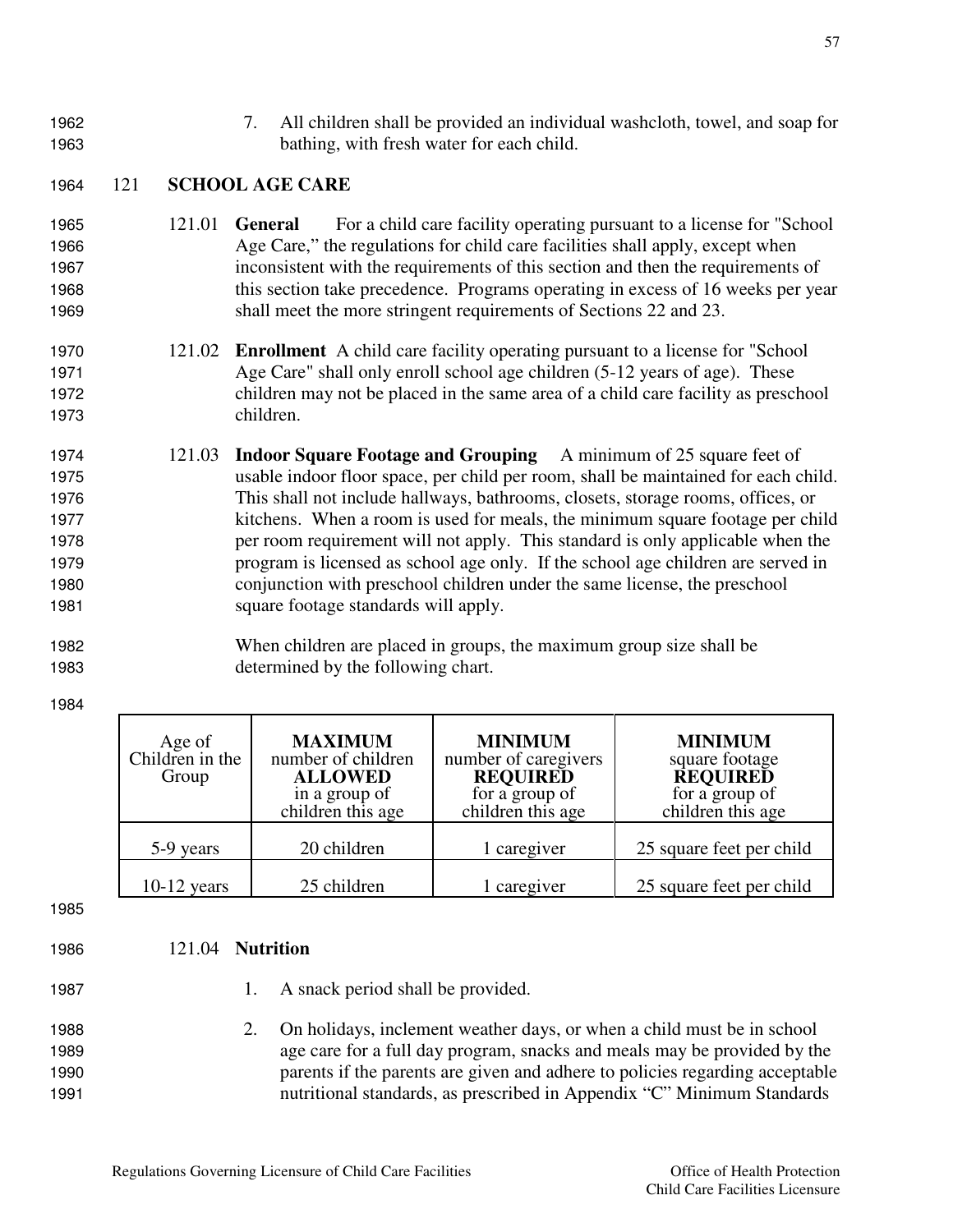| 1992<br>1993<br>1994<br>1995         |        |                |                                                  | for Nutritional Care in Child Care Facilities. When nutritional standards<br>are not met by snacks and meals provided by parents, it is the child care<br>facility's responsibility to see that children are provided acceptable snacks<br>and meals, prepared on-site or by a permitted catering establishment.           |
|--------------------------------------|--------|----------------|--------------------------------------------------|----------------------------------------------------------------------------------------------------------------------------------------------------------------------------------------------------------------------------------------------------------------------------------------------------------------------------|
| 1996                                 | 121.05 |                | <b>Transportation</b>                            |                                                                                                                                                                                                                                                                                                                            |
| 1997                                 |        | 1.             |                                                  | The staff-to-child ratio shall be maintained at all times.                                                                                                                                                                                                                                                                 |
| 1998<br>1999                         |        | 2.             | school age children only.                        | The driver of the vehicle may be counted as a caregiver while transporting                                                                                                                                                                                                                                                 |
| 2000                                 | 121.06 |                | <b>Toilets and Hand Washing Lavatories</b>       |                                                                                                                                                                                                                                                                                                                            |
| 2001                                 |        | 1.             | The following ratios shall apply:                |                                                                                                                                                                                                                                                                                                                            |
| 2002                                 |        |                |                                                  | <b>Number of Toilets and</b>                                                                                                                                                                                                                                                                                               |
| 2003                                 |        |                | Number of Children                               | <b>Hand Washing Lavatories</b>                                                                                                                                                                                                                                                                                             |
| 2004                                 |        |                | $1 - 30$                                         | 1 of each                                                                                                                                                                                                                                                                                                                  |
| 2005                                 |        |                | $31 - 60$                                        | 2 of each                                                                                                                                                                                                                                                                                                                  |
| 2006                                 |        |                | 60-90                                            | 3 of each                                                                                                                                                                                                                                                                                                                  |
| 2007<br>2008                         |        | 2.             | one (1) hand washing lavatory.                   | For each additional 30 children or portion thereof, add one (1) toilet and                                                                                                                                                                                                                                                 |
| 2009<br>2010                         |        | 3.             | total number of toilets required.                | Urinals shall count as one-half (() a toilet not to exceed 33 percent of the                                                                                                                                                                                                                                               |
| 2011                                 |        | 4.             |                                                  | Separate facilities for boys and girls shall be provided.                                                                                                                                                                                                                                                                  |
| 2012<br>2013<br>2014<br>2015         |        | 5.             | utilized by the children in attendance.          | School age programs serving only school age children that are located in<br>schools accredited by any organization listed in Section $1-4$ (E)(4) are<br>exempt from the requirements for hot water at hand washing lavatories                                                                                             |
| 2016<br>2017<br>2018<br>2019<br>2020 | 121.07 |                | playground equipment shall be in good repair.    | <b>Playgrounds</b> School age programs serving only school age children that are<br>located in schools accredited by any organization listed in Section 1-4 $(E)(4)$ are<br>exempt from the requirements of Section 10-2 Playground Equipment and<br>Section 11-9 Outdoor Playground Area of these regulations except that |
| 122<br>2021                          |        |                | <b>SUMMER DAY CAMP &amp; SCHOOL AGE PROGRAMS</b> |                                                                                                                                                                                                                                                                                                                            |
| 2022<br>2023                         | 122.01 | <b>General</b> |                                                  | For a child care facility operating pursuant to a license for a<br>"Summer Day Camp" or "School Age Program," the regulations for child care                                                                                                                                                                               |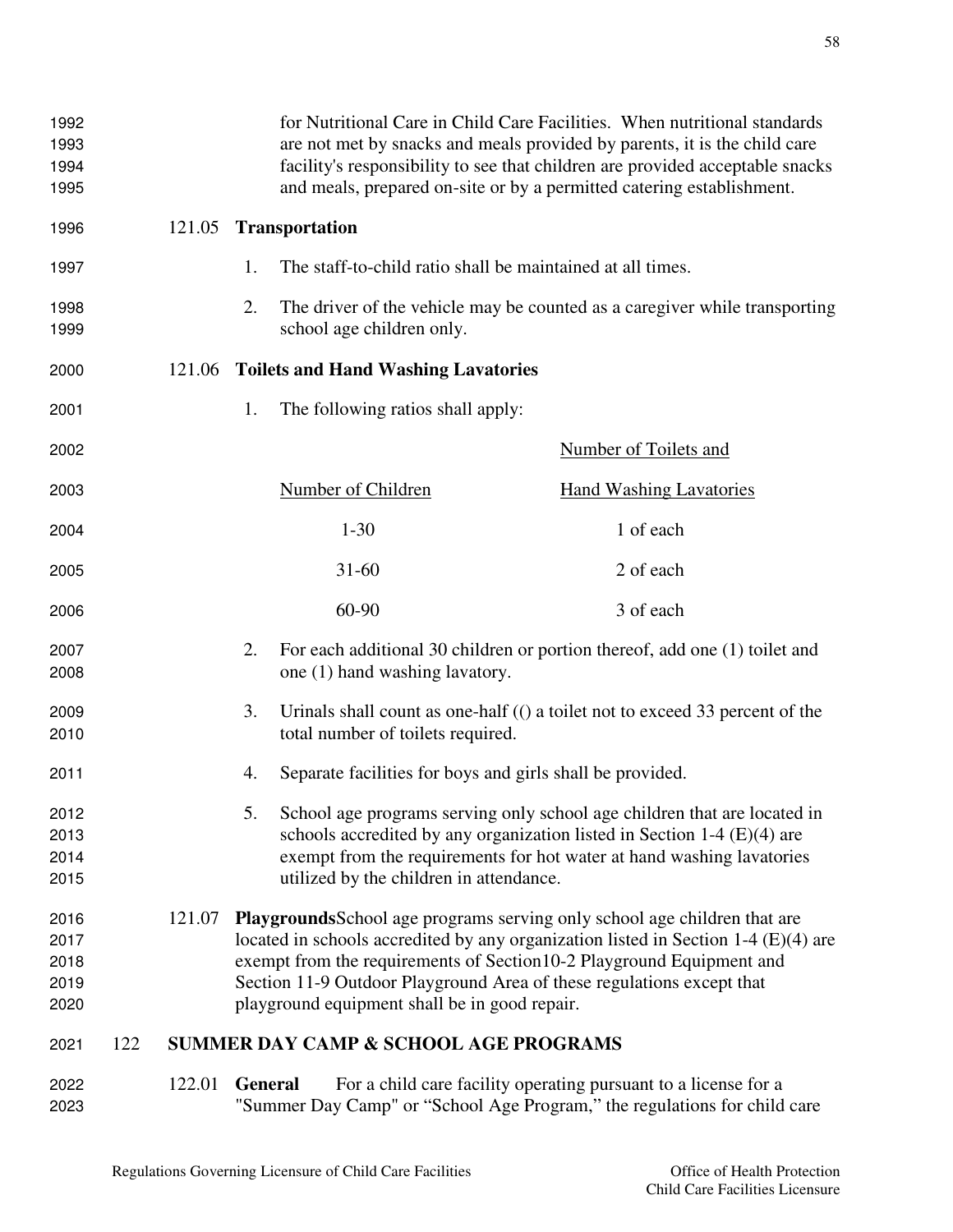| 2024 |        | facilities shall apply, except when inconsistent with the requirements of this      |  |  |  |
|------|--------|-------------------------------------------------------------------------------------|--|--|--|
| 2025 |        | section, and then the requirements of this section take precedence.                 |  |  |  |
| 2026 | 122.02 | <b>Definition</b>                                                                   |  |  |  |
| 2027 |        | A summer day camp is defined as a child care facility which operates<br>1.          |  |  |  |
| 2028 |        | during May, June, July, and/or August only, for a minimum of 22 days                |  |  |  |
| 2029 |        | and a maximum of 16 weeks.                                                          |  |  |  |
| 2030 |        | A school age program is defined as a child care facility which operates<br>2.       |  |  |  |
| 2031 |        | during the school year. These programs may also operate 12 months a                 |  |  |  |
| 2032 |        | year. School age programs that operate 12 months a year shall meet                  |  |  |  |
| 2033 |        | "School Age Program" space requirements for determining maximum                     |  |  |  |
| 2034 |        | capacity.                                                                           |  |  |  |
| 2035 | 122.03 | <b>Enrollment</b> Summer day camps and school age programs shall not enroll         |  |  |  |
| 2036 |        | children under five (5) years of age.                                               |  |  |  |
| 2037 | 122.04 | <b>Maximum Capacity</b><br>All children enrolled (including those over 13 years)    |  |  |  |
| 2038 |        | of age) shall be included in calculating the maximum capacity of the facility.      |  |  |  |
| 2039 | 122.05 | <b>Summer Day Camp &amp; School Age Program Director Qualifications</b>             |  |  |  |
| 2040 |        | A summer day camp director shall be at least 21 years of age, and shall<br>1.       |  |  |  |
| 2041 |        | have, at a minimum:                                                                 |  |  |  |
| 2042 |        | A bachelor's degree with a minimum of 18 semester hours in<br>a.                    |  |  |  |
| 2043 |        | elementary or secondary education or a field such as recreation,                    |  |  |  |
| 2044 |        | physical education, psychology (with emphasis in child/adolescent                   |  |  |  |
| 2045 |        | psychology), or special education, or one related to day camp or                    |  |  |  |
| 2046 |        | school age program operations;                                                      |  |  |  |
| 2047 |        | <b>OR</b>                                                                           |  |  |  |
| 2048 |        | A two (2) year associate degree in child development technology or<br>$\mathbf b$ . |  |  |  |
| 2049 |        | related field;                                                                      |  |  |  |
| 2050 |        | <b>OR</b>                                                                           |  |  |  |
| 2051 |        | A Mississippi Department of Human Services Office for Children and<br>c.            |  |  |  |
| 2052 |        | Youth Director(s Child Care Credential, or fifteen (15) semester hours              |  |  |  |
| 2053 |        | credit with a grade of "C" or better from an accredited college or                  |  |  |  |
| 2054 |        | university in courses listed in $#1$ above with an additional two $(2)$             |  |  |  |
| 2055 |        | years of experience as a caregiver or caregiver assistant in a licensed             |  |  |  |
| 2056 |        | child care facility (Any college course(s) submitted for consideration              |  |  |  |
| 2057 |        | are subject to approval by the licensing authority);                                |  |  |  |
| 2058 |        | <b>OR</b>                                                                           |  |  |  |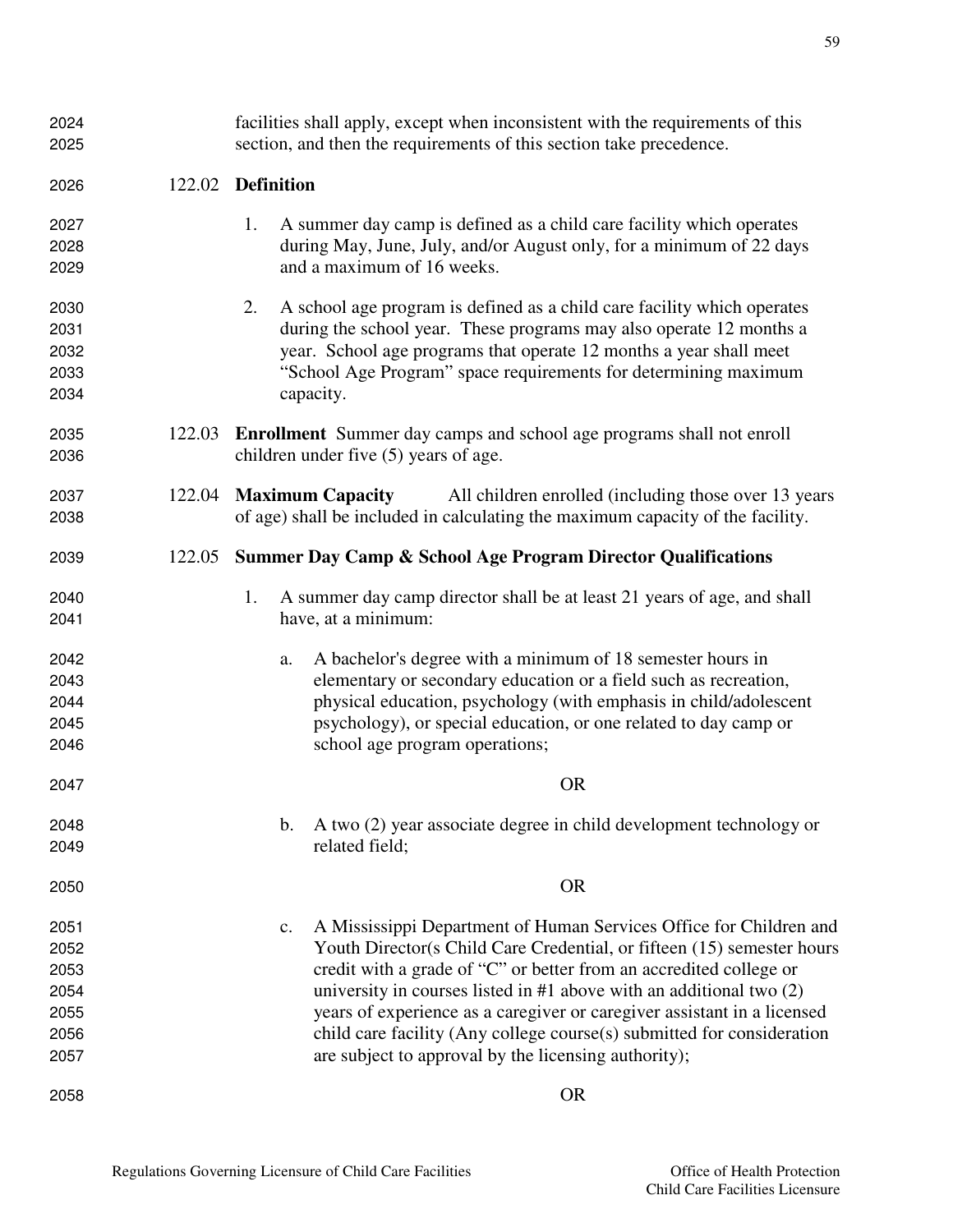experience in a school age program or four (4) summers in a day camp program. 2. Transcripts shall be provided for review by the licensing agency. 122.06 **Caregiver CPR and First Aid Certification**  1. All caregivers in summer day camps are required to have current CPR and first aid certification, copies of which shall be kept with their personnel records. 2. In school age programs that operate in a central location there shall be at least one caregiver on the premises at all times the facility is in operation that has a current certification in CPR and first aid. When groups of children are away from the central location for field trips etc., there shall be at least one caregiver with the group that holds a current certification in CPR and first aid. 122.07 **Facility Record Storage** Facility records may be retained in the administrative office. 122.08 **Indoor Square Footage and Grouping**  1. For summer day camps which routinely operate indoors in a permanent structure for two or more hours each day a minimum of 25 square feet of usable indoor floor space, per child per room, shall be maintained for each child. This shall not include hallways, bathrooms, closets, storage rooms, offices, or kitchens. When a room is used for meals, the minimum square footage per child requirement will not apply. When children are placed in groups, the maximum group size shall be determined by the following chart.

2059 d. A high school diploma or equivalent (GED) and four (4) years

2084

| Age of<br>Children in the<br>Group | <b>MAXIMUM</b><br>number of children<br><b>ALLOWED</b><br>in a group of<br>children this age | <b>MINIMUM</b><br>number of caregivers<br><b>REQUIRED</b><br>for a group of<br>children this age | <b>MINIMUM</b><br>square footage<br><b>REQUIRED</b><br>for a group of<br>children this age |
|------------------------------------|----------------------------------------------------------------------------------------------|--------------------------------------------------------------------------------------------------|--------------------------------------------------------------------------------------------|
| 5-9 years                          | 20 children                                                                                  | 1 caregiver                                                                                      | 25 square feet per child                                                                   |
| $10-12$ years                      | 25 children                                                                                  | 1 caregiver                                                                                      | 25 square feet per child                                                                   |

2085

2086 122.09 When activities for children are routinely conducted outdoors or off the 2087 premises for six (6) or more hours each day, the following requirements shall 2088 apply: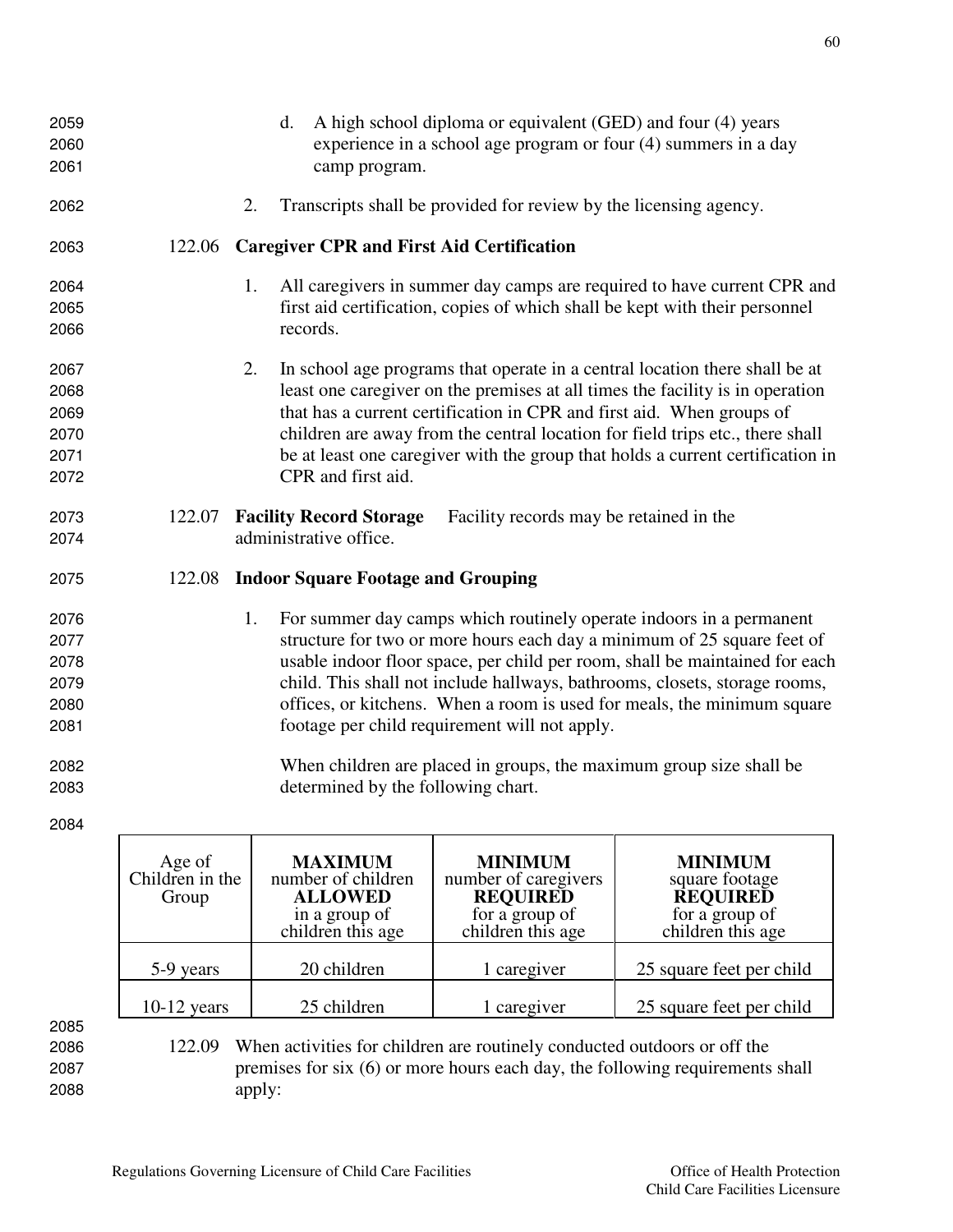| 2089<br>2090 |        | 1. | There shall be a permanent structure that serves as a home base where<br>parents deliver and pick up children.                   |
|--------------|--------|----|----------------------------------------------------------------------------------------------------------------------------------|
| 2091<br>2092 |        | 2. | There shall be a minimum of 10 square feet per child usable indoor space<br>available in the event of inclement weather.         |
| 2093         | 122.10 |    | School age programs require that a minimum of 25 square feet of usable indoor                                                    |
| 2094         |        |    | floor space, per child per room shall be maintained for each child. This shall not                                               |
| 2095         |        |    | include hallways, bathrooms, closets, storage rooms, offices, or kitchens. When                                                  |
| 2096         |        |    | a room is used for meals, the minimum square footage per child requirement                                                       |
| 2097         |        |    | will not apply.                                                                                                                  |
| 2098         | 122.11 |    | <b>Nutrition</b>                                                                                                                 |
| 2099         |        | 1. | For summer day camps or school age programs which routinely operate                                                              |
| 2100         |        |    | indoors in a permanent structure, snacks, and meals may be provided by                                                           |
| 2101         |        |    | the parents if the parents are given and adhere to policies regarding                                                            |
| 2102         |        |    | acceptable nutritional standards, as prescribed in Appendix "C" Minimum                                                          |
| 2103         |        |    | Standards for Nutritional Care in Child Care Facilities. When nutritional                                                        |
| 2104         |        |    | standards are not met by snacks and meals provided by parents, it is the                                                         |
| 2105         |        |    | summer day camp's or school age program(s responsibility to see that                                                             |
| 2106         |        |    | children are provided acceptable snacks and meals, prepared on-site or by                                                        |
| 2107         |        |    | a permitted catering establishment.                                                                                              |
| 2108<br>2109 |        | 2. | For summer day camps operating primarily as an outdoor program away<br>from the home base, the following exceptions shall apply: |
|              |        |    |                                                                                                                                  |
| 2110         |        | 3. | Milk is not required to be served in programs routinely operating outdoors                                                       |
| 2111         |        |    | or off the premises for six $(6)$ or more hours each day.                                                                        |
| 2112         |        | 4. | If food is brought from home or catered, there shall be sanitary cold                                                            |
| 2113         |        |    | storage available.                                                                                                               |
| 2114         |        |    | 5. All summer day camps shall have an adequate water supply. Potable                                                             |
| 2115         |        |    | water, from a Mississippi Department of Health approved source, shall be                                                         |
| 2116         |        |    | used for drinking. Fresh water shall be provided daily in closed                                                                 |
| 2117         |        |    | containers.                                                                                                                      |
| 2118         | 122.12 |    | <b>Transportation</b>                                                                                                            |
| 2119         |        | 1. | The staff-to-child ratio shall be maintained at all times.                                                                       |
| 2120         |        | 2. | The driver of the vehicle may be counted as a caregiver while transporting                                                       |
| 2121         |        |    | the children.                                                                                                                    |
| 2122         | 122.13 |    | <b>Toilets and Hand Washing Lavatories</b>                                                                                       |
| 2123         |        | 1. | The following ratios shall apply:                                                                                                |
|              |        |    |                                                                                                                                  |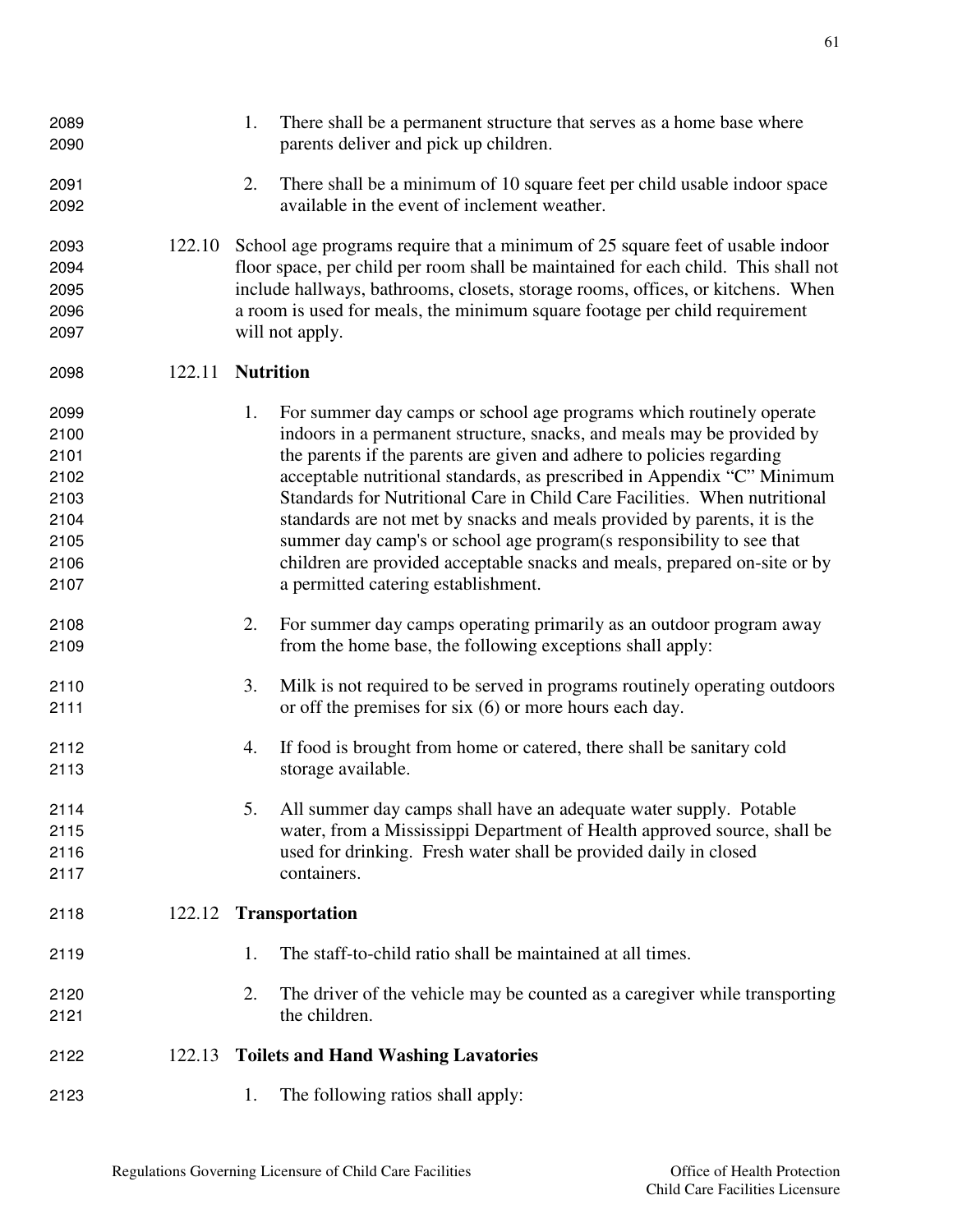| 2124                                 |     |        |                                                                 | Number of Toilets and                                                                                                                                                                                                                                                                                                                                                                                              |
|--------------------------------------|-----|--------|-----------------------------------------------------------------|--------------------------------------------------------------------------------------------------------------------------------------------------------------------------------------------------------------------------------------------------------------------------------------------------------------------------------------------------------------------------------------------------------------------|
| 2125                                 |     |        | Number of Children                                              | <b>Hand washing Lavatories</b>                                                                                                                                                                                                                                                                                                                                                                                     |
| 2126                                 |     |        | $1 - 30$                                                        | 1 of each                                                                                                                                                                                                                                                                                                                                                                                                          |
| 2127                                 |     |        | $31 - 60$                                                       | 2 of each                                                                                                                                                                                                                                                                                                                                                                                                          |
| 2128                                 |     |        | 60-90                                                           | 3 of each                                                                                                                                                                                                                                                                                                                                                                                                          |
| 2129<br>2130                         |     |        | 2.<br>one (1) hand washing lavatory.                            | For each additional 30 children or portion thereof, add one (1) toilet and                                                                                                                                                                                                                                                                                                                                         |
| 2131<br>2132                         |     |        | 3.                                                              | Urinals (in boys restrooms) shall count as one-half $($ ( $)$ a toilet not to<br>exceed 33 percent of the total number of toilets required.                                                                                                                                                                                                                                                                        |
| 2133                                 |     |        | 4.                                                              | Separate facilities for boys and girls shall be provided.                                                                                                                                                                                                                                                                                                                                                          |
| 2134<br>2135<br>2136                 |     |        | 5.<br>provided.                                                 | For summer day camps operating primarily as an outdoor program away<br>from the home base, alternative methods of hand washing may be                                                                                                                                                                                                                                                                              |
| 2137<br>2138<br>2139<br>2140<br>2141 |     |        |                                                                 | 122.14 Equipment Archery equipment, firearms (e.g., skeet shooting, target practice,<br>etc.), power equipment, and other potentially hazardous items shall be stored in<br>a locked area when not in use. These items shall be used by children only under<br>the direction and supervision of an individual certified by a state or national<br>organization recognized by the Mississippi Department of Health. |
| 2142<br>2143<br>2144                 |     | 122.15 | <b>Immunization Requirements</b>                                | Children properly enrolled in a Summer Day<br>Camp or School Age Program are not required to have a Certificate of<br>Immunization Compliance (MSDH Form 121) in their record.                                                                                                                                                                                                                                     |
| 2145                                 | 123 |        | <b>HOURLY CHILD CARE</b>                                        |                                                                                                                                                                                                                                                                                                                                                                                                                    |
| 2146<br>2147<br>2148<br>2149         |     | 123.01 | <b>General</b><br>requirements of this section take precedence. | For a child care facility operating pursuant to a license for an<br>"Hourly Child Care," the regulations for child care facilities shall apply, except<br>when inconsistent with the requirements of this section, and then the                                                                                                                                                                                    |
| 2150                                 |     | 123.02 | <b>Definition</b>                                               |                                                                                                                                                                                                                                                                                                                                                                                                                    |
| 2151<br>2152                         |     |        | 1.                                                              | An "Hourly Child Care Facility" is defined as a facility that meets the<br>provisions of these regulations for a "Child Care Facility" and:                                                                                                                                                                                                                                                                        |
| 2153<br>2154                         |     |        | a.                                                              | Limits the care of a child to no more than eight $(8)$ hours per stay not<br>to exceed a total of 45 hours in any calendar month period; and                                                                                                                                                                                                                                                                       |
| 2155<br>2156                         |     |        | b.                                                              | Provides supervised, short term, hourly care on a temporary basis in<br>conjunction with a specific facility or business complex such as, but                                                                                                                                                                                                                                                                      |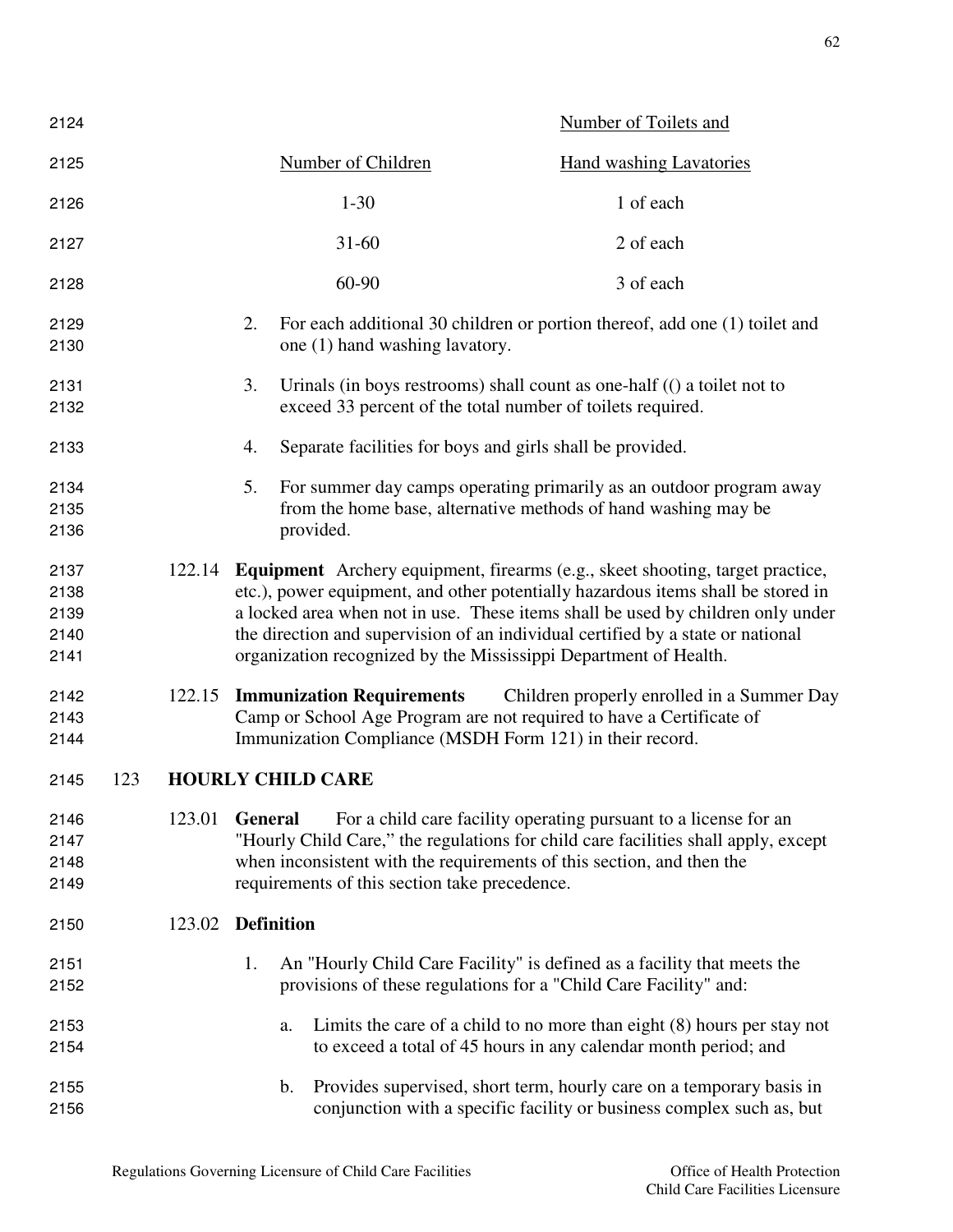| 2157<br>2158 |        | not limited to, hotels; shopping malls; recreational, sporting, or<br>entertainment facilities. |
|--------------|--------|-------------------------------------------------------------------------------------------------|
| 2159         |        | Hourly child care facilities are not appropriate for full time child care and<br>2.             |
| 2160         |        | will not be allowed to provide that type of service. When it is determined                      |
| 2161         |        | by the licensing agency that a facility provides child care services on a full                  |
| 2162         |        | time basis, the facility shall meet all requirements for a regular child care                   |
| 2163         |        | facility as set forth in the preceding sections of these regulations.                           |
| 2164         |        | 123.03 Facility Policy and Procedures                                                           |
| 2165         |        | Parents shall be provided a written statement of policies pertaining to<br>1.                   |
| 2166         |        | emergency situations, meals, snacks, procedures for releasing a child to                        |
| 2167         |        | parent, and any other information regarding hourly child care facility                          |
| 2168         |        | operation. All policies and procedures will be submitted to the licensing                       |
| 2169         |        | agency and reviewed prior to a license being issued. Written guidelines                         |
| 2170         |        | will be provided to applicants as part of the application packet.                               |
| 2171         |        | The care of a child shall be no more than eight (8) hours per stay and shall<br>2.              |
| 2172         |        | not exceed a total of 45 hours in any calendar month period.                                    |
| 2173         |        | When business hours exceed 12 hours in a 24 hour period, the program<br>3.                      |
| 2174         |        | will be reviewed on an individual basis for compliance with regulations                         |
| 2175         |        | addressing evening and overnight care.                                                          |
| 2176         |        | 123.04 Personnel Requirements Students in a field study placement, a practicum, or              |
| 2177         |        | vocational child care training program may not assist in the care of the children               |
| 2178         |        | in hourly child care facilities.                                                                |
| 2179         |        | 123.05 Records and Reports<br>In addition to all records and reports required in                |
| 2180         |        | these regulations, hourly child care facilities shall maintain a log containing the             |
| 2181         |        | name, address, and home telephone number of each child along with the date                      |
| 2182         |        | and time of arrival and departure. The hourly child care facility shall maintain                |
| 2183         |        | information necessary to contact local law enforcement officials and the                        |
| 2184         |        | Mississippi Department of Human Services when a child is left at the facility                   |
| 2185         |        | past its hours of operation, or for an extended period of time.                                 |
| 2186         | 123.06 | <b>Health Records</b><br>Sample forms for duplication will be provided to operators             |
| 2187         |        | to ensure adequate health information is taken on the children served. Only                     |
| 2188         |        | forms that substantially comply with the aforementioned sample forms will be                    |
| 2189         |        | acceptable. Registration forms will include a signed statement which will serve                 |
| 2190         |        | as verification that a child has received all age-appropriate immunizations.                    |
| 2191         |        | Other information to be included on the form will be the home or forwarding                     |
| 2192         |        | telephone numbers and addresses to be used when the parent must be informed                     |
| 2193         |        | of situations or conditions after the child is no longer at the hourly child care               |
| 2194         |        | facility.                                                                                       |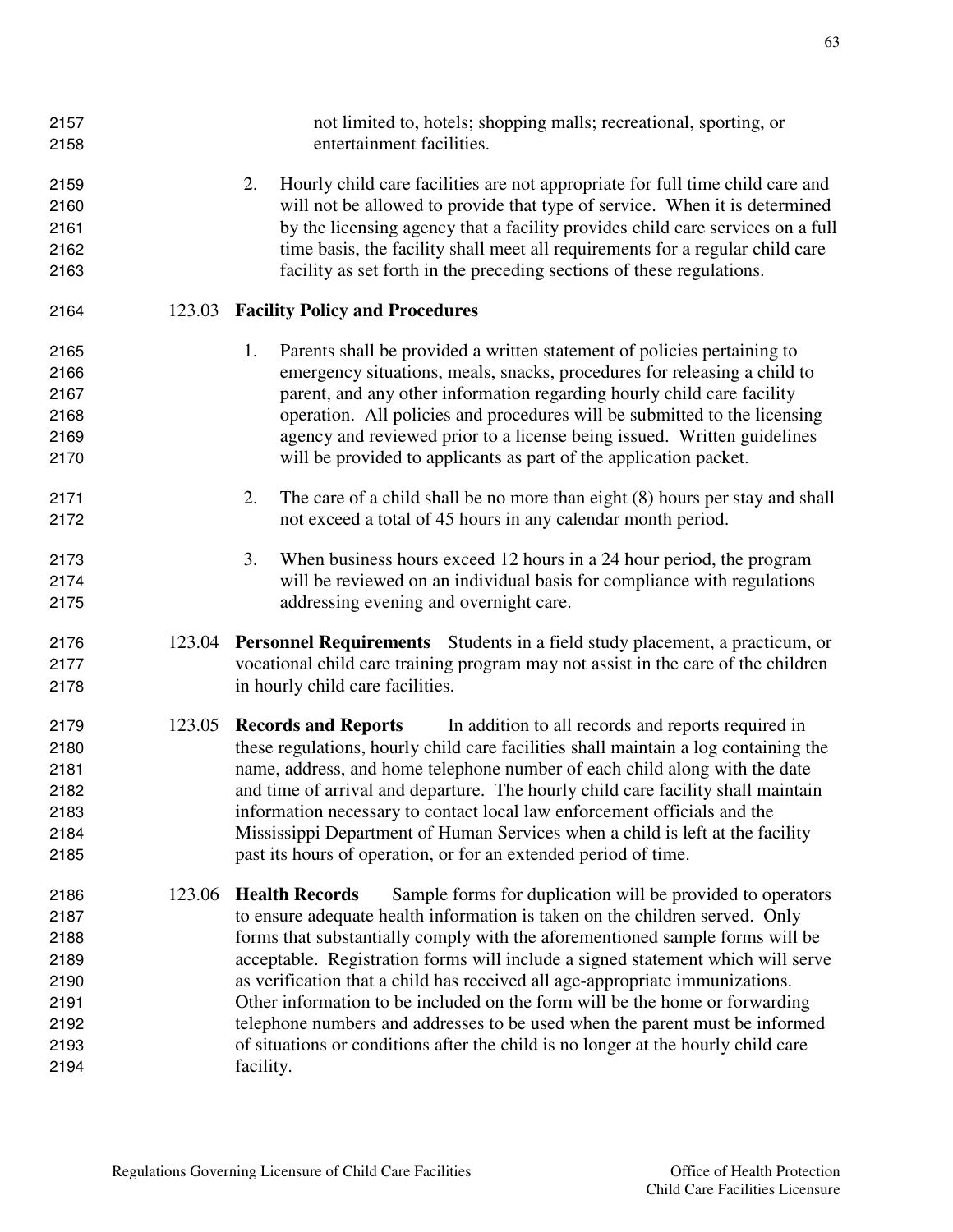| 2196<br>2197<br>2198<br>2199<br>2200<br>2201 |        |    | the requirement that a planned written program of activities be submitted as part<br>of the licensing process. However, the facility shall provide adequate space and<br>equipment to allow children to choose between quiet and active play.<br>Appropriate toys and books for quiet play shall be maintained in a physically<br>separate area that is a sufficient distance from active play to reduce noise and to<br>assure a quiet, relaxed environment. |
|----------------------------------------------|--------|----|---------------------------------------------------------------------------------------------------------------------------------------------------------------------------------------------------------------------------------------------------------------------------------------------------------------------------------------------------------------------------------------------------------------------------------------------------------------|
| 2202                                         | 123.08 |    | <b>Buildings and Grounds</b>                                                                                                                                                                                                                                                                                                                                                                                                                                  |
| 2203                                         |        | 1. | A certificate of inspection and approval by the fire department of the                                                                                                                                                                                                                                                                                                                                                                                        |
| 2204                                         |        |    | municipality or other political subdivision in which the child care facility                                                                                                                                                                                                                                                                                                                                                                                  |
| 2205                                         |        |    | is located shall be submitted to the licensing agency with the application                                                                                                                                                                                                                                                                                                                                                                                    |
| 2206                                         |        |    | and license fee. Except that if no fire department exists where the facility                                                                                                                                                                                                                                                                                                                                                                                  |
| 2207                                         |        |    | is located, the State Fire Marshall shall certify as to the inspection for                                                                                                                                                                                                                                                                                                                                                                                    |
| 2208                                         |        |    | safety from fire hazards.                                                                                                                                                                                                                                                                                                                                                                                                                                     |
| 2209                                         |        |    | The inspection form to be used for fire inspections shall be MSDH Form                                                                                                                                                                                                                                                                                                                                                                                        |
| 2210                                         |        |    | #333 and shall be signed by a signatory authority of the fire inspection                                                                                                                                                                                                                                                                                                                                                                                      |
| 2211                                         |        |    | authority making the inspection.                                                                                                                                                                                                                                                                                                                                                                                                                              |
| 2212                                         |        | 2. | In non-land-based facilities only ground level space with exits directly to                                                                                                                                                                                                                                                                                                                                                                                   |
| 2213                                         |        |    | the outside will be approved.                                                                                                                                                                                                                                                                                                                                                                                                                                 |
| 2214                                         |        | 3. | A written emergency evacuation route shall be posted in a conspicuous                                                                                                                                                                                                                                                                                                                                                                                         |
| 2215                                         |        |    | location within each room used by children. The plan will be subject to                                                                                                                                                                                                                                                                                                                                                                                       |
| 2216                                         |        |    | review, evaluation, and approval by the licensing agency.                                                                                                                                                                                                                                                                                                                                                                                                     |
| 2217                                         |        | 4. | Space requirements shall comply with the standards set forth in these                                                                                                                                                                                                                                                                                                                                                                                         |
| 2218                                         |        |    | regulations. However, in the absence of adequate outdoor playground                                                                                                                                                                                                                                                                                                                                                                                           |
| 2219                                         |        |    | area, not less than 25 percent nor more than 50 percent of the space                                                                                                                                                                                                                                                                                                                                                                                          |
| 2220                                         |        |    | allocated for children three $(3)$ to 13 years of age shall be set aside and                                                                                                                                                                                                                                                                                                                                                                                  |
| 2221                                         |        |    | dedicated to large muscle development activities. Such areas shall contain                                                                                                                                                                                                                                                                                                                                                                                    |
| 2222                                         |        |    | appropriate play equipment for large muscle development. Such                                                                                                                                                                                                                                                                                                                                                                                                 |
| 2223                                         |        |    | equipment may include but is not limited to indoor gyms specifically                                                                                                                                                                                                                                                                                                                                                                                          |
| 2224                                         |        |    | designed and approved for children in the three $(3)$ to 13 years of age                                                                                                                                                                                                                                                                                                                                                                                      |
| 2225                                         |        |    | group. Final approval of the appropriateness of the equipment to be                                                                                                                                                                                                                                                                                                                                                                                           |
| 2226                                         |        |    | located in the designated area shall be made by the licensing agency.                                                                                                                                                                                                                                                                                                                                                                                         |
| 2227                                         |        | 5. | If outdoor playground space is provided, but inadequate for the maximum                                                                                                                                                                                                                                                                                                                                                                                       |
| 2228                                         |        |    | capacity of the building, a schedule shall be provided to show how                                                                                                                                                                                                                                                                                                                                                                                            |
| 2229                                         |        |    | outdoor play time will be made available to all the children. At no time                                                                                                                                                                                                                                                                                                                                                                                      |
| 2230                                         |        |    | will there be more children on the playground than the maximum number                                                                                                                                                                                                                                                                                                                                                                                         |
| 2231                                         |        |    | allowed computed at 70 square feet per child. Maximum outdoor                                                                                                                                                                                                                                                                                                                                                                                                 |
| 2232                                         |        |    | playground area capacity shall be posted and adhered to at all times the                                                                                                                                                                                                                                                                                                                                                                                      |
| 2233                                         |        |    | area is in use.                                                                                                                                                                                                                                                                                                                                                                                                                                               |

123.07 **Program of Activities** Hourly child care facility programs are exempt from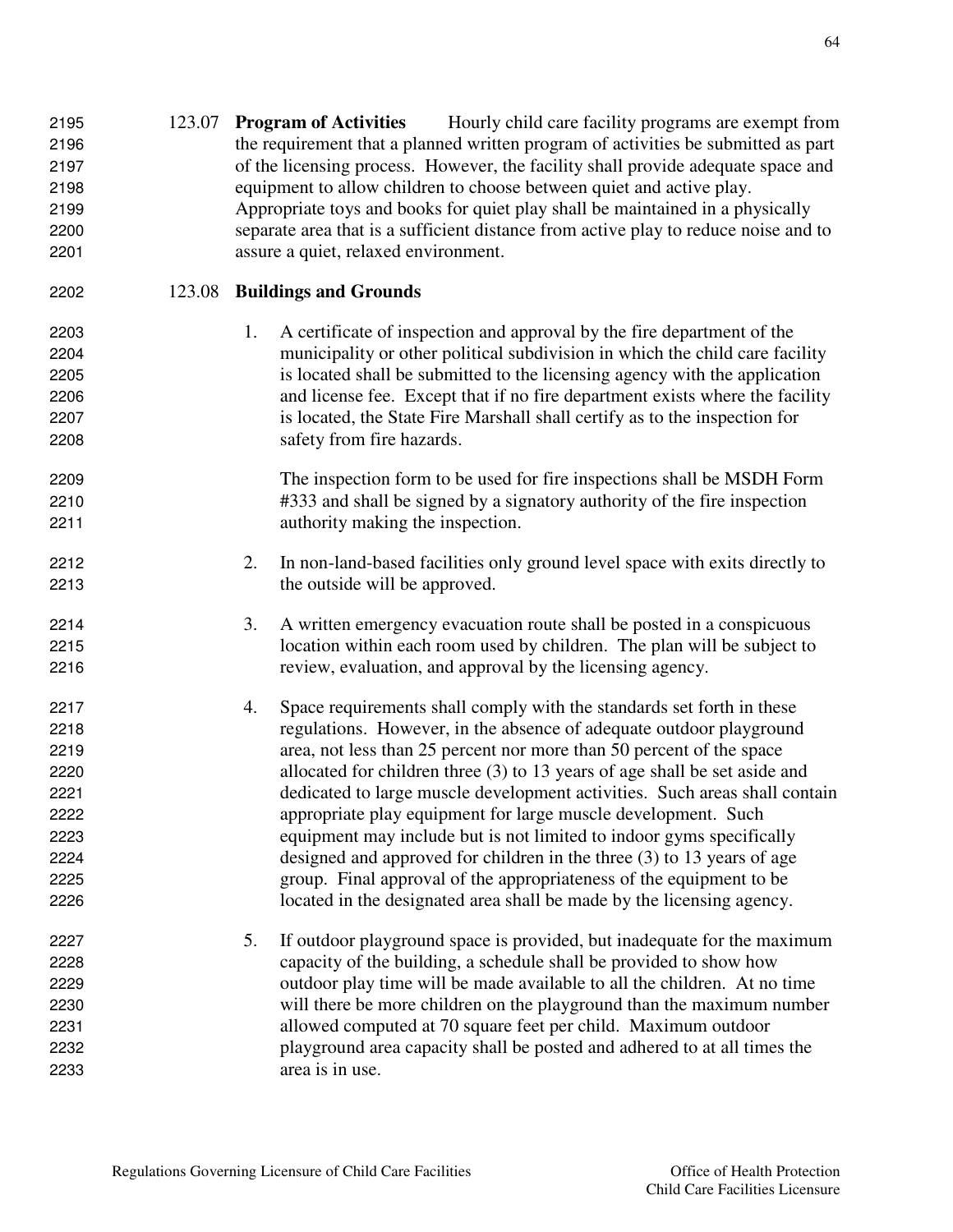| 2234<br>2235<br>2236<br>2237<br>2238<br>2239<br>2240 |        | 6.               | When kitchens are not on-site, the hourly child care facility is required to<br>maintain adequate storage and refrigeration for snacks. Also, food shall<br>be served in disposable containers unless an acceptable method of<br>dishwashing is available (Appendix "E"). All food served shall come<br>from a permitted kitchen or catering facility. Food service shall comply<br>with the standard set in the current 10.0 Regulation Food Code as<br>published by the Mississippi Department of Health. |
|------------------------------------------------------|--------|------------------|-------------------------------------------------------------------------------------------------------------------------------------------------------------------------------------------------------------------------------------------------------------------------------------------------------------------------------------------------------------------------------------------------------------------------------------------------------------------------------------------------------------|
| 2241<br>2242<br>2243                                 |        | 7.               | The ratio of one $(1)$ hand washing lavatory and one $(1)$ toilet for every 30<br>children shall be maintained. Separate facilities are required for boys and<br>girls.                                                                                                                                                                                                                                                                                                                                     |
| 2244<br>2245<br>2246                                 | 123.09 | <b>Nutrition</b> | Parents of children being cared for in an hourly child care facility<br>shall be informed in writing of the availability of meals and the following<br>requirements:                                                                                                                                                                                                                                                                                                                                        |
| 2247<br>2248                                         |        | 1.               | When a child is in a facility for three (3) or more hours, a snack shall be<br>provided.                                                                                                                                                                                                                                                                                                                                                                                                                    |
| 2249<br>2250                                         |        | 2.               | Children under five (5) years of age will be provided snacks on request,<br>regardless of the length of time spent in the facility.                                                                                                                                                                                                                                                                                                                                                                         |
| 2251<br>2252                                         |        | 3.               | At regular meal times, all children present shall be offered a meal.<br>Regular meal times are defined as follows:                                                                                                                                                                                                                                                                                                                                                                                          |
| 2253                                                 |        |                  | Breakfast - between 7 a.m. and 9 a.m.<br>a.                                                                                                                                                                                                                                                                                                                                                                                                                                                                 |
| 2254                                                 |        |                  | b.<br>Lunch - between 11 a.m. and 1 p.m.                                                                                                                                                                                                                                                                                                                                                                                                                                                                    |
| 2255                                                 |        |                  | Supper - between 5 p.m. and 7 p.m.<br>c.                                                                                                                                                                                                                                                                                                                                                                                                                                                                    |
| 2256<br>2257                                         |        | 4.               | All meals shall meet the nutritional standards prescribed in Appendix "C"<br>Minimum Standards for Nutritional Care in Child Care Facilities.                                                                                                                                                                                                                                                                                                                                                               |
| 2258                                                 |        |                  | 123.10 Abuse and Neglect Reports                                                                                                                                                                                                                                                                                                                                                                                                                                                                            |
| 2259<br>2260<br>2261<br>2262                         |        | 1.               | All employees will be informed by the hourly child care facility director of<br>the individual's responsibility in reporting suspected abuse and neglect.<br>Copies of the child abuse law shall be provided to each employee<br>(Appendix "A").                                                                                                                                                                                                                                                            |
| 2263<br>2264<br>2265<br>2266<br>2267<br>2268         |        | 2.               | Reports of suspected child abuse or neglect will be made to the<br>Mississippi Department of Human Services and/or local law enforcement<br>officials in accordance with state law. Because abused or neglected<br>children requiring immediate attention are often identified after traditional<br>business hours of the Mississippi Department of Human Services, reports<br>of this nature shall also be made to local law enforcement.                                                                  |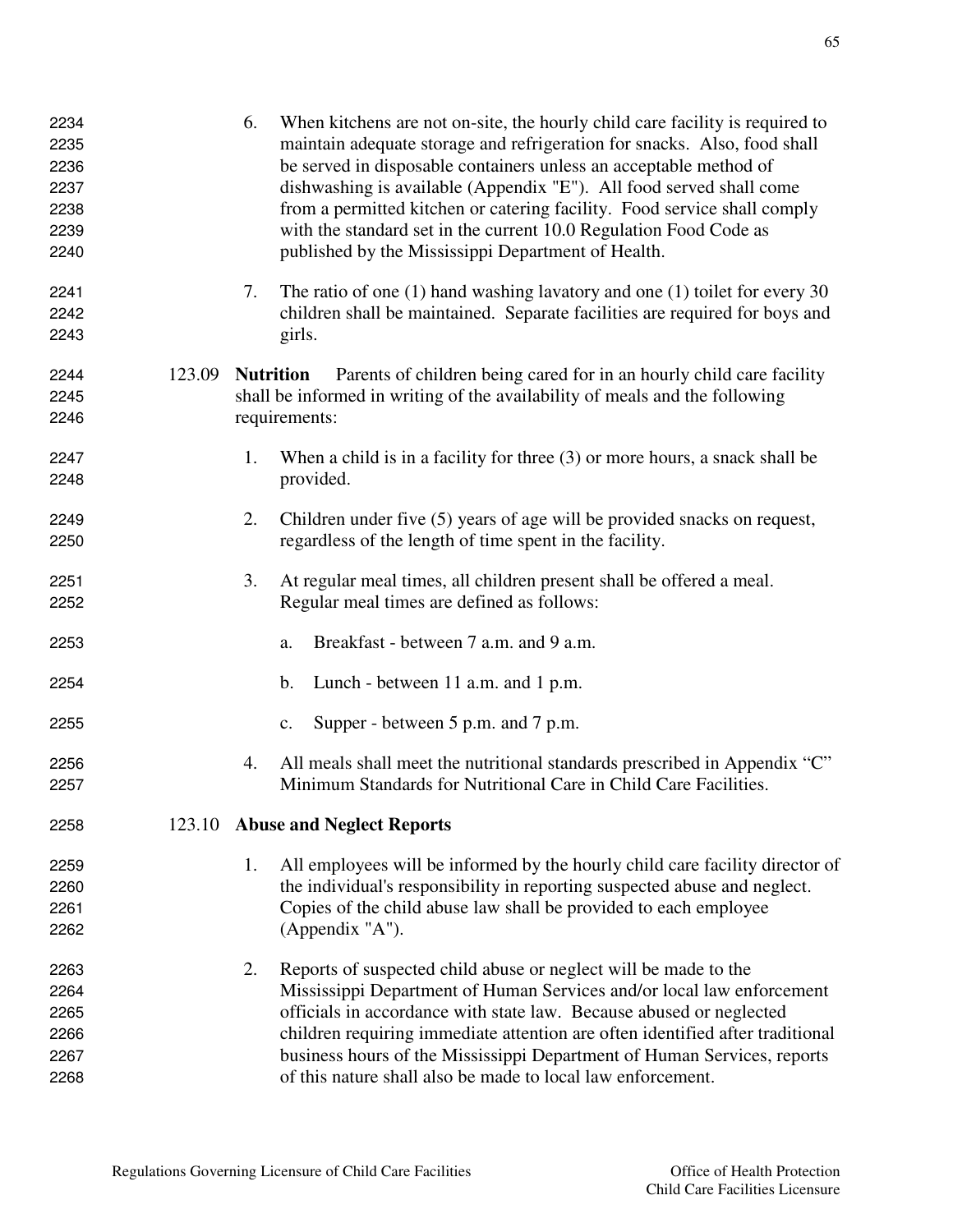| 2276<br>2277<br>2278<br>2279<br>2280 |     |                  |    | enforcement and the Mississippi Department of Human Services to<br>establish a workable procedure for reporting cases when a child has been<br>left at the hourly child care facility for an extended period of time after<br>business hours or when allowing a child to leave the hourly child care<br>facility will place that child at risk or in potential danger. |
|--------------------------------------|-----|------------------|----|------------------------------------------------------------------------------------------------------------------------------------------------------------------------------------------------------------------------------------------------------------------------------------------------------------------------------------------------------------------------|
| 2281<br>2282                         | 124 | <b>PENALTIES</b> |    | HEARINGS, EMERGENCY SUSPENSIONS, LEGAL ACTIONS AND                                                                                                                                                                                                                                                                                                                     |
|                                      |     |                  |    |                                                                                                                                                                                                                                                                                                                                                                        |
| 2283                                 |     | 124.01           |    | <b>Emergency Suspensions of License</b>                                                                                                                                                                                                                                                                                                                                |
| 2284                                 |     |                  | 1. | Any license issued pursuant to these regulations may be suspended prior                                                                                                                                                                                                                                                                                                |
| 2285                                 |     |                  |    | to a hearing if the licensing agency has reasonable cause to believe that the                                                                                                                                                                                                                                                                                          |
| 2286                                 |     |                  |    | operation of the child care facility constitutes a substantial hazard to the                                                                                                                                                                                                                                                                                           |
| 2287                                 |     |                  |    | health or safety of the children cared for by the child care facility.                                                                                                                                                                                                                                                                                                 |
| 2288                                 |     |                  | 2. | Whenever a license is to be suspended, the operator or director shall be                                                                                                                                                                                                                                                                                               |
| 2289                                 |     |                  |    | notified in writing that the license, upon service of the notice, is                                                                                                                                                                                                                                                                                                   |
| 2290                                 |     |                  |    | immediately suspended. The notice shall contain the reason for the                                                                                                                                                                                                                                                                                                     |
| 2291                                 |     |                  |    | emergency suspension, and shall set a date for a hearing, which shall be                                                                                                                                                                                                                                                                                               |
| 2292                                 |     |                  |    | within 14 days of the service of notice.                                                                                                                                                                                                                                                                                                                               |
| 2293                                 |     |                  |    | 124.02 Denial, Revocation, or Suspension of License The licensing agency may                                                                                                                                                                                                                                                                                           |
| 2294                                 |     |                  |    | deny, refuse to renew, suspend, revoke, or restrict a license of any child care                                                                                                                                                                                                                                                                                        |
| 2295                                 |     |                  |    | facility upon one $(1)$ or more of the following grounds:                                                                                                                                                                                                                                                                                                              |
| 2296                                 |     |                  | 1. | Fraud, misrepresentation, or concealment of a material fact by the operator                                                                                                                                                                                                                                                                                            |
| 2297                                 |     |                  |    | in securing the issuance or renewal of a license;                                                                                                                                                                                                                                                                                                                      |
| 2298                                 |     |                  | 2. | Conviction of an operator of any crime, if the licensing agency finds that                                                                                                                                                                                                                                                                                             |
| 2299                                 |     |                  |    | the acts of which the operator has been convicted could have a detrimental                                                                                                                                                                                                                                                                                             |
| 2300                                 |     |                  |    | effect on the children cared for by the child care facility;                                                                                                                                                                                                                                                                                                           |
| 2301                                 |     |                  | 3. | Violation of any of the provisions of the act or of these rules and                                                                                                                                                                                                                                                                                                    |
| 2302                                 |     |                  |    | regulations;                                                                                                                                                                                                                                                                                                                                                           |
| 2303                                 |     |                  | 4. | Any conduct, or failure to act, which is determined by the licensing                                                                                                                                                                                                                                                                                                   |
| 2304                                 |     |                  |    | agency to threaten the health or safety of a child;                                                                                                                                                                                                                                                                                                                    |
|                                      |     |                  |    |                                                                                                                                                                                                                                                                                                                                                                        |

3. Hourly child care facility operators and/or directors are encouraged to establish a working relationship with local law enforcement authorities and the Mississippi Department of Human Services. In extreme situations where local county Department of Human Services staff cannot be reached, operators and/or directors will report to the statewide 24-hour Child Abuse Hotline at 1-800-222-8000.

4. Operators and/or directors will work in conjunction with the local law

Regulations Governing Licensure of Child Care Facilities **Office of Health Protection**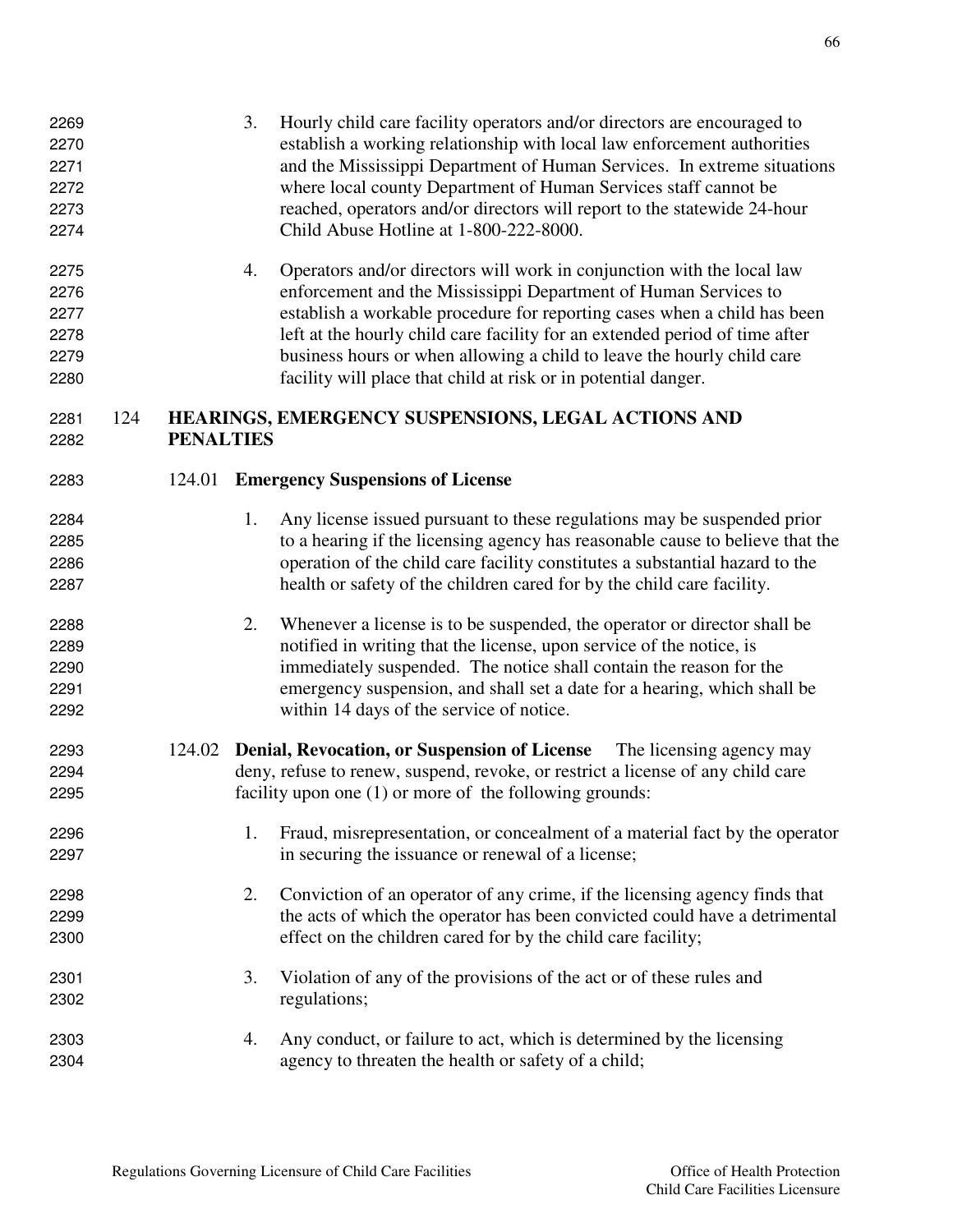| 2305<br>2306 |        | 5. | Failure by the child care facility to have all criminal records and child<br>abuse central registry checks on file at the facility; and/or |
|--------------|--------|----|--------------------------------------------------------------------------------------------------------------------------------------------|
| 2307         |        | 6. | Information received by the licensing authority as a result of the criminal                                                                |
| 2308         |        |    | records check (fingerprinting) or the child abuse central registry check on                                                                |
| 2309         |        |    | an operator.                                                                                                                               |
|              |        |    |                                                                                                                                            |
| 2310         | 124.03 |    | <b>Notification</b>                                                                                                                        |
| 2311         |        | 1. | Prior to the denial, refusal to renew, suspension, revocation or restriction                                                               |
| 2312         |        |    | of a license, and at the time of the imposition of any fine, written notice of                                                             |
| 2313         |        |    | the contemplated action shall be given to the applicant or person named on                                                                 |
| 2314         |        |    | the license of the child care facility, at the address on record with the                                                                  |
| 2315         |        |    | licensing agency. Such notice shall specify the reasons for the proposed                                                                   |
| 2316         |        |    | action and shall notify the operator of the right to a district level hearing                                                              |
| 2317         |        |    | on the matter.                                                                                                                             |
| 2318         |        | 2. | Where the contemplated action is the revocation of a license, and when the                                                                 |
| 2319         |        |    | proposed revocation is based on Section 25-2 $(C)$ or $(D)$ and involves                                                                   |
| 2320         |        |    | physical harm or injury to a child, no district level hearing will be                                                                      |
| 2321         |        |    | provided. In such cases, the licensee will be notified of his opportunity for                                                              |
| 2322         |        |    | a state level hearing.                                                                                                                     |
|              |        |    |                                                                                                                                            |
| 2323         | 124.04 |    | <b>District Level Hearing</b>                                                                                                              |
| 2324         |        | 1. | If requested in writing within 10 calendar days of receipt of said notice, a                                                               |
| 2325         |        |    | hearing shall be provided in which the operator or applicant may show                                                                      |
| 2326         |        |    | cause why the license should be renewed or should not be denied,                                                                           |
| 2327         |        |    | suspended, revoked, or restricted, or the fine should not be imposed.                                                                      |
| 2328         |        | 2. | Any hearing requested pursuant to Section $25-4(A)$ shall be held no less                                                                  |
| 2329         |        |    | than five (5) calendar days and no more than 20 calendar days from the                                                                     |
| 2330         |        |    | receipt of any request for a hearing, unless an alternate time frame is                                                                    |
| 2331         |        |    | agreed to by both parties.                                                                                                                 |
| 2332         |        | 3. | The district level hearing shall be informal. However, the hearing officer                                                                 |
| 2333         |        |    |                                                                                                                                            |
| 2334         |        |    | must keep a record of the proceedings and provide the licensee with a                                                                      |
| 2335         |        |    | written order outlining his decision within 10 calendar days of conclusion<br>of the district level hearing.                               |
| 2336         |        | 4. | Within 10 calendar days of the receipt of the district level decision the                                                                  |
| 2337         |        |    | licensee may make a written request for a new hearing at the state level.                                                                  |
| 2338         |        |    |                                                                                                                                            |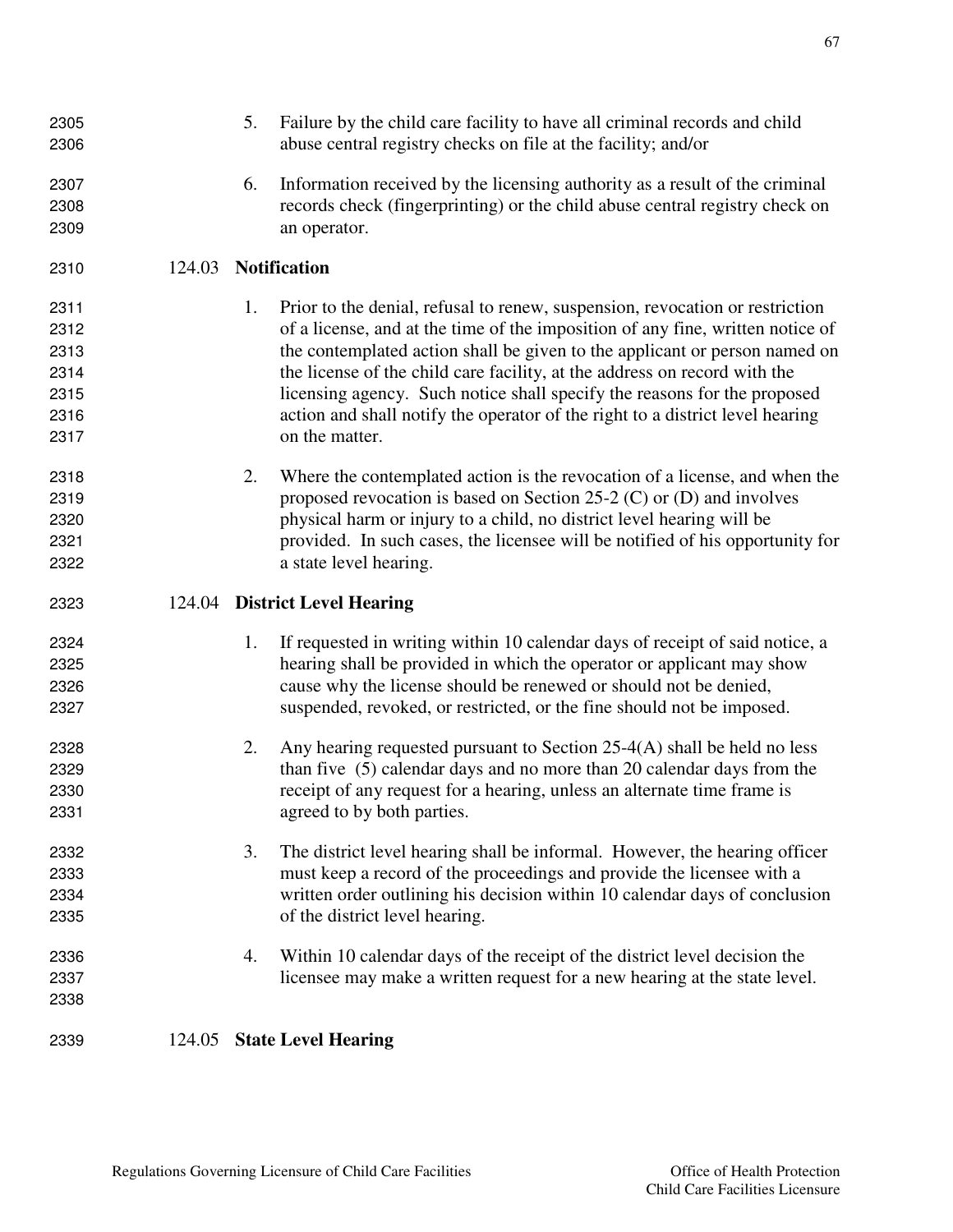| 2340<br>2341<br>2342                                         |        | At the state level, a hearing officer, appointed by the State Health Officer,<br>1.<br>shall conduct a hearing to be scheduled within 30 calendar days of receipt<br>of the request for such hearing.                                                                                                                                                                                                                                                                                                                                                                                                                                                                                 |
|--------------------------------------------------------------|--------|---------------------------------------------------------------------------------------------------------------------------------------------------------------------------------------------------------------------------------------------------------------------------------------------------------------------------------------------------------------------------------------------------------------------------------------------------------------------------------------------------------------------------------------------------------------------------------------------------------------------------------------------------------------------------------------|
| 2343<br>2344<br>2345<br>2346<br>2347<br>2348<br>2349         |        | 2.<br>Within 30 calendar days of the hearing, or such time frame as determined<br>during the hearing, written findings of fact, together with a<br>recommendation for action, shall be forwarded to the State Health Officer.<br>The State Health Officer shall decide what, if any, action is to be taken on<br>the recommendation within 14 calendar days of receipt of the<br>recommendation. Written notice of the decision of the State Health<br>Officer shall be provided to the operator.                                                                                                                                                                                     |
| 2350<br>2351<br>2352<br>2353<br>2354<br>2355<br>2356<br>2357 | 124.06 | Any operator who disagrees with or is aggrieved by a decision of<br><b>Appeal</b><br>the licensing agency in regard to the suspension, revocation, or restriction of a<br>license may appeal to the Chancery Court of the county in which the child care<br>facility is located. The appeal shall be filed no later than 30 calendar days after<br>the operator receives written notice of the final administrative action by the<br>licensing agency as to the suspension, revocation, or restriction of the license.<br>The operator shall have the burden of proving that the decision of the licensing<br>agency was not in accordance with applicable law and these regulations. |
| 2358<br>2359<br>2360<br>2361<br>2362                         |        | If a facility is allowed to continue to operate during the appeal process, it will<br>remain under the regulation of the licensing agency and will be subject to all<br>current licensure regulations to include, but not limited to, inspection of the<br>facility, review of facility and children(s records, submission of all required or<br>requested documents, and payment of all applicable fees and/or fines.                                                                                                                                                                                                                                                                |
| 2363<br>2364<br>2365<br>2366<br>2367<br>2368<br>2369         | 124.07 | Injunction Notwithstanding the existence of any other remedy, the licensing<br>agency may, in the manner provided by law, in term time or in vacation, upon<br>the advice of the Attorney General who shall represent the licensing agency in<br>the proceedings, maintain an action in the name of the state for injunction or<br>other proper remedy against any person to restrain or prevent the establishment,<br>conduct, management, or operation of a child care facility with or without a<br>license under the act, or otherwise in violation of these regulations.                                                                                                         |
| 2370<br>2371<br>2372<br>2373<br>2374                         | 124.08 | <b>Criminal Penalties</b> Any person establishing, conducting, managing, or<br>operating a child care facility without a license pursuant to these regulations<br>shall be guilty of a misdemeanor, and, upon conviction, shall be fined not more<br>than one hundred dollars (\$100.00) for the first offense, and not more than two<br>hundred dollars (\$200.00) for each subsequent offense.                                                                                                                                                                                                                                                                                      |
| 2375                                                         | 124.09 | <b>Violations, Penalties, and Fines</b>                                                                                                                                                                                                                                                                                                                                                                                                                                                                                                                                                                                                                                               |
| 2376<br>2377<br>2378                                         |        | Any Class I violation of these regulations, in the discretion of the licensing<br>1.<br>agency, is punishable by a fine of five hundred dollars (\$500.00) for a first<br>occurrence and a fine of one thousand dollars (\$1000.00) for each                                                                                                                                                                                                                                                                                                                                                                                                                                          |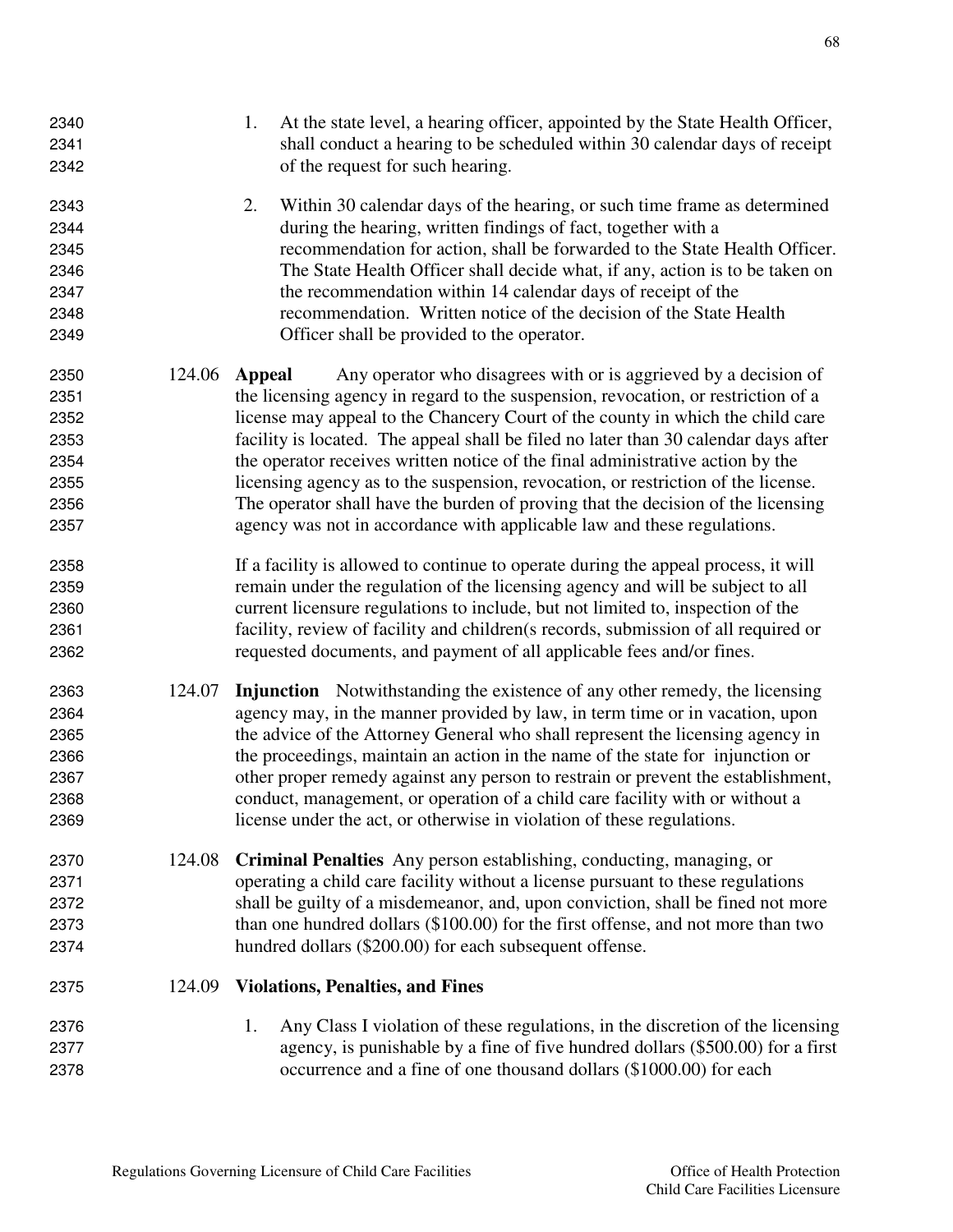| 2379<br>2380                                                         |               | subsequent occurrence of the same violation. Each violation is considered<br>a separate offense.                                                                                                                                                                                                                                                                                                                                                                                                                                                                                                                                          |  |  |
|----------------------------------------------------------------------|---------------|-------------------------------------------------------------------------------------------------------------------------------------------------------------------------------------------------------------------------------------------------------------------------------------------------------------------------------------------------------------------------------------------------------------------------------------------------------------------------------------------------------------------------------------------------------------------------------------------------------------------------------------------|--|--|
| 2381                                                                 |               | The following are Class I violations:                                                                                                                                                                                                                                                                                                                                                                                                                                                                                                                                                                                                     |  |  |
| 2382<br>2383                                                         | a.            | Failure to prevent the death, dismemberment, or permanent disability<br>of a child.                                                                                                                                                                                                                                                                                                                                                                                                                                                                                                                                                       |  |  |
| 2384<br>2385                                                         | $\mathbf b$ . | Allowing a child to be unattended at a licensed child care facility<br>before or after operating hours.                                                                                                                                                                                                                                                                                                                                                                                                                                                                                                                                   |  |  |
| 2386<br>2387                                                         | $C_{\bullet}$ | Allowing a child to be unattended when not at the licensed facility but<br>under the care of the licensed facility.                                                                                                                                                                                                                                                                                                                                                                                                                                                                                                                       |  |  |
| 2388<br>2389<br>2390<br>2391                                         |               | Should a facility be cited for Class I violations on two (2) separate<br>occasions, it may be cause for suspension or revocation of the facility<br>license for habitual noncompliance with the Regulations Governing<br><b>Licensure of Child Care Facilities.</b>                                                                                                                                                                                                                                                                                                                                                                       |  |  |
| 2392<br>2393<br>2394<br>2395<br>2396<br>2397<br>2398<br>2399<br>2400 | 2.            | Any Class II violation of these regulations, in the discretion of the<br>licensing agency, is punishable by a fine of fifty dollars (\$50.00) for a first<br>occurrence and a fine of one hundred dollars (\$100.00) for each<br>subsequent occurrence upon further inspections within the same licensure<br>term. Each violation is considered a separate offense. Example: If a<br>facility is five $(5)$ children over maximum capacity it constitutes five $(5)$<br>separate Class II violations and would be subject to a two hundred fifty<br>dollar (\$250.00) or five hundred dollar (\$500.00) fine, whichever is<br>applicable. |  |  |
| 2401                                                                 |               | The following are Class II violations:                                                                                                                                                                                                                                                                                                                                                                                                                                                                                                                                                                                                    |  |  |
| 2402                                                                 | a.            | Failure to maintain proper staff-to-child ratio (Sections 8-1 and 8-2);                                                                                                                                                                                                                                                                                                                                                                                                                                                                                                                                                                   |  |  |
| 2403                                                                 |               | b. Exceeding licensed maximum capacity (Section $1-1(c)$ );                                                                                                                                                                                                                                                                                                                                                                                                                                                                                                                                                                               |  |  |
| 2404<br>2405                                                         | c.            | Failure to have a proper criminal record check in a personnel record<br>(Section 6-4(A) $(6)$ );                                                                                                                                                                                                                                                                                                                                                                                                                                                                                                                                          |  |  |
| 2406<br>2407                                                         | d.            | Failure to have a proper child abuse central registry check in a<br>personnel record (Section 6-4(A) $(6)$ );                                                                                                                                                                                                                                                                                                                                                                                                                                                                                                                             |  |  |
| 2408                                                                 | e.            | Improper discipline of a child (Sections 14-1, 2, 3, and 5);                                                                                                                                                                                                                                                                                                                                                                                                                                                                                                                                                                              |  |  |
| 2409<br>2410                                                         | f.            | Allowing a child to leave the child care facility with an unauthorized<br>individual (Section 4-1(b) $(3)$ );                                                                                                                                                                                                                                                                                                                                                                                                                                                                                                                             |  |  |
| 2411                                                                 | g.            | Violation of an environmental health regulation (Sections 11 and 12);                                                                                                                                                                                                                                                                                                                                                                                                                                                                                                                                                                     |  |  |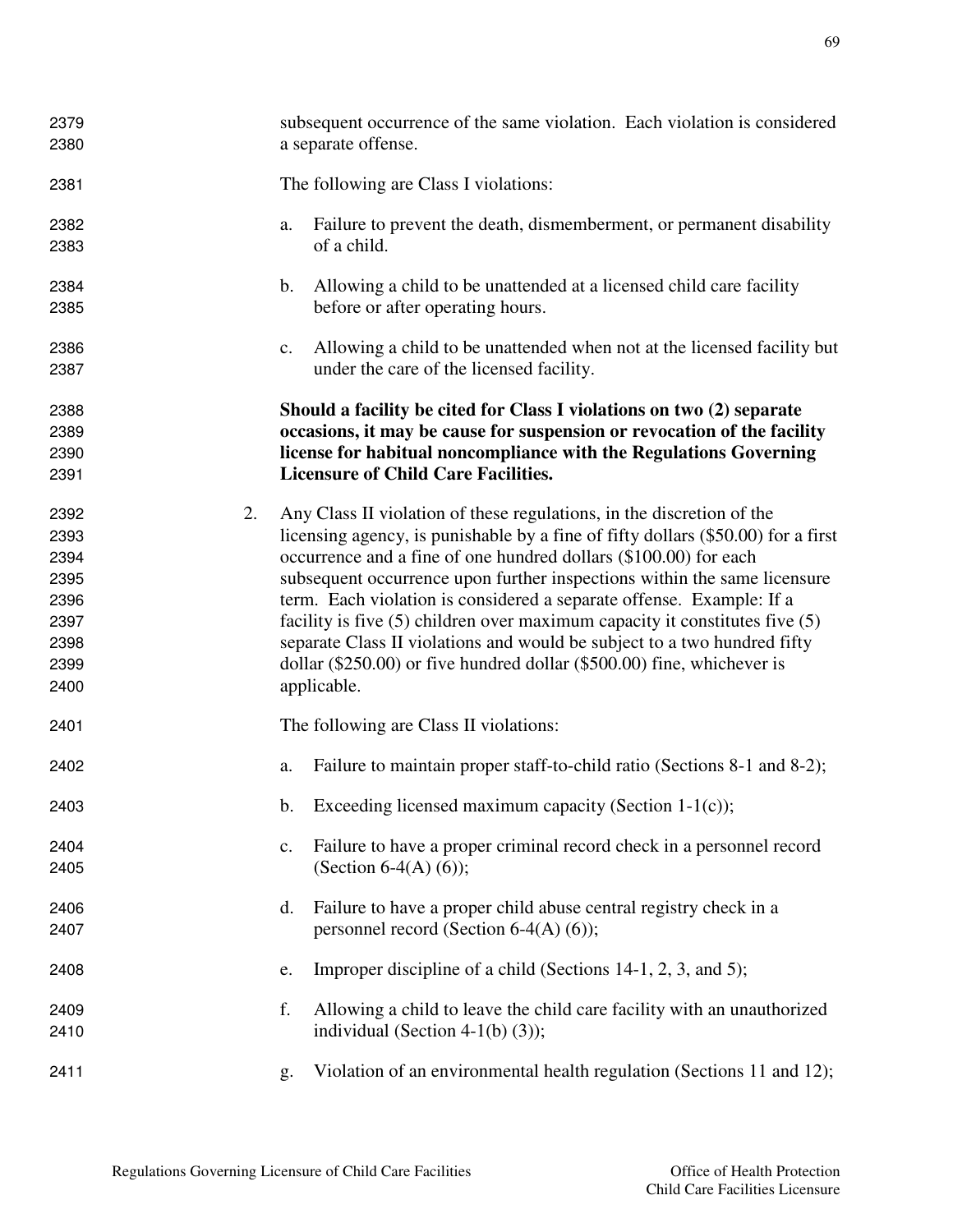| 2443<br>2444 |    | facility license for habitual noncompliance with the Regulations<br><b>Governing Licensure of Child Care Facilities.</b>                     |
|--------------|----|----------------------------------------------------------------------------------------------------------------------------------------------|
| 2442         |    | inspection dates, it may be cause for suspension or revocation of the                                                                        |
| 2441         |    | Should a facility be cited for Class II violations on four (4) separate                                                                      |
|              |    |                                                                                                                                              |
| 2440         |    | Requirements.                                                                                                                                |
| 2439         |    | Abuse Central Registry Check. Refer to Section V, Personnel                                                                                  |
| 2437<br>2438 | u. | Altering of documents supporting suitability for employment in a<br>child care facility, i.e., Letter of Suitability for Employment or Child |
| 2436         | t. | Failure to meet nutritional standards as listed in Appendix "C."                                                                             |
| 2434<br>2435 | S. | Violation of Section 4-2 Smoking, Tobacco Products, and Prohibited<br>Substances.                                                            |
|              |    |                                                                                                                                              |
| 2432<br>2433 | r. | The presence of any individual who has failed to satisfy the personnel<br>requirements of Section V.                                         |
| 2430<br>2431 | q. | Failure to have adequate staff on site holding a valid First Aid<br>certificate.                                                             |
| 2429         | p. | Failure to have adequate staff on site holding a valid CPR certificate.                                                                      |
| 2427<br>2428 | 0. | Failure to comply with the requirements of Section 13-4 Sack<br>Lunches.                                                                     |
| 2425<br>2426 |    | to meet any conditions or restrictions as stated on the restricted<br>license (Section 2-2 $(C)$ ).                                          |
| 2424         |    | will be in addition to the immediate closure of the facility for failure                                                                     |
| 2423         | n. | Failure to meet conditions or restrictions placed on a license. The fine                                                                     |
| 2421<br>2422 | m. | Failure to display license and/or complaint notice in accordance with<br>Section 2-10.                                                       |
| 2420         |    | each child's record and each employee's record.                                                                                              |
| 2419         | 1. | Failure to have proper (up-to-date) immunization documentation in                                                                            |
| 2418         |    | of Section 5.7 Director Designee.                                                                                                            |
| 2417         |    | responsibility for the facility when the director is absent or violation                                                                     |
| 2416         | k. | Unauthorized individual assigned administrative and supervisory                                                                              |
| 2414<br>2415 | j. | Violation of transportation and safety policies, procedures, and<br>regulations (Sections 4-1 (c) (3) and 15-1, 2, 3, and 4); and            |
| 2413         | i. | Failure to report a communicable disease (Section 7-3);                                                                                      |
| 2412         | h. | Failure to report a serious occurrence (Section 7-1);                                                                                        |
|              |    |                                                                                                                                              |